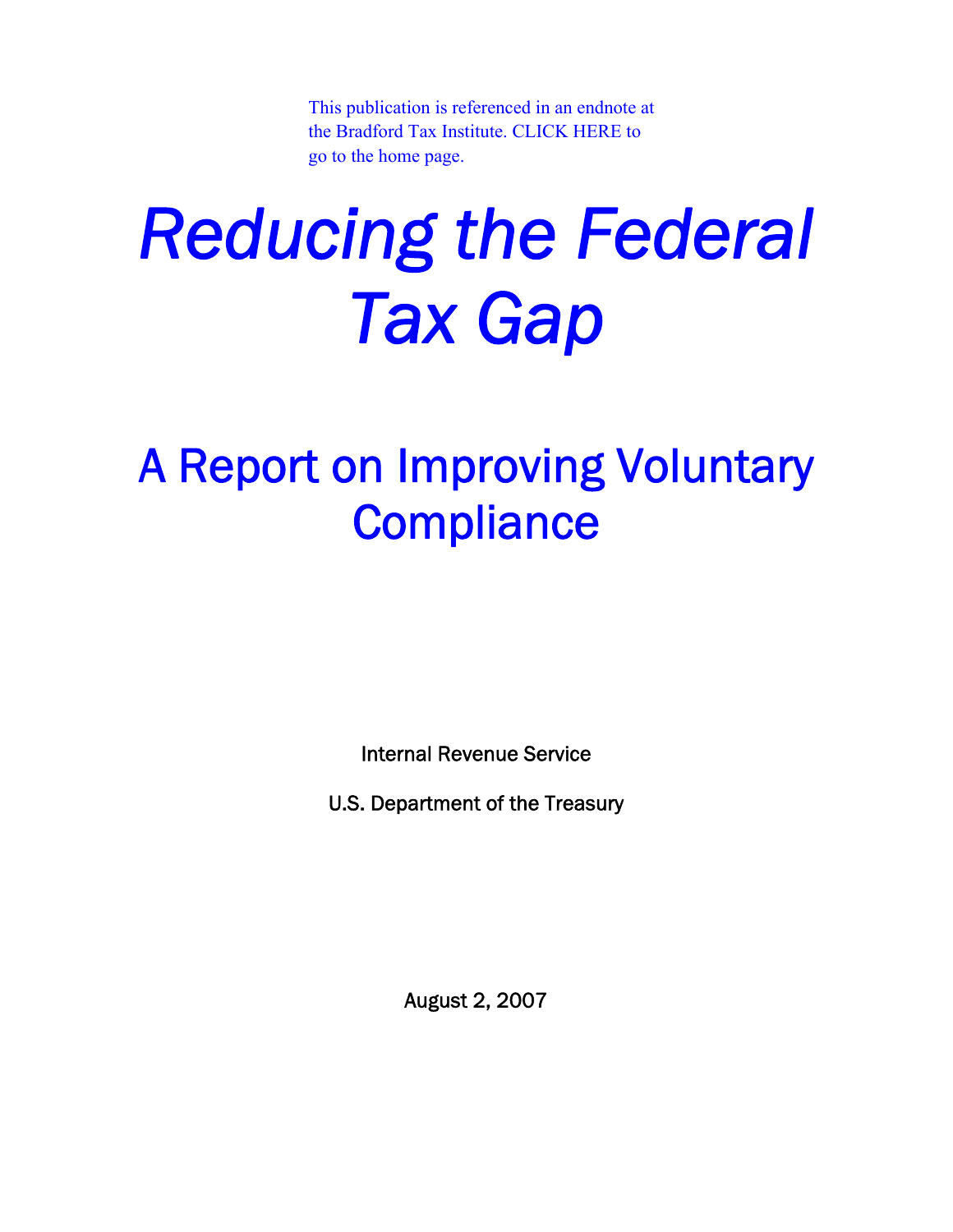Reducing the Federal Tax Gap

A Report on Improving Voluntary Compliance

Table of Contents

**EXECUTIVE** SUMMARY 1

UNDERSTANDING THE TAX GAP 6

| <b>VOLUNTARY</b>  |    |
|-------------------|----|
| <b>COMPLIANCE</b> | 17 |

COMPONENTS 19

SUMMARY 57

**APPENDIX** Initiative Timeframes 58

GLOSSARY 97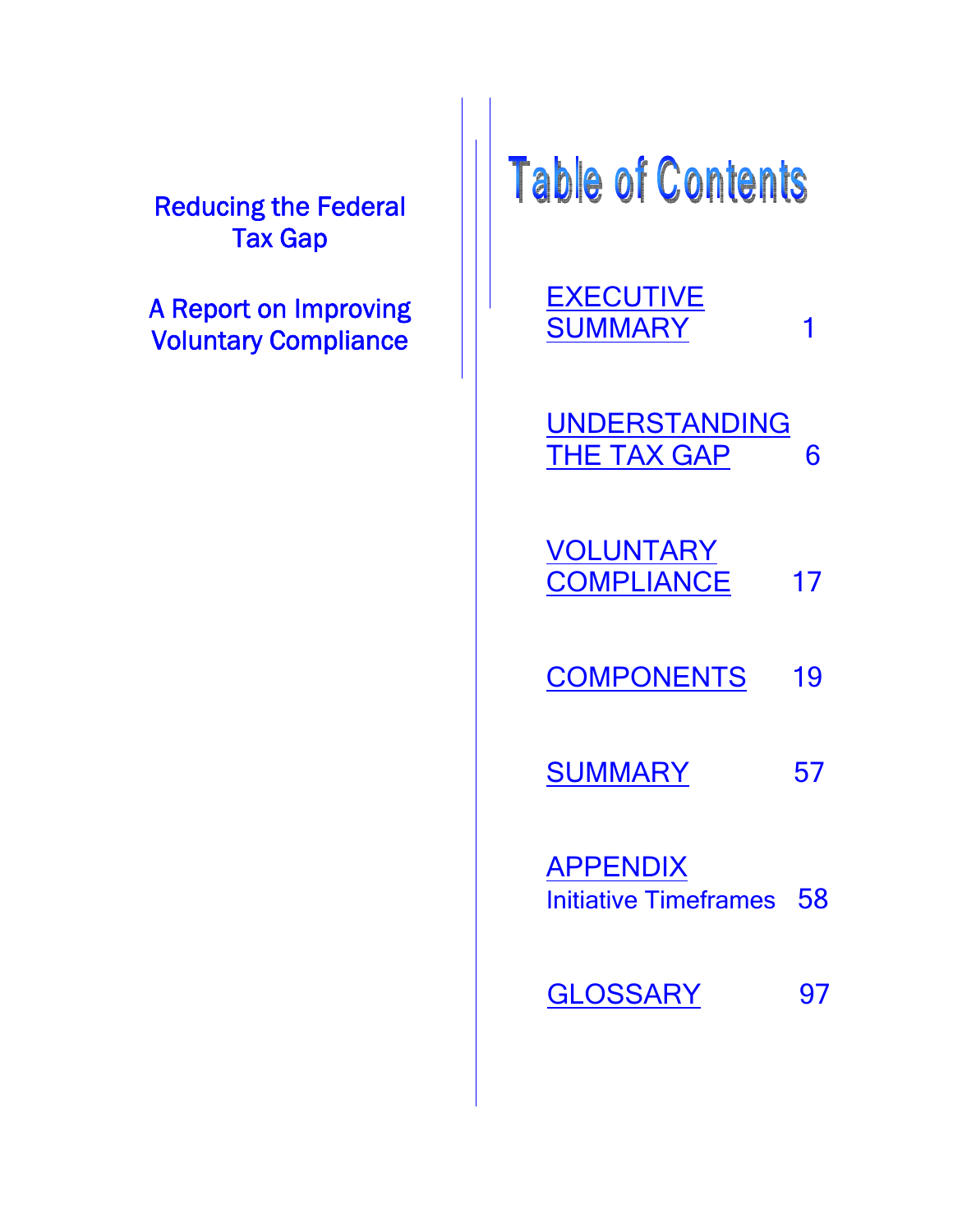### EXECUTIVE SUMMARY

#### **INTRODUCTION**

In Fiscal Year (FY) 2006, federal receipts totaled over \$2.4 trillion. More than 95 percent of the net receipts were collected by the Internal Revenue Service (IRS) through its administration of the income, employment, transfer, and excise tax provisions of the Internal Revenue Code. Virtually all of these receipts were collected through a tax system under which taxpayers voluntarily report and pay their taxes with no direct enforcement and minimal interaction with the government.

The overall compliance rate achieved under the United States revenue system is quite high. For the 2001 tax year, the IRS estimates that, after factoring in late payments and recoveries from IRS enforcement activities, over 86 percent of tax liabilities were collected. Nevertheless, an unacceptably large amount of the tax that should be paid every year is not, such that compliant taxpayers bear a disproportionate share of the revenue burden, and giving rise to the "tax gap." The gross tax gap was estimated to be \$345 billion in 2001. After enforcement efforts and late payments, this amount was reduced to a net tax gap of approximately \$290 billion.

The Treasury Department and IRS are committed to improving current compliance levels and continuing to address all forms of noncompliance. The IRS Oversight Board has adopted an 86 percent voluntary compliance goal by 2009 and Senate Finance Committee Chairman Max Baucus has asked for a 90 percent voluntary compliance goal by 2017. This report sets forth steps that will be taken to improve compliance and enhance the IRS' ability to measure compliance. Once implemented, these steps will improve the IRS' ability to gauge progress in achieving specific long-term compliance objectives.

This report outline steps that the IRS will take to increase voluntary compliance and reduce the tax gap. It builds on the Comprehensive Strategy for Reducing the Tax Gap (the Treasury Strategy) that was released in September 2006 by the Treasury Department's Office of Tax Policy and provides more detail for that strategy.

The IRS regularly addresses compliance improvement measures in its planning and budgeting processes. The Administration's annual budget request identifies the resources the IRS will need to meet specific performance goals to achieve its strategic priorities. This document combines and addresses current tax gap efforts. In addition, the IRS has long been conducting research in compliance and the tax gap, and resulting data is incorporated throughout this document.

The steps outlined in this report are, in many respects, only initial steps toward improving compliance. As described below, one of the primary challenges that the IRS faces in improving compliance is to get a better understanding of the current sources of noncompliance by improving research in this area. Until that understanding is clarified, efforts to improve compliance may be misdirected and progress may not be measurable. The IRS has taken significant steps in this direction, most importantly through the National Research Program (NRP), which is the source of updated estimates of compliance among individual taxpayers for 2001. The IRS is committed to furthering its work in this area through updated individual taxpayer NRP examinations and a current study focusing on compliance among Subchapter S corporations (S corporations).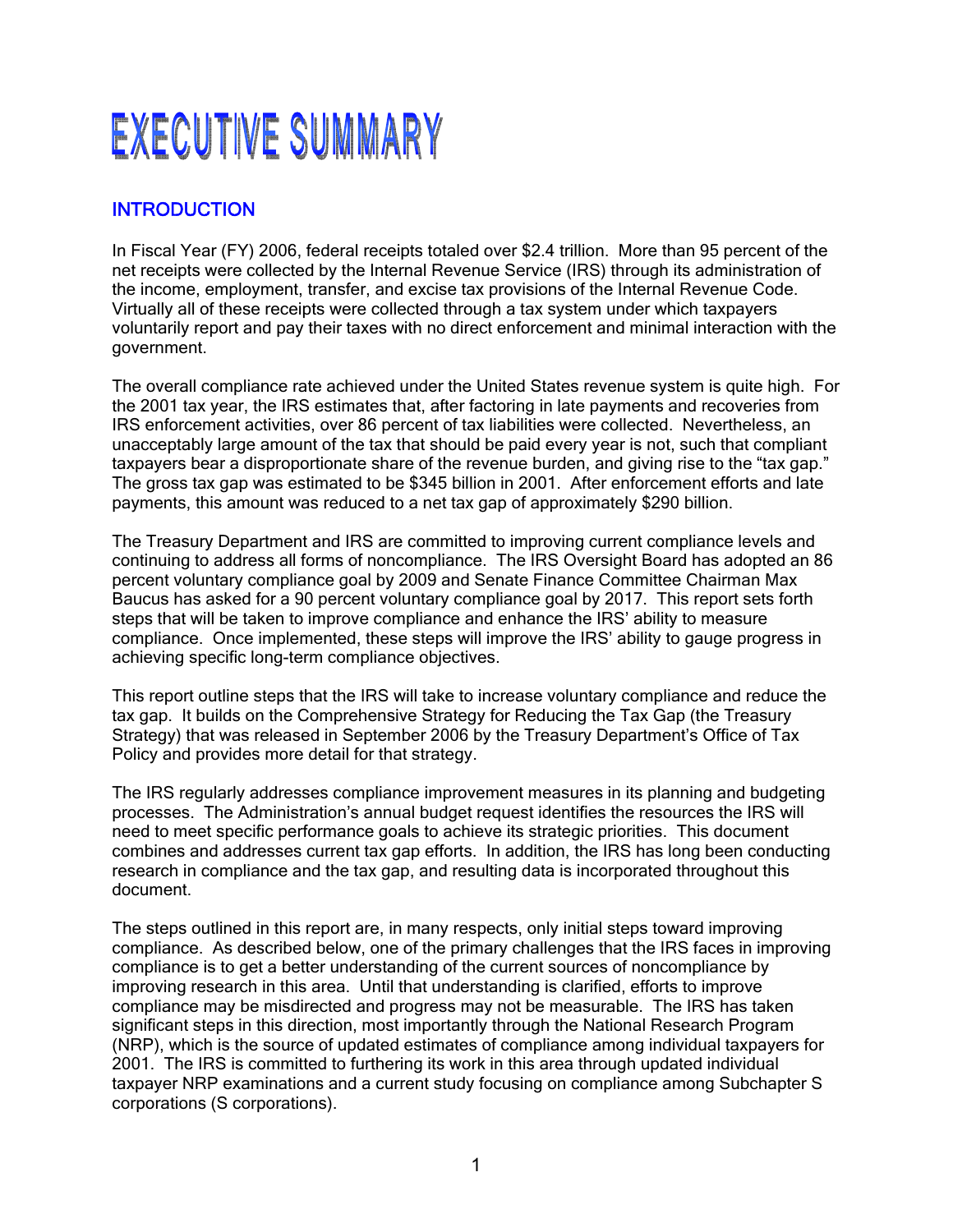In implementing the steps set forth in this document, it is important to have realistic expectations and perspectives. Based on the limited information available, compliance rates appear to have remained relatively stable at around 85 percent for decades. To make a meaningful improvement in this number without a fundamental change in the relationship between taxpayers and the government will require a long-term, focused effort. Implementation of the steps outlined in this document and in the Administration's Fiscal Year (FY) 2008 Budget request for the IRS will be subject to the uncertainties associated with the annual budget process. Moreover, it must be recognized that the causes of noncompliance are numerous and that only a portion of the tax gap results from intentional avoidance or evasion of the law. An equally or perhaps more important part of the problem lies in the growing complexity of the tax laws, which will continue to frustrate efforts to improve compliance.

The Administration is committed to working with Congress and other stakeholders to reduce the tax gap. The Administration's FY 2008 Budget request includes \$11.1 billion for the IRS, a 4.7 percent increase over the budget enacted for FY 2007. A total of \$410 million is for new enforcement initiatives as part of a strategy to improve compliance by:

- Increasing front-line enforcement resources;
- Increasing voluntary compliance through improved taxpayer service options and enhanced research;
- Investing in technology to reverse infrastructure deterioration, accelerate modernization, and improve the productivity of existing resources; and
- Implementing legislative and regulatory changes.

Since 2001 (the tax year studied by the NRP), IRS tax collections have increased significantly, audit rates have improved across all taxpayer segments, and measurements of taxpayer service have risen to historic levels. While specific data is not available, there is every reason to believe that these improvements have contributed to a general shift away from aggressive tax planning and an improvement in compliance levels over the past six years. In calling for a significant increase in IRS funding, the Administration's budget recognizes, however, that much work remains to be done. Based on historic experience, the IRS estimates that the overall return on new investments in compliance averages 4:1, with an additional indirect impact resulting from the improved overall compliance that comes from more targeted and effective enforcement of the tax law. However, direct spending on compliance improvements does not lend itself to traditional revenue-estimating analysis, given the difficulty in quantifying the effect that such improvements have on taxpayer behavior.

This report provides detail on how the additional funds requested in the Administration's FY 2008 Budget will build on improvements the IRS has made in recent years to taxpayer service, modernization, and enforcement, all of which are critical elements in the long-term strategy to improve compliance. In particular, this report describes six separate initiatives in the FY 2008 Budget request that are aimed at improving enforcement. The report also details how additional funds requested will be targeted to improving taxpayer service, including implementation of the recommendations made in the recently released Taxpayer Assistance Blueprint (TAB). In addition, the report outlines how additional funds will accelerate implementation of IRS modernization programs, to permit better document matching, faster and more accurate processing of returns, and more timely access to taxpayer account information. A detailed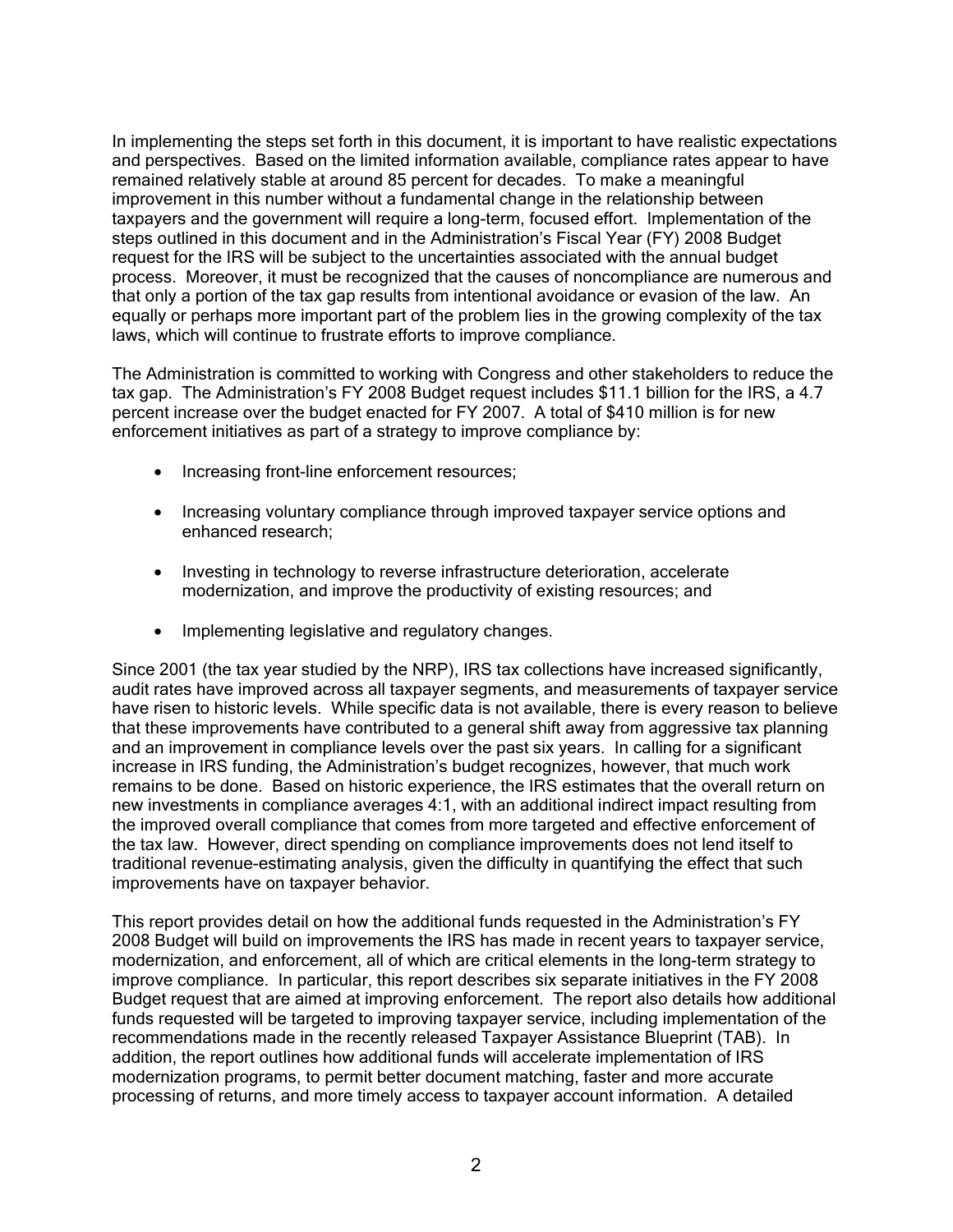timeline for implementing these various programs is included as an Appendix to this report.

The Treasury Department and IRS will continue to evaluate resource demands for improving taxpayer compliance. In addition, future budget requests will identify ways to utilize resources efficiently and effectively to target enforcement efforts to areas where they will have the greatest direct and indirect impact on compliance. The steps for improving compliance that are detailed in this report will continue to evolve over time as our understanding of the problem improves and as changes in the economy and changes in the tax law present new compliance challenges.

#### The Treasury Department's Comprehensive Strategy for Reducing the Tax Gap

Four key principles guided the development of the Treasury Strategy and continue to guide IRS efforts to improve compliance:

- First, both unintentional taxpayer errors and intentional taxpayer evasion should be addressed.
- Second, sources of noncompliance should be targeted with specificity.
- Third, enforcement activities should be combined with a commitment to taxpayer service.
- Fourth, policy positions and compliance proposals should be sensitive to taxpayer rights and maintain an appropriate balance between enforcement activity and imposition of taxpayer burden.

These principles point to the need for a comprehensive, integrated, multi-year strategy to reduce the tax gap. Guided by these key principles, the Treasury Strategy outlines seven components which form the basis for the detailed compliance improvement efforts set forth in this document:

1. Reduce Opportunities for Evasion. The Administration's FY 2008 Budget request contains 16 legislative proposals to reduce evasion opportunities and improve the efficiency of the IRS. Three of these proposals were recently enacted in modified form. The 16 provisions would result in an estimated \$29.5 billion of additional revenues over the next ten years. The Treasury Department and the IRS also continue to use the regulatory guidance process to address both procedural and substantive issues to improve compliance and reduce the tax gap.

2. Make a Multi-Year Commitment to Research. Research is essential to identify sources of noncompliance so that IRS resources can be targeted properly. Regularly updating compliance research ensures that the IRS is aware of vulnerabilities as they emerge. New research is needed on the relationship between taxpayer burden and compliance and on the impact of customer service on voluntary compliance. Research also is essential to establish accurate benchmarks and metrics to assess the effectiveness of IRS efforts, including the effectiveness of the Treasury Strategy.

3. Continue Improvements in Information Technology. Continued improvements to technology, including continued development of and additions to Modernized e-File, will provide the IRS with better tools to improve compliance through early detection, better case selection, and better case management.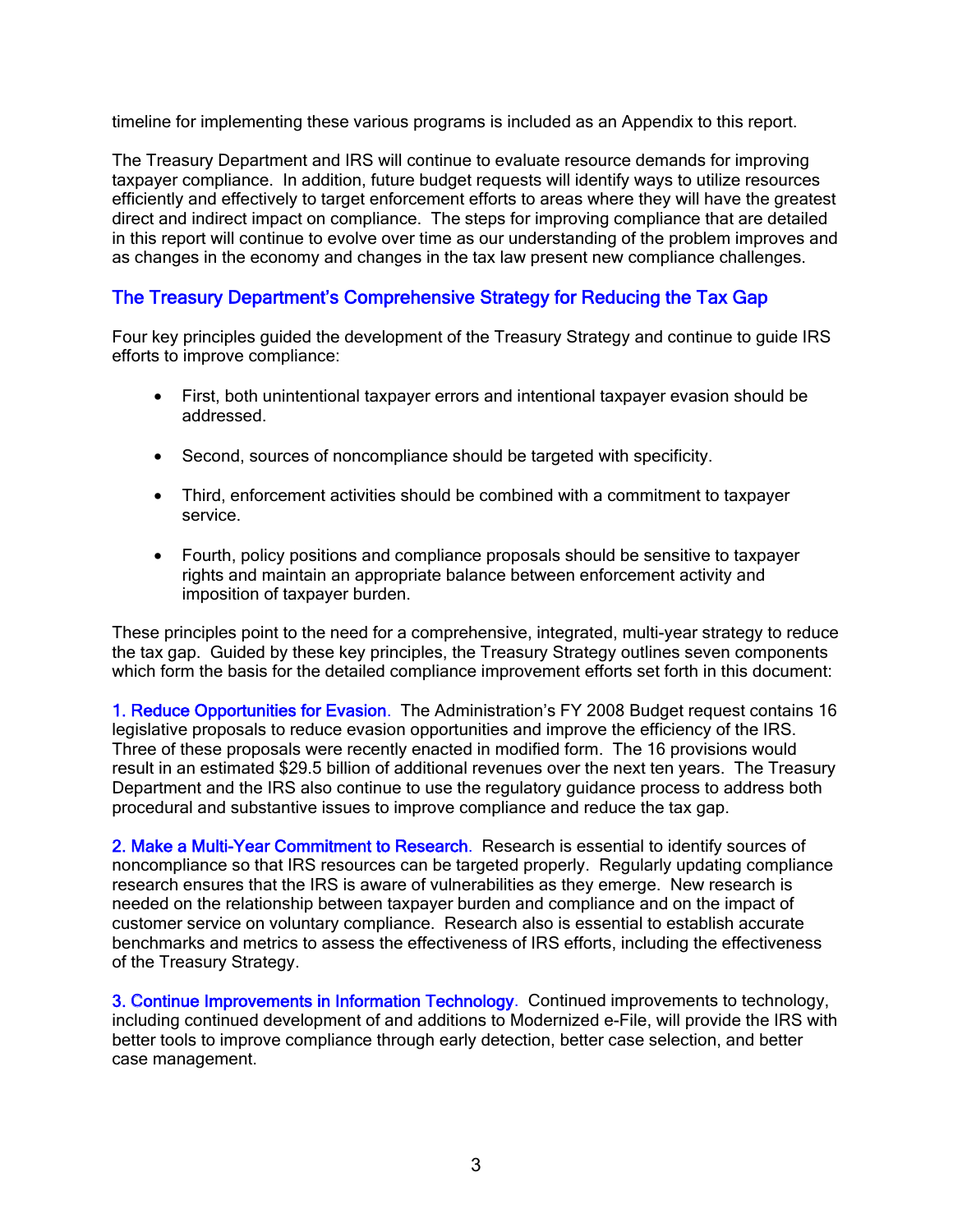4. Improve Compliance Activities. IRS actions have produced a steady climb in enforcement revenues since 2001, and an increase in both the number of examinations and the coverage rate in virtually every major category. By further improving examination, collection, and document matching activities, the IRS will be better able to prevent, detect, and remedy noncompliance. These activities will increase compliance — not only among those directly contacted by the IRS, but also among those who will be deterred from noncompliant behavior as a consequence of a more visible IRS enforcement presence. Aided by results from the recent NRP study of individual taxpayers, the IRS continues to reengineer examination and collection procedures and invest in technology, resulting in efficiency gains and better targeting of examination efforts. These efficiency gains translate into expanded examination coverage, higher audit yields, and reduced burden on compliant taxpayers.

5. Enhance Taxpayer Service. Service is especially important to help taxpayers avoid unintentional errors. Given the increasing complexity of the tax code, providing taxpayers with assistance and clear and accurate information before they file their tax returns reduces unnecessary post-filing contacts, allowing the IRS to focus enforcement resources on taxpayers who intentionally evade their tax obligations. The IRS also is working to provide service more efficiently and effectively through new and existing tools, such as the IRS website. The Taxpayer Assistance Blueprint (TAB), which was completed in April 2007, outlines a five-year strategic plan for taxpayer service. The TAB includes a process for assessing the needs and preferences of taxpayers and partners and a decision model for prioritizing service initiatives and funding.

6. Reform and Simplify the Tax Law. Simplifying the tax law would reduce unintentional errors caused by a lack of understanding. Simplification would also reduce the opportunities for intentional evasion and make it easier for the IRS to administer the tax laws. For example, the Administration's FY 2008 Budget request includes proposals to simplify tax credits for families and tax treatment of savings by consolidating existing programs and clarifying eligibility requirements. These initiatives will continue to be supplemented by IRS efforts to reduce taxpayer burden by simplifying forms and procedures.

7. Coordinate with Partners and Stakeholders. Enhanced coordination is needed between the IRS and state and foreign governments to share information and compliance strategies. Expanded coordination also is needed with practitioner organizations, including bar and accounting associations, to maintain and improve mechanisms to ensure that advisors provide appropriate tax advice. Through contacts with practitioner organizations, the Treasury Department and IRS learn about recent developments in tax practice and hear directly from practitioners about taxpayer concerns and potentially abusive practices. Similarly, contacts with taxpayers and their representatives, including small business representatives and low-income taxpayer advocates, provide the Treasury Department and the IRS with needed insight on ways to protect taxpayer rights and minimize the potential burdens associated with compliance strategies.

#### The IRS Strategic Planning Process

The more detailed steps outlined for improving compliance are, in part, contingent upon the budget process for FY 2008 and beyond. Accordingly, adoption of the Administration's proposed FY 2008 Budget for the IRS along with the enactment of the legislative recommendations included as part of that budget are critical components of the strategy to reduce the tax gap.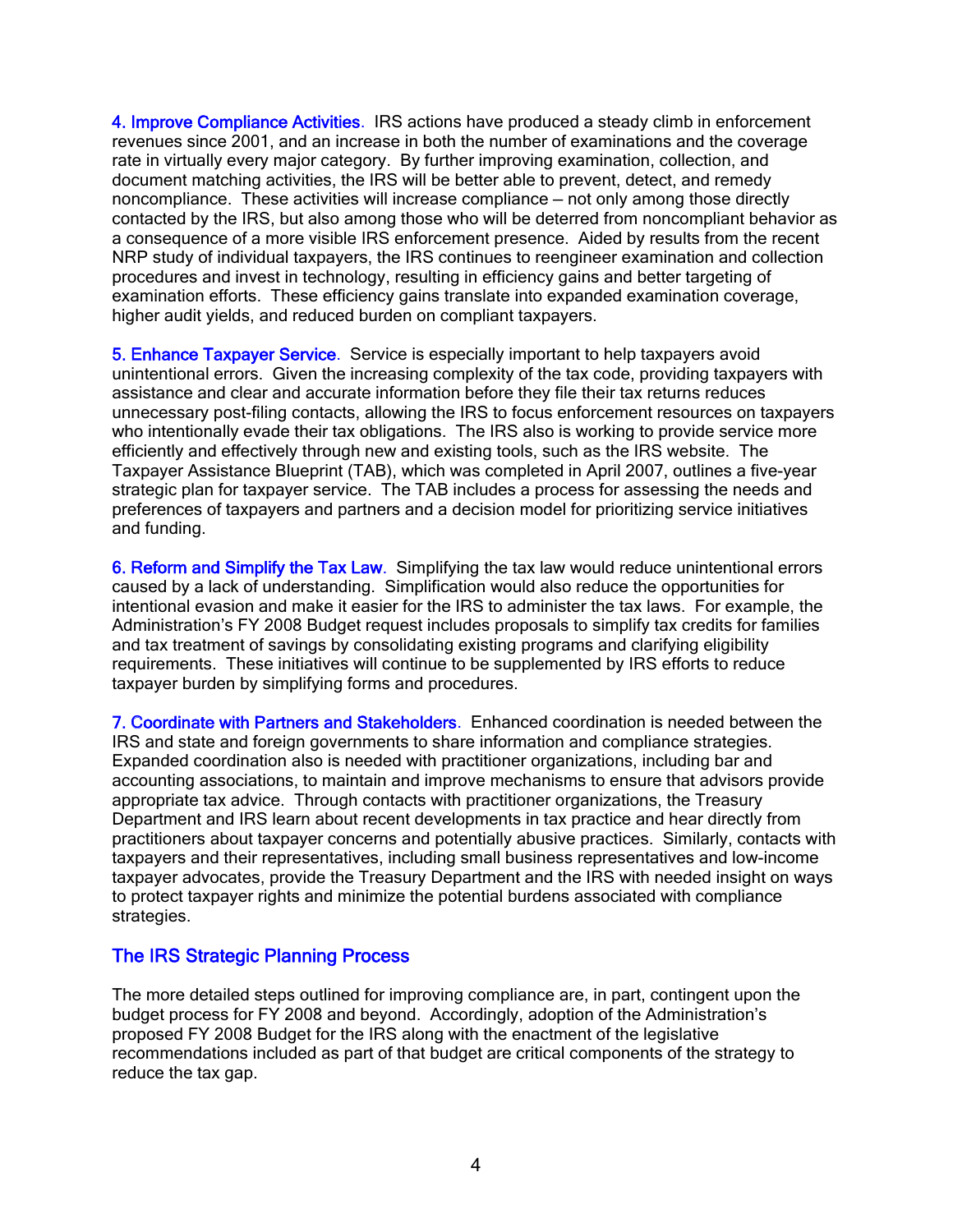The IRS has an extensive annual strategic planning process through which each of its operating divisions develop and estimate resource requirements needed to achieve functional priorities and performance targets based on budget allocations. Detailed action plans, which are part of the IRS' strategic planning process and are coordinated with this report, identify specific subgoals and measures as well as accountable parties. Progress toward these plans is monitored internally and reported to the Treasury Department and the Office of Management and Budget (OMB) throughout the year.

Return to Table of Contents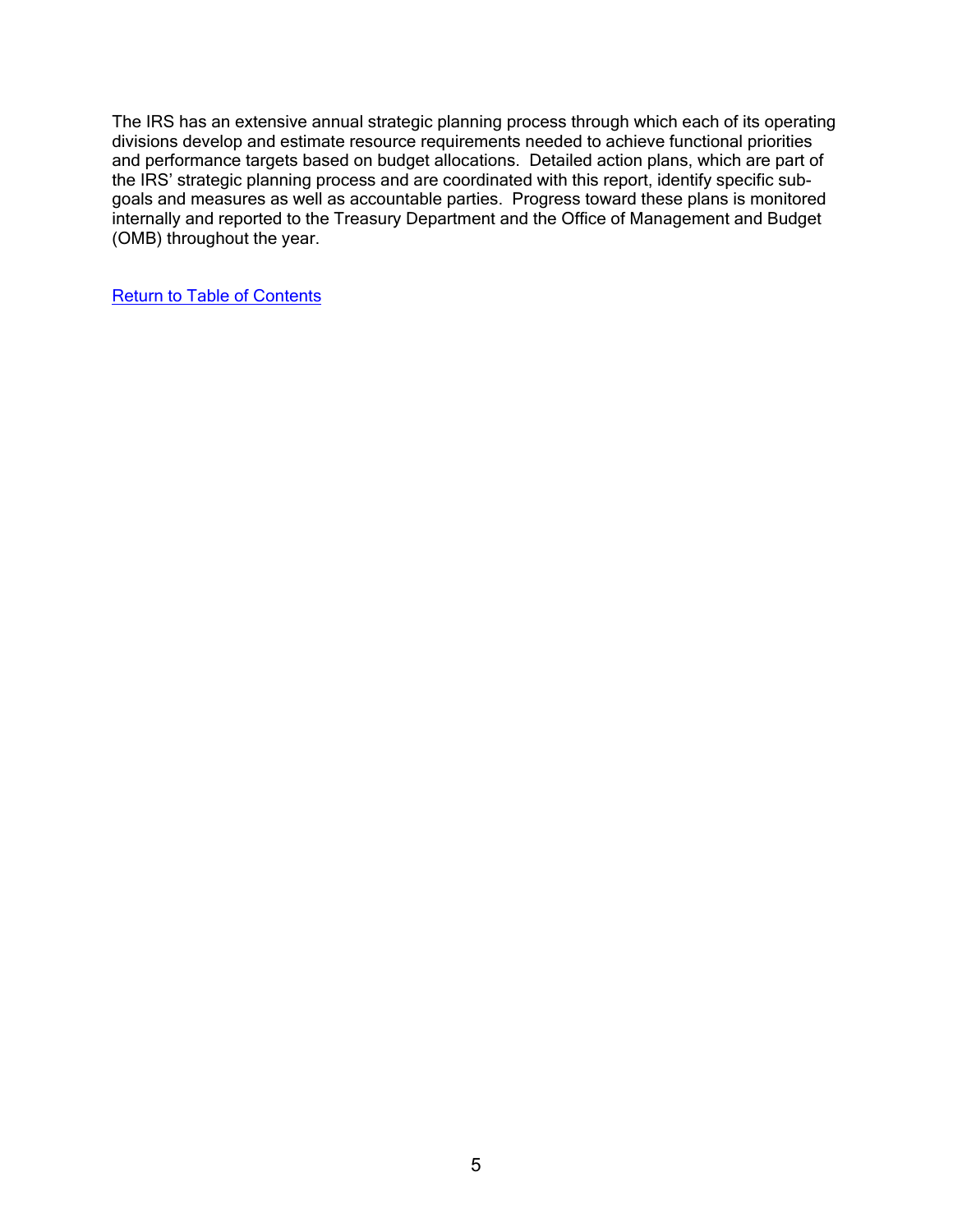### UNDERSTANDING THE TAX GAP

The Internal Revenue Code places three primary obligations on taxpayers: (1) to file timely returns; (2) to make accurate reports on those returns; and (3) to pay the required tax voluntarily and timely. Taxpayers are compliant when they meet these obligations. Noncompliance — and the tax gap — results when taxpayers do not meet these obligations.

The tax gap is defined as the aggregate amount of true tax liability imposed by law for a given tax year that is not paid voluntarily and timely. True tax liability for any given taxpayer means the amount of tax that would be determined for the tax year in question if all relevant aspects of the tax law were correctly applied to all of the relevant facts of that taxpayer's situation. For a variety of reasons, this amount often differs from the amount of tax that a taxpayer reports on a return. The taxpayer might not understand the law, might make inadvertent mistakes, or might misreport intentionally.

To be paid voluntarily, a tax liability must be paid without direct IRS intervention. Taxpayers have the responsibility to determine and report their correct tax liability, and to make sure that amount is paid (whether through withholding, estimated tax payments, payments with a filed return, etc.). The IRS focuses its enforcement where it is needed most, but the overall rate of tax compliance in the United States is as high as it is because the vast majority of taxpayers meet their obligations with little or no involvement from the IRS. To be paid timely, a tax liability must be paid in full on or before the date on which all payments for the given tax year were legally due.

It is important to emphasize that IRS estimates of the tax gap are associated with the legal sector of the economy only. Although tax is due on income from whatever source derived, legal or illegal, the tax attributable to income earned from illegal activities is extremely difficult to estimate. Moreover, the government's interest in pursuing this type of noncompliance is, ultimately, to stop the illegal activity, not merely to tax it.

Although they are related, the tax gap is not synonymous with the "underground economy." Definitions of the "underground economy" vary widely. However, most people characterize it in terms of the value of goods and services that elude official measurement. Furthermore, there are some items in the "underground economy" that are not included in the tax gap (such as tax due on illegal-source income), and there are contributors to the tax gap that no one would include in the "underground economy" (such as the tax associated with overstated exemptions, adjustments, deductions, or credits, or with claiming the wrong filing status). The greatest area of overlap between these two concepts is sometimes called the "cash economy," in which income (usually of a business nature) is received in cash, which helps to hide it from taxation.

Equally important, the tax gap does not arise solely from tax evasion or cheating. It includes a significant amount of noncompliance due to tax law complexity that results in errors of ignorance, confusion, and carelessness. This distinction is important even though, at this point, the IRS does not have sufficient data to distinguish clearly the amount of noncompliance that arises from willful, as opposed to unintentional, mistakes. Moreover, the line between intentional and unintentional mistakes is often a grey one, particularly in areas such as basis reporting, where a taxpayer may know that his or her reporting is inaccurate but does not have ready access to accurate information. This is an area where additional research is needed to improve understanding.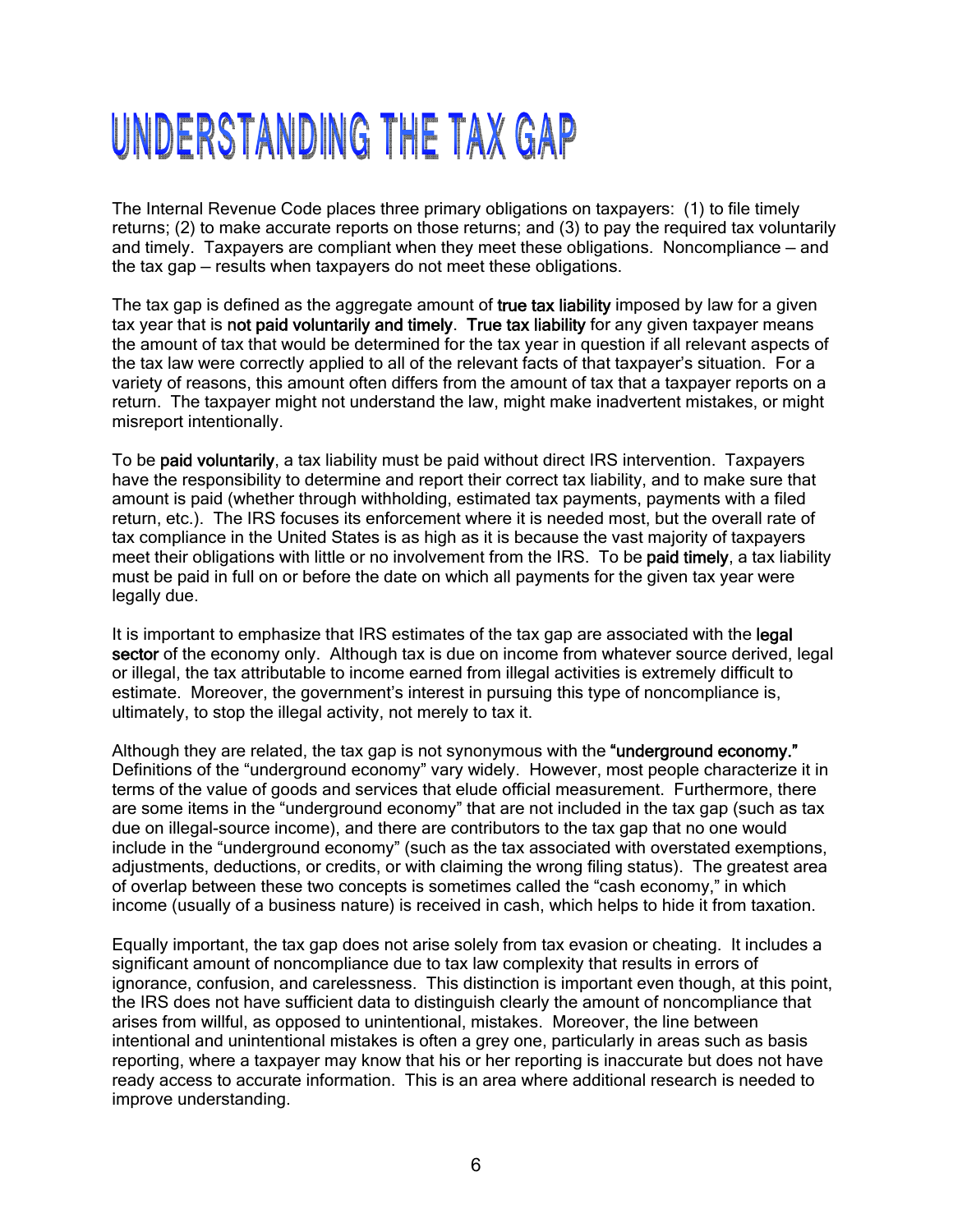#### MEASURING THE TAX GAP

Historically, estimates of federal tax compliance were based on special studies, including the Taxpayer Compliance Measurement Program (TCMP), which covered income and selfemployment taxes and groups of taxpayers, and consisted of line-by-line audits of random samples of returns. These studies provided the IRS with information on compliance trends and allowed the IRS to update audit selection formulas regularly. However, this method of data gathering was extremely burdensome on the taxpayers whose returns were selected. As a result of concerns raised by taxpayers, Congress, and other stakeholders, the last TCMP audits were done in 1988.

The IRS conducted several much narrower compliance studies between 1988 and 2001, but nothing that would provide a comprehensive perspective on the overall tax gap. Until recently, all of these subsequent estimates of the tax gap have been rough projections that basically assume no change in compliance rates among the major tax gap components even though the magnitude of these projections reflects growth in tax receipts in these major tax gap categories.

The NRP, which the IRS has used to estimate the most recent tax gap updates, arose out of a desire to find a less intrusive means of measuring tax compliance. The IRS used a focused statistical selection process that resulted in the selection of approximately 46,000 individual income tax returns for Tax Year (TY) 2001 — somewhat fewer than previous compliance studies, even though the population of individual tax returns had grown over time.

Like the compliance studies of the past, the NRP was designed to allow the IRS to meet certain objectives — to estimate the overall extent of reporting compliance among individual income tax filers and to update the audit-selection formulas. It also introduced several innovations designed to reduce the burden imposed on taxpayers whose returns were selected for the study.

The first NRP innovation was to compile a comprehensive set of data to supplement what was reported on the selected returns. The sources of the "case building" data included third-party information returns from payers of income (e.g., Form W-2 and Form 1099) and prior-year returns filed by taxpayers. Also, for the first time, the IRS added data on dependents obtained from various government sources, as well as data obtained from public records (e.g., current and prior addresses, real estate holdings, business registrations, and involvement with corporations). Together, these data reduced the amount of information requested from taxpayers, with some of the selected taxpayers not requiring any contact from the IRS. In effect, these data allowed the IRS to focus its efforts on return information that could not otherwise be verified. This pioneering approach was so successful it is being expanded in regular operational audit programs.

A second major NRP innovation was to introduce a "classification" process, whereby the randomly selected returns and associated case-building data were first reviewed by experienced auditors (referred to as classifiers) who identified not only which issues needed to be examined, but also the best way to handle each return in the sample. In this way, each return was either: (1) accepted as filed, without contacting the taxpayer at all (although, sometimes, minor adjustments were noted for research purposes); (2) selected for correspondence audit of up to three focused issues; or (3) selected for an in-person audit where there were numerous items that needed to be verified. In addition, the classifiers identified compliance issues that the auditor was required to evaluate, although the examiners had the ability to expand the audit to investigate other issues as warranted.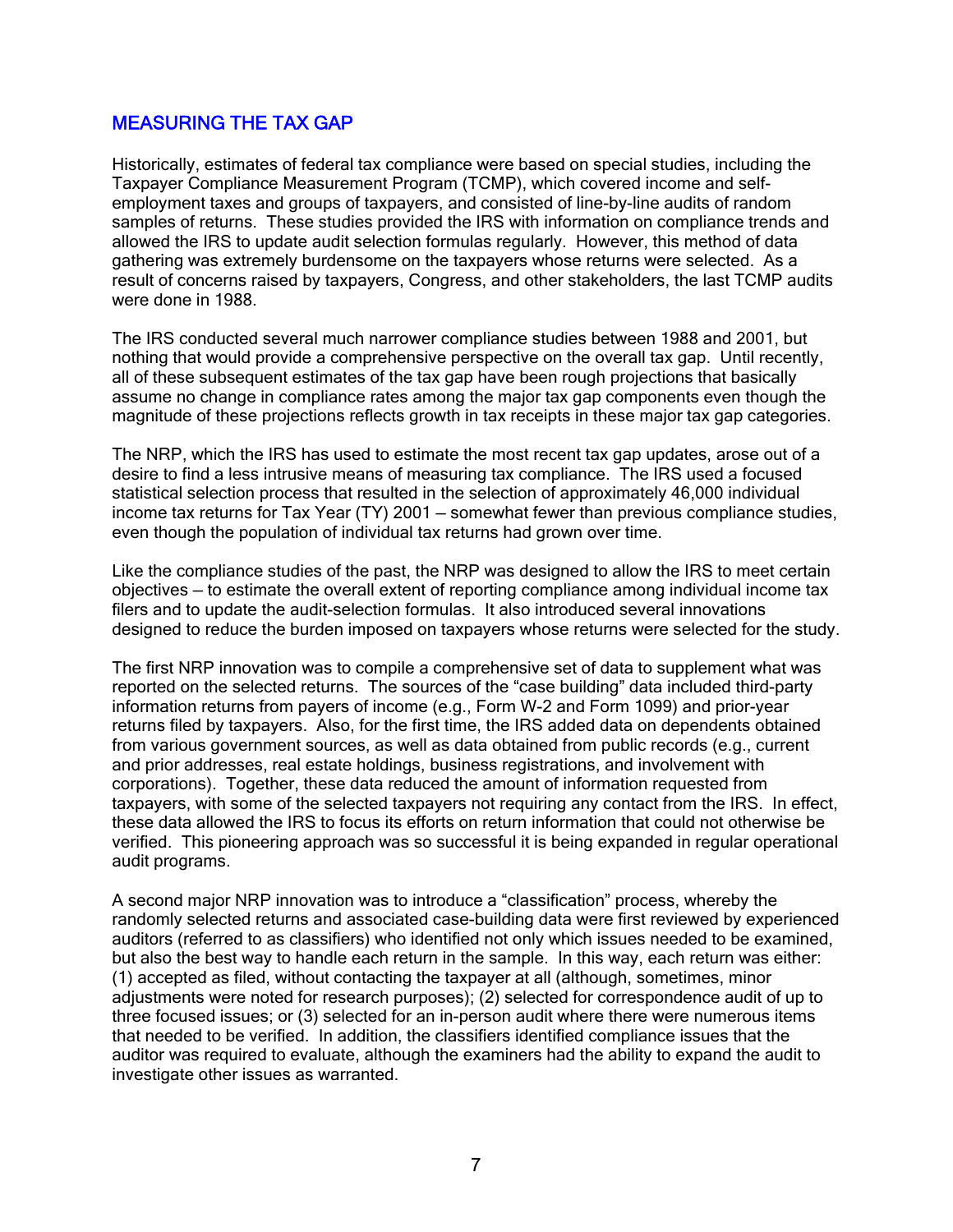Other NRP innovations included streamlining the collection of data, providing auditors with new tools to detect noncompliance, and involving stakeholders (including representatives of tax professional associations) in the design and implementation of the study. Clearly, the NRP approach was much less burdensome on taxpayers than the old TCMP audits, which examined every line item on every return.

#### TAX GAP ESTIMATES

As noted above, for the 2001 tax year, the overall gross tax gap was estimated to be approximately \$345 billion, corresponding to a noncompliance rate of 16.3 percent. After accounting for enforcement efforts and late payments, the amount was reduced to \$290 billion, corresponding to a net noncompliance rate of 13.7 percent.

Noncompliance takes three forms:

- not filing required returns on time (nonfiling):
- not reporting one's full tax liability on a timely filed return (underreporting); and
- not timely paying the full amount of tax reported on a timely return (underpayment).

The IRS has separate tax gap estimates for each of these three types of noncompliance. Underreporting (in the form of unreported receipts and overstated expenses) constitutes over 82 percent of the gross tax gap, up slightly from earlier estimates. Underpayment constitutes nearly 10 percent and nonfiling almost 8 percent of the gross tax gap.

#### **Nonfiling**

The nonfiling gap is defined as the amount of true tax liability that is not paid on time by taxpayers who do not file a required return on time (or at all). It is reduced by amounts paid on time, such as through withholding, estimated payments, and other credits. The nonfiler population does not include *legitimate* nonfilers (i.e., those who have no obligation to file).

#### **Underreporting**

The underreporting gap is defined as the amount of tax liability not voluntarily reported by taxpayers who file required returns on time. For income taxes, the underreporting gap arises from three errors: underreporting taxable income, overstating offsets to income or to tax, and net math errors. Taxable income includes such items as wages and salaries, rents and royalties, and net business income. Offsets to income include income exclusions, exemptions, statutory adjustments, and deductions. Offsets to tax are tax credits. Net math errors involve arithmetic mistakes or transcription errors made by taxpayers that are corrected at the time the return is processed. In addition to developing an estimate of the aggregate underreporting gap, it is possible to break aspects of this estimate down into measures of the underreporting gap attributable to specific line items on the tax return.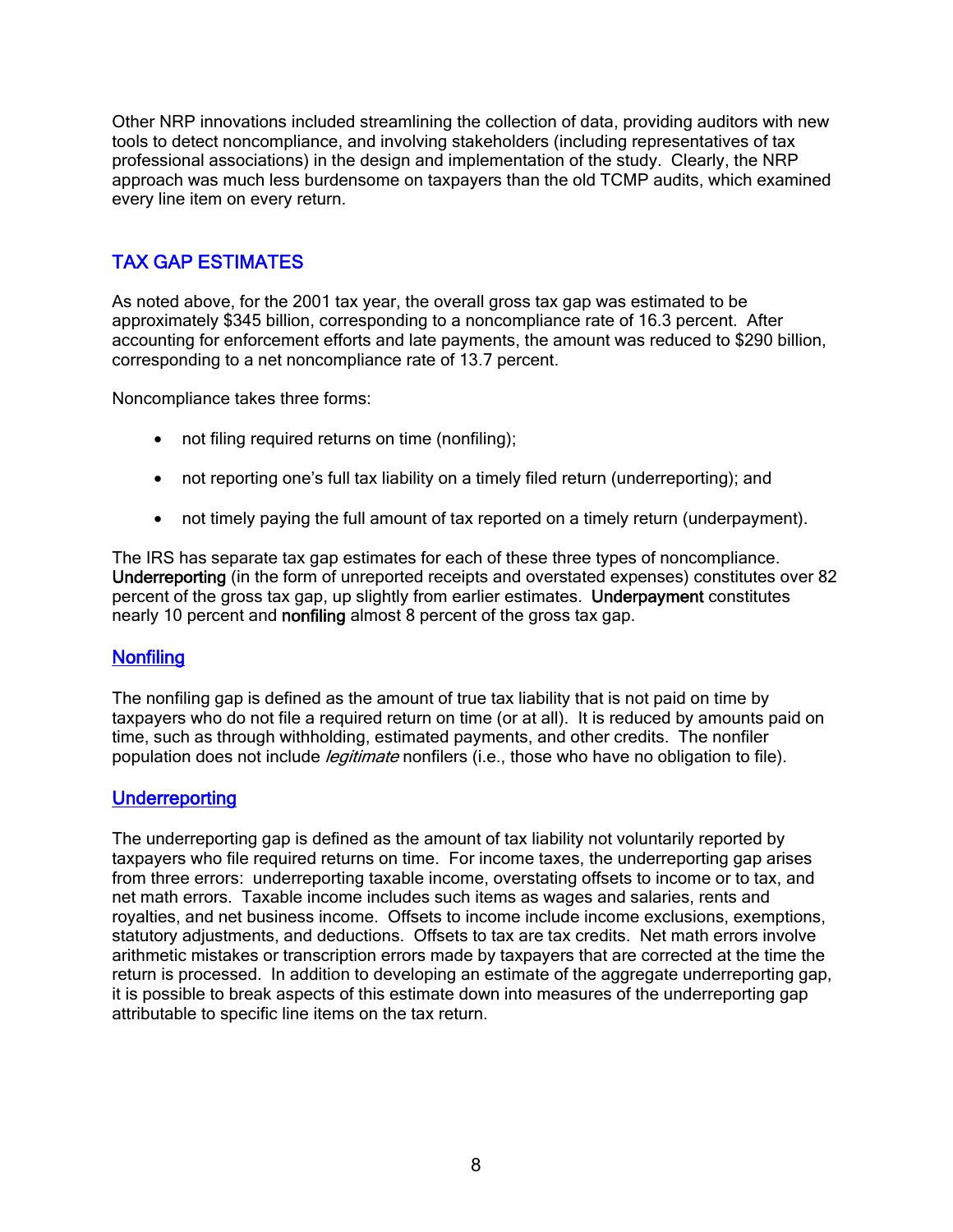#### **Underpayment**

The underpayment gap is the portion of the total tax liability that taxpayers report on their timely filed returns but do not pay on time. This arises primarily from insufficient remittances from taxpayers themselves. However, it also includes employer under-deposits of withheld income tax. In the case of withheld income tax, it is the responsibility of the employees to report the corresponding tax liability on timely filed returns, and it is the responsibility of their employers to deposit those withholdings with the government on time.

#### THE TAX GAP MAP

Figure 1 summarizes the key components of the tax gap and how they relate to one another. It has come to be known as the "Tax Gap Map." As the Tax Gap Map indicates, the IRS estimates that, for 2001, approximately \$55 billion of the gross tax gap will eventually be paid through enforcement or other late payments, leaving a net tax gap of about \$290 billion. This projection of what will eventually be paid is based on fiscal year tabulations of past enforcement revenue and on prior studies of amounts that are paid late without enforcement efforts. Obviously, this projection depends directly on actions that both the IRS and taxpayers will take in the future, and the past is not likely to be a perfect predictor of that. Moreover, the IRS does not have good data on the amounts that are paid late without enforcement efforts. Consequently, this estimate of enforcement revenues and other late payments is necessarily subject to some uncertainty.

The Tax Gap Map distinguishes between "good" and "weak" estimates. For example, the corporation income tax estimates are acknowledged as weak because compliance behavior may have changed since the mid-1980s, which is the last time the IRS collected data on corporate compliance. Moreover, the underreporting tax gap is estimated as the difference between true tax liability and reported amounts. Determining true tax liability for large multinational corporations can be difficult, given the complexity of the tax law, economic activities undertaken by these taxpayers, and the difficulty of making any kind of statistically valid assumptions based on a limited population of taxpayers. Weaknesses in general arise from two causes: using old data and using data and methods that do not adequately reflect the full extent of noncompliance.

Figure 2 organizes these estimates by type of tax and by type of noncompliance. As with tax gap estimates for prior tax years, the overall tax gap is dominated by the underreporting of individual income tax, which results in part from the dominant role that the individual income tax plays in overall federal tax receipts.

The individual income tax accounted for about half of all tax receipts in 2001. Individual income tax underreporting, however, was approximately \$197 billion, or about 57 percent of the overall tax gap. While a comparison with 1988 data would suggest a slight decrease in individual income tax reporting compliance, it is important to remember that the data tell nothing about the years just before or just after TY 2001 and, as such, cannot show whether compliance trends today are improving or getting worse. Moreover, many aspects of the data and estimating methodologies used now are not comparable to earlier studies. In addition, broader changes in the economy over the past 20 years have made comparisons between the data difficult.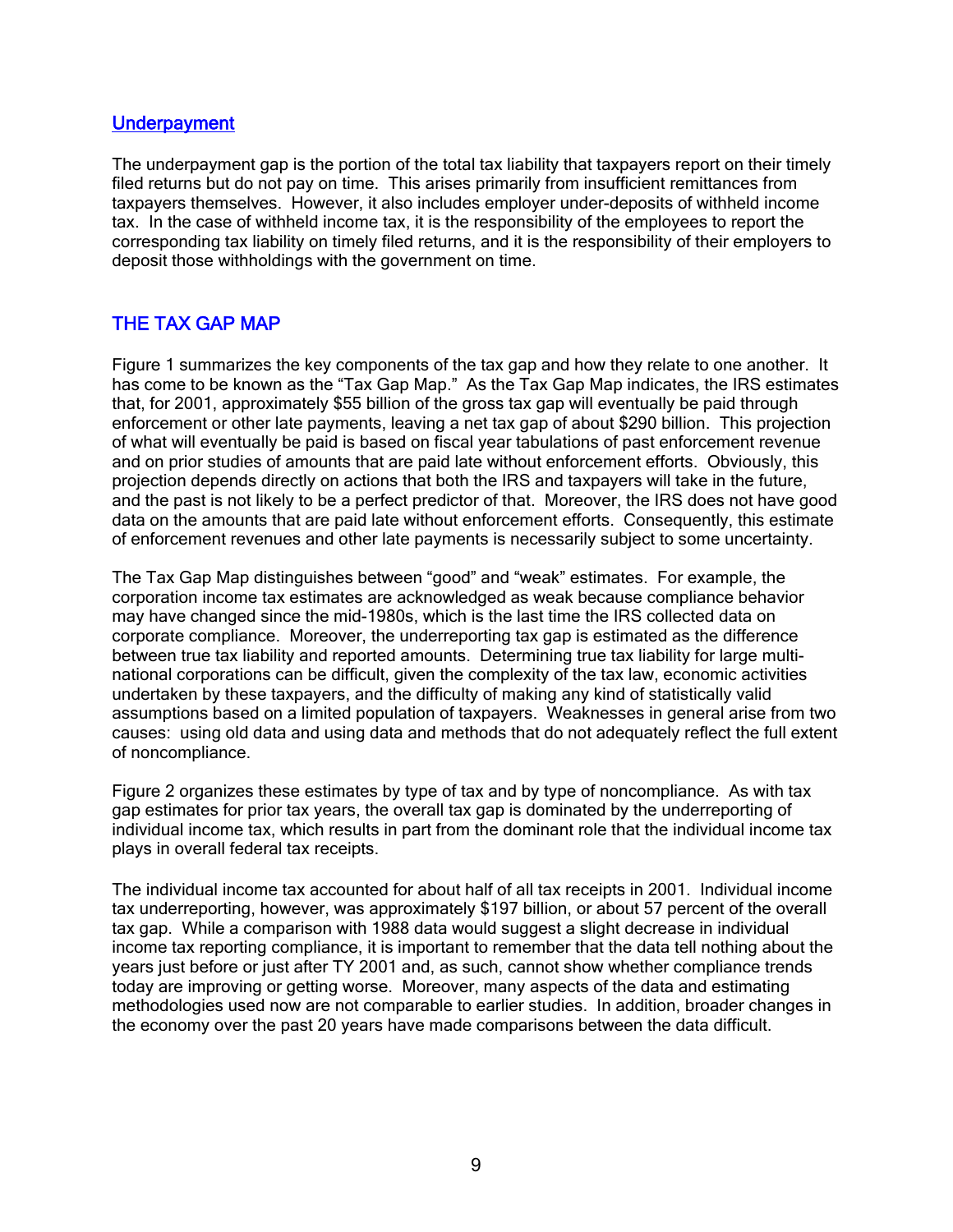Figure 1



*Figure 2* 

#### Tax Year 2001 Gross Tax Gap by Type of Tax and Type of Noncompliance (in \$ billions)

|                                  |                  | <b>Type of Noncompliance</b> | <b>TOTAL</b>         |               |                                |
|----------------------------------|------------------|------------------------------|----------------------|---------------|--------------------------------|
| Type of Tax                      | Nonfiling<br>Gap | Underreporting<br>Gap        | Underpayment<br>Gap* | <b>Amount</b> | Percent<br><b>Distribution</b> |
| Individual Income Tax            | 25               | 197                          | 23.4                 | 245           | 71.1%                          |
| <b>Corporation Income</b><br>Tax | #                | 30                           | 2.3                  | 32            | 9.3%                           |
| <b>Employment Tax</b>            | #                | 54                           | 5.0                  | 59            | 17.0%                          |
| Estate & Gift Tax                | 2                | 4                            | 2.1                  | 8             | 2.4%                           |
| Excise Tax                       | #                | #                            | 0.5                  |               | 0.1%                           |
| <b>TOTAL</b>                     | 27               | 285                          | 33.3                 | 345           |                                |
| <b>Percent Distribution</b>      | 7.8%             | 82.5%                        | 9.7%                 |               | 100.0%                         |

\* Since the underpayment gap figures are generally actual amounts rather than estimates, they are presented here to the closest \$0.1 billion.

# No estimates are available for these components.

Amounts may not add to totals due to rounding. See Figure 1 regarding the reliability of estimates.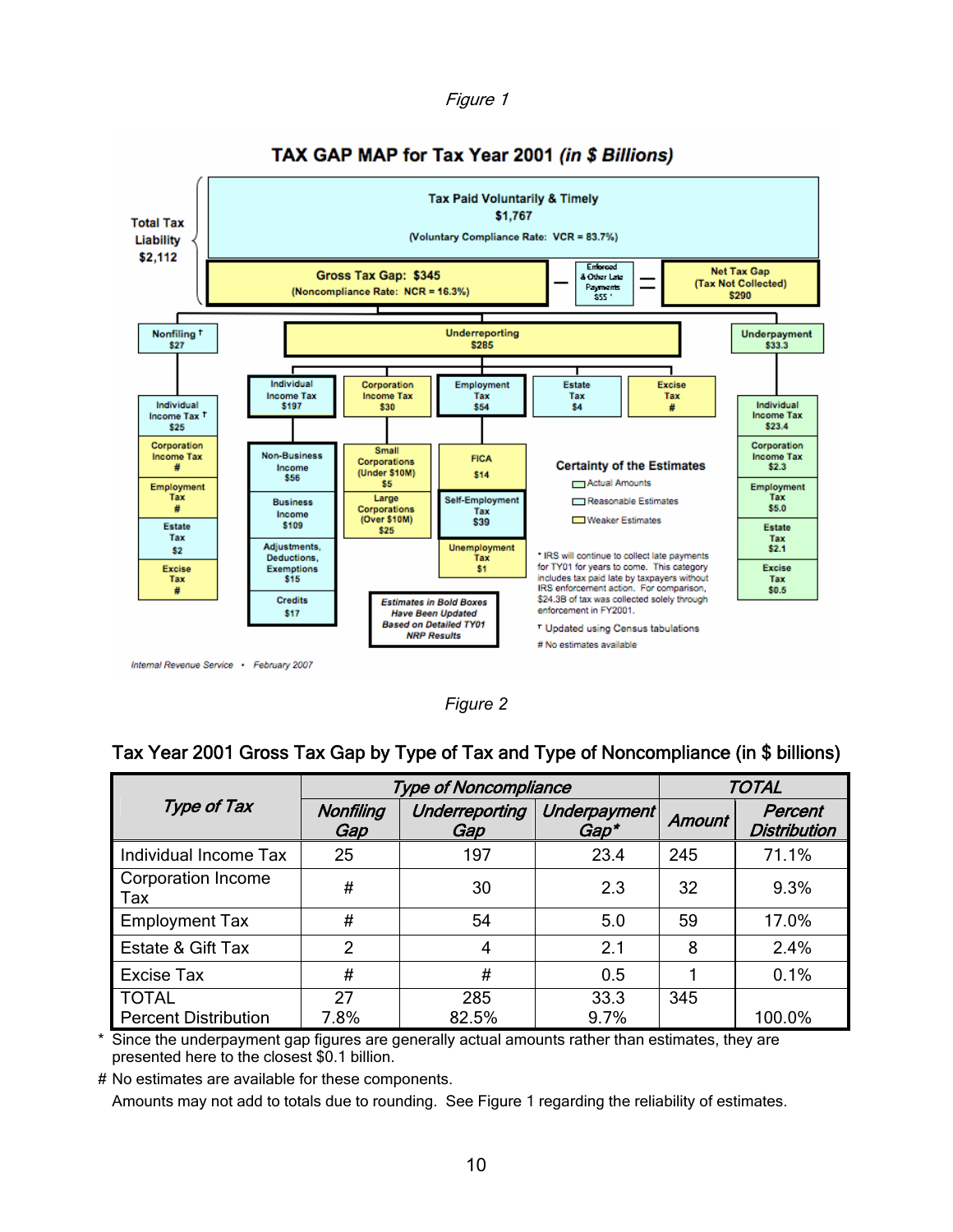The estimate of the self-employment tax underreporting gap is \$39 billion, which accounts for about 11 percent of the overall tax gap. Self-employment tax is underreported primarily because self-employment income is underreported for income tax purposes. Taking individual income tax and self-employment tax together, then, it can be seen that individual underreporting contributes approximately 68 percent of the overall tax gap.

Figure 3 presents the same information, broken out by type of taxpayer (as defined by the IRS operating divisions that serve the taxpayer) rather than by type of noncompliance. This indicates that most of the underreporting of individual income tax is associated with individuals who have business income. The underreporting of self-employment tax is closely associated with the underreporting of business income by individuals; sole proprietors who understate their business income for income tax purposes are not likely to report the unreported income for employment tax purposes either.

#### Figure 3

|                                         | <b>IRS Operating Division</b> |                                           |                   |                |                     |                            | <b>TOTAL</b>  |                    |
|-----------------------------------------|-------------------------------|-------------------------------------------|-------------------|----------------|---------------------|----------------------------|---------------|--------------------|
| <b>Type of Tax</b>                      | Wage &<br>Invest-             | <b>Small Business / Self-</b><br>Employed |                   |                | Large &<br>Mid-Size | Tax-<br><b>Exempt</b>      | <b>Tax</b>    | Non-<br>Compliance |
|                                         | ment                          | Indi-<br>viduals                          | Corpor-<br>ations | <b>Total</b>   | <b>Business</b>     | & Gov't<br><b>Entities</b> | Gap           | Rate               |
| Individual<br>Income Tax                | 50                            | 195                                       | N/A               | 195            | N/A                 | N/A                        | 245           | 20.9%              |
| Corporation<br>Income Tax *             | N/A                           | N/A                                       | 6                 | 6              | 25                  | 1                          | 32            | 18.5%              |
| Employment<br>Tax                       | $\mathbf 0$                   | 40                                        | $\overline{7}$    | 47             | 8                   | $\overline{4}$             | 59            | 8.1%               |
| Self-<br>Employment                     | N/A                           | 39                                        | N/A               | 39             | N/A                 | N/A                        | 39            | 51.9%              |
| FICA and<br><b>FUTA</b>                 | $\overline{0}$                | 1                                         | 7                 | 8              | 8                   | 4                          | 20            | 3.0%               |
| Estate & Gift<br>Tax                    | #                             | 8                                         | N/A               | 8              | N/A                 | N/A                        | 8             | 22.9%              |
| <b>Excise</b><br>Tax †                  | $\overline{0}$                | $\overline{0}$                            | $\overline{0}$    | $\overline{0}$ | $\overline{0}$      | $\overline{0}$             | 1             |                    |
| <b>TOTAL Gap</b><br>Percent of<br>Total | 50<br>14.5%                   | 243<br>70.5%                              | 14<br>4.0%        | 257<br>74.5%   | 34<br>9.8%          | 4<br>1.2%                  | 345<br>100.0% |                    |
| Noncompliance<br>Rate                   | 12.1%                         | 27.1%                                     | 5.3%              | 22.3%          | 8.0%                | 3.4%                       |               | 16.3%              |

#### Tax Year 2001 Gross Tax Gap by Type of Tax and IRS Operating Division (in \$ billions)

\* Unrelated Business Income Tax is shown as corporation income tax.

† Includes underpayment gap only.

# No estimate is available for this component.

Amounts may not add to totals due to rounding. Zeros indicate amounts less than \$0.5 billion. See Figure 1 regarding reliability of estimates.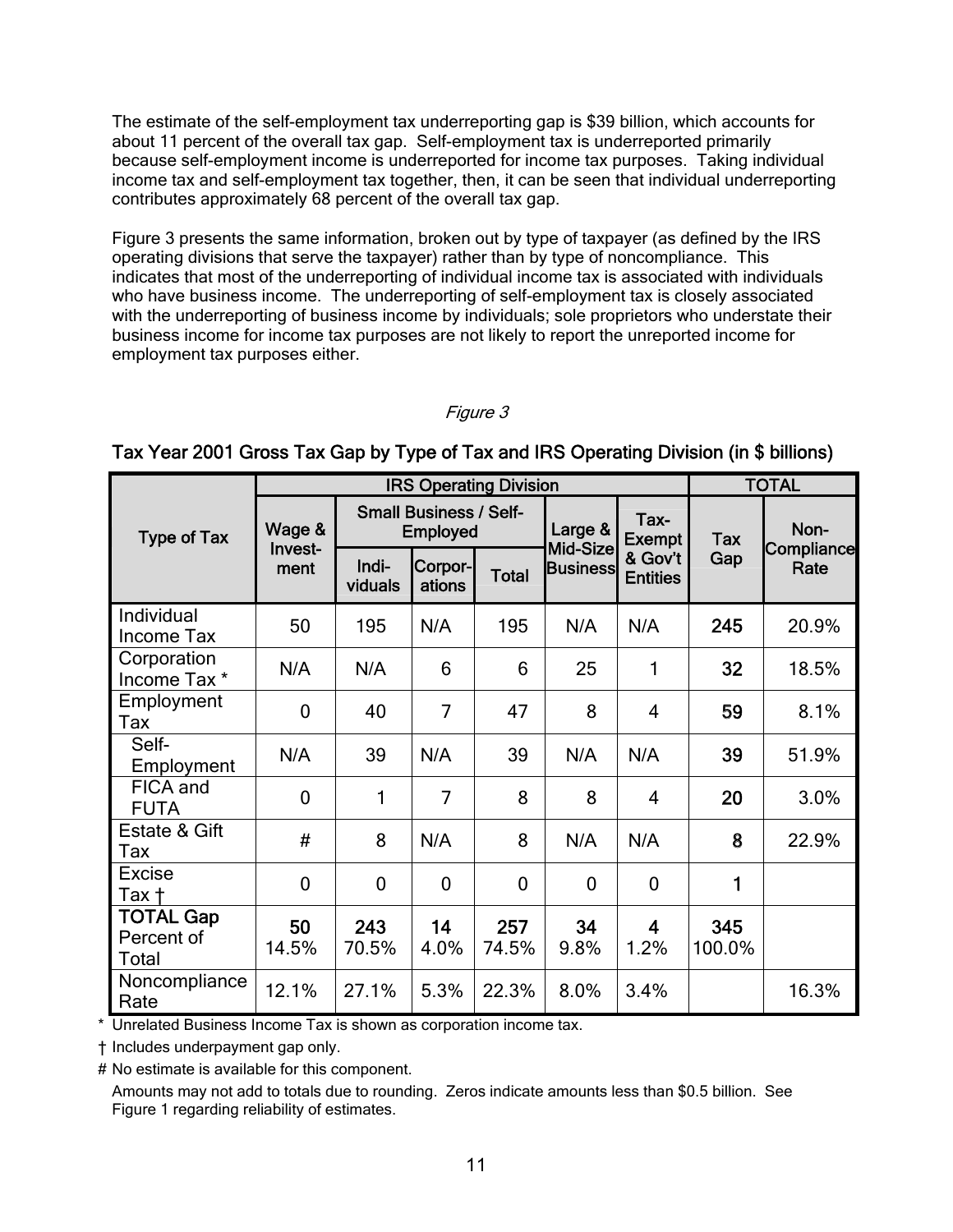Individual income tax accounts for over 71 percent of the overall tax gap estimate of \$345 billion. This is due, in part, to the fact that individual income tax is the largest single source of federal receipts.

The individual income tax underreporting gap can be broken out by the various line items on a typical return — income sources, offsets to income (i.e., exemptions, adjustments, and deductions), and offsets to tax (i.e., credits). Figure 4 provides updated estimates of both the tax gap arising from misreporting on each line item and the corresponding Net Misreporting Percentage (NMP).<sup>1</sup> These estimates are based on thorough audits of a representative sample of returns, but they also account for underreporting that is not detected in those audits.

As in previous compliance studies, the NRP data suggest that well over half (\$109 billion) of the individual underreporting gap came from understated net business income (e.g., unreported receipts and overstated expenses). Approximately 28 percent (\$56 billion) came from underreported non-business income, such as wages, tips, interest, dividends, and capital gains. The remaining \$32 billion came from overstated subtractions from income (i.e., statutory adjustments, deductions, and exemptions) and from overstated tax credits.

An obvious conclusion from Figure 4 is that the accuracy of reporting the various line items on the average income tax return varies widely, depending on the type of income or offset being reported. Figure 5 presents the same line items grouped by the degree to which the items are "visible" to the IRS — that is, the extent to which they are subject to information reporting and withholding. The conclusion is striking: reporting compliance is strongest in the presence of substantial information reporting and withholding. This is illustrated graphically in Figure 6. Although the contribution to the underreporting gap depends on the dollars of income or offset at stake, the NMP is clearly inversely related to the degree of visibility.

It appears that compliance rates for sections of the Form 1040 where the most noncompliance occurs have not changed dramatically since the last compliance study for TY 1988. The amounts least likely to be misreported on tax returns are subject to both third-party information reporting and withholding and are, therefore, the most visible (e.g., wages and salaries). The net misreporting percentage for wages and salaries is only 1.2 percent.

Amounts subject to third-party information reporting, but not to withholding (e.g., interest and dividend income), exhibit a somewhat higher misreporting percentage. For example, there is about a 4.5 net misreporting percentage rate for items subject to substantial information reporting, such as interest, dividends, pensions, and social security benefits.

Amounts subject to partial reporting by third parties (e.g., capital gains) have a still higher net misreporting percentage rate of 8.6 percent. As expected, amounts not subject to withholding or third-party information reporting (e.g., sole proprietor income and the "other income" line on Form 1040) are the least visible and, therefore, are most likely to be misreported. The net misreporting percentage for this group of line items is 53.9 percent.

 $\overline{a}$ 

 $1$  The net amount of income misreported divided by the sum of the absolute values of the amounts that should have been reported. The NMP measures provide insight into the extent of noncompliance for any given provision. However, caution should be applied when comparing NMPs across tax provisions. First, a provision may have a large NMP but contribute only slightly to the tax gap (e.g., the total true tax liability for a particular item is relatively small). Second, the NMP contains an adjustment for income amounts that were underreported but does not have a corresponding adjustment for offset amounts that were not claimed.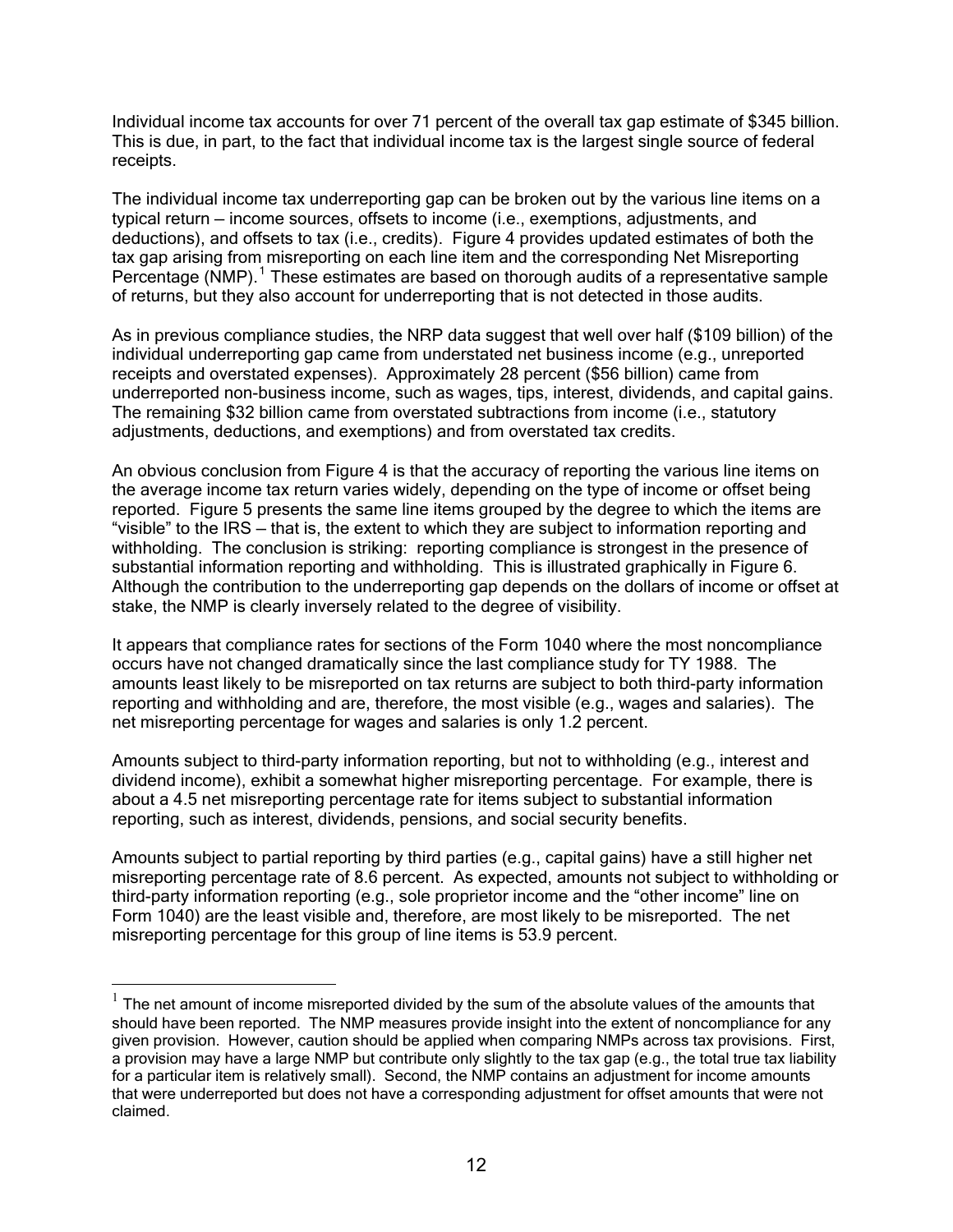#### *Figure 4*

Tax Year 2001 Individual Income Tax Underreporting Gap and Net Misreporting Percentage (NMP) Associated with Income and Offset Line Items

| <b>Type of Income or Offset</b>   | Underreporting<br>Gap (\$B) | <b>Net</b><br><b>Misreporting</b><br>Percentage |  |
|-----------------------------------|-----------------------------|-------------------------------------------------|--|
| <b>Total Underreporting Gap</b>   | 197                         | 18%                                             |  |
| <b>Underreported Income</b>       | 166                         | 11%                                             |  |
| <b>Non-Business Income</b>        | 56                          | 4%                                              |  |
| Wages, salaries, tips             | 10                          | 1%                                              |  |
| Interest income                   | $\overline{2}$              | 4%                                              |  |
| Dividend income                   | 1                           | 4%                                              |  |
| State income tax refunds          | 1                           | 12%                                             |  |
| Alimony income                    | $\star$                     | 7%                                              |  |
| Pensions & annuities              | 4                           | 4%                                              |  |
| Unemployment compensation         | $\star$                     | 11%                                             |  |
| <b>Social Security benefits</b>   |                             | 6%                                              |  |
| Capital gains                     | 11                          | 12%                                             |  |
| Form 4797 income                  | 3                           | 64%                                             |  |
| Other income                      | 23                          | 64%                                             |  |
| <b>Business Income</b>            | 109                         | 43%                                             |  |
| Non-farm proprietor income        | 68                          | 57%                                             |  |
| Farm income                       | 6                           | 72%                                             |  |
| Rents & royalties                 | $\overline{13}$             | 51%                                             |  |
| Partnership, S-Corp,              | 22                          | 18%                                             |  |
| Estate & Trust, etc.              |                             |                                                 |  |
| Overreported Offsets to Income    | 15                          | 4%                                              |  |
| Adjustments                       | $-3$                        | $-21%$                                          |  |
| SE Tax deduction <sup>§</sup>     | -4                          | $-51%$                                          |  |
| All other adjustments             | 1                           | 6%                                              |  |
| <b>Deductions</b>                 | 14                          | 5%                                              |  |
| Exemptions                        | $\overline{4}$              | 5%                                              |  |
| <b>Credits</b>                    | 17                          | 26%                                             |  |
| <b>Net Math Errors (non-EITC)</b> | $\star$                     |                                                 |  |

† The amount of income or offset misreported divided by the amount that should have been reported. The NRP contains an adjustment for income amounts that were underreported, but does not have a corresponding adjustment for offset amounts that were not claimed.

\* Less than \$0.5 billion.

§ Taxpayers *understate* this adjustment because they understate their self-employment income and, thereby, their self-employment tax. Therefore, the gap associated with this item is negative.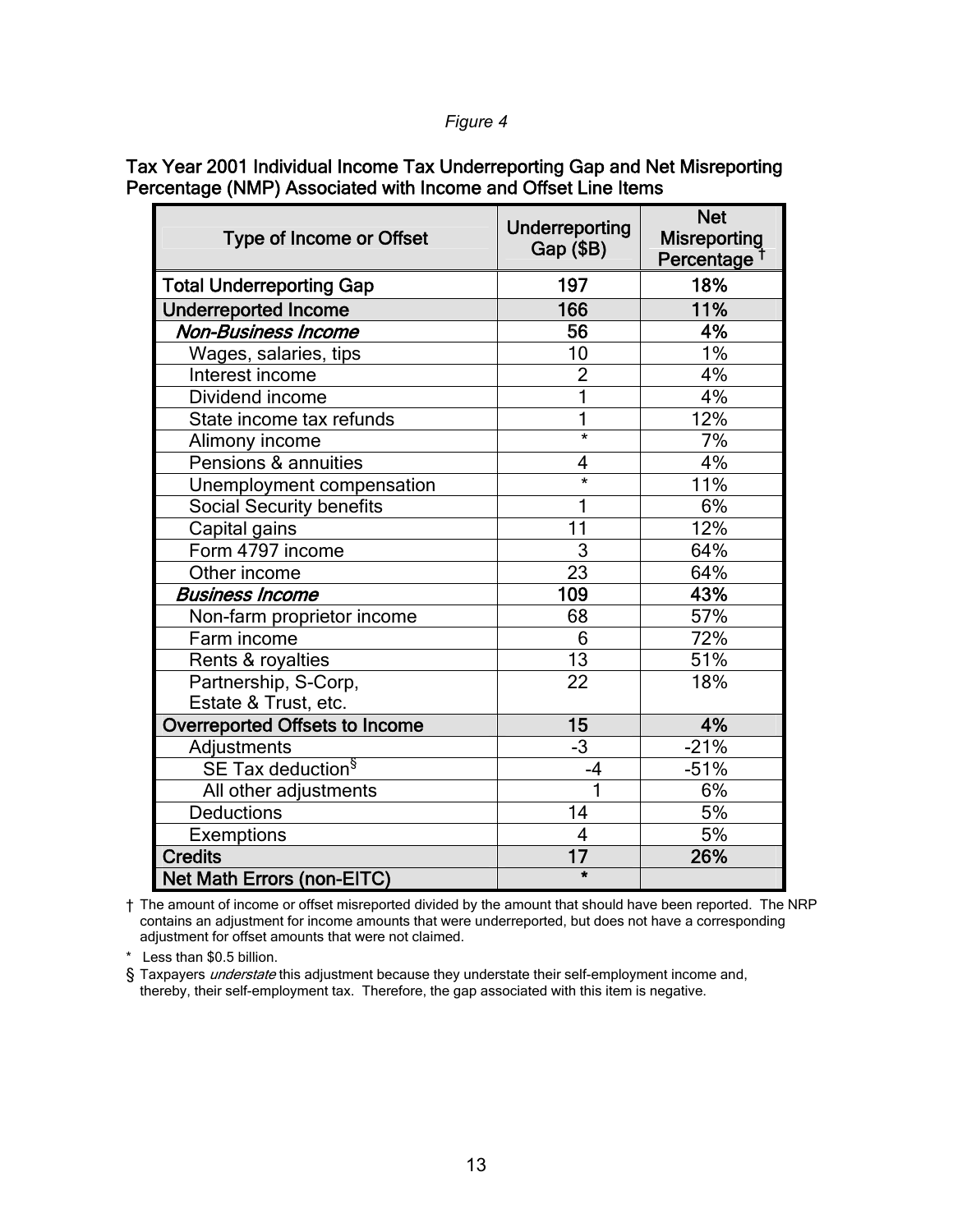#### *Figure 5*

Tax Year 2001 Individual Income Tax Underreporting Gap and Net Misreporting Percentage (NMP) Associated with Income and Offset Line Items, By Visibility **Groups** 

| <b>Visibility Group</b><br>Type of Income or Offset                                 | Underreporting<br>Gap (\$B) | <b>Net</b><br><b>Misreporting</b><br>Percentage <sup>t</sup> |  |
|-------------------------------------------------------------------------------------|-----------------------------|--------------------------------------------------------------|--|
| <b>Total Underreporting Gap</b>                                                     | 197                         | 18%                                                          |  |
| <b>Items Subject to Substantial</b><br><b>Information Reporting and Withholding</b> | 10                          | 1%                                                           |  |
| Wages, salaries, tips                                                               | 10                          | 1%                                                           |  |
| <b>Items Subject to Substantial</b><br><b>Information Reporting</b>                 | 9                           | 5%                                                           |  |
| Interest income                                                                     | $\overline{2}$              | 4%                                                           |  |
| Dividend income                                                                     |                             | 4%                                                           |  |
| State income tax refunds                                                            |                             | 12%                                                          |  |
| Pensions & annuities                                                                | 4                           | 4%                                                           |  |
| Unemployment compensation                                                           | $\star$                     | 11%                                                          |  |
| <b>Social Security benefits</b>                                                     |                             | 6%                                                           |  |
| <b>Items Subject to Some Information</b><br>Reporting                               | 51                          | 9%                                                           |  |
| Partnership, S-Corp,<br>Estate & Trust, etc.                                        | 22                          | 18%                                                          |  |
| Alimony income                                                                      | $\star$                     | 7%                                                           |  |
| Capital gains                                                                       | 11                          | 12%                                                          |  |
| <b>Deductions</b>                                                                   | 14                          | 5%                                                           |  |
| Exemptions                                                                          | 4                           | 5%                                                           |  |
| Items Subject to Little or No<br><b>Information Reporting</b>                       | 110                         | 54%                                                          |  |
| Non-farm proprietor income                                                          | 68                          | 57%                                                          |  |
| Farm income                                                                         | 6                           | 72%                                                          |  |
| Rents & royalties                                                                   | 13                          | 51%                                                          |  |
| Form 4797 income                                                                    | $\overline{3}$              | 64%                                                          |  |
| Other income                                                                        | 23                          | 64%                                                          |  |
| Total statutory adjustments                                                         | $-3$                        | $-21%$                                                       |  |
| Not Shown on Figure 6 <sup>§</sup>                                                  | 17                          | 26%                                                          |  |
| <b>Credits</b>                                                                      | 17                          | 26%                                                          |  |

† The aggregate amount of income or offset misreported divided by the sum of the absolute values of the amount that should have been reported. The estimates of the amounts that should have been reported account for underreported income that was not detected by the audits, but do not have a corresponding adjustment for unclaimed offsets (e.g., deductions, exemptions, statutory adjustments, and credits) that were not detected.

\* Less than \$0.5 billion.

§ Since credits are offsets to tax, it is difficult to combine them with income and income offset items when calculating a combined NMP.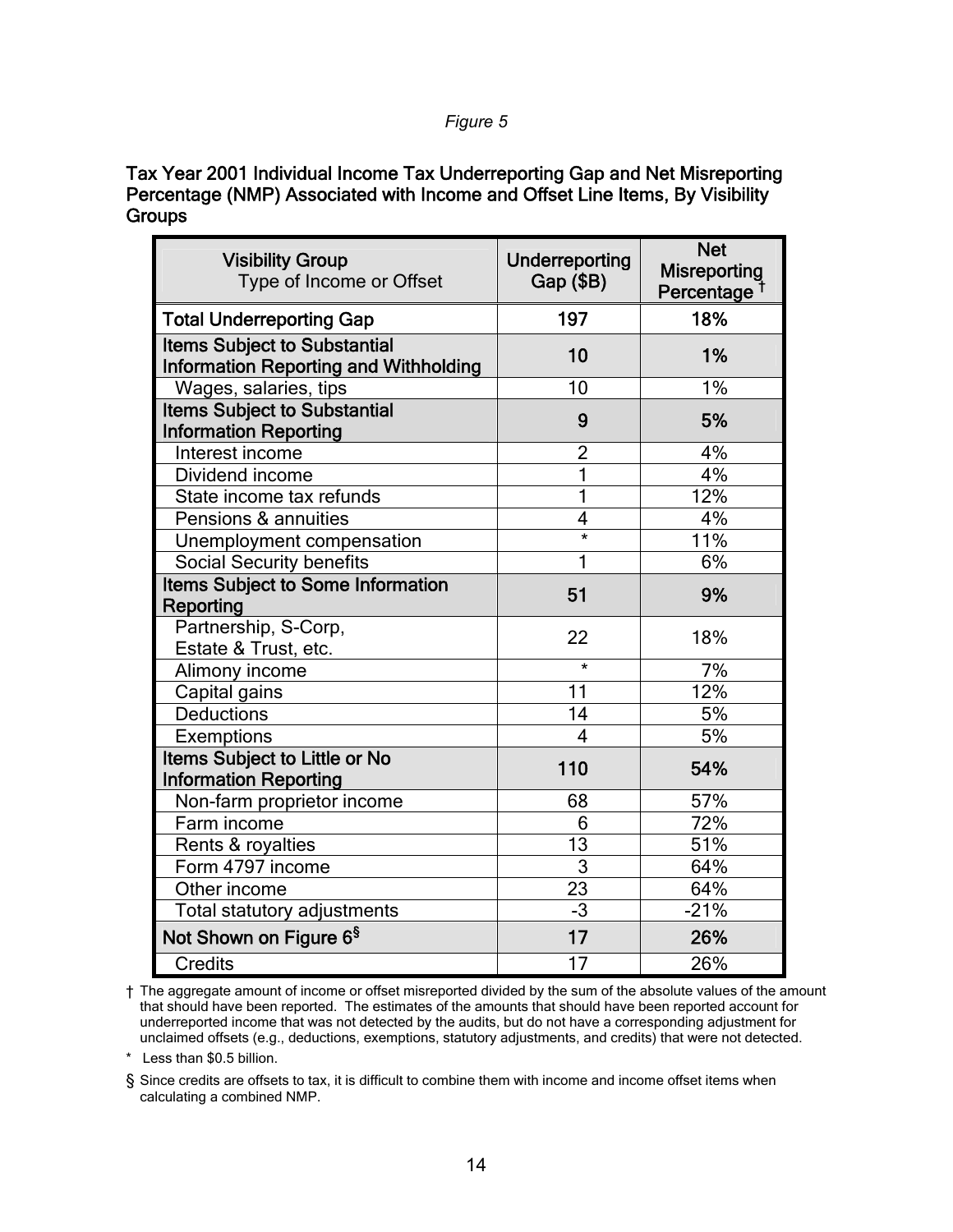*Figure 6* 



**Tax Year 2001 Individual Income Tax Underreporting Gap** 

Misreporting of Income and Offsets by "Visibility" Categories

With transactions that are less visible to the IRS, and with very low audit rates by historical standards, some sole proprietors may have become emboldened to cut corners on their taxes. Other small business owners may fail to comply fully because they are overwhelmed by the cost and complexity of meeting their tax obligations and their business requirements. Whatever the reasons, there is a serious problem with underreporting for those items not subject to information reporting.

The underpayment gap is the simplest component of the tax gap to measure since, for the most part, it is observed in full. The underpayment gap is the difference between the tax that taxpayers report on their timely filed returns and the amount that is actually paid by the payment due date. The first amount is tabulated from the Individual Master File. With the exception of employer under-deposit of withheld income tax, the amount paid is also tabulated from the Individual Master File.

Figure 7 summarizes the underpayment gap and rates for TY 2001 arrayed by taxpayer type (rather than tax type as in Figure 1). Almost all of what is voluntarily reported is also paid on time, and more than two-thirds of the balance is paid within two years. Individual income tax contributes almost two-thirds of the total underpayment gap, and over three-quarters of the individual income tax underpayment gap is associated with taxpayers who have business income.

Based on updated estimates derived from the TY01 National Research Program study of individual income tax reporting compliance.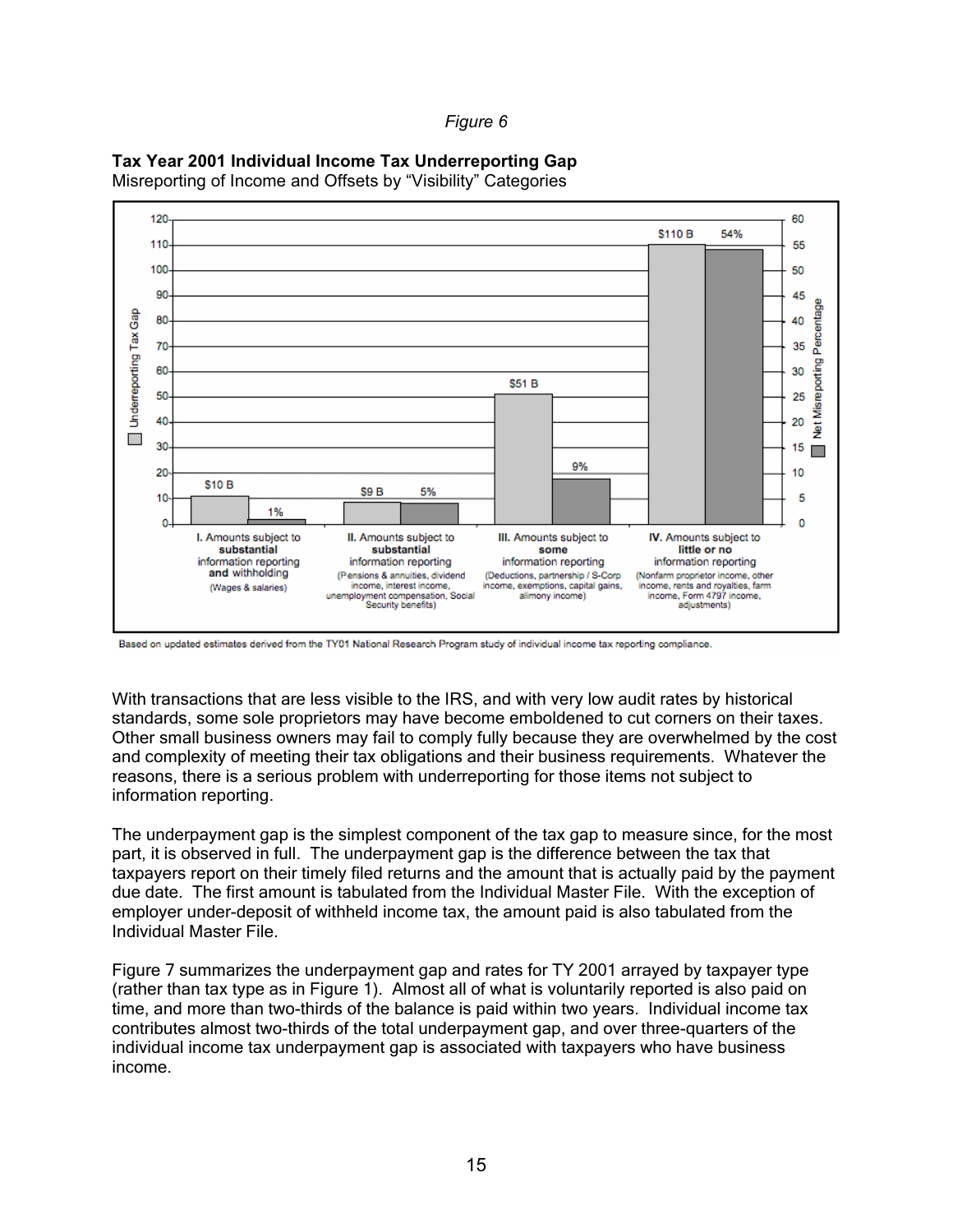Since sole proprietors report their self-employment tax on their individual income tax returns (Form 1040), the TY 2001 NRP study provided new compliance data with which to estimate this component of the tax gap. Self-employment tax is sometimes not reported correctly (or at all) in connection with reported self-employment income that is reported. However, most of this component of the tax gap is associated with unreported self-employment income. The NRP auditors detected some of this unreported income, but not all of it. The IRS estimate of the selfemployment tax underreporting gap accounts for this undetected income. Estimates also account for the fact that some of this unreported income would not be subject to full selfemployment tax, given the annual cap on Social Security taxes. Accounting for all of these factors, the updated estimate of the self-employment tax gap for TY 2001 is \$39 billion.

The remaining tax gap estimates shown on the Tax Gap Map (Figure 1) are based on data older than TY 2001. In order to develop estimates based on the latest data, but for a common tax year, the IRS projected the most recent previous estimates to TY 2001 using a simple approach. Lacking information to the contrary, the IRS assumed that the compliance rate for each major component remained constant. The tax gap in a given component was projected to grow at the same rate as tax receipts in that component. The IRS plans to update these estimates as newer compliance data become available.

The main lesson from the Tax Gap Map is that noncompliance is worst where the barriers to voluntary compliance or the opportunities for noncompliance are greatest. This is seen even more vividly in Figure 6, which shows the importance of third-party information reporting.

#### Figure 7

| <b>Type of Taxpayer</b>                    | Gross<br><b>Underpayment</b> | <b>Voluntary</b><br>Payment |                 | Net Underpayment<br>Gap (\$ Billions) | <b>Cumulative Payment</b><br><b>Compliance Ratet</b> |                  |
|--------------------------------------------|------------------------------|-----------------------------|-----------------|---------------------------------------|------------------------------------------------------|------------------|
|                                            | Gap<br>(\$ Billions)         | Compliance<br>Rate+         | After<br>1 Year | After<br>2 Years                      | After<br>1 Year                                      | After<br>2 Years |
| All Taxes *                                | 31.7                         | 98.6%                       |                 |                                       |                                                      |                  |
| Wage & Investment                          | 4.3                          | 98.9%                       | 2.1             | 1.8                                   | 99.4%                                                | 99.6%            |
| <b>Small Business / Self-</b><br>Employed  | 23.7                         | 97.6%                       | 7.3             | 6.5                                   | 99.2%                                                | 99.3%            |
| Large & Mid-Size<br><b>Business</b>        | 3.3                          | 99.6%                       | 2.0             | 2.0                                   | 99.7%                                                | 99.7%            |
| Tax Exempt /<br><b>Government Entities</b> | 0.4                          | 99.87%                      | 0.2             | 0.1                                   | 99.95%                                               | 99.97%           |

#### Tax Year 2001 Underpayment Gap By Type of Taxpayer

† The Voluntary Payment Compliance Rate is the portion of tax reported on timely filed returns that is paid on time. The Cumulative Payment Compliance Rate is the portion of tax reported on timely filed returns that is paid as of a certain date.

\* The \$31.7 billion total for all taxes excludes \$1.6 billion of individual income taxes withheld by employers but neither reported on timely filed employment tax returns nor paid by employers.

Return to Table of Contents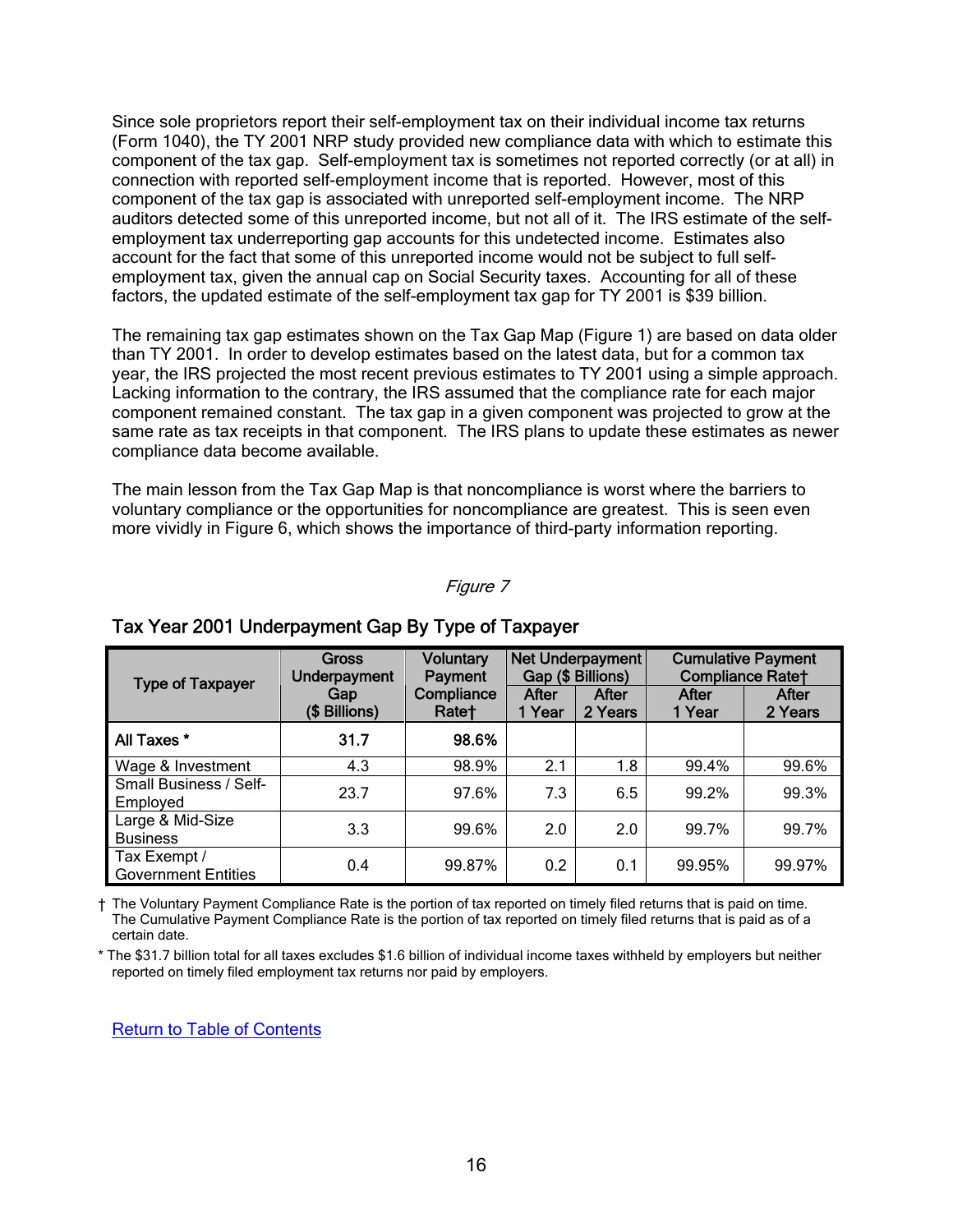### VOLUNTARY COMPLIANCE

A wide range of factors influence voluntary compliance, although there is little empirical confirmation as to the most important of these factors or their magnitudes. However, it is generally agreed that IRS actions are not the sole — or perhaps even the primary — determinants of voluntary compliance. In addition to whether information reporting and withholding requirements exist as mentioned previously, other important factors include the following:

- Tax law changes, including:
	- o opening or closing opportunities for noncompliance
	- o tax law complexity may confuse taxpayers or make noncompliance more difficult to observe
	- o tax rates may affect incentives to report income
- The economy, including:
	- o income and unemployment levels
	- o the mix of industries
- Demographics, including:
	- o the aging of the population
	- o changing household arrangements
	- o growth in the number of non-English-speaking taxpayers
- Socio-political factors, including:
	- o swings in patriotic sentiments
	- o taxpayer perceptions of whether they are getting their money's worth from their taxes

Additionally, there are both direct and indirect effects of enforcement activities. Direct effects refer to the collection of additional revenue from taxpayers who are subject to enforcement actions. Indirect effects refer to "spillover" effects when enforcement activity on one set of taxpayers has positive effects on the compliance behavior of the rest of the taxpayer population in response to heightened enforcement activity.

#### MEASURING VOLUNTARY COMPLIANCE

It is very difficult to determine the impact that any IRS activity has on voluntary compliance. While the direct effect of IRS enforcement activities is identifiable through the impact on collections, the IRS cannot easily estimate the indirect effects. That is partly because the IRS cannot observe taxpayers' true tax liabilities (they must be estimated), and partly because so many factors may influence the extent to which they pay their tax voluntarily and timely including many factors outside of IRS control. The challenge is to estimate the impact of each IRS activity on observable behaviors — returns filed, tax reported, and tax paid — controlling for other influences as much as possible. Only then will the IRS know the best mix of activities that will foster the greatest degree of voluntary compliance.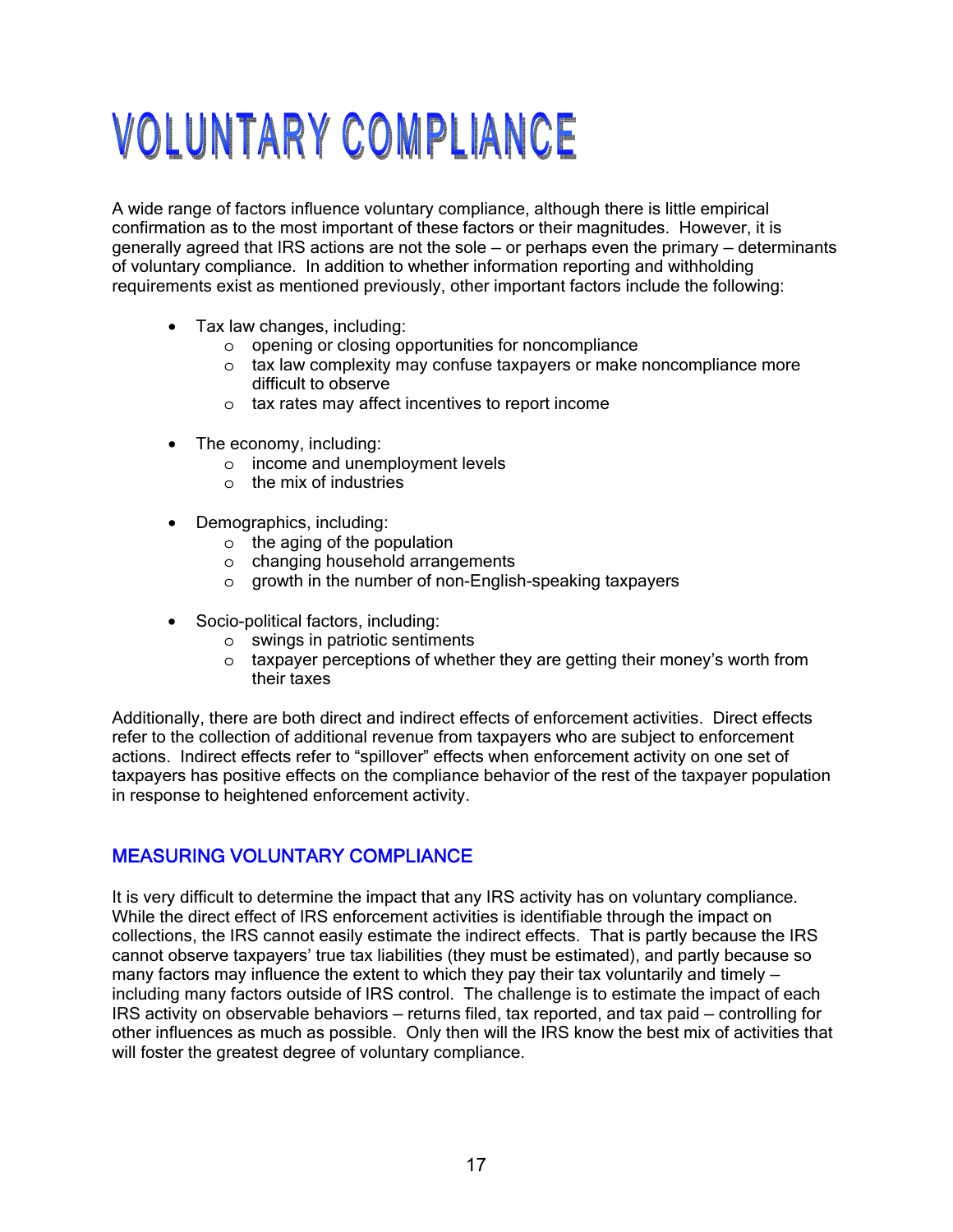#### Long-Term Goal for Voluntary Compliance

The Voluntary Compliance Rate (VCR) is the amount of tax for a given tax year that is paid voluntarily and timely, expressed as a percentage of the corresponding amount of tax that the IRS estimates should have been paid. It reflects taxpayers' compliance with their filing, reporting, and payment obligations. The latest estimate of VCR is 83.7 percent for all taxes and all taxpayers for TY 2001.

In the Administration's budget request for FY 2007, the IRS established a long-term goal of an 85 percent voluntary compliance by TY 2009. In February of 2007, the IRS Oversight Board, as part of establishing a strategic direction for the IRS, established a long-term goal of an 86 percent voluntary compliance rate by TY 2009. Senator Baucus, Chairman of the Senate Finance Committee, has asked for a 90 percent voluntary compliance goal by TY 2017.

An increase in the VCR to 86 percent by TY 2009 may not seem large, but the available evidence suggests that the VCR has not changed dramatically over the last 20 to 30 years. For example, based on TCMP data from the 1960s through the 1980s, the IRS estimates that the VCR has moved within a range of two percentage points and was virtually the same in TY 2001 as it had been in TY 1985.

Much of the estimated fluctuation during this time likely was due to the inherently imprecise nature of these estimates, the impact of the Tax Reform Act of 1986, and the changing relative sizes of revenues from different taxes. Since the IRS has estimated the overall VCR for just a few selected years in that period, it is possible that compliance may have fluctuated in the intervening years. However, the evidence from individual income tax underreporting — by far the largest portion of the tax gap, and the component most frequently measured — indicates that there was no consistent trend over this time period.

The IRS and the public must have realistic expectations about the magnitude and timing of the impact of any reasonable actions to reduce the tax gap, particularly if it is not accompanied by broader simplification and reform of the tax code, or significant advances in compliance technology. Implementing efforts to reduce the tax gap will take time; changing taxpayer behavior significantly will also take time. Accordingly, results from these efforts will be realized incrementally over a number of years. As part of the actions outlined in this report, the IRS will, for example, acquire and analyze new data, improve document-matching programs, refine examination selection criteria, purchase and test new technology, and train employees to handle new enforcement and customer service responsibilities.

Moreover, while it may be possible to take action to *reduce* the tax gap, it is not possible to implement a policy that *eliminates* the tax gap without an unacceptable change in the fundamental nature of the current tax compliance system. The IRS is, however, committed to addressing all levels of noncompliance. Therefore, the efforts to reduce the tax gap will continue to be developed and refined to achieve the highest level of compliance possible.

Return to Table of Contents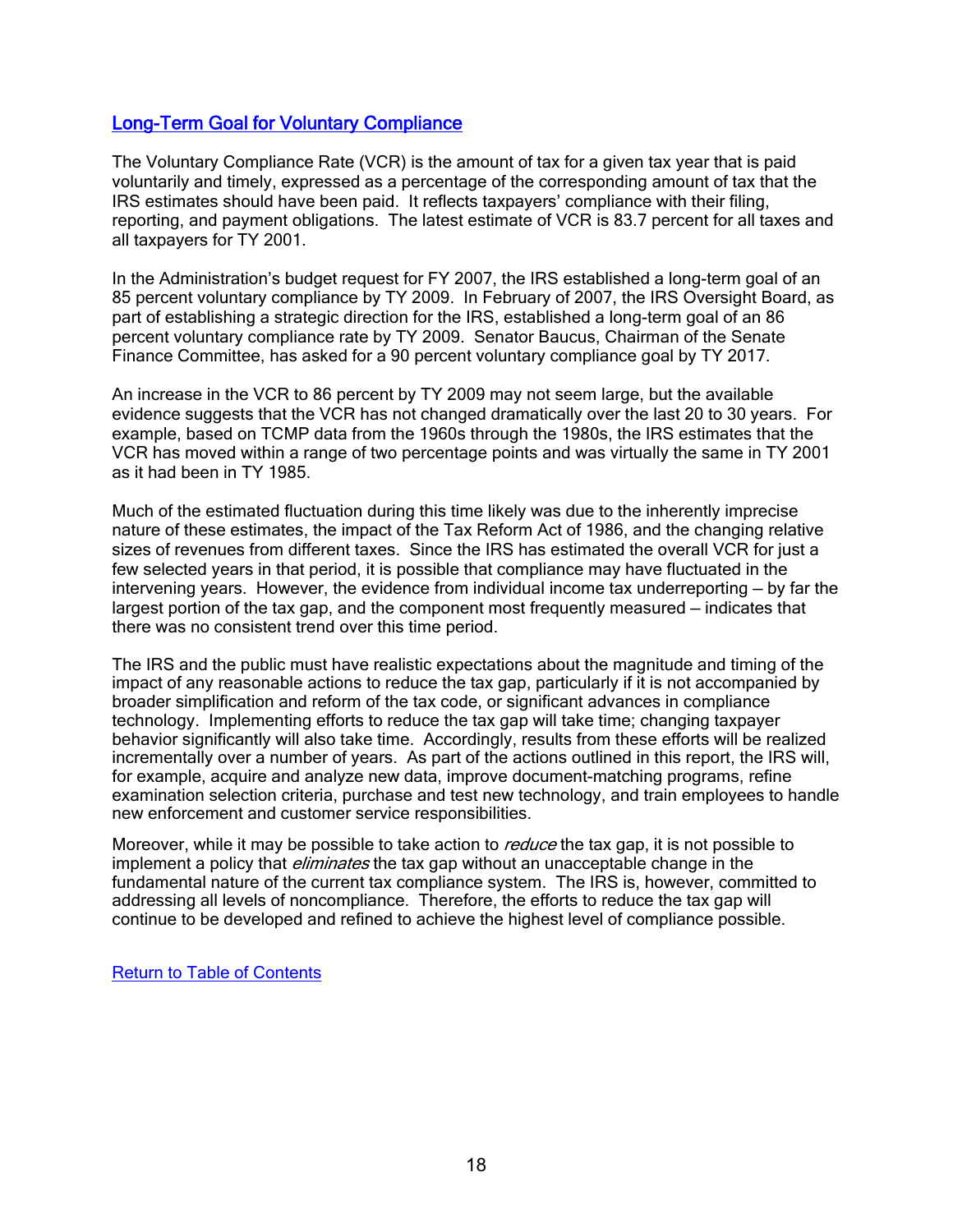## COMPONENTS

With an estimated net tax gap of \$290 billion for TY 2001, no single approach will be successful at substantially reducing noncompliance. Accordingly, the Treasury Strategy set out a comprehensive, integrated, multi-year strategy that must be implemented within the context of the annual budget process. This report builds on the work of the Treasury Strategy to provide a comprehensive framework that will be institutionalized by the IRS as part of sound tax administration.

This report includes seven components, detailed below:

- 1. Reduce Opportunities for Evasion (pages 20-25)
- 2. Make a Multi-Year Commitment to Research (pages 26-27)
- 3. Continue Improvements in Information Technology (pages 28-32)
- 4. Improve Compliance Activities (pages 33-41)
- 5. Enhance Taxpayer Service (pages 42-49)
- 6. Reform and Simplify the Tax Law (page 50-52)
- 7. Coordinate with Partners and Stakeholders (page 53-56)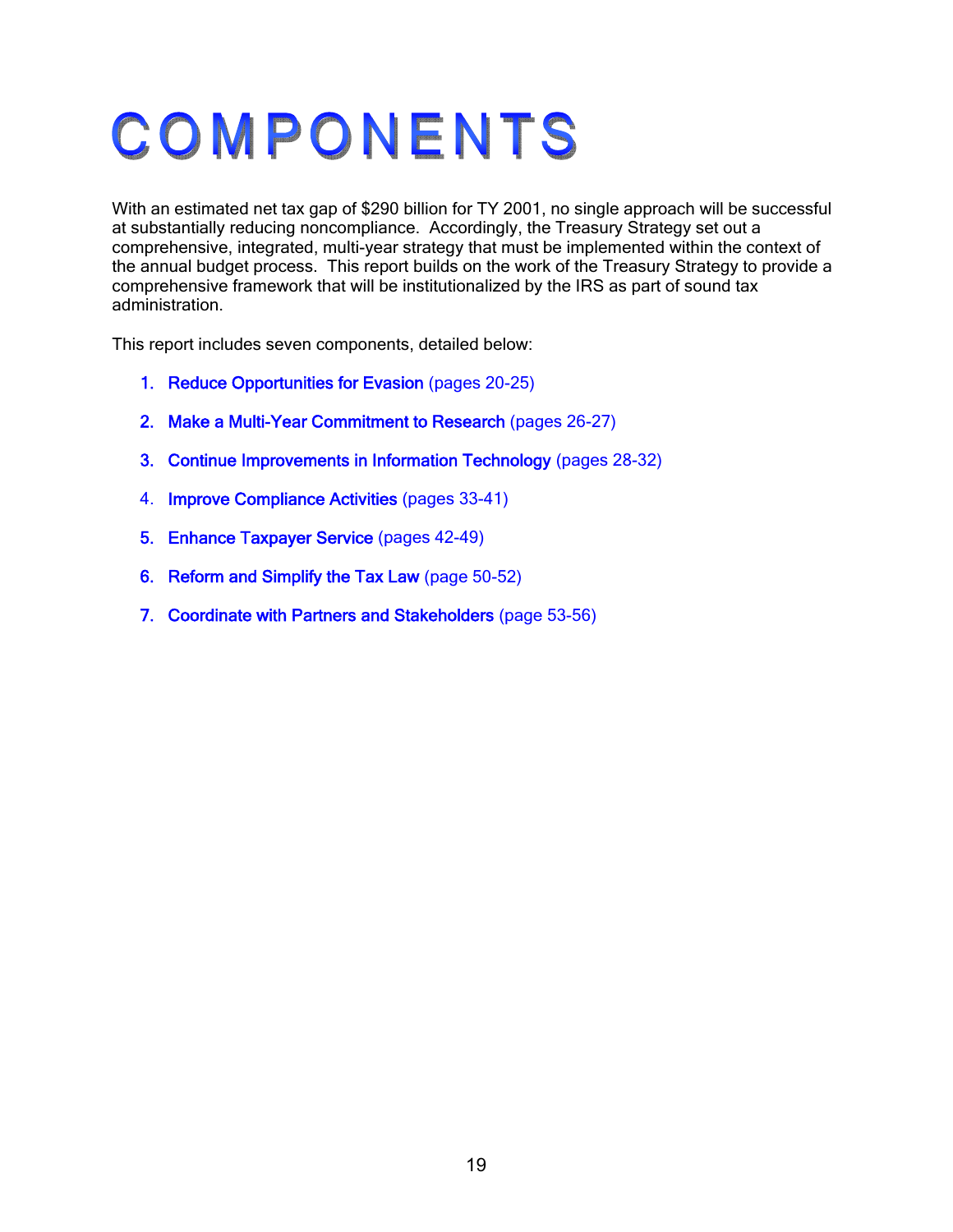#### Component 1 Reduce Opportunities for Evasion

Legislative changes and published guidance will reduce opportunities for evasion.

#### Legislative Proposals

The Administration's FY 2007 Budget contained five legislative proposals that would reduce evasion opportunities by focusing on employment taxes, information reporting, streamlining collection procedures, and problem return preparers. The Administration's FY 2008 Budget expands on those five and contains several additional proposals that would further reduce opportunities for evasion without unduly burdening honest taxpayers. Collectively, the Department of Treasury estimates that these16 legislative proposals would generate \$29.5 billion over the next 10 years. The IRS is encouraged to see that three of the proposals have already become law (in modified form) and that Congress is taking action on a number of the remaining proposals.

Public Law 110-28, Title VIII, the Small Business and Work Opportunity Tax Act of 2007, enacted proposals on amending the collection due process procedures for employment tax liabilities, expanding preparer penalties, and creating an erroneous refund claim penalty. These proposals, along with others contained in the FY 2008 Budget, are described below in more detail:

Expanding Information Reporting: Third-party reporting is critical for ensuring voluntary compliance. Without reliable third-party data, the IRS cannot easily detect errors in the absence of expensive and intrusive audits. The IRS receives over 1.5 billion information returns a year, reporting income from employers, financial institutions, third-party payers, and state and federal governments. However, the IRS still lacks reliable information on certain types of income, most notably income earned by small businesses and the self-employed. Information reporting proposals in the Administration's FY 2008 Budget would:

- Require information reporting on payments to corporations. This proposal would require a business to file an information return for payments aggregating to \$600 or more in a calendar year to a corporation (except a tax-exempt corporation). This proposal is estimated to generate \$7.7 billion over the next ten years.
- Require basis reporting on security sales. This proposal would require certain brokers to report information regarding adjusted basis in connection with the sale of certain publicly traded securities. Brokers would also be required to report acquisition or disposition dates to help determine gain or loss for taxpayers. This proposal is estimated to generate \$6.7 billion over the next ten years.
- Expand broker information reporting. This proposal would require a broker who is an auctioneer or operates a consignment business (electronic or other) to file an information return showing customer information and gross proceeds from the sale of tangible personal property. The requirement would apply only for customers with 100 or more separate transactions generating at least \$5,000 in gross proceeds in a year. This proposal is estimated to generate \$2.0 billion over the next ten years.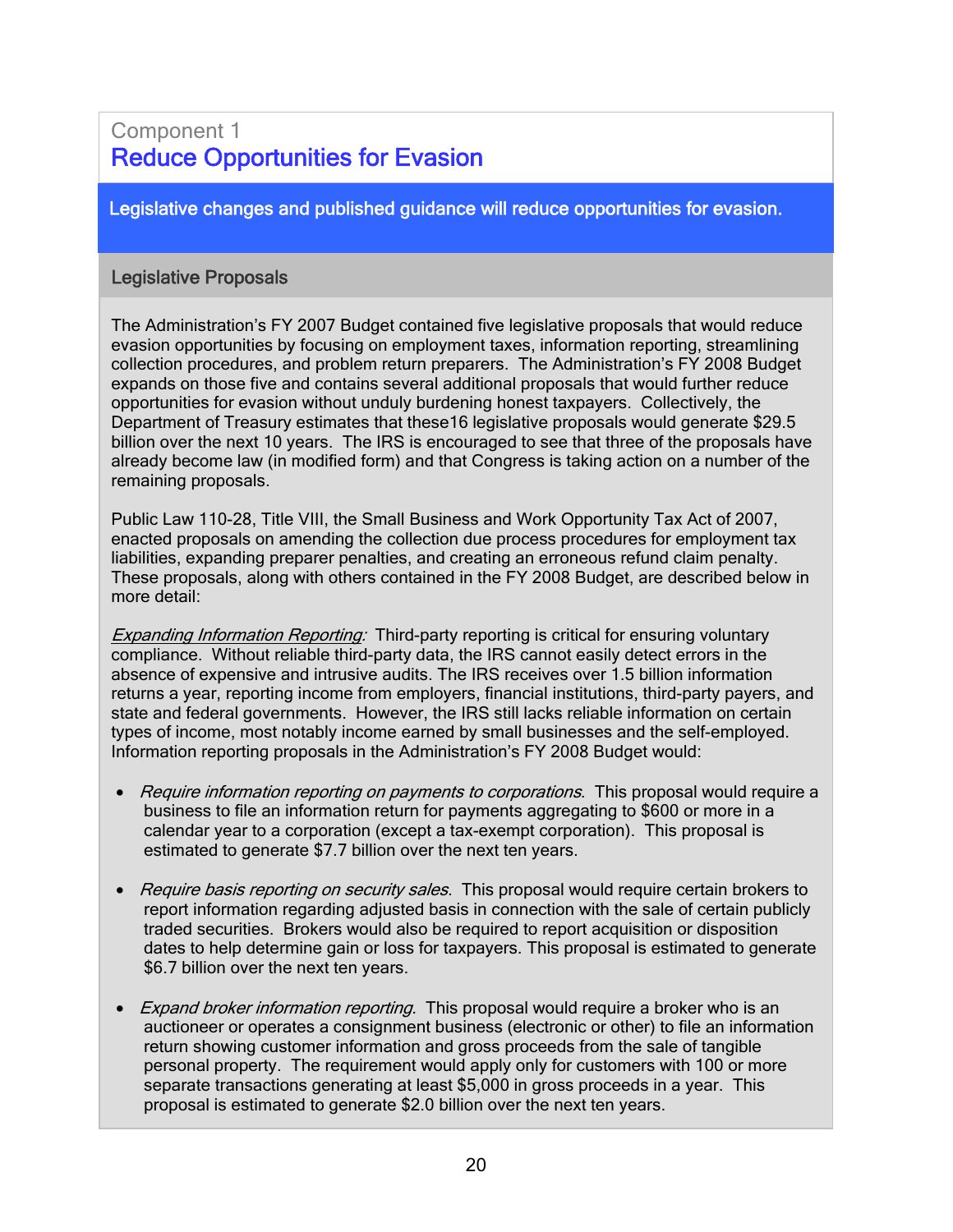- Require information reporting on merchant payment card reimbursements. This proposal would provide the IRS with authority to put into effect regulations requiring merchant acquiring banks (organizations that process card payments for merchants) to report to the IRS annually the gross reimbursement payments made to merchants in a calendar year. This proposal is estimated to generate \$10.7 billion over the next ten years.
- Require a certified Taxpayer Identification Number from contractors. This proposal requires a contractor receiving payments of \$600 or more in a calendar year from a particular business to furnish to the business its certified Taxpayer Identification Number (TIN). This proposal would require a business to verify the TIN with the IRS, which would be authorized to disclose whether the TIN-name combination matches IRS records. If a contractor fails to furnish an accurate certified TIN, the business would then be required to withhold a flat rate. This proposal is estimated to raise \$749 million over the next ten years.
- Require increased information reporting for certain government payments for property and services. This proposal would authorize the IRS and Treasury Department to issue regulations requiring information reporting on all non-wage payments by federal, state and local governments to procure property and services. This proposal is estimated to generate \$390 million over the next ten years.
- *Increase information return penalties*. This proposal would increase the \$50 and \$100 penalty amounts to \$100 and \$250, respectively, and would increase the \$250,000 and \$100,000 penalty caps to \$1,500,000 and \$500,000, respectively. This proposal is estimated to generate \$546 million over the next ten years.

**Improving Compliance by Businesses**: More efficient filing mechanisms, clearer rules on who is liable for employment taxes, and streamlined collection due process will contribute to improved business tax compliance.

- Require e-filing by certain large organizations. This proposal would require all corporations and partnerships required to file Schedule M-3 to file their income tax returns electronically. In the case of large taxpayers not required to file Schedule M-3, such as exempt organizations, the regulatory authority to require electronic filing would be expanded beyond the current 250-return minimum.
- Implement standards clarifying when employee leasing companies can be held liable for their clients' federal employment taxes. This proposal would set standards for holding employee leasing companies jointly and severally liable with their clients for federal employment taxes. This proposal would provide standards for holding employee leasing companies solely liable if they meet specified requirements. This proposal is estimated to generate \$57 million over the next ten years.
- Amend collection due process procedures for employment tax liabilities. Legislation was signed May 25, 2007, implementing a modified version of this proposal. It expands the exception to the requirement for pre-levy Collection Due Process proceedings to include certain levies issued to collect federal employment taxes. The change will generate an estimated \$364 million over the next ten years.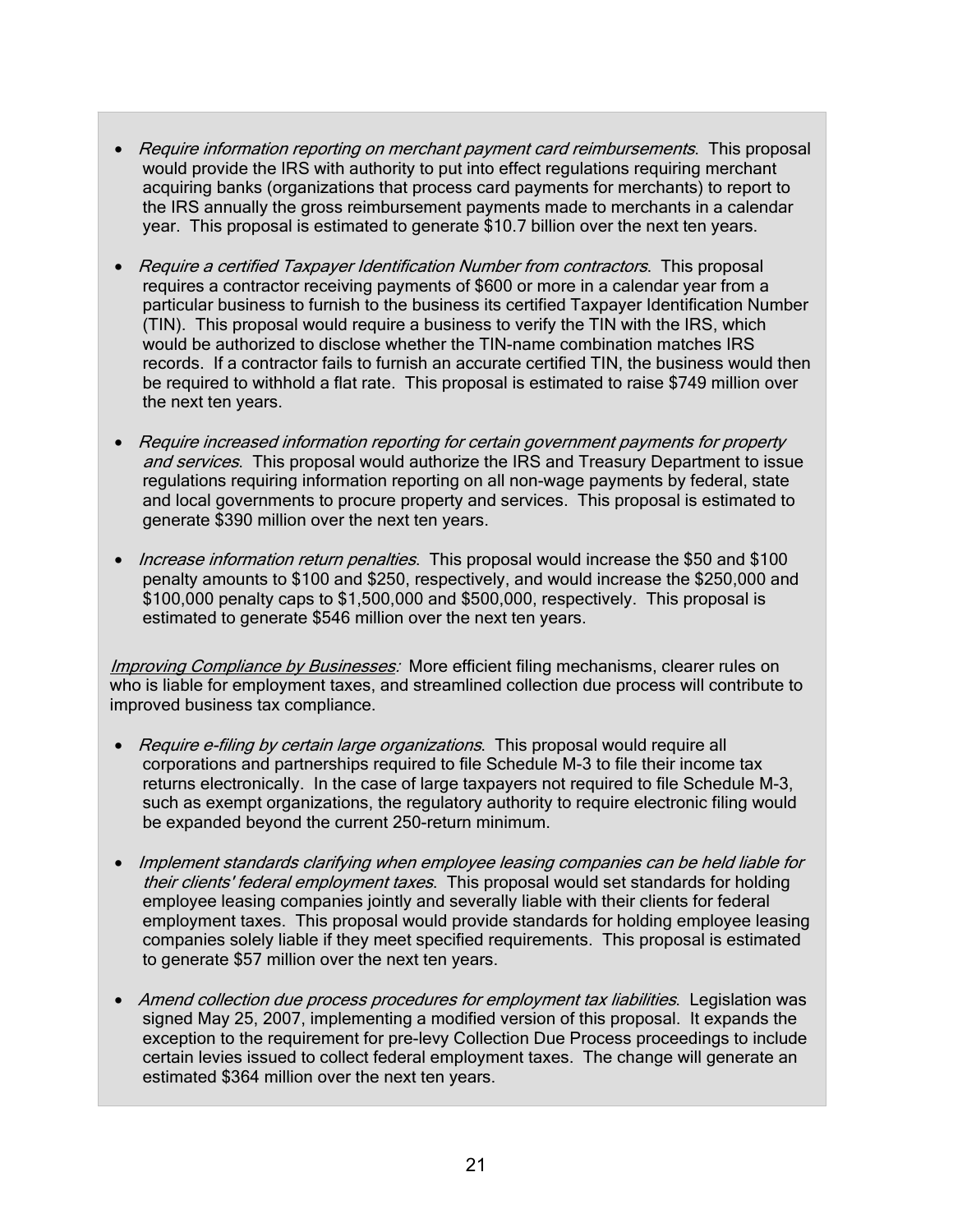Strengthening Tax Administration: Tax administration will be strengthened through disclosure revisions and stronger penalties for nonfiling.

- Expand IRS access to information in the National Directory of New Hires (NDNH) for tax administration purposes. This proposal would amend the Social Security Act to expand IRS access to NDNH data for general tax administration purposes, including data matching, verification of taxpayer claims during return processing, preparation of substitute returns for noncompliant taxpayers, and identification of levy sources.
- Permit disclosure of prison tax scams. This proposal would authorize the IRS to disclose certain limited return information about tax violations by inmates so prison officials could punish and deter such conduct through administrative sanctions. This is expected to generate \$5 million over the next ten years.
- Make repeated willful failure to file a tax return a felony. This proposal would subject any person who willfully fails to file tax returns in any three years within any five year period, if the aggregated tax liability for such period is at least \$50,000, to a new aggravated failure to file criminal penalty. This proposal is estimated to generate \$12 million over the next ten years.

Strengthening Penalties: Enhanced penalties will help to deter noncompliance.

- Expand preparer penalties. Legislation was signed May 25, 2007, implementing a modified version of this proposal. It expands the scope of the existing preparer penalties to include non-income tax returns and related documents. The proposal also increases related penalty amounts. The change will generate an estimated \$80 million over the next ten years.
- Impose penalty on failure to comply with electronic filing requirement. This proposal would establish a penalty for failure to comply with e-file requirements. The amount of the penalty would be \$25,000 for a corporation or \$5,000 for a tax-exempt organization.
- Create an erroneous refund claim penalty. Legislation was signed May 25, 2007, implementing a version of this proposal. It imposes a penalty of up to 20 percent of a disallowed portion of a claim for refund or credit for which there is no reasonable basis for the claimed tax treatment, or for which the taxpayer did not have reasonable cause. The change will generate an estimated \$98 million over the next ten years.

The Treasury Department and the IRS will continue to explore additional possibilities for legislative proposals, as well as improved methods for using external data and data from information reports.

#### Published Guidance

Published guidance in the form of regulations, revenue rulings, revenue procedures, notices, and announcements is a critical element in the IRS' efforts to reduce tax avoidance, improve taxpayer compliance, and close the tax gap.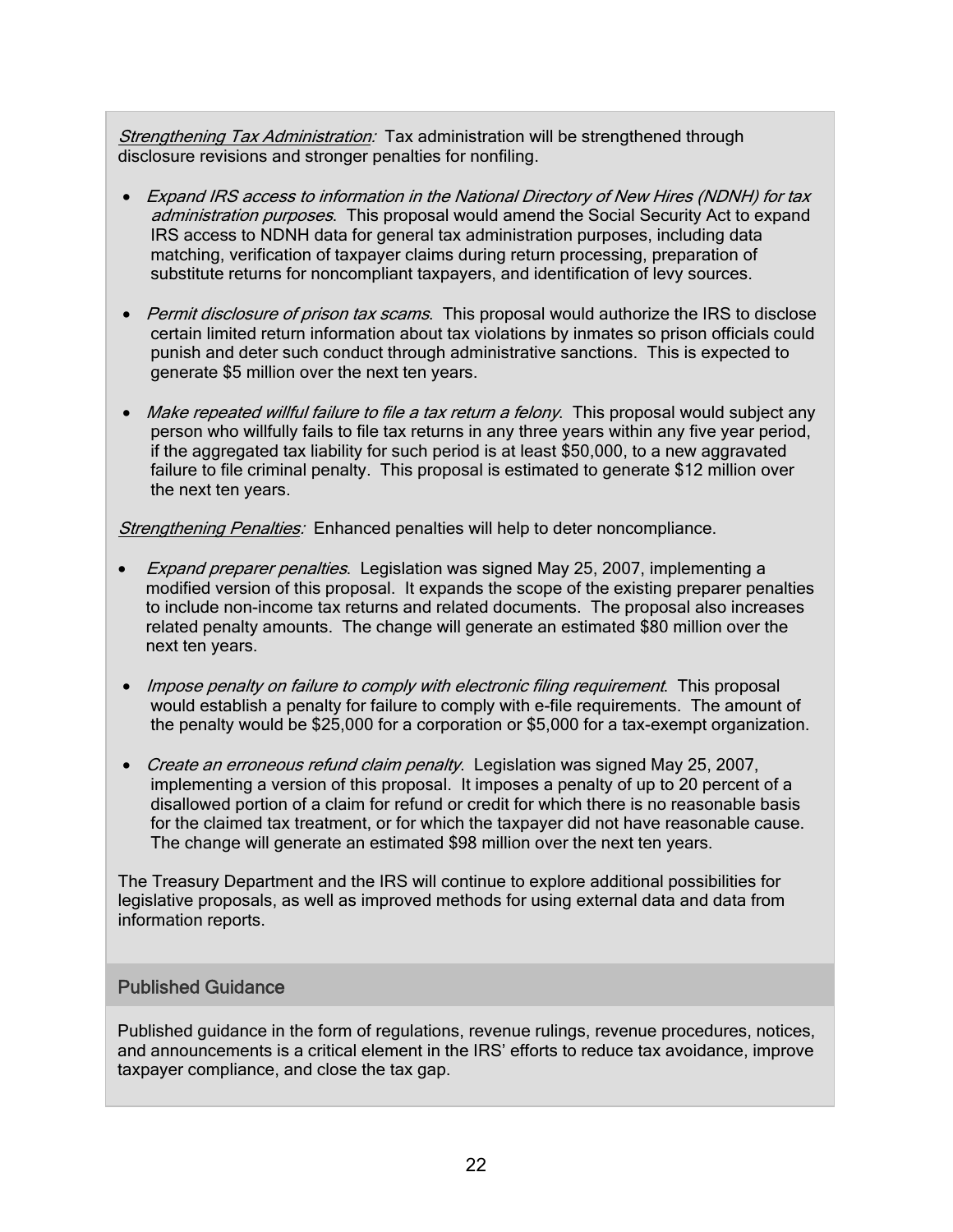#### Published guidance:

- Enhances compliance by providing detailed substantive and procedural rules;
- Helps compliant taxpayers better understand how to determine and pay their tax liability;
- Reduces disputes between the IRS and taxpayers regarding the proper interpretation of the tax law and the procedures necessary to comply with it; and
- Makes it more difficult for noncompliant taxpayers to avoid detection or incorrectly claim that their behavior is permitted under the tax law.

Some tax statutes specifically direct the Treasury Department and the IRS to issue regulations or other guidance. Certain statutory provisions have little or no effect until implemented by regulations or other administrative guidance, and some provide only general direction and broadly delegate authority to publish regulations. Published guidance interprets the tax law and articulates how it applies in different circumstances, thus helping taxpayers determine how to comply with their tax obligations.

The Treasury Department and the IRS continue to resolve many difficult issues and remove impediments to voluntary compliance through published guidance. The ever-increasing complexity of, continuing changes in, and temporary nature of the tax law also present significant challenges to addressing long-standing compliance problems through guidance. The published guidance program also aids in identification of issues that guidance cannot address and serves a significant role in developing suggestions for legislative solutions.

Each year, the Treasury Department and the IRS issue a Priority Guidance Plan (PGP) that sets forth the guidance projects targeted for completion over the course of the following 12 months. The PGP typically includes more than 250 separate guidance projects.

Examples of published guidance designed to improve compliance recently issued by the Treasury Department and the IRS include:

- Regulations clarifying the tax rules and information reporting requirements for widely held fixed investment trusts;
- Regulations implementing and explaining new tax shelter disclosure rules and penalties;
- Regulations and other guidance on reporting and inclusion in income of deferred compensation from nonqualified deferred compensation plans;
- Regulations and other guidance clarifying and explaining the new deduction for domestic production activities;
- Guidance explaining the rules governing charitable contributions of vehicles;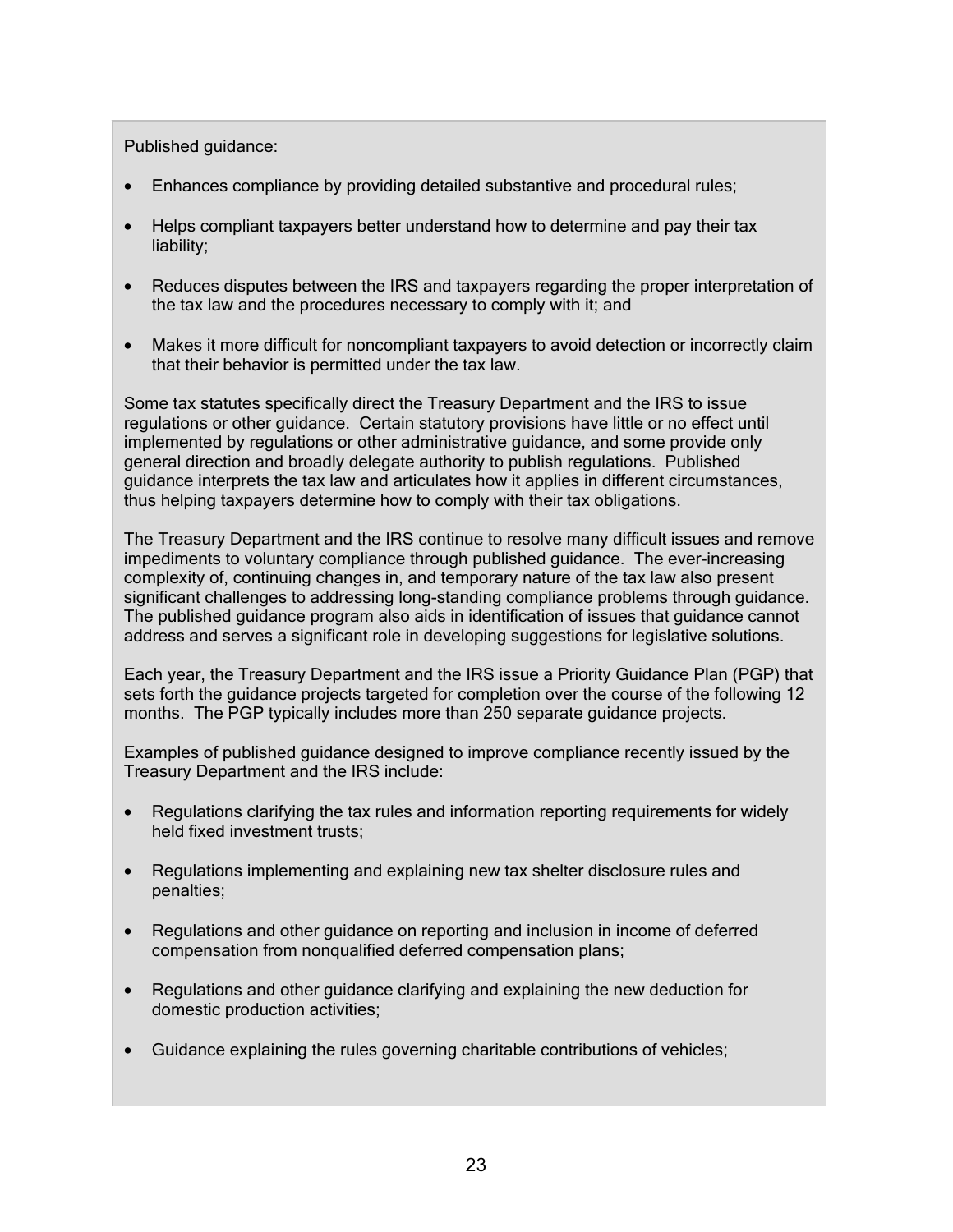- Guidance on transfer pricing issues related to cross-border services and cost-sharing agreements;
- Proposed regulations addressing the tax treatment of private annuities;
- Guidance designating a loss importation strategy as a listed transaction;
- Guidance implementing a new excise tax on tax-exempt entities and their managers in connection with participation in certain potentially abusive transactions;
- Guidance improving information reporting for certain wagering activities;
- Proposed regulations addressing when expenditures for tangible property may be deducted or must be capitalized; and
- Rulings addressing the consequences, including potential penalties, of filing returns (or failing to file returns) based on frivolous tax positions.

Issuing published guidance is an important tool for the IRS in closing the tax gap. Notwithstanding the inherent challenges, the Treasury Department and the IRS will continue to provide published guidance to improve compliance by addressing abusive tax avoidance transactions, providing clarifications and explanations of the tax laws, ensuring consistency of treatment of similarly situated taxpayers, and where possible, reducing burden on compliant taxpayers.

Some projects currently underway include development of guidance in these areas:

- Transfer pricing (Internal Revenue Code (IRC) section 482)
- Foreign tax credits (IRC section 901)
- Patent cross licensing
- International restructurings (IRC section 367)

#### **Initiatives**

- Work with Congress to enact remaining legislative proposals included in Administration's FY 2008 Budget:
	- o Require information reporting on payments to corporations;
	- o Require basis reporting on security sales;
	- o Expand broker information reporting;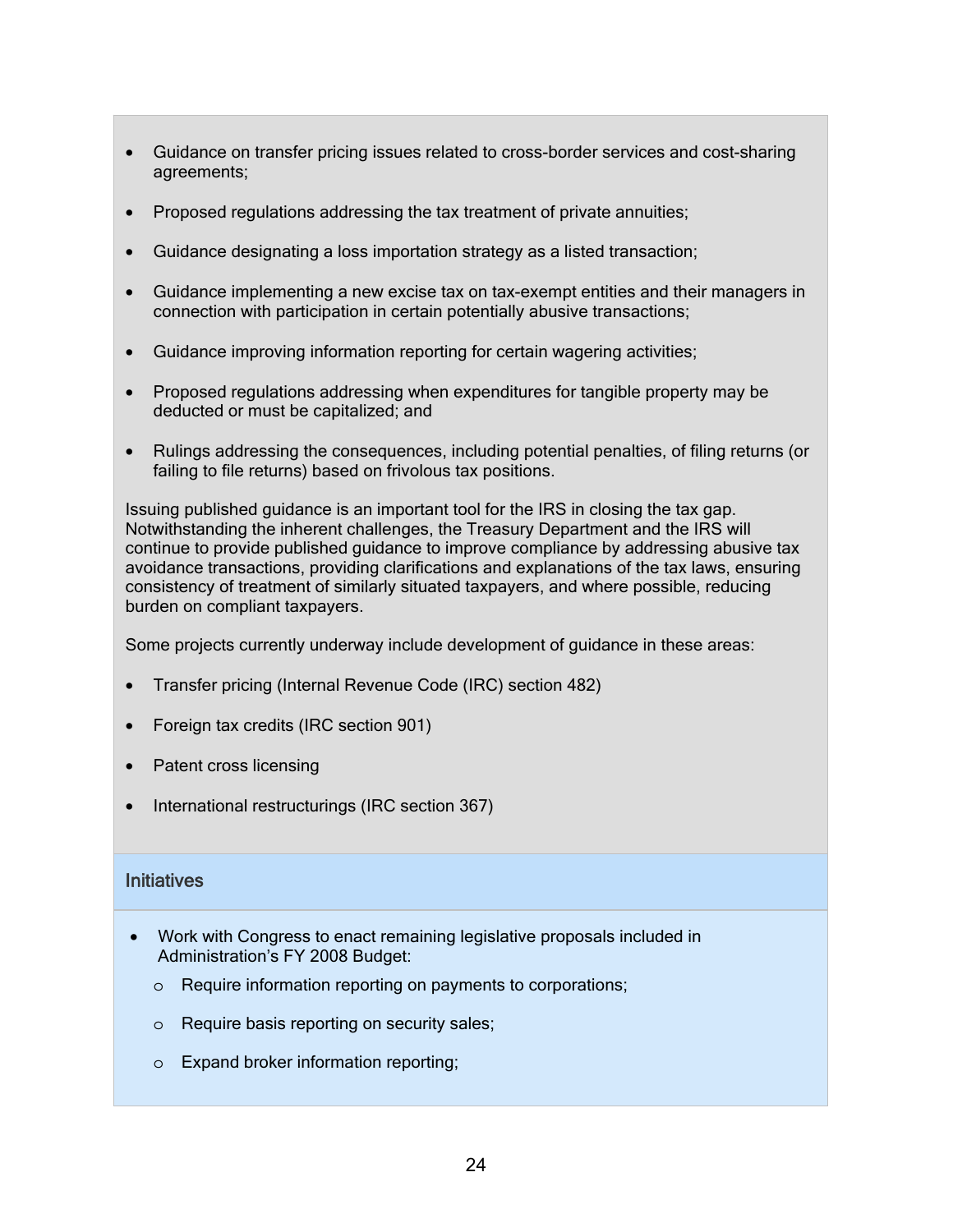- o Require information reporting on merchant payment card reimbursements;
- o Require a certified Taxpayer Identification Number from contractors;
- o Require increased information reporting for certain government payments for property and services;
- o Increase information return penalties;
- o Require e-filing by certain large organizations;
- o Implement standards clarifying when employee leasing companies can be held liable for their clients' federal employment taxes;
- o Expand IRS access to information in the NDNH for tax administration purposes;
- o Permit disclosure of prison tax scams;
- o Make repeated willful failure to file a tax return a felony; and
- o Impose penalty on failure to comply with electronic filing requirement.
- Develop new legislative proposals for consideration in the Administration's FY 2009 Budget. Approaches under consideration include:
	- $\circ$  Improvements in coordination with State governments, including coordination concerning licensing activities; and
	- o Further expansions of information reporting requirements, including reporting of financial activity that currently may not be subject to information reporting.
- Develop regulations and other published guidance clarifying ambiguous areas of the law, targeting specific areas of noncompliance, and preventing abusive behavior.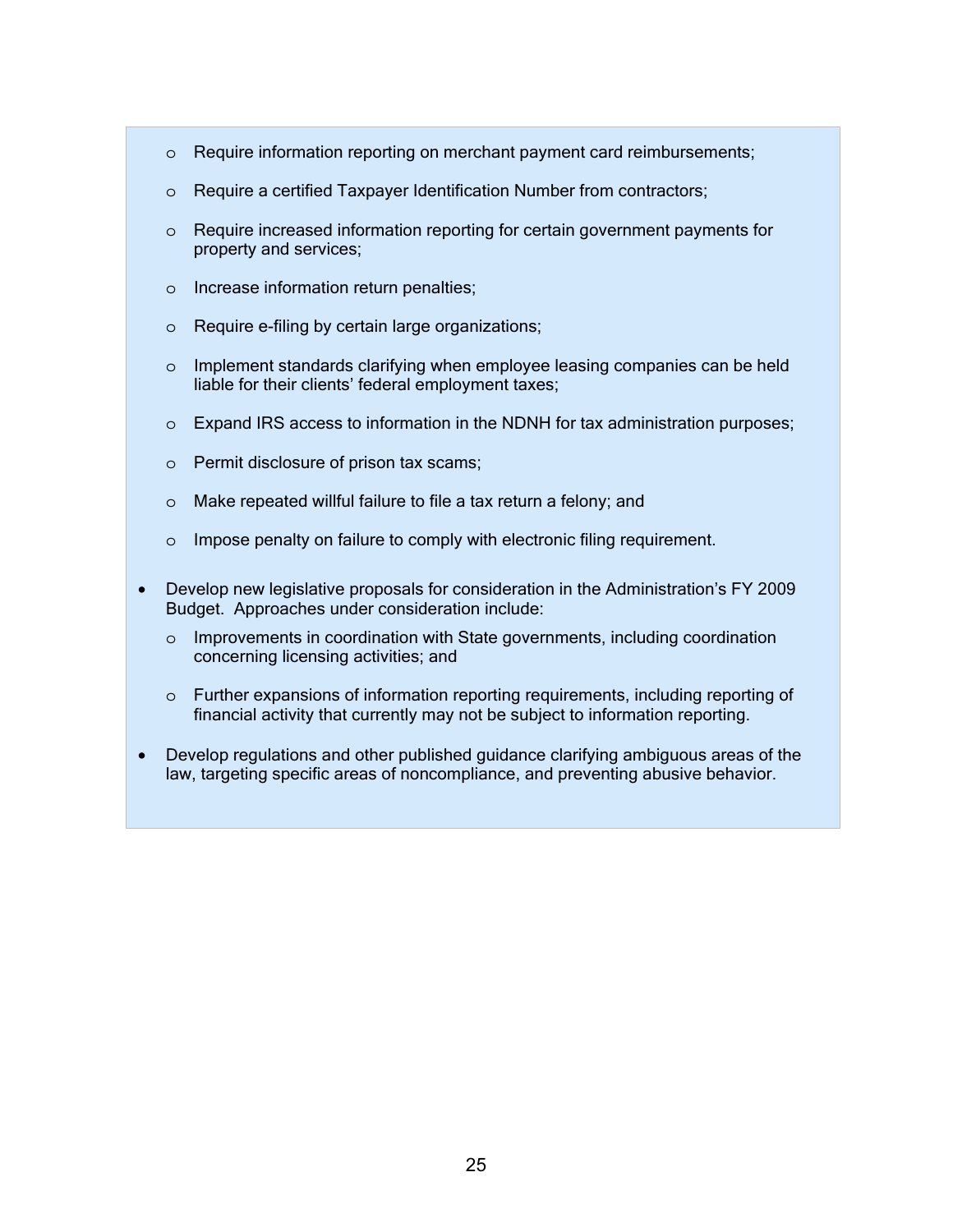#### Component 2 Make a Multi-Year Commitment to Research

#### Research is critical in helping the IRS understand behavior, develop strategies, and measure progress.

Research enables the IRS to develop strategies to combat specific areas of noncompliance, improve voluntary compliance, allocate resources more effectively, and reduce the tax gap. Compliant taxpayers benefit when the IRS uses the most up-to-date research to improve workload selection formulas, because this reduces the burden of unnecessary taxpayer contacts and because it enables the IRS to collect more with a given level of resources. Research is also critical in helping the IRS establish benchmarks against which to measure progress in improving compliance.

The NRP demonstrates the importance of comprehensive compliance data. In addition, accurate NRP data provides a critical benchmark for determining the sources of noncompliance and for measuring changes in compliance over time. Data from the NRP reporting compliance study have allowed the IRS to:

- Target examinations and other compliance activities better, thus increasing the dollarper-case yield and reducing "no change" audits of compliant taxpayers; and
- Improve operational audits by using innovations pioneered during the 2001 NRP to reduce taxpayer burden.

Continued compliance research is a vital component of a sound tax gap strategy. An NRP reporting compliance study of 5,000 S corporation tax returns filed in 2003 and 2004 is currently in process. Since 1985, S corporation return filings have increased dramatically. In that year, there were 722,444 Forms 1120S filed. In 2004, that number had grown by nearly five times to over 3.6 million, while other corporate returns declined by approximately 500,000 for the same period.

By 1997, S corporations had become the most common corporate entity. In 2004, tax returns filed by S corporations accounted for over 63 percent of all corporate returns filed. The last time the IRS conducted an S corporation study was 1984. As a result, the IRS does not have reliable reporting compliance data for these entities. The current S corporation study represents the first time that the IRS has conducted a reporting compliance study across tax years, and it will require that the data be knitted together to provide a comprehensive picture. The study will continue through 2007.

Without new reporting compliance studies, the IRS must rely on studies conducted over 20 years ago to estimate compliance for areas other than individual income tax or S corporations. Moreover, with each passing year, the data from the 2001 study on individual income tax compliance becomes more outdated. Without up-to-date studies in all areas, the IRS is hampered in its ability to respond rapidly to trends and emerging vulnerabilities in the tax system. A multi-year commitment to research ensures that the IRS can efficiently target resources and effectively respond to new sources of noncompliance as they emerge.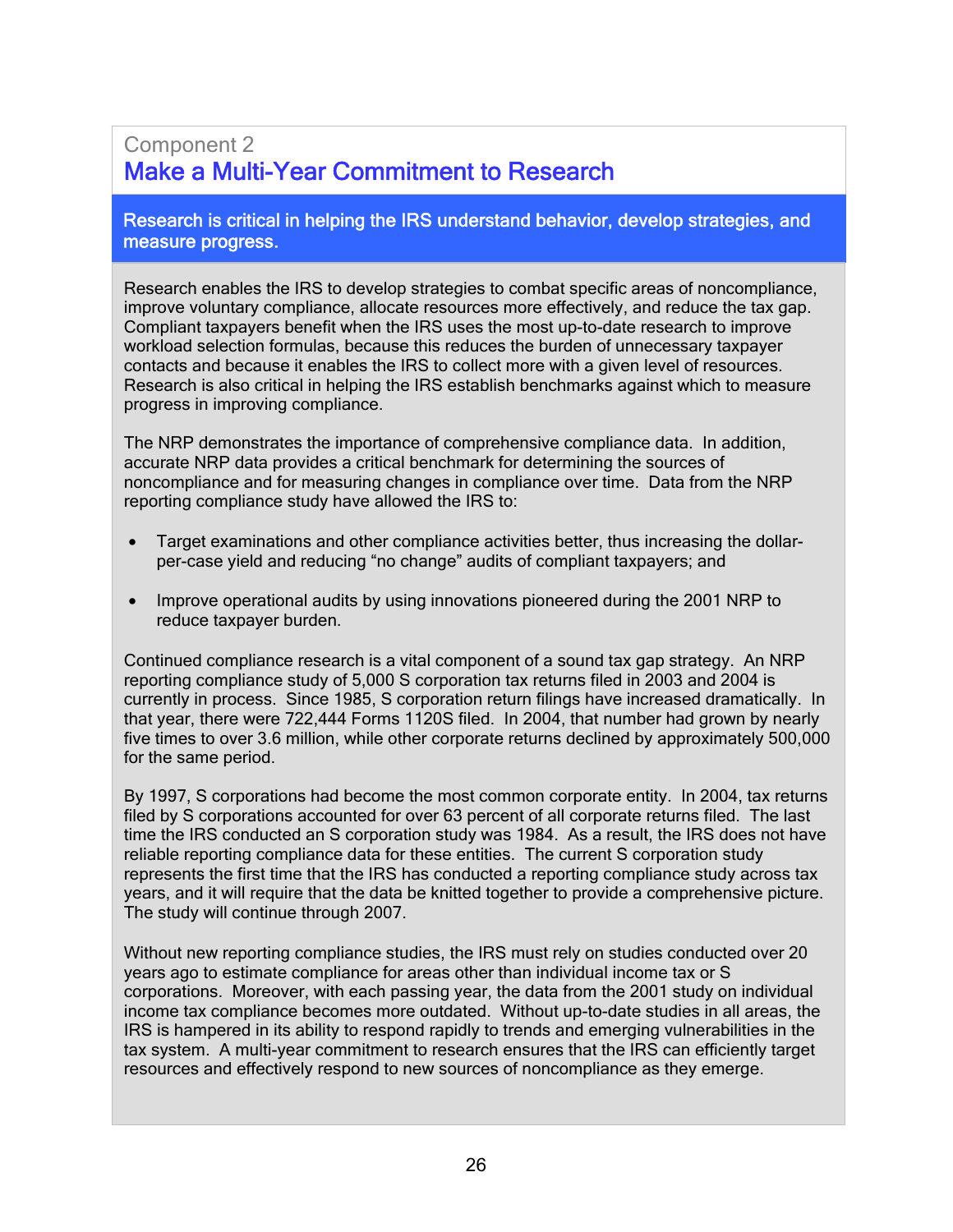The Administration's FY 2008 Budget request for the IRS funds for three significant research initiatives. These include:

- *Increasing compliance studies*. The IRS will conduct reporting compliance studies for additional segments of taxpayers for which the IRS now relies on very old data (e.g., corporation income tax, employment tax, and partnerships), or for which the IRS has never conducted any compliance studies at all (e.g., excise tax).
- Updating existing data from the 2001 NRP study. The IRS will conduct an annual study of compliance among Form 1040 filers based on a smaller sample size than the 2001 NRP study. This will provide fresh compliance data each year and, by combining samples over several years, will provide a regular update to the larger sample size needed to keep the IRS' targeting systems and compliance estimates up to date.
- Researching the effect of service on taxpayer compliance. This project will undertake new research on the needs, preferences, and behaviors of taxpayers. The research will focus on four areas:
	- 1. Meeting taxpayer needs by providing the right channel of communication;
	- 2. Better understanding taxpayer burden;
	- 3. Understanding taxpayer needs through the errors they make; and
	- 4. Researching the impact of service on overall levels of voluntary compliance.

#### **Initiatives**

- Undertake additional compliance studies, including S corporations and individuals.
- Update tax gap estimates using new and existing data.
- Research the effect of service on taxpayer compliance.
- Research the relationship between complexity, burden, and compliance.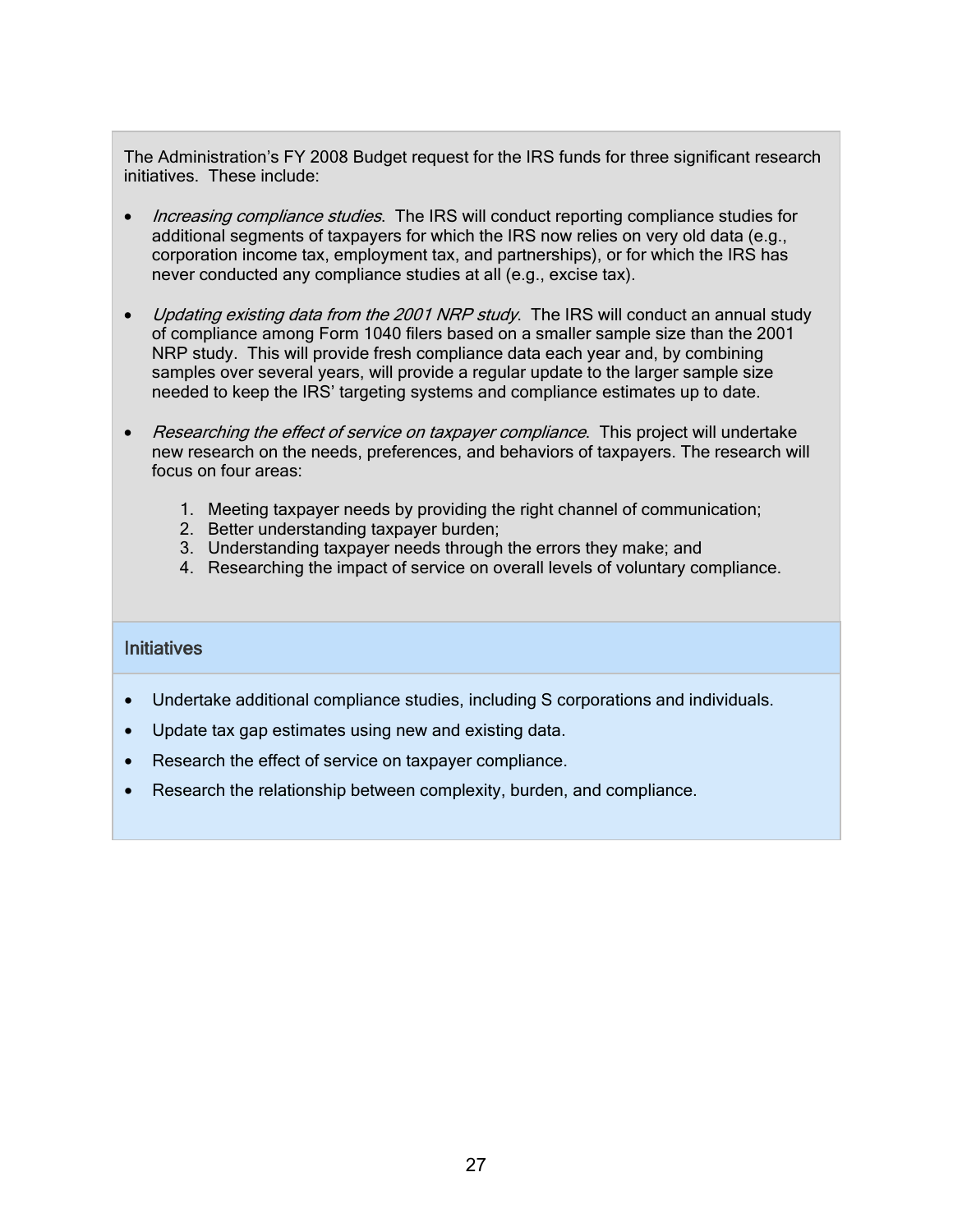#### Component 3 Continue Improvements in Information Technology

#### A combination of new systems and enhancements to existing systems is critical to a productive use of resources.

Information technology (IT) modernization is critical to ensuring the most productive use of both taxpayer service and compliance resources. It provides the necessary infrastructure that allows the most efficient utilization of resources, which in turn allows the IRS to target key components of the tax gap better. Because IT modernization is a cornerstone to efficient and effective tax administration, the IRS is committed to strong oversight and accountability of IT projects.

The IRS information technology vision includes systems that:

- Allow for better identification of the cases to be worked;
- Route those cases to the most appropriate workstream; and
- Employ cost effective technology analytics to best manage cases once they reach the correct workstream.

The IRS' current investment in technology infrastructure includes a combination of new systems and enhancements to existing systems, with emphasis on improving both effectiveness and efficiency. Included in this infrastructure are tools to increase taxpayer compliance through early detection, improved case selection, more efficient case delivery, and better case management:

- Case Selection. The NRP provides significant data for improving case selection criteria. NRP data facilitates selection of the most productive returns to examine. This not only reduces the tax gap, but also allows the IRS to update tax gap estimates. The case selection process is further enhanced through automated classification processes. The IRS also uses current audit information from "issue management" systems to provide for immediate identification of emerging issues. For Collection programs, the IRS will use improved decision analytics to select cases and route them to the most appropriate workstream.
- Case Delivery. Delivery systems also are being modified to move audit work into the system more effectively and efficiently. Both return classification and delivery will move toward digital rather than paper-based returns, eliminating the time consuming and expensive process of ordering returns and sending examiners out to IRS campus locations for classification details. Additionally, the IRS will replace manual processes with electronic case building and instant access to multi-year tax return information.
- Case Management. Automated systems are being deployed to allow more batched processing of high volume types of examinations. Technology enhancements will allow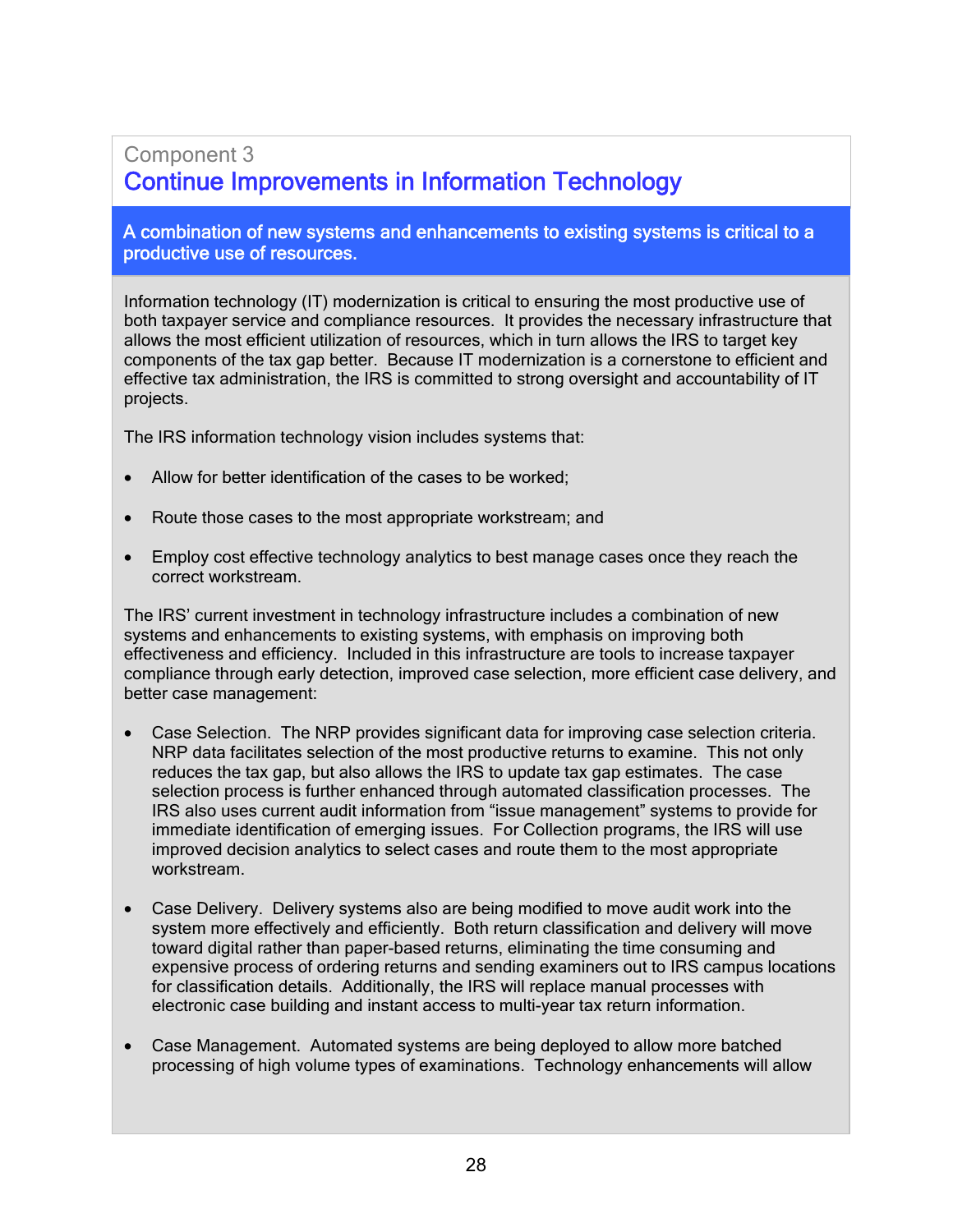employees to work cases in an online environment, where returns and case-related data can be downloaded, and actions can be tracked electronically. The IRS will continue to link multiple internal and external databases to enhance overall effectiveness, allowing better identification, management, and performance monitoring for compliance workload. The IRS also has several projects that will enhance criminal enforcement, with spillover effects to civil cases.

The Administration's FY 2008 Budget request includes an additional \$81 million in funding to improve the IRS' information technology infrastructure, which is vital to improving IRS' enforcement and services capabilities. The investments proposed in the Budget will allow the IRS to:

- *Upgrade critical IT infrastructure.* This will provide funding to upgrade the backlog of IRS equipment that has exceeded its life cycle. Failure to replace the IT infrastructure will lead to increased maintenance costs and will increase the risk of disrupting business operations. Planned expenditures in FY 2008 include procuring and replacing desktop computers, automated call distributor hardware, and Wide Area Network/Local Area Network routers and switches.
- Enhance the Computer Security Incident Response Center (CSIRC) and the network infrastructure security. This will allow the CSIRC to keep pace with the ever-changing security threat environment through enhanced detection and analysis capability, improved forensics, and the capacity to identify and respond to potential intrusions before they occur.
- Enhance the IRS' network infrastructure security. This will provide the capability to perform continuous monitoring of the security of operational systems using security tools, tactics, techniques, and procedures to perform network security compliance monitoring of all IT assets on the network.

The FY 2008 Budget request also includes a total of \$282 million to continue the development and deployment of the IRS' Business Systems Modernization (BSM) program in line with the recommendations identified in the IRS' Modernization, Vision, and Strategy. This funding will allow the IRS to continue progress on modernization projects, such as the Customer Account Data Engine (CADE), Account Management Services (AMS), Modernized e-File (MeF), and Common Services Projects (CSP).

• Continue development of CADE and AMS. The development of CADE and AMS systems is the heart of IRS' IT modernization. These two systems, working together, will enable the IRS to process tax returns and deal with taxpayer issues in a near real-time manner. The objective is for the IRS to operate similarly to a bank, where account transactions occurring during the business day are posted and available by the next business day. In addition, AMS will enable the IRS representatives who work with taxpayers to have access to all current information regarding that taxpayer, including electronic access to tax return data and electronic copies of correspondence. Armed with such comprehensive and up-to-date information, IRS representatives will be in a much better position to help taxpayers resolve their issues, which benefits both the IRS and taxpayers while promoting voluntary compliance.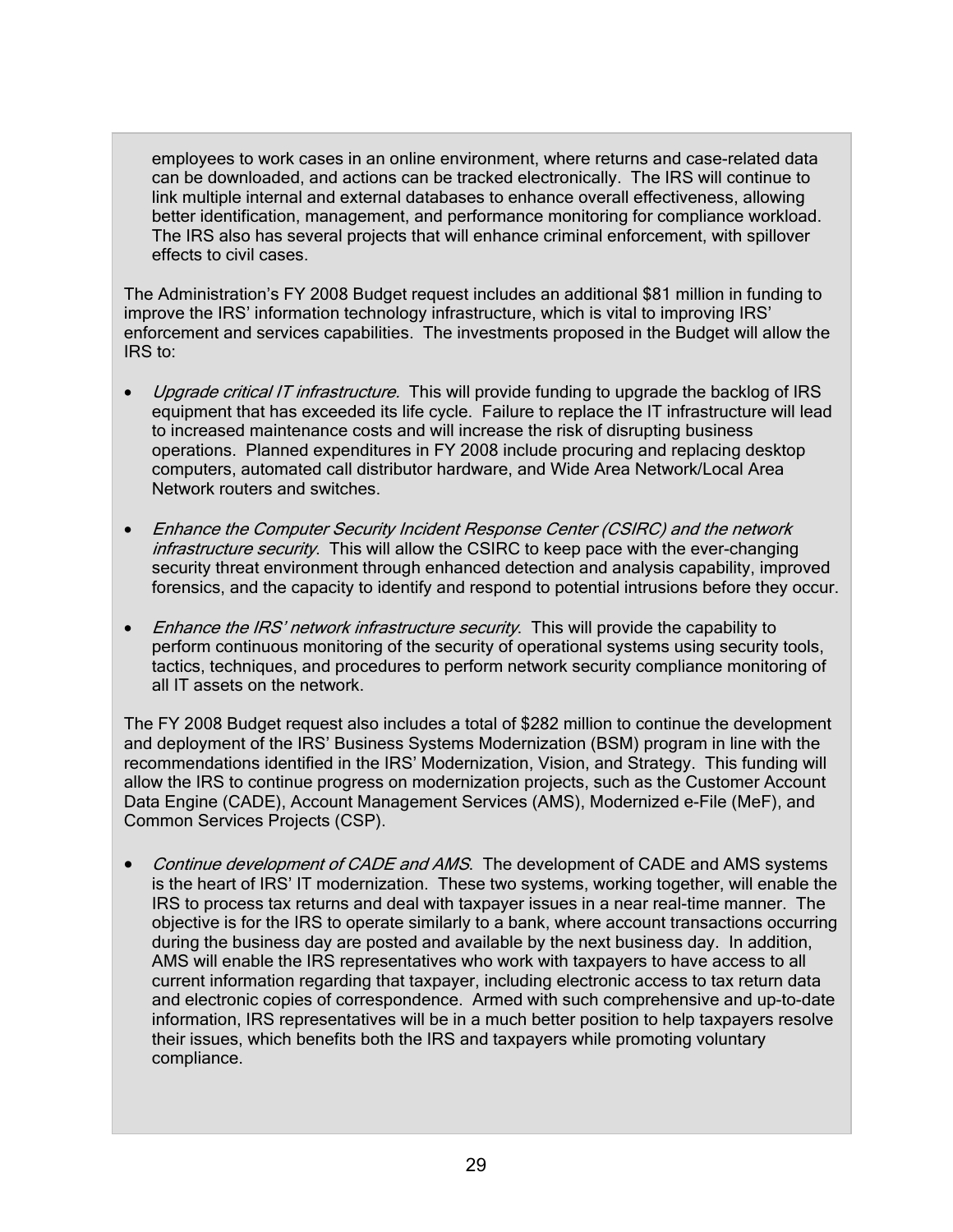The development of CADE and AMS also includes a comprehensive re-working of the notice system to streamline the process and enhance its efficiency. In July 2008, CADE is scheduled to post and settle tax returns with a balance due condition and amended tax returns, Form 1040X. The daily settlement of these accounts through CADE and the linkage with AMS will enable the balance due notices to be sent on a daily basis and delivered to the taxpayer as much as eight days faster than current time lines.

- Continue development of MeF. MeF is the future of electronic filing. It provides a standard data format for all electronically filed tax returns, which will reduce the cost and time to add and maintain additional tax form types. MeF is a flexible real-time system that streamlines the processing of e-filed tax returns, resulting in a quicker filing acknowledgement to the taxpayer or their representative. In FY 2007, the IRS is beginning the development and implementation of the Form 1040 on the MeF platform. The MeF system will enable the IRS to better analyze tax compliance issues and address noncompliance among taxpayers by removing the impediments caused by lack of data availability and completeness, access, and data accuracy. MeF will allow the re-engineering of much of the current manual and time consuming compliance processes including the following:
	- o Completeness of Data. The MeF system provides 100 percent of the data contained within the returns, their schedules and attachments, third-party documents, and amended returns in an electronic form. All documentation will be available completely and electronically, which is equivalent to a paper copy of the entire return file, but in a more usable and transportable form. The current e-filing system only provides returns and does not have the ability to provide supplemental documentation, including attachments, electronically. Paper submissions provide only limited transcriptions of return data or an image of the return. All other documentation is recalled and analyzed using time consuming manual processes.
	- o Data Availability and Access. Currently, IRS electronic systems capture an average of 20 percent of the data contained within tax and information returns. To gather additional information for compliance needs, the IRS must conduct manual transcriptions, which are costly and time consuming. For each form, the amount of information retained or transcribed varies by form type, complexity, and size. For those returns submitted through MeF, 100 percent of the data will be available to the IRS in electronic format, including associated schedules and attachments, regardless of the form type and without additional expense.
	- o Data Accuracy. The IRS currently expends time and resources ensuring the data received from tax and information filers and transcriptions are accurate and reliable. The MeF system and its processes increase data accuracy by reducing the incidence of errors and by minimizing the need for manual transcriptions. This is made possible by validating the information prior to submission. The use of business rules also ensures that the returns are free of computation errors.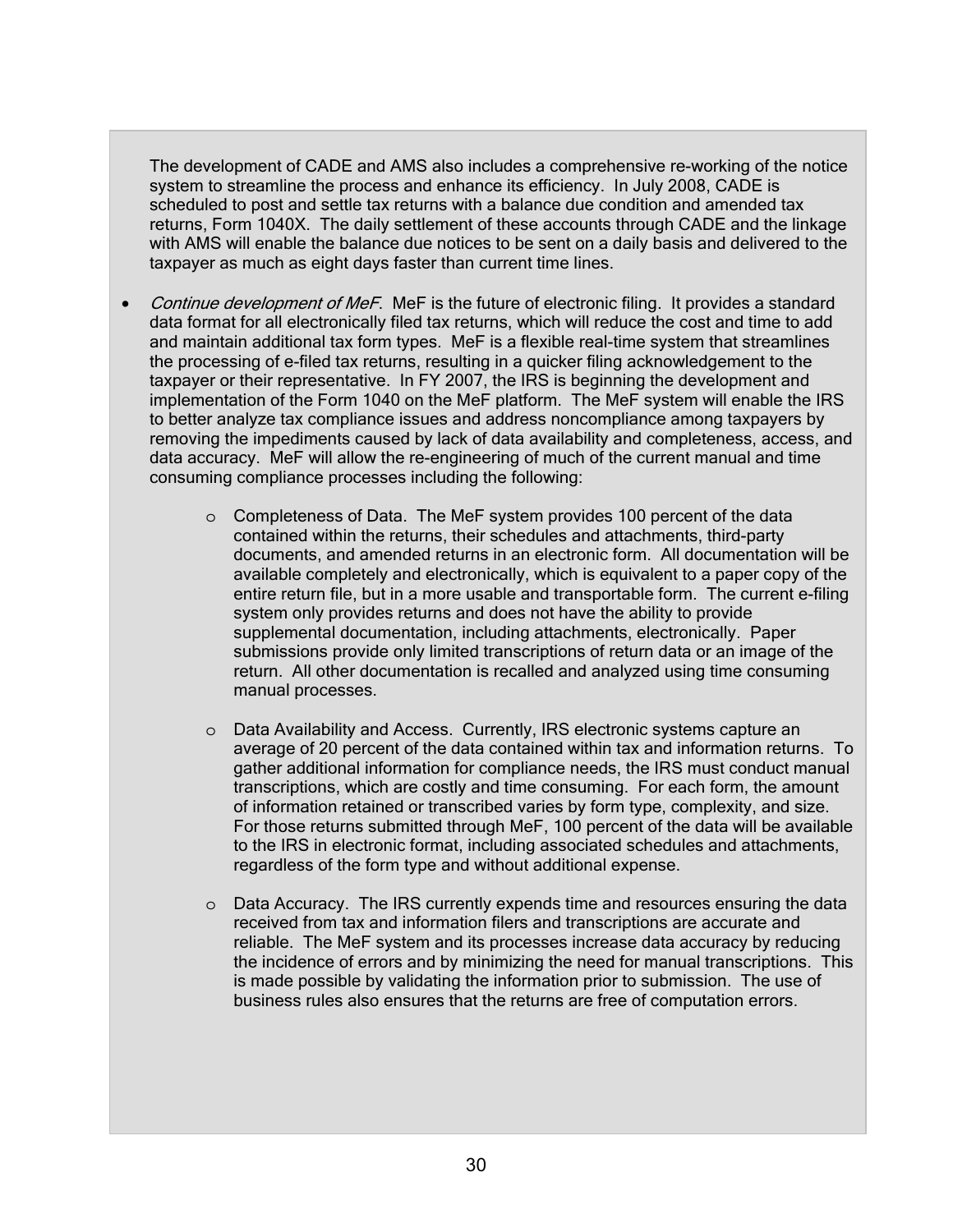- $\circ$  Cost Effective Data Capture & Storage. The manual processing of return data, attachments, and schedules is time consuming and costly. E-filing is the most effective means of capturing, storing, and recalling data. Savings include a reduction in submission processing and storage costs. Additional savings will be achieved from reduced cost for retrieving and re-filing returns for examinations and transcription for identification of compliance trends or research.
- Fed/State Electronic Federal Tax Payment System. The IRS and the Treasury Department's Financial Management Service are developing a pilot in conjunction with South Carolina and Illinois. The pilot will enable Illinois taxpayers (South Carolina will participate in a later phase) to pay all their federal and certain state taxes online via the Treasury's Electronic Federal Tax Payment System (EFTPS). This initiative will provide one stop for taxpayers to make their federal and state tax payments.
- Compliance Monitoring Process. Compliance monitoring is premised on the notion that the IRS should make use of every available tool and public data source in trying to bring corporations into compliance. The Large and Mid-Size Business (LMSB) division has designed a Compliance Monitoring Process (CMP). LMSB developed and will be implementing an enhanced compliance initiative dependent on information technology that leverages the increases in transparency mandated by Sarbanes-Oxley and other laws. This program also leverages the increased transparency of public companies' financial statements that will result from implementation of Financial Accounting Standards Board Interpretation No. 48 (FIN 48).

The benefits accruing from the delivery and implementation of BSM projects not only provide value to taxpayers, and the business community, but also contribute to operational improvements and efficiencies within the IRS.

#### **Initiatives**

- Improve high income and non-EITC exam workload selection and method of delivery and assess the effectiveness of the exam treatment stream on selected nonfiler cases. (Also supports Component 4)
- Expand Automated Underreporter (AUR) Auto Notice Generation to include additional income types and all Form 1040 family returns. (Also supports Component 4)
- Develop system requirements for expanding the AUR Soft Notice Test, which involves asking taxpayers to voluntarily self-correct for future years. (Also supports Component 4)
- Evaluate the AUR matching process, and implement an improved case scoring and selection concept to select the most productive cases. (Also supports Component 4)
- Develop enhancements to the Compliance Data Warehouse to improve workload identification and prioritization algorithms, allowing better evaluation of alternative treatment streams and ensuring Collection cases receive the most efficient and effective treatments. (Also supports Component 4)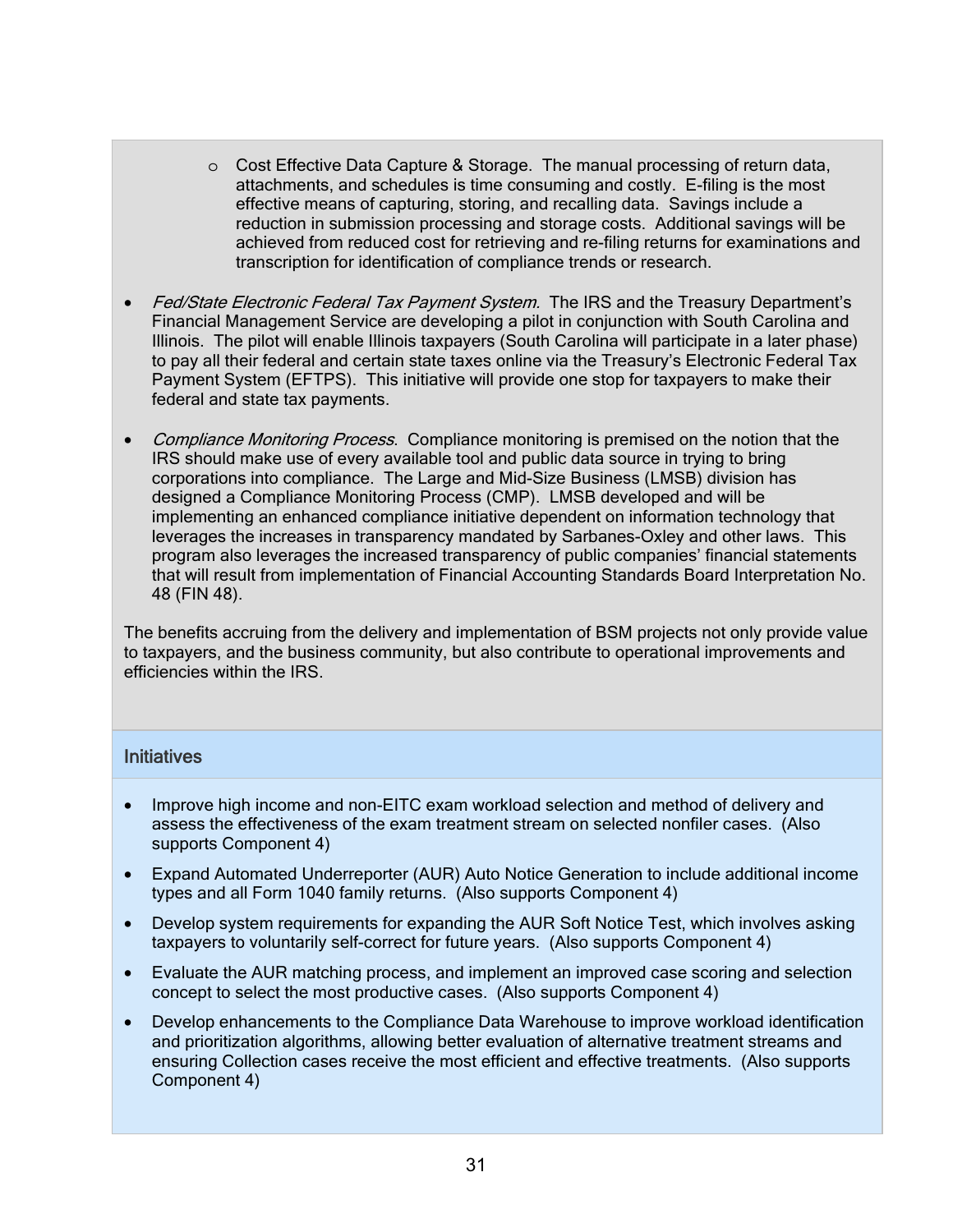- Update the Collection inventory management system to improve functionality navigation, performance, and efficiency. (Also supports Component 4)
- Automate lien delivery, recording, and release processes with state and local jurisdictions to improve the timeliness of lien filings and the payment of fees. (Also supports Component 4)
- Test the use of statistical modeling techniques within the Tax Exempt and Government Entities Division (TEGE) to detect high-risk compliance patterns in order to use data to expand and improve examination case selection. (Also supports Component 4)
- Develop and implement a set of compliance decision analytical tools that will support analysis of TEGE returns and other data to detect compliance trends and improve case and issue selection. (Also supports Component 4)
- Implement a new TEGE electronic examination system (TREES) that will consolidate agent tools to increase the accuracy and efficiency of the examination process.
- Build and implement MeF receipt of electronic transmissions for additional tax forms.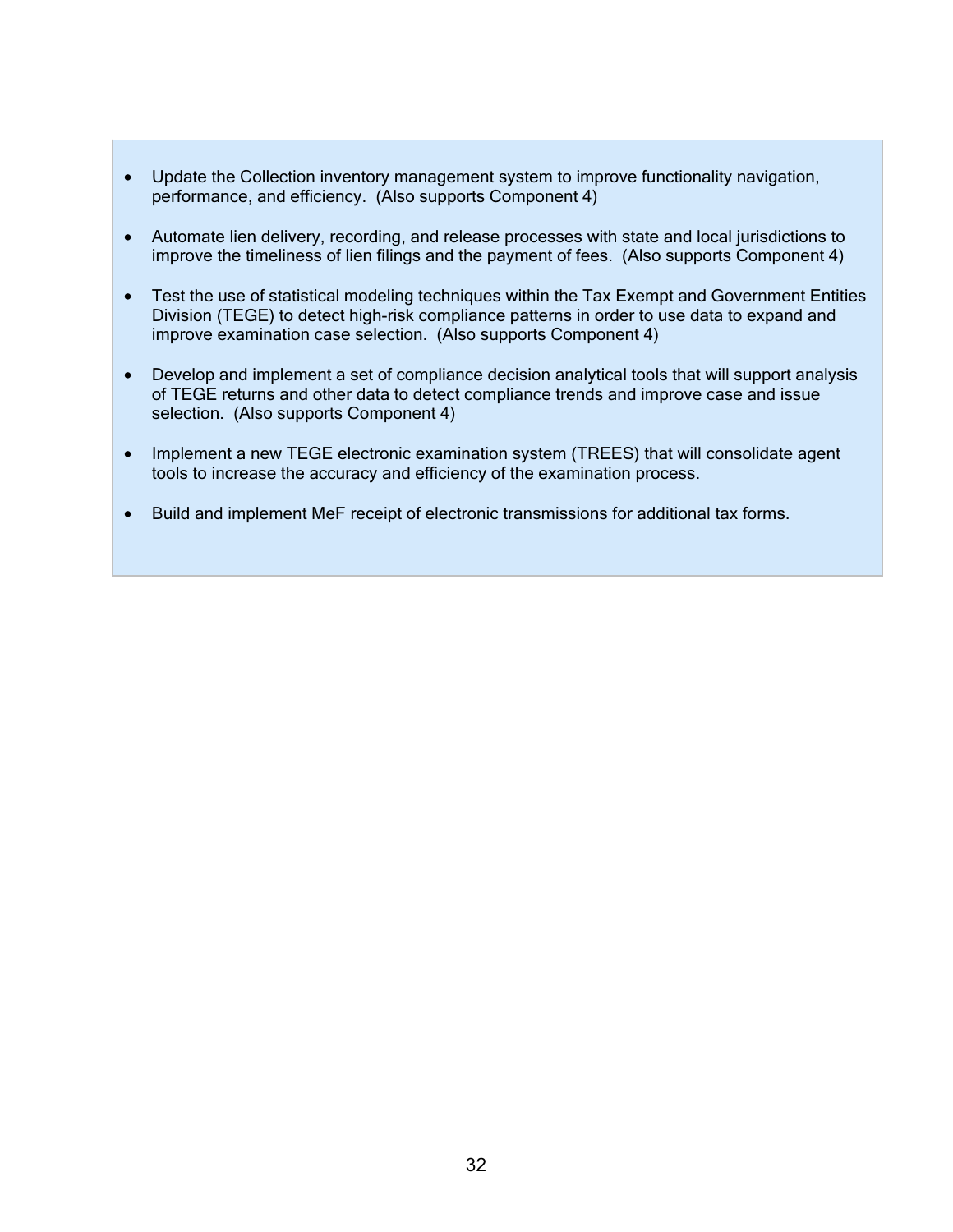#### Component 4 Improve Compliance Activities

Obtaining maximum coverage and yield from available resources is necessary for the greatest impact on compliance.

The IRS has made significant progress in reducing the tax gap through improvements in enforcement efforts. The following examples demonstrate this progress:

- Enforcement revenues have grown by nearly \$15 billion since FY 2001, totaling \$48.7 billion in FY 2006.
- Examinations of individual taxpayer returns increased by 77 percent between FY 2001 and FY 2006, when the IRS conducted nearly 1.3 million examinations. Similarly, the coverage rate rose from 0.58 percent to 0.98 percent during that period.
- The IRS has focused more resources on examinations of individuals with income over \$1 million. The number of examinations in this category rose by almost 80,000 in FY 2006 as compared to FY 2004, the first year the IRS began tracking them separately. The coverage rate has similarly risen from 5.03 percent to 6.30 percent in that period.
- Audits of business returns increased by 29 percent between FY 2001 and FY 2006. The coverage rate over the same period rose from 0.55 percent to 0.60 percent.
- Audits of corporations with assets over \$10 million grew from 8,718 in FY 2001 to 10,578 in FY 2006, and the coverage rate increased from 15.1 percent to 18.6 percent.
- Examinations of the very largest corporations, those with assets over \$250 million, increased by nearly 30 percent growing from 3,305 in FY 2001 to 4,276 in FY 2006.
- For audits of taxpayers with assets greater than \$10 million, the cycle time per audit has been reduced by 22.6 percent from 23 months in FY 2001 to 17.8 months in FY 2006. This allows IRS to use its resources more efficiently and increase the number of corporate audits conducted.
- The IRS has placed more emphasis on tax-exempt organizations by increasing the number of examinations by nearly 33 percent from 5,342 in FY 2001 to 7,079 in FY 2006.
- The IRS achieved a 91.4 percent conviction rate on criminal investigation cases from FY 2001 through December 31, 2006.
- The IRS established the position of Deputy Commissioner, International to improve oversight of and focus on global taxation issues.

These results reflect the direct impact of IRS enforcement initiatives. Though difficult to quantify, there is also a significant indirect effect of IRS enforcement, which some research suggests could be at least three times the direct effect of enforcement efforts. This indirect effect is seen when an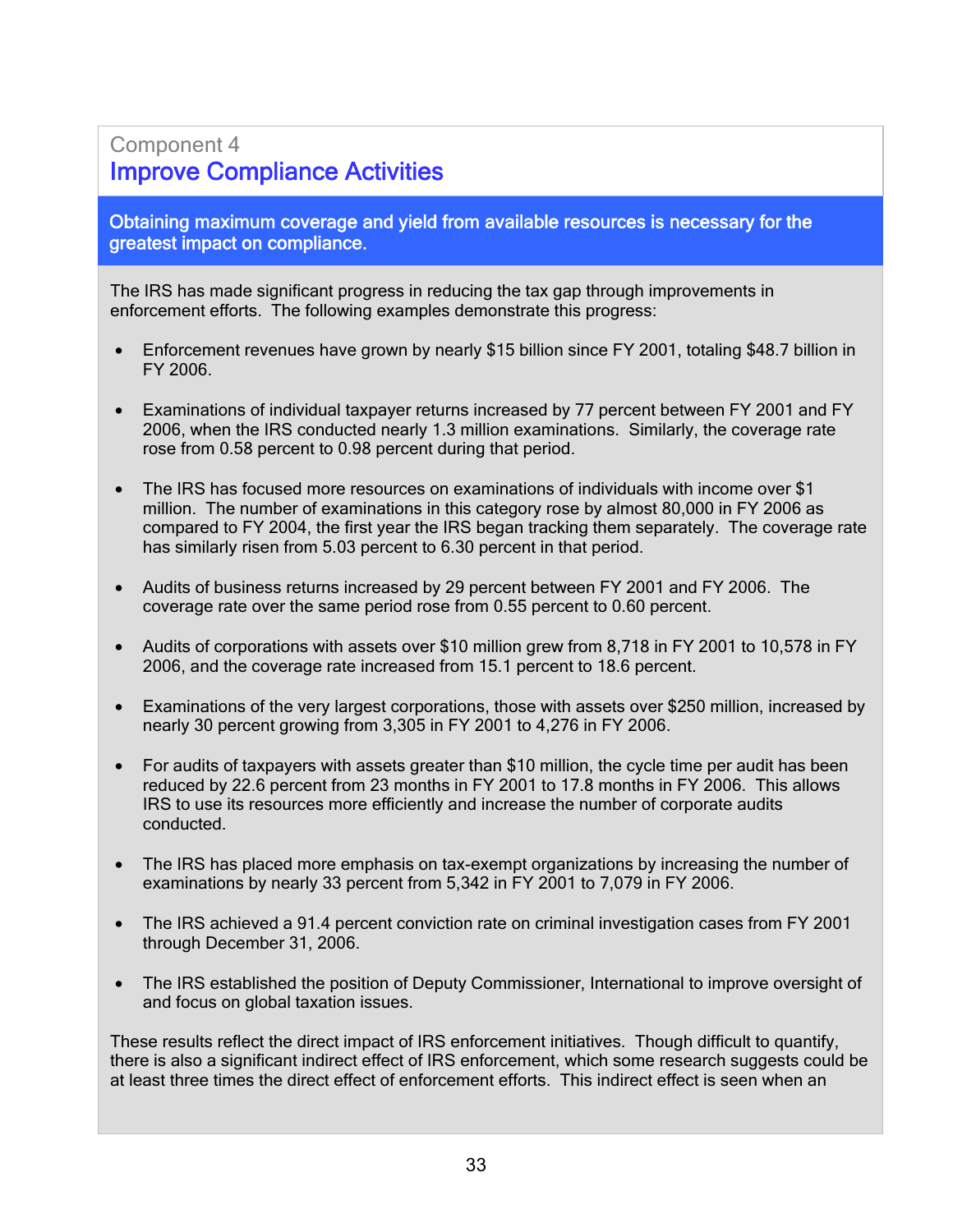individual thinks twice about failing to report income or overstate a deduction if he or she knows a neighbor or friend has been audited. Similarly, if taxpayers are aware that the IRS is more active, voluntary compliance increases.

The IRS' compliance strategy attacks the tax gap by balancing three critical enforcement principles.

- Coverage. Balanced audit coverage is important from an IRS presence and noncompliance deterrence perspective.
- Yield. It is important that IRS resources address those noncompliant returns that will yield the greatest revenue impact for the Treasury Department.
- Intentional Noncompliant Behavior. The larger components of the tax gap involve more complex issues and/or unreported income that usually require more in-depth audits or in flagrant cases of tax evasion, criminal investigation.

Where possible, the IRS will use low-cost, highly automated systems and resources to maintain or increase compliance coverage levels. Many of these systems will not involve face-to-face interactions with taxpayers. This includes programs such as Automated Underreporter, Automated Collection System, Automated Substitute for Return, correspondence exam, and "soft notices."

The IRS will use a combination of low-cost, highly automated systems and face-to-face interactions with taxpayers to address high yield and complex compliance issues. These include field audits, field collection contacts, and large corporate audits. Resources will be devoted to addressing major and persistent areas of noncompliance through face-to-face interactions with taxpayers.

To ensure coordination of IRS efforts to address all aspects of the tax gap, the Deputy Commissioner for Services and Enforcement has formed an executive level tax gap committee. This committee analyzes compliance data and makes recommendations on the proper allocation of compliance resources so that the IRS can maximize its ability to address the tax gap components. This group is currently quantifying:

- Coverage rates;
- Resource utilization;
- Return on investment (ROI); and
- Effectiveness of compliance programs.

Though it is not feasible to eliminate the tax gap completely, it is possible to maximize the use of existing resources to address coverage, yield, and noncompliant behavior better. As resources are made available due to shifts in return filing patterns, or from efficiencies achieved from systemic changes (both technology and process), resources will be redirected to address significant components of the tax gap, keeping the factors mentioned above in the proper balance. For example, the IRS cannot simply allocate resources to the highest yielding activities and thereby sacrifice balanced coverage across all elements of noncompliance. Audit coverage rates and return on investment information is provided in Figures 8 and 9.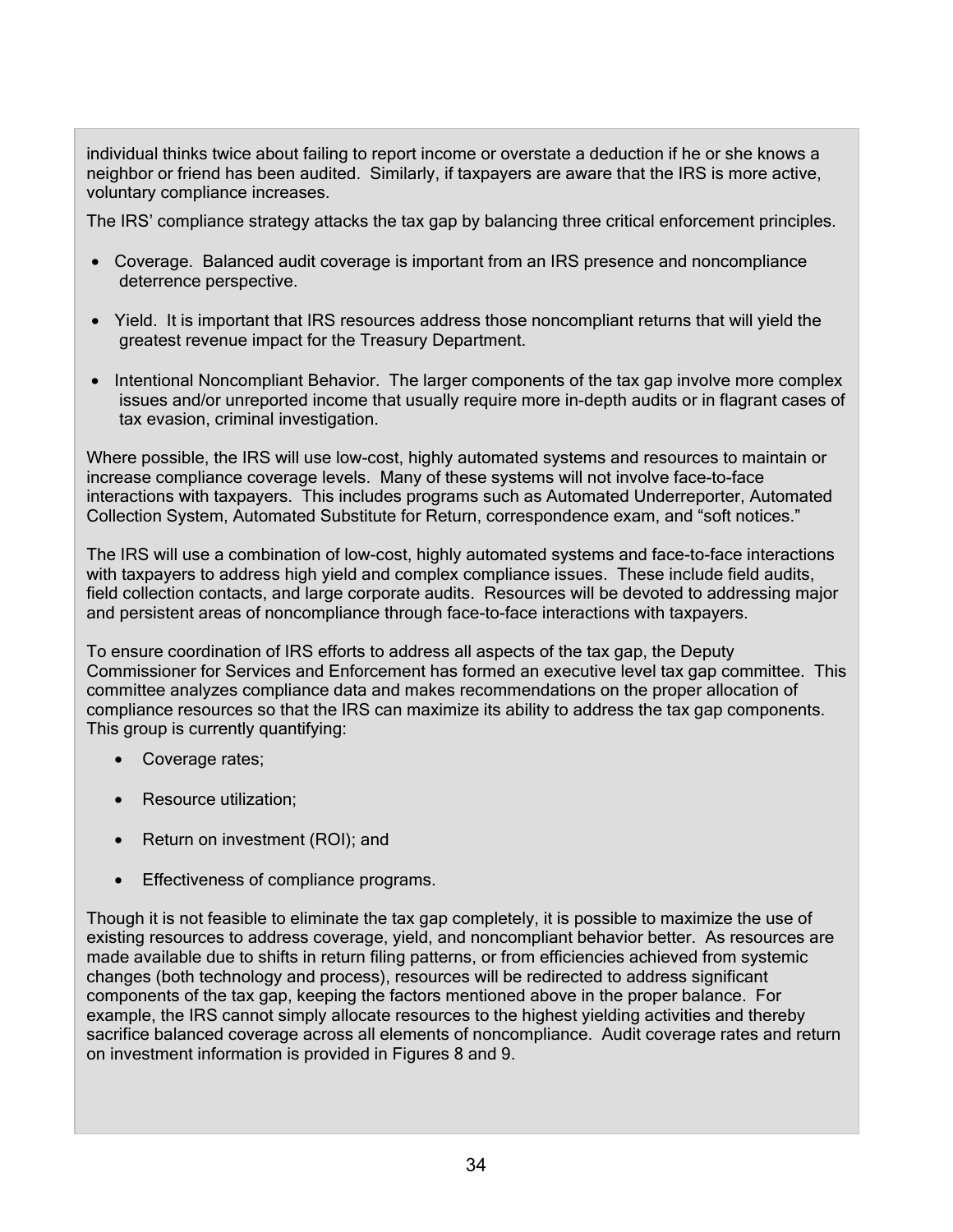#### Figure 8

#### **FY 2006 Coverage Rates for Key Taxpayer Categories**

| <b>Enforcement Area</b> |                                        | <b>Coverage Rate</b> |
|-------------------------|----------------------------------------|----------------------|
| Corporations            | Corporations with Assets > \$250M      | 35.3%                |
|                         | Corporations with Assets \$10M - \$50M | 14.2%                |
|                         | 1120S Corporations                     | 0.38%                |
| Individual Income       | Individuals $> $1M$                    | 5.23%                |
| Tax                     | Individuals $> $100,000$               | 1.67%                |
|                         | Individuals $<$ \$100,000              | 0.89%                |
|                         | All Individuals                        | 0.98%                |
| <b>Employment Tax</b>   | <b>Employment Tax Returns</b>          | 0.11%                |
| <b>Estate Tax</b>       | Estate Tax with Gross Estate > \$5M    | 28.12%               |

#### Figure 9

#### Estimated Program Marginal Direct Return on Investment (ROI) for FY 2008 Hiring Initiatives\*

| <b>IRS Program</b>                                | <b>ROI</b> |
|---------------------------------------------------|------------|
| Large Corporate Exam Program                      | 3:1        |
| <b>Small Business Exam and Collection Program</b> | 3:1        |
| <b>Individual Document Matching</b>               | 9:1        |
| <b>Automated NonFiling Program</b>                | 14.1       |

\* *Marginal ROIs are computed by applying an assumed "marginality" factor to the observed average return on investment.* 

Some specific examples of IRS efforts to allocate resources to target specific noncompliance attributed to the tax gap include addressing:

- Promoters of abusive tax avoidance transactions. While these cases are time consuming to investigate, civil injunction actions often lead to the identification of scheme participants, including many small corporate and individual taxpayers. The IRS then allocates resources to examine and correct the abusive transactions. The IRS also assesses civil penalties as appropriate against abusive promoters and preparers.
- High income nonfilers. The IRS has campus Taxpayer Delinguency Investigation (TDI) and Automated Substitute for Return (ASFR) programs that address nonfilers. Some highincome cases are not typical and require complex skills to examine. The IRS allocates field resources to investigate and resolve these cases.
- *Offshore activity*. Taxpayers who engage in offshore activity for the purposes of underreporting income or participating in a tax haven taxation regime must be addressed. The IRS is improving its ability to identify these cases and the specialized skills of the examiners who handle them.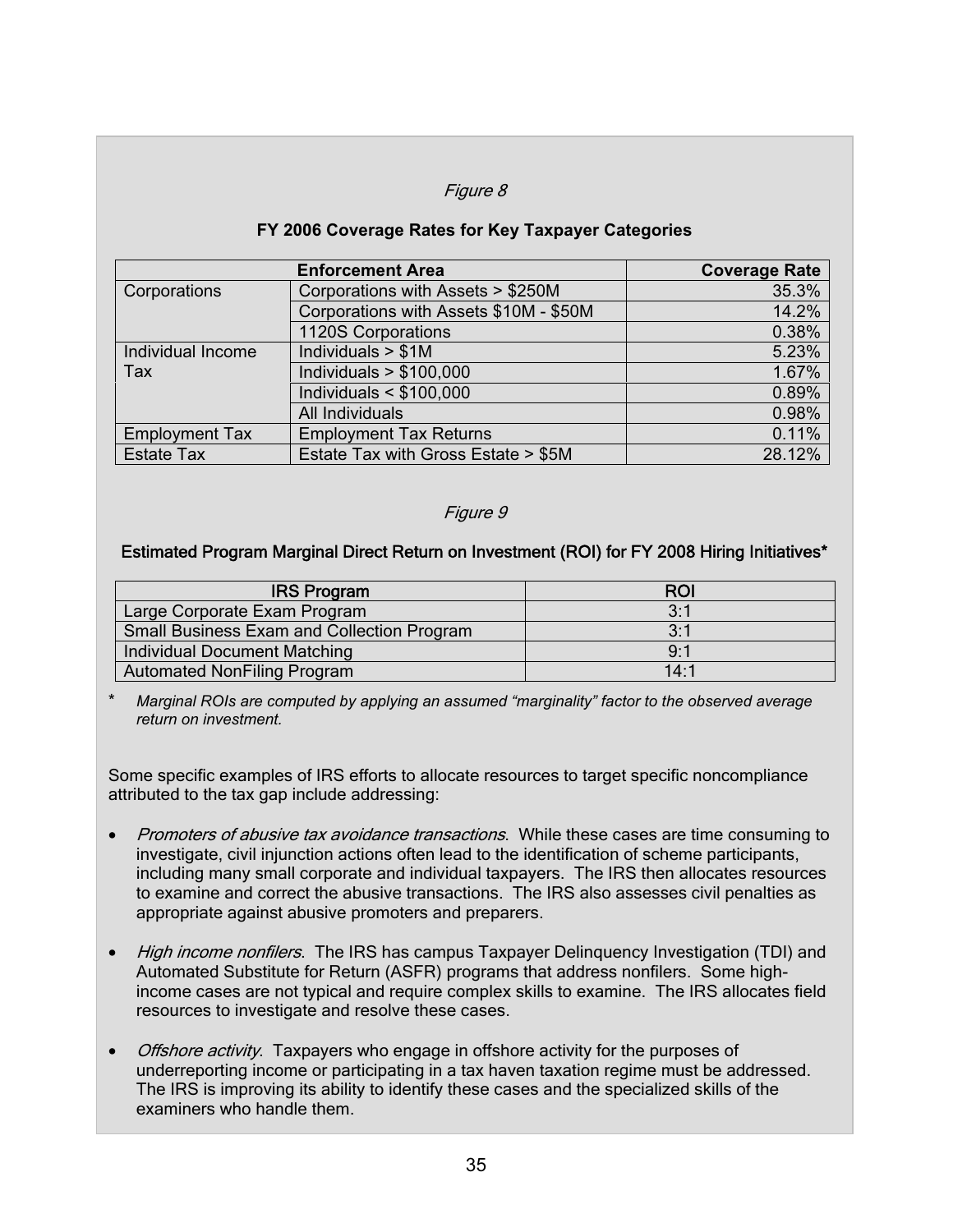- Unscrupulous return preparers. Most return preparers are professional, provide valuable service to their clients, and are effective advocates for good tax administration. Unfortunately, a few unscrupulous preparers can have a significant negative effect on compliance. The IRS allocates resources to conduct visits to Electronic Return Originators (EROs), pursue preparer examinations with the goal of penalizing improper behavior, and seek civil injunctions and/or criminal indictments against the most egregious behavior.
- Small businesses. Because research indicates there is a greater likelihood of misreporting and underreporting by small businesses, the IRS plans to increase the level of Form 1040, Schedule C examinations.

Improving audit currency and identifying issues for examination are key elements of the IRS' effort to target noncompliance. These efforts often involve finding ways to streamline examinations of compliant taxpayers, so that examination resources can be focused on more problematic areas. Efforts to improve currency and transparency include:

- Schedule M-3. To improve transparency of corporate taxpayers, the IRS mandated a new Schedule M-3 for large business taxpayers. The Schedule M-3 provides more detail on book-tax differences, enabling the IRS to identify and focus more quickly and precisely on those tax returns and issues that present the highest potential compliance risk.
- Compliance Assurance Program. The IRS is also expanding the Compliance Assurance Program (CAP), to improve both currency and transparency. The CAP program is a realtime approach to compliance review that allows the IRS, working in conjunction with the taxpayer, to determine tax return accuracy prior to filing. CAP is more efficient than a postfiling examination – as it provides corporations certainty about their tax liability for a given year within months, rather than years, of filing a tax return. This provides compliant taxpayers with greater certainty as to their tax and financial reporting positions, and allows the IRS to focus its examination resources on more problematic areas.
- Pre-Filing Agreement. The Pre-Filing Agreement (PFA) program provides taxpayers an opportunity to request that revenue agents examine and resolve potential issues before tax returns are filed. The IRS continues to explore other ways to work with LMSB taxpayers on a pre-filing basis to address their federal tax liability compliance.
- Leverage Corporate E-file. The IRS is improving issue identification and the selection for examination of high-risk returns through new mandatory e-filing. Many corporations are now required to file their tax returns electronically and this mandate will expand in future tax years. E-filing will provide more consistent treatment and data analysis for efficient, near real time identification of high-risk issues and taxpayers. E-filing and Schedule M-3 together also allow the IRS to identify and exclude more efficiently lower-risk taxpayers from full examinations.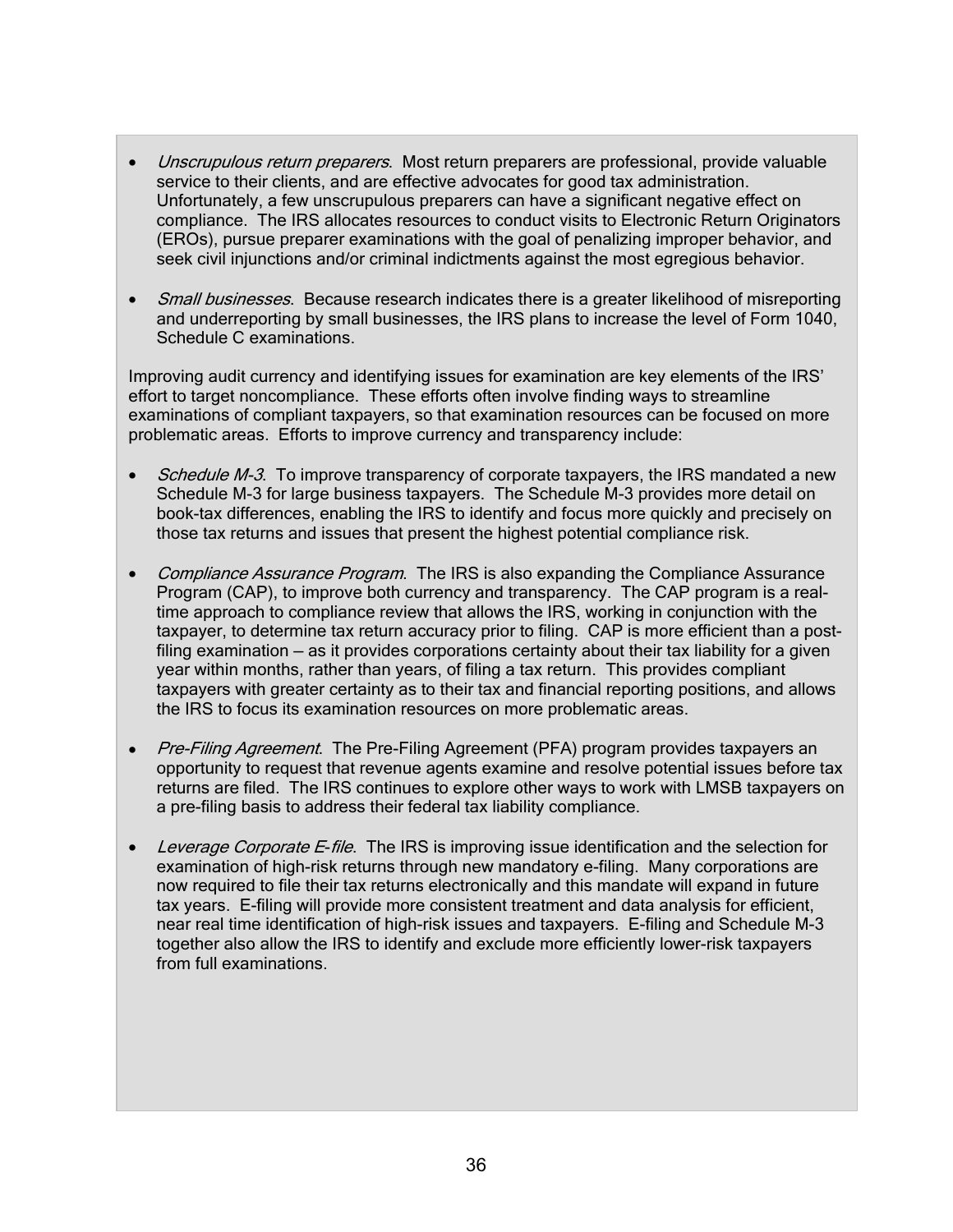Additional compliance initiatives in process on IRS campuses include:

- International support. The IRS is expanding investigations of individuals who report income to Puerto Rico but fail to file a Form 1040PR to report social security, begin or end bona fide residence in a U.S. possession, and request to limit partnership withholding from foreign sources.
- Form 941 nonfilers. The IRS is expanding employment tax compliance efforts through matching information returns filed with the Social Security Administration to the filing of related employment tax returns.
- Form 1120-S compliance. The IRS is increasing reviews of invalid S corporation returns and their shareholders. Entities that do not have valid elections, and their shareholders' returns, will be adjusted to reflect the proper tax effect.
- Fed/State referrals. The IRS actively pursues leads obtained through information sharing with the states, as well as initiates examinations based on outcomes of state audits.

IRS employees play a critical role in the effort to improve compliance in terms of both taxpayer service and enforcement. In addition to implementing elements of any strategy to improve compliance, IRS employees also serve as a source for developing these elements in the first place. In order to ensure that the IRS' workforce is responsive to the need to improve compliance, the IRS recently published regulations that remove limitations on the use of quantity measures in evaluating the performance of, or imposing or suggesting goals for, IRS organizational units. These regulations will improve accountability while not changing current provisions that bar the use of performance measures based on quantity measures when evaluating employees' performance.

There are six specific initiatives in the FY 2008 Budget request that are aimed at significantly improving compliance activities. Collectively these initiatives should generate an additional \$699 million in revenue when all of the new hires reach full potential in FY 2010. These initiatives will:

- Improve compliance among small business and self-employed taxpayers in the elements of reporting, filing, and payment compliance. This funding will be allocated for increasing audits of high-risk tax returns, collecting unpaid taxes, and investigating for possible criminal referral persons who have evaded taxes.
- Increase examination coverage for large, complex business returns, foreign residents, and smaller corporations with significant international activity. Using information from Form 1120, Schedule M-3 and enhanced data resulting from mandatory e-filing, this initiative will address risks arising from the rapid increase in globalization, and the related increase in foreign business activity and multinational transactions where the potential for noncompliance is significant. Improved business processes along with this funding will allow IRS to maintain its attention to the very largest businesses while expanding the overall coverage rate for large corporate and flow-through returns from 7.9 percent to 8.2 percent in FY 2008.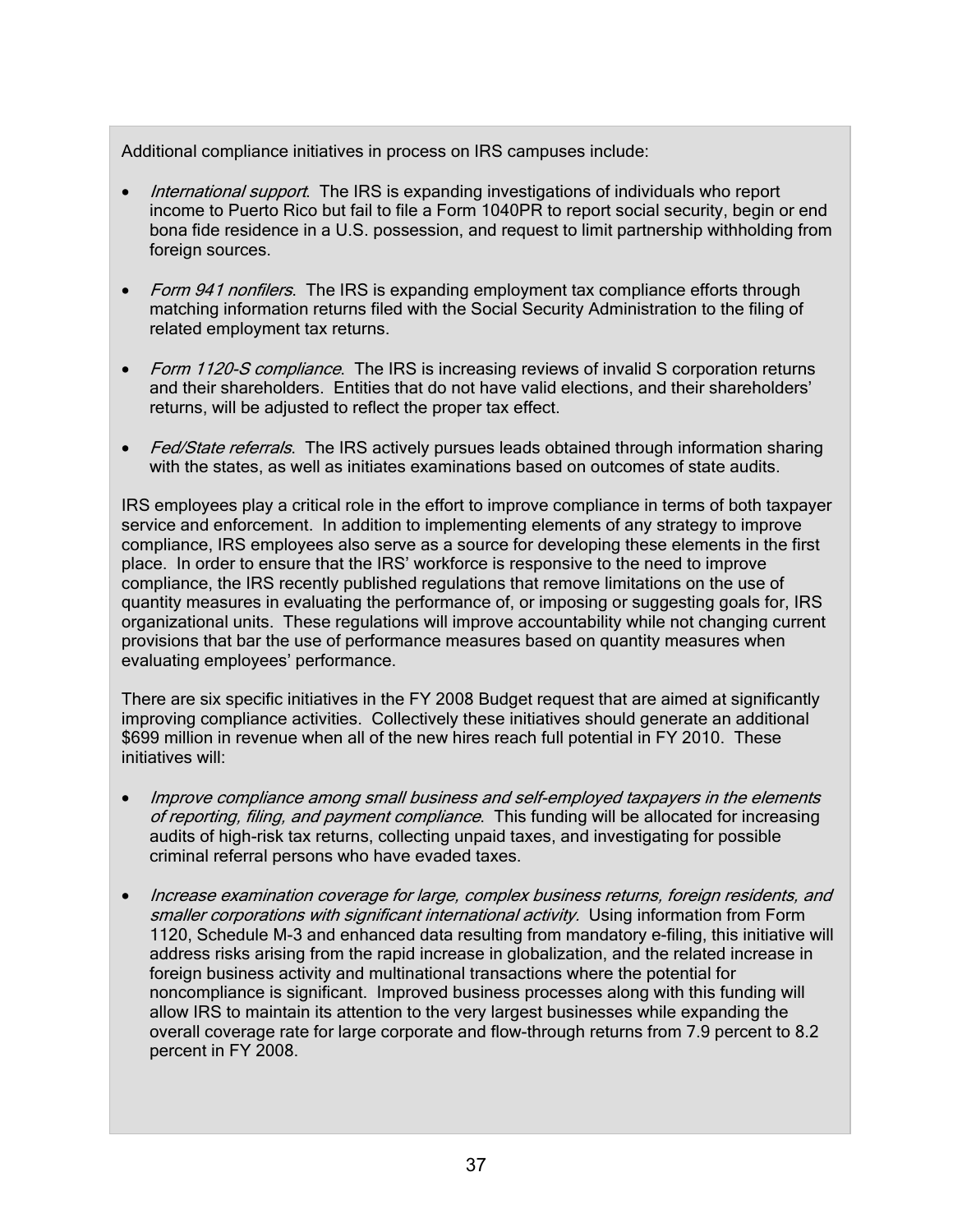- Expand document matching in existing sites and the inclusion of document matching at a new site. This enforcement initiative will increase coverage within the Automated Underreporter (AUR) document matching program, resulting in an increase in AUR closures from 2.05 million in FY 2007 to 2.64 million in FY 2010. In addition, a new document matching program will be established at the IRS' Kansas City campus. The establishment of this new AUR site is estimated to result in over \$183 million in additional enforcement revenue per year beginning in FY 2010.
- Increase individual filing compliance through the Automated Substitute for Return Refund Hold Program. This will minimize revenue loss by holding the current-year refunds of taxpayers who are delinquent in filing individual income tax returns and are expected to owe additional taxes. It is estimated that this initiative will result in securing more than 90,000 delinquent returns in FY 2008.
- Improve tax-exempt entity compliance by preventing the misuse of such entities by third parties for tax avoidance or other unintended purposes. This funding will aid in increasing the number of TEGE compliance contacts by 1,700 (6 percent) and employee plan/exempt organization determinations closures by over 9,000 (8 percent) annually by FY 2010.
- Increase criminal tax investigations, which will aggressively attack abusive tax schemes, corporate fraud, nonfilers, and employment tax fraud. These investigations will also address other tax and financial crimes identified through Bank Secrecy Act related examinations and case development efforts, which include an emphasis on the fraud referral program.

In addition to these initiatives, the IRS is beginning to realize benefits from the Private Debt Collection program. Pursuant to Congressional authorization, taxpayers receive the same treatment from private collection agencies (PCAs) that they would from the IRS, including access to the Taxpayer Advocate Service. The PCAs only work cases where the taxpayer does not dispute the liability and collect money the IRS could not collect otherwise. Ninetyseven percent of the taxpayers who responded to the IRS customer satisfaction survey regarding contact by a PCA were satisfied with the service received.

Improving compliance in the cash economy is also a focus. A joint IRS/Taxpayer Advocate team is exploring alternatives for improving compliance in this portion of the tax gap. The team has reviewed data from multiple existing studies and is surveying both internal and external sources for potential recommendations.

Another focus is to ensure that attorneys, accountants, and other tax practitioners adhere to high professional standards. The Office of Professional Responsibility (OPR) recently obtained a wholesale review of practitioner tax filing patterns. In addition to providing a statistical analysis of practitioner tax noncompliance, this review identified practitioners whose personal filing patterns were problematic. Circular 230 enforcement action in this area has had the collateral effect of prompting well over 75 percent of the delinquent practitioner returns to be filed after contact by OPR. This enforcement effort reinforces the message that OPR considers tax compliance to be an important matter and expects tax professionals to remain compliant.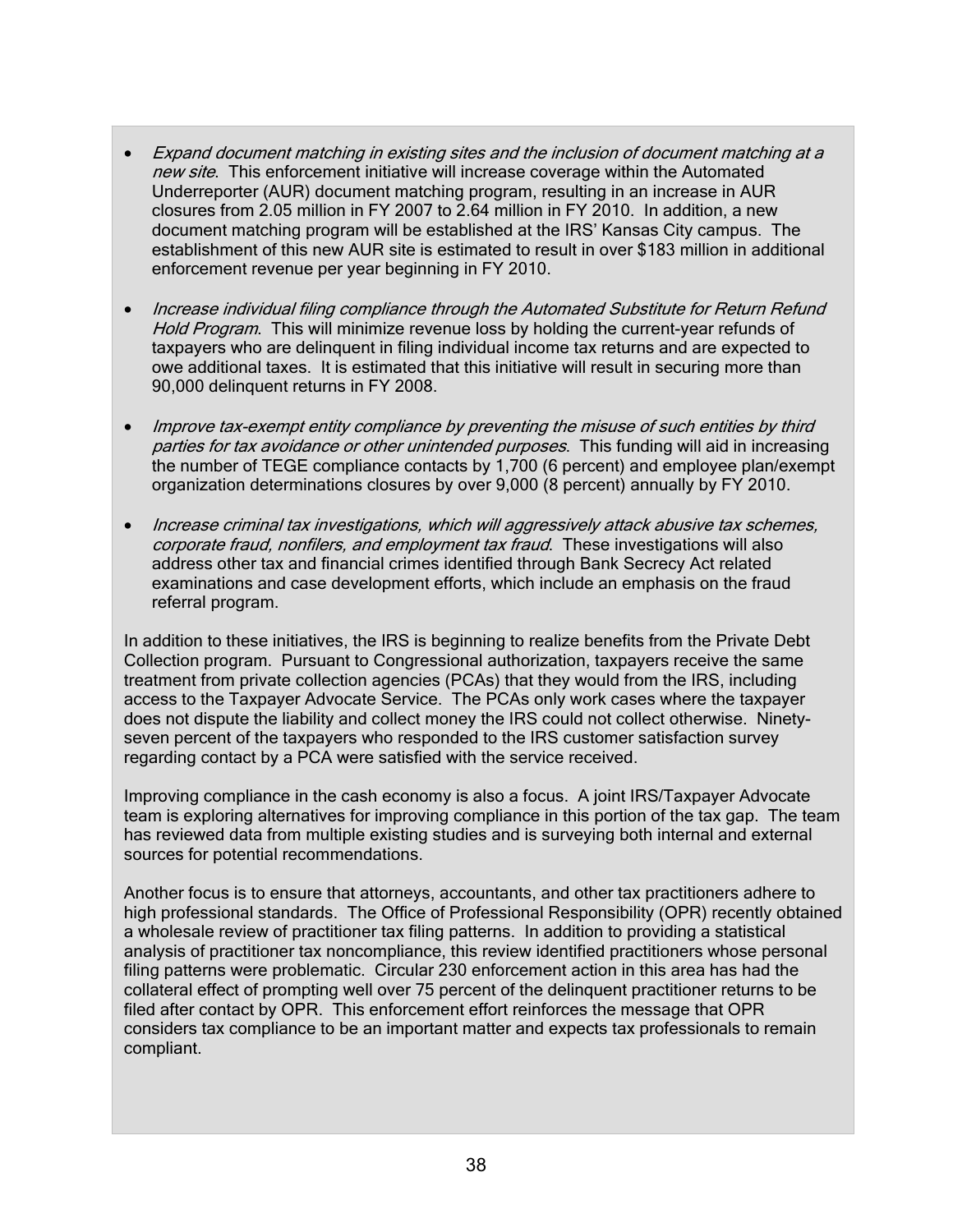OPR is also a participant and lead facilitator of a new return preparer strategy designed to maximize resources and coverage in the noncompliant tax preparer arena. The Servicewide Enforcement Preparer Strategy is comprised of a team representing all functions involved with the return preparer/parallel investigation workload. In addition to an annual planning meeting that has taken place, monthly conference calls are conducted among all members to coordinate between functions to ensure issues and enforcement actions such as injunctions and penalties are consistent, timely, and effective.

Criminal Investigation (CI) supports compliance initiatives and sends a strong public message by investigating egregious tax evaders, chronic noncompliance, promoters and participants in abusive schemes, employment tax evasion, high-income nonfilers, and unscrupulous return preparers. IRS CI has one of the highest conviction rates in federal law enforcement. Over 79 percent of convicted offenders are sentenced to prison terms averaging 22 months.

To address offshore and cross-border compliance risks (through enforcement and by issuing guidance), the IRS has formed Issue Management Teams in the following areas:

- Cost sharing;
- Abusive foreign tax credit generators;
- Section 936 exit strategies;
- Foreign earnings repatriation;
- Hybrid instruments; and
- Transfer pricing.

Tax Treaties and Tax Information Exchange Agreements (TIEAs) are two additional important tools in addressing and enhancing international compliance through the exchange of information with other national tax authorities. Through TIEAs and the Exchange of Information Article of Tax Treaties, the IRS is able to develop cross-border information to identify and address abusive transactions for civil and criminal purposes.

Americans seem less tolerant of tax cheating than they did only a few years ago and are generally supportive of IRS compliance activities against tax scofflaws. According to a 2003 Roper poll conducted for the IRS Oversight Board, 81 percent of Americans said it is unacceptable to cheat on income taxes. A 2005 survey for the IRS Oversight Board shows that the number is now 88 percent, as demonstrated in Figure 10.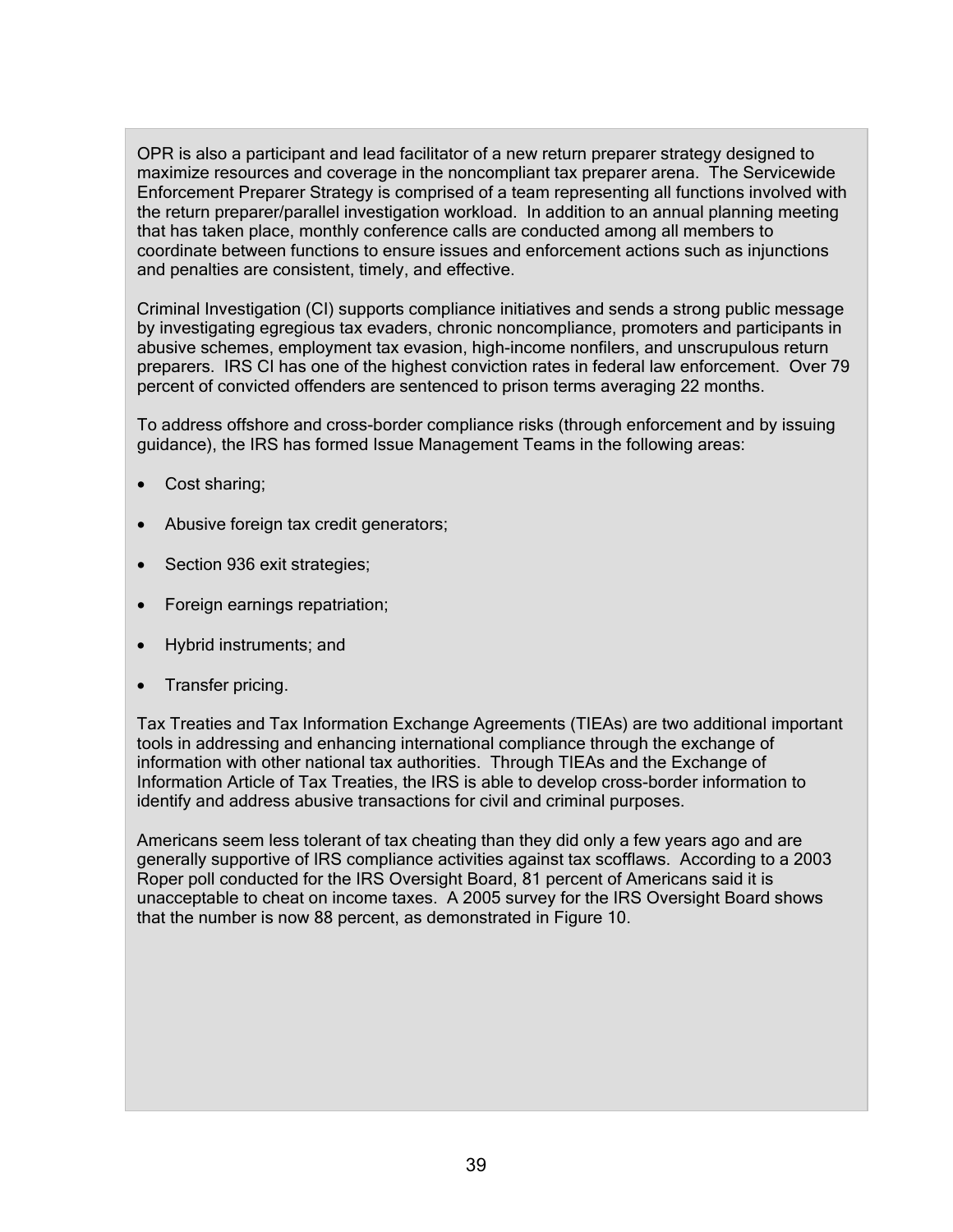

Source: IRS Oversight Board Taxpayer Attitude Surveys

In addition, attitudinal support for compliance remains high as illustrated by the following statistics:

- Nearly three out of four taxpayers agree that it is everyone's civic duty to pay their fair share of taxes.
- Nearly one in every three Americans (30 percent) agree that it is everyone's personal responsibility to report anyone who cheats on their taxes, a six point increase from 2004 and 11 point increase from 2003.
- Although the public continues to feel strongly that the IRS should target large corporations and those at high-income levels who do not comply, increasing numbers feel that it is important to ensure compliance from small businesses (73 percent) and lower-income taxpayers (66 percent), as well.
- An increasing number of taxpayers cite third-party reporting as a deterrent to noncompliance (41 percent).
- Over 82 percent of Americans say that their own personal integrity has the greatest influence on whether they report and pay their taxes honestly. This is double the number citing any other factor.

According to the Pew Research Center study "A Barometer of Modern Morals," 79 percent of Americans consider not reporting all income on one's tax return to be morally wrong, while just 5 percent consider it morally acceptable and 14 percent say it is not a moral issue. Of those who said this behavior is morally wrong, cheating on one's taxes ranked second only to cheating on one's spouse.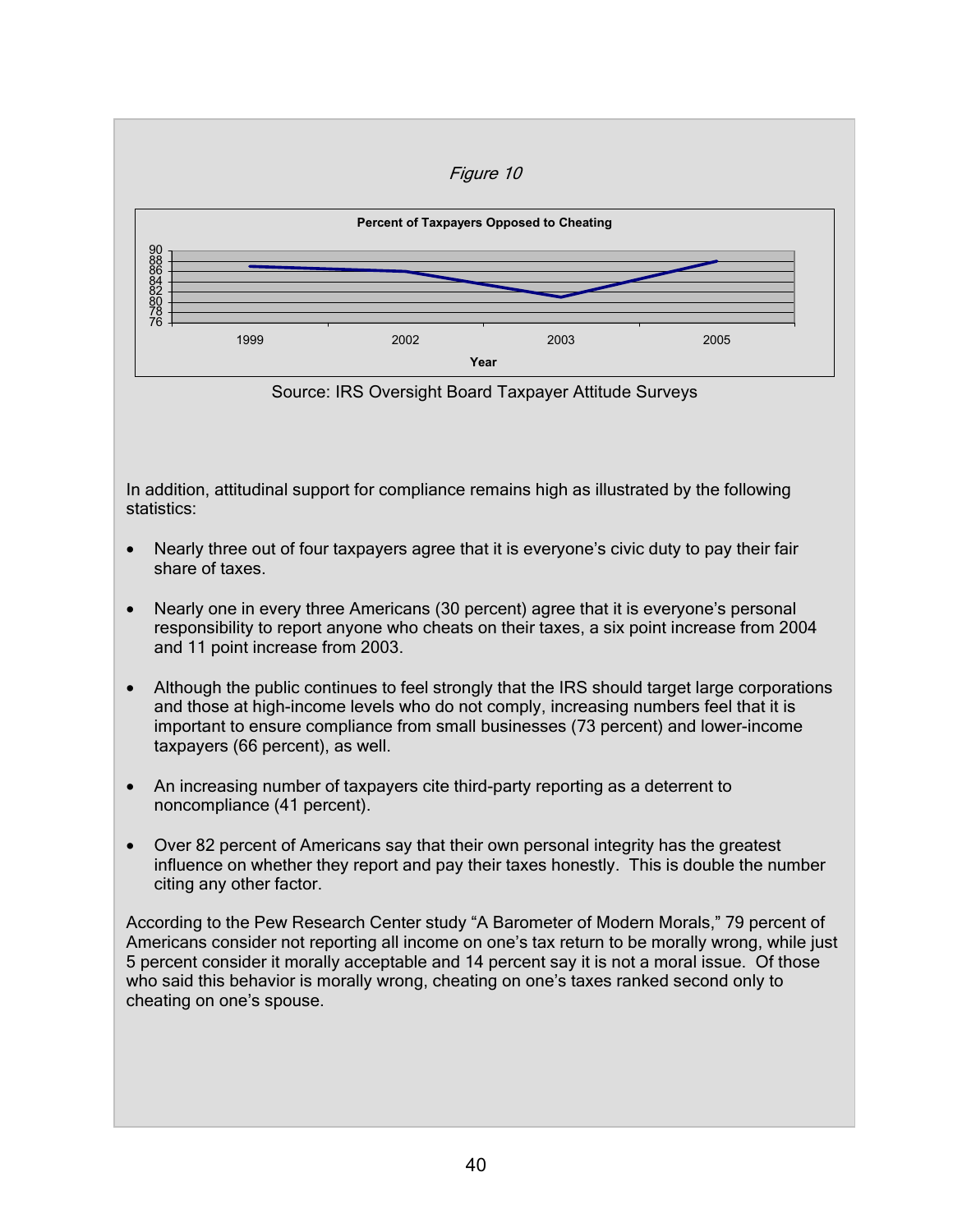#### **Initiatives**

- Increase audit coverage and better target returns for examination.
- Enhance the ability to identify and address tax schemes of business and individuals involving offshore activity, address illegitimate use of tax havens to shelter income, and increase information matching and examination activity for individuals living abroad.
- Enhance collection programs and increase the Federal Payment Levy Program using thirdparty data.
- Work with other federal agencies regarding the Federal Payment Levy Program. (Also supports Component 7)
- Improve compliance by tax preparers through implementation of the Service Wide Enforcement Preparers Strategy. (Also supports Components 3 and 7)
- Improve collection selection criteria and filters for balance due and nonfiler cases, including identifying and addressing potential high-income nonfilers. (Also supports Component 3)
- Litigate cases, work settlements, and design large scale resolution initiatives for tax shelter transactions to deter noncompliance. (Also supports Component 1)
- Initiate a project using Combined Annual Wage Reporting (CAWR) data to identify taxexempt organizations that may not be properly reporting and paying employment taxes. (Also supports Component 3)
- Increase criminal enforcement on abusive schemes, corporate fraud, employment tax, egregious nonfilers, and on Bank Secrecy Act violations.
- Improve the alignment and allocation of service-wide resources to identify, develop, and resolve challenges better in the global taxation arena.
- Improve tax administration to deal more effectively with increased emphasis on globalization by all corporate and individual taxpayers.
- Increase industry and global issue focus by aligning resources to cases and issues with the highest compliance risk.
- Leverage the efforts of examiners as well as external partnerships with foreign tax administrators to identify and address emerging issues of significant compliance risk. (Also supports Component 7)
- Address offshore and cross-border compliance risks through enforcement and by issuing guidance in the following areas:
	- o Cost sharing;
	- o Abusive foreign tax credit generators;
	- o Section 936 exit strategies;
	- o Foreign earnings repatriation;
	- o Hybrid instruments; and
	- o Transfer pricing.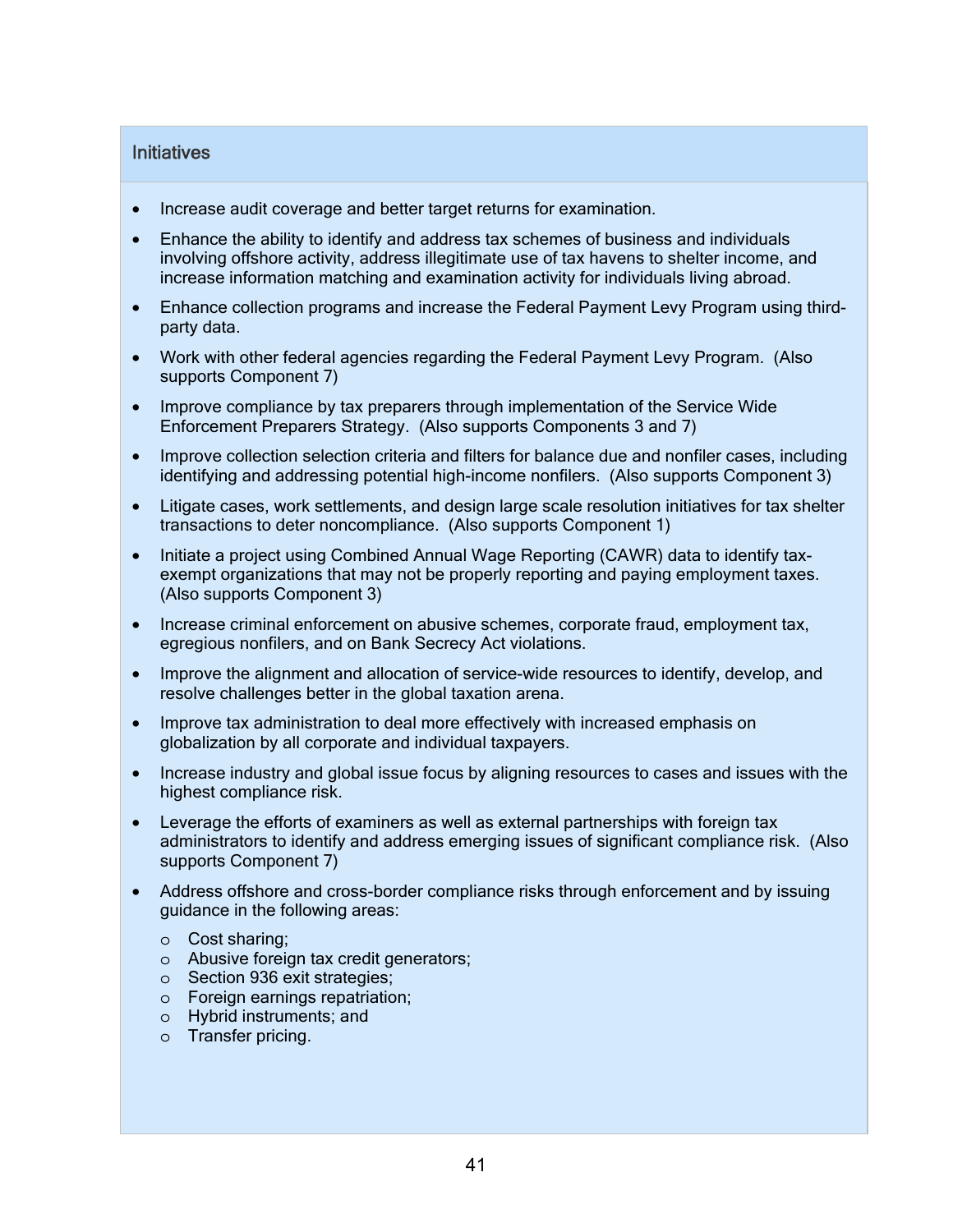# Component 5 Enhance Taxpayer Service

#### Effective taxpayer service has a significant effect on voluntary compliance.

Taxpayer service is especially important for helping taxpayers avoid making unintentional errors. The IRS provides year-round assistance to millions of taxpayers through many sources, including outreach and education programs, tax forms and publications, regulations and other published guidance, toll-free call centers, the Internet, and Taxpayer Assistance Centers (TACs). In addition, during the filing season, IRS-supported Volunteer Income Tax Assistance (VITA) and Tax Counseling for the Elderly (TCE) sites provide free return preparation services for low-income, elderly, and limited-English-proficiency taxpayers.

Assisting taxpayers with their tax questions before they file their returns reduces burdensome postfiling notices and other correspondence from the IRS and reduces overall inadvertent noncompliance and the need for downstream enforcement.

According to a survey commissioned by the IRS Oversight Board in 2006, taxpayers increasingly recognize that the IRS provides good quality service through a variety of channels, such as its website, toll-free telephone lines, and TACs. This is supported by the metrics used to measure the effectiveness of the IRS' taxpayer service efforts. In category after category, there is improvement in the levels of telephone services, electronic filing, and access to IRS.gov. This is demonstrated by the following statistics:

- E-filing by individuals has continued to increase, up three percentage points in TY 2005, from 51 percent to 54 percent of all individual returns.
- The level of service for toll-free assistance was 82 percent, about the same level as in 2005 and up substantially from 2001. (Level of service is a measure that reflects the percentage of calls answered through the IRS' toll-free taxpayer assistance program compared to total call attempts, including calls answered, busy, disconnected, and abandoned.)
- The level of customer satisfaction with the toll-free line remains 94 percent, the same as in 2005.
- The tax law accuracy of toll-free response edged up to 91 percent from 89 percent in 2005.
- Taxpayers continued to find IRS.gov a useful source of information for complying with their tax obligations. Visits to the IRS website jumped nearly 10 percent in 2006 to more than 197 million visits.
- More taxpayers used the online refund status tool "Where's My Refund." In 2006, there were 24.7 million status checks, up nearly 12 percent from 2005.

Expanded outreach activities to individuals currently underway include:

• Military Initiative. During FY 2008 the IRS will analyze and determine the results of prior year targeted outreach to retired and soon-to-be retired military on the taxability of military pensions.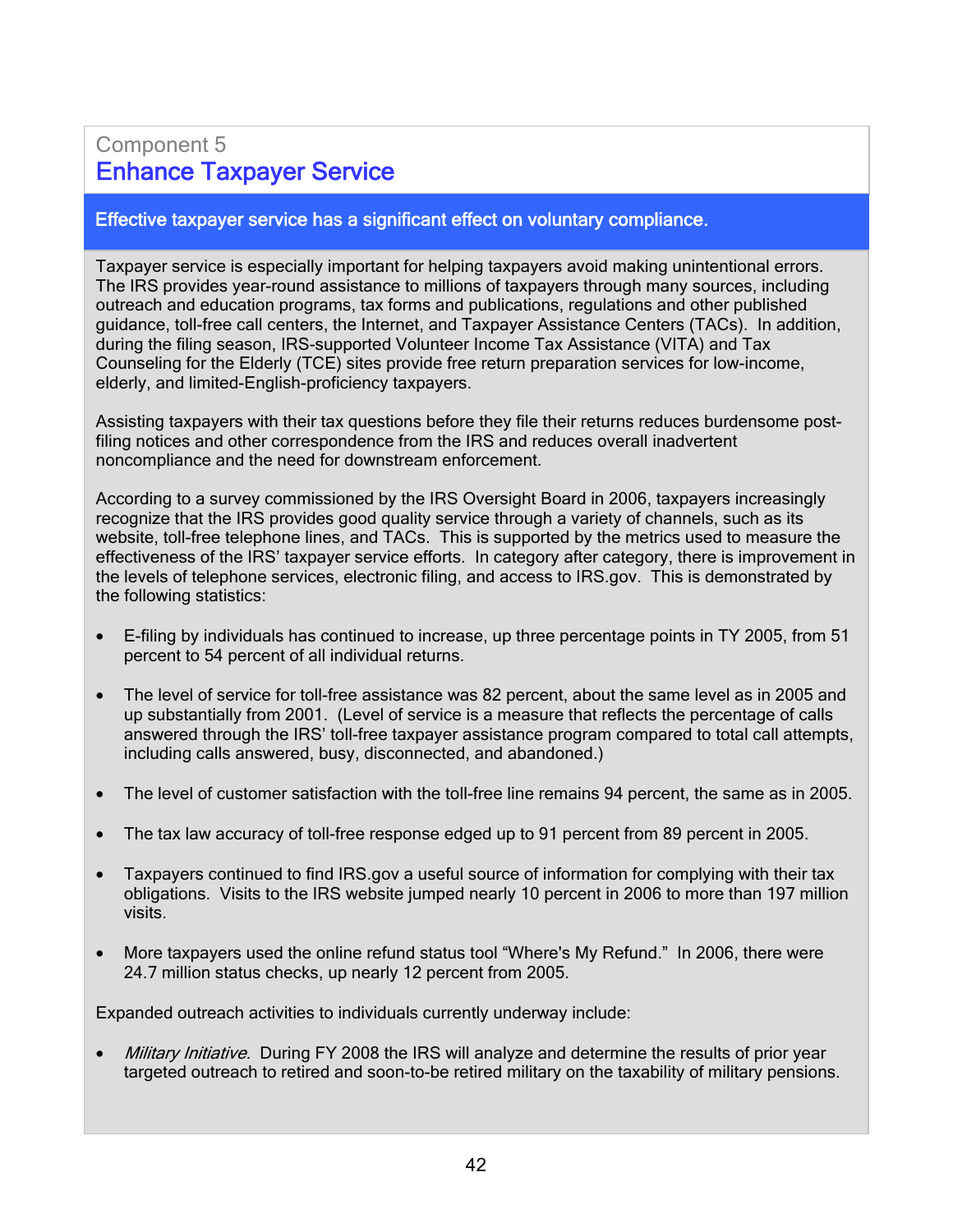Using a control group approach, the comparison of post-outreach delinquency rates with preoutreach rates will assist the IRS in determining the effectiveness and impact of its efforts. Once results are analyzed, strategic direction will be determined for future years for the entire federal employee and retiree population.

- Disability Initiative. The IRS is partnering with national and local organizations that serve taxpayers with disabilities in an effort to provide education on available tax credits and tax preparation assistance. Initially 30 cities participated and in 2007 it has been expanded to 54 cities.
- Limited English Proficiency Hispanic Initiative. The IRS is supporting an aggressive multimedia and grassroots outreach campaign targeting communities with a significant number of Hispanic individuals to disseminate tax information and distribute Spanish products.
- Native American Initiative. Partnering with national and local volunteer organizations to reach hard-to serve areas, such as Indian Reservations, the focus of this initiative is to develop new and enhance existing relationships to increase distribution of educational products and information, expand tax preparation assistance and provide access to a broader array of resources for implementing strategies that include the Earned Income Tax Credit (EITC).
- Rural Initiative. Building alliances with groups that have extensive pre-existing rural infrastructures and knowledge to reach rural populations, the IRS will partner with the W.K. Kellogg Foundation to bring the Rural Strategy to a national scale. In FY 2007, the Kellogg Foundation agreed to fund rural initiatives in seven states. The IRS will also partner with the U.S. Department of Health and Human Services Welfare Peer Technical Assistance to develop state-wide rural strategies in two states.

## The Taxpayer Assistance Blueprint

In July 2005, the Senate Committee on Appropriations issued report language requesting that the IRS conduct a comprehensive review of its current portfolio of services and develop a five-year plan for taxpayer services. This review, conducted jointly with the National Taxpayer Advocate and the IRS Oversight Board, was designed to achieve the following objectives:

- Establish a credible taxpayer/partner baseline of needs, preferences, and behaviors;
- Implement a transparent process for making service-related resource and operational decisions;
- Develop a framework for institutionalizing key research, operational, and assessment activities to plan and manage improved service delivery; and
- Utilize both short-term performance and long-term business outcome goals and metrics to assess service value.

In April 2006, the Taxpayer Assistance Blueprint (TAB) Phase 1 report was completed and the results presented to Congress. Phase 1 identified and reported five strategic service improvement themes for enhancing taxpayer and practitioner service needs and preferences: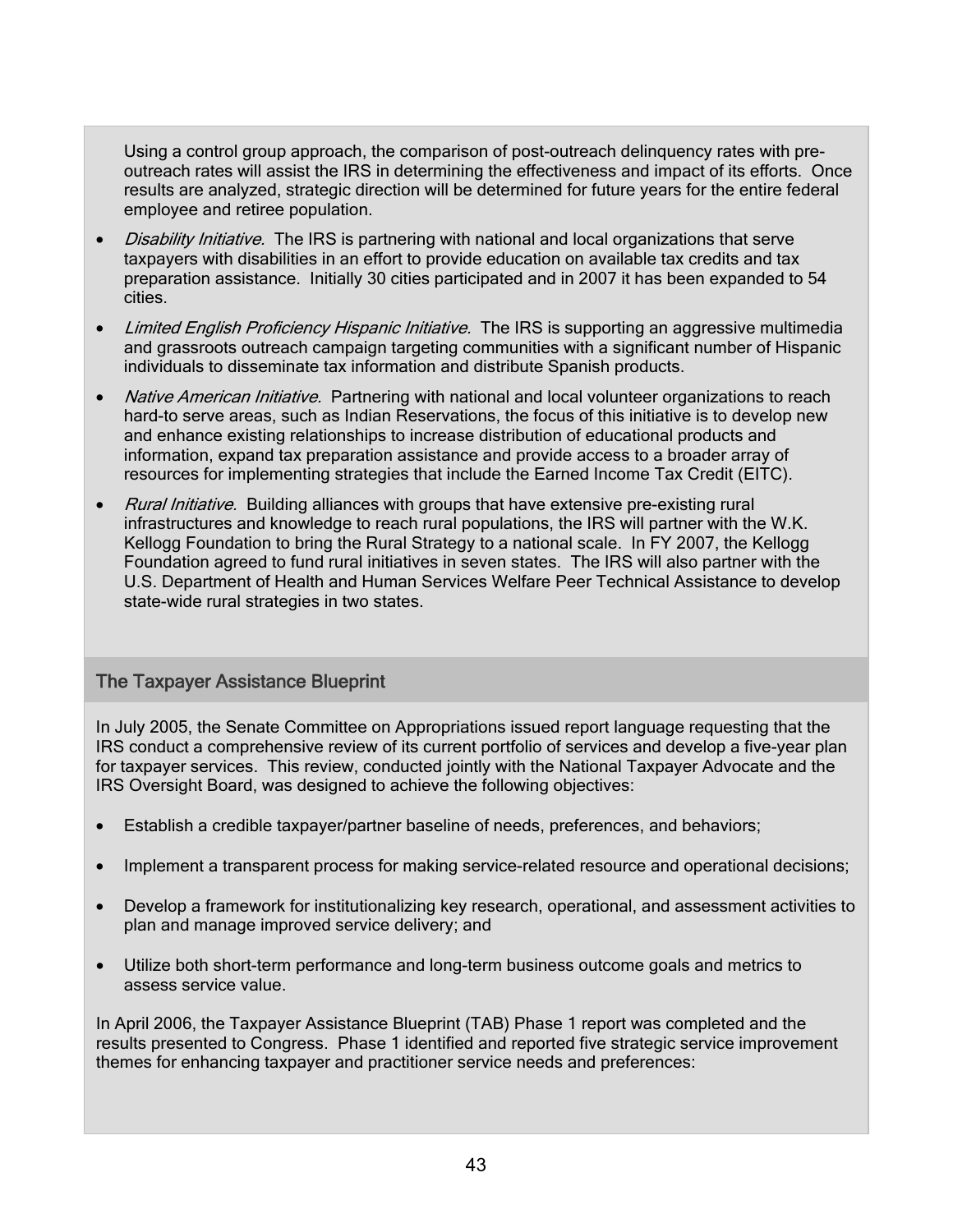- Improve and expand education and awareness activities. This theme addresses the critical need for making taxpayers and practitioners aware of the most effective and efficient IRS service options and delivery channels for meeting their tax obligations and receiving benefits they are due.
- Optimize the use of partner services. This theme emphasizes the critical role of third parties in the delivery of taxpayer services, and calls for improving the level of support and direction provided to partners to ensure consistent and accurate administration of the tax law.
- Elevate self-service options to meet the expectations of taxpayers. This theme focuses on providing clear, standard, and easily customized automated content to deliver accurate, consistent, and understandable self-assistance service options.
- Improve and expand training and support tools to enhance assisted services. This theme highlights the need for ensuring accurate information across all channels by improving and expanding training, technology infrastructure, and support for employees, partners, and taxpayers.
- Develop short-term performance and long-term outcome goals and metrics. This theme provides for the development of a comprehensive set of performance goals and metrics to evaluate how effectively the IRS is meeting taxpayer expectations, and how efficiently it is delivering services.

TAB Phase 2 focused on developing refined data around taxpayer and partner needs, preferences, and behaviors. Phase 2 also identified current planning documents, decision processes, and existing commitments affecting IRS service strategy. The TAB Phase 2 Report, delivered to Congress in April 2007, includes analysis of research results as well as details of a five-year strategic plan for taxpayer service. The TAB Strategic Plan outlines a multi-year commitment to research, including conducting research on the impact of taxpayer service on compliance. This will help the IRS better target taxpayer services and develop programs that can improve voluntary compliance and contribute to reducing the tax gap. The TAB Strategic Plan includes performance measures, service improvement initiatives, and a decision-making and governance process to prioritize service and research initiatives and funding proposals. Continued stakeholder, partner, and employee engagement is incorporated into all aspects of the TAB Strategic Plan.

The IRS does not know what percent of the tax gap is due to inadvertent, unintentional noncompliance that arises from the complexity and confusion surrounding our tax laws, having very little research currently available that addresses this issue. Several research studies are currently underway as part of the TAB Phase 2 to measure the impact of service on reducing inadvertent errors. Additional studies will be included in the proposed five-year research plan. Current research includes:

Benchmark Survey of Taxpayers. This survey will ask 40,000 taxpayers if they have used IRS taxpayer services to help prepare and file their tax returns — and which services and channels (e.g., phone, walk-in, Internet, publications) they used to get this help. The IRS will test to see if there are differences in average values for measures of filing, reporting, and payment compliance for respondents who did or did not use various IRS taxpayer services.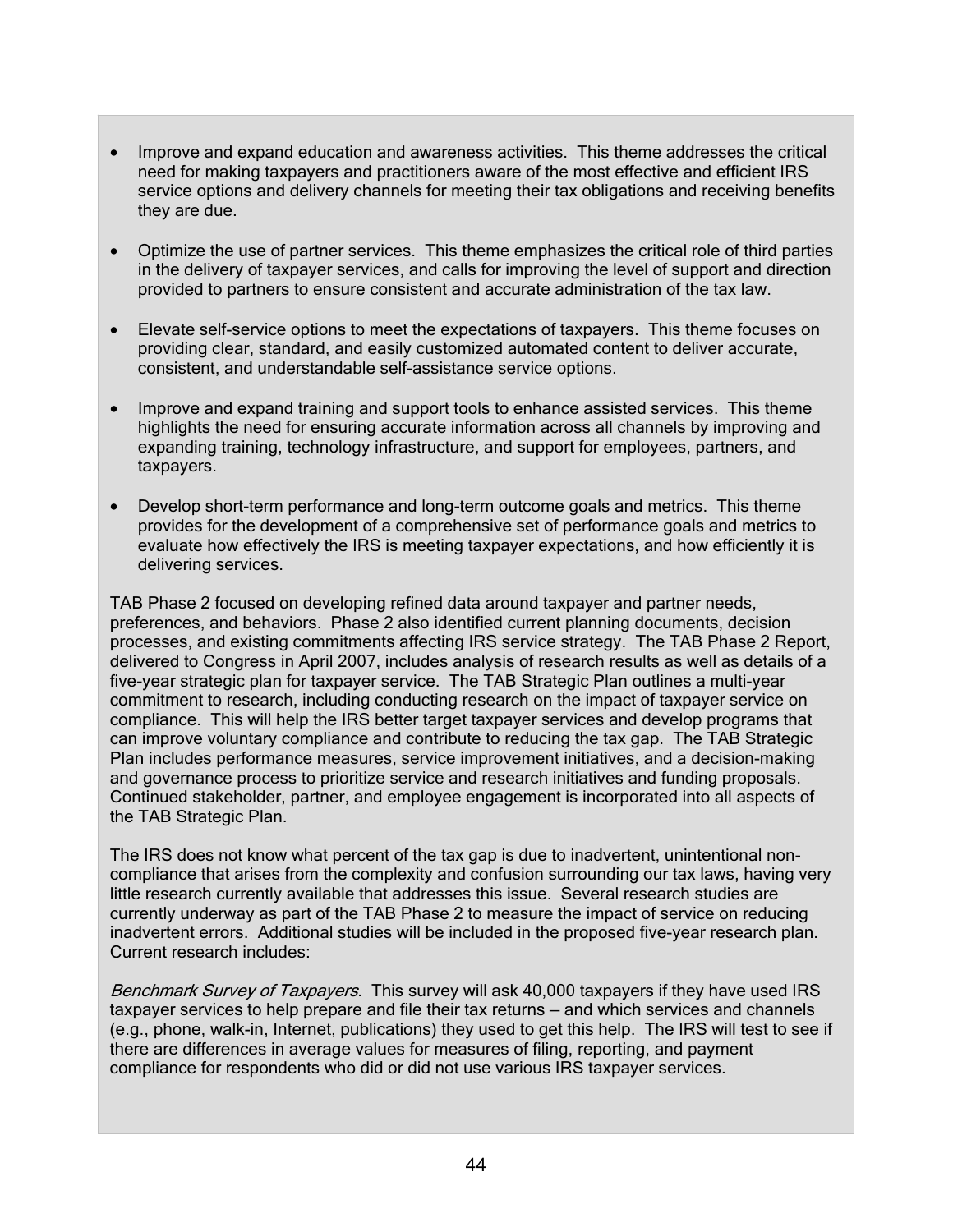- NRP Study. The IRS is working to add survey questions to the next set of NRP audits to (1) find out whether taxpayers who used customer service programs had fewer reporting errors on their returns and (2) try to collect useful data on the root causes of inadvertent errors and possible treatments. The IRS is exploring the possibility of incorporating these types of questions into field examination audits on a pilot basis.
- The Compliance Impact of Preparer, IRS and Self-Prepared Returns. This analysis will divide all returns processed into groups based on who prepared the return: self-prepared, practitioner prepared, IRS prepared, software prepared and other options. The IRS will test to see if measures of filing, reporting, and payment compliance among these groups are significantly different.
- The Impact of Taxpayer Advocate Service (TAS) Programs on Compliance. This analysis will use Master File transaction codes to determine which taxpayers used TAS services in a particular fiscal year. This group will serve as a test group, and their subsequent filing, payment, and reporting compliance will be tracked. A control group comprised of a random sample of taxpayers who did not use TAS services or IRS services during the same fiscal year will be tracked to determine whether there are significant differences in compliance rates between the two groups.
- Behavior Testing Lab. This initiative will measure the accuracy of sample tax returns prepared by several focus groups of taxpayers, with and without access to IRS taxpayer services. This is another methodology for measuring the impact of service on compliance.

Analysis of the wealth of taxpayer data compiled as part of TAB Phase 2 revealed certain recurring findings about taxpayer needs, preferences, and behavior. The findings, combined with ongoing policy considerations and priorities, led to the development of TAB Guiding Principles that provide the groundwork for the development of the TAB Strategic Plan for taxpayer service. The TAB Guiding Principles are:

- 1. The primary goal of service for individual taxpayers is to facilitate compliance with federal tax obligations.
- 2. A portion of the tax gap is attributable to errors by individual taxpayers. IRS service programs should be designed to prevent, minimize, and correct such errors with due consideration of taxpayer burden.
- 3. IRS service investments will focus on preventing, minimizing, and correcting taxpayer noncompliance.
- 4. Enhance the IRS website so that it becomes the first choice of more taxpayers for obtaining the information and services needed to comply with tax obligations.
- 5. The IRS recognizes the significant role that partners play in tax administration. As such, the IRS will look for opportunities to assist these third parties in helping taxpayers understand and meet their tax obligations.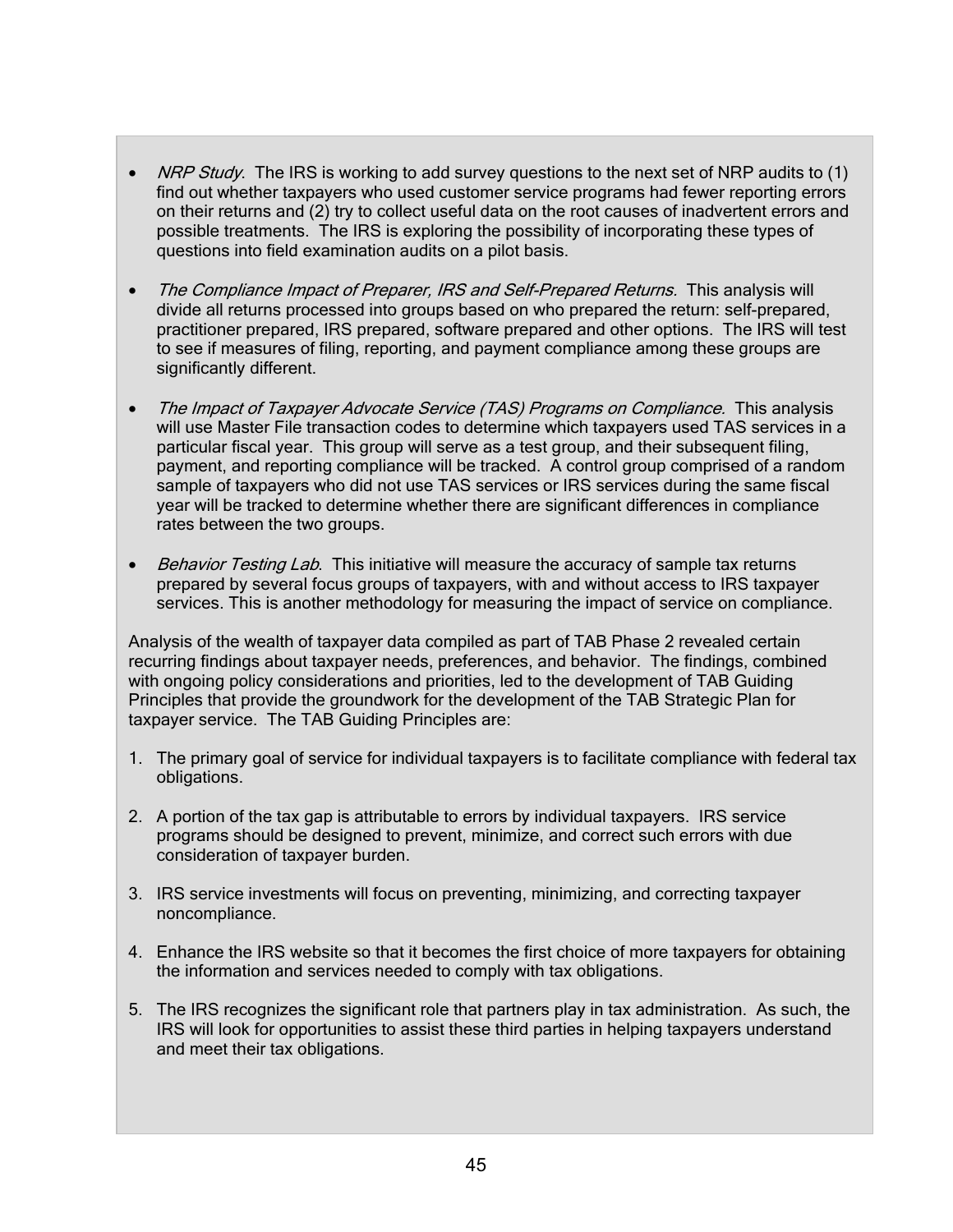Based on these principles and extensive research analysis, the TAB Strategic Plan was designed to outline the vision for taxpayer service delivery over the next five years. Key components of the TAB Strategic Plan include the Performance Measures Portfolio, the Service Improvement Portfolio, and the Implementation Strategy. The IRS' ability to conduct research and to improve the delivery of services, and consequently improve compliance, is dependent on a number of variables that contribute to the constant evolution of the TAB Strategic Plan, including tax legislation, the IRS budget, technology, and the public marketplace. Therefore, the implementation strategy must be institutionalized before specific elements of the plan can be realized.

Based on recommendations in the TAB Strategic Plan, consideration is being given to the funding necessary to enhance IRS gov so that becomes the first choice of individual taxpayers and their preparers when they need to contact the IRS for help. Consideration is also being given to other program initiatives that will address inadvertent, unintentional errors caused by:

- Language barriers. Pursuing strategies that focus on providing tax information in languages other than English.
- Educational barriers. Pursuing strategies that focus on expanding and improving the quality of voluntary assistance though VITA/TCE and similar partnership efforts.
- Misunderstanding of tax law. Pursuing strategies that focus on clarifying and improving forms, instructions and publications to reduce the burden that taxpayers experience in attempting to comply.
- Communication barriers. Pursuing strategies that focus on improving the quality, ease of use, and access to printed, electronic, and telephonic assistance channels; as well as placement of face-to-face assistance resources to effectively serve taxpayers unlikely to use other service channels.
- Practitioners' lack of knowledge/understanding of tax law. Pursuing strategies designed to enhance the quality and accessibility of practitioner assistance through education, tailored assistance channels, and effective monitoring of practitioner behavior and return preparation quality.

The Administration's FY 2008 Budget request includes the funding necessary to implement many of the telephone service and website enhancements recommended by the TAB Strategic Plan, as well as funding for research to understand better individual taxpayer noncompliance and the effect of service on compliance. Specific taxpayer service initiatives in the request include:

• Expand Volunteer Income Tax Assistance (VITA) programs. This will help expand IRS volunteer return preparation, outreach and education, and asset-building services to low income, elderly, Limited English Proficiency (LEP), and disabled taxpayers. It will increase the ability to recruit, train, and support partners for outreach and tax assistance, and to identify those partners best suited to reach special populations.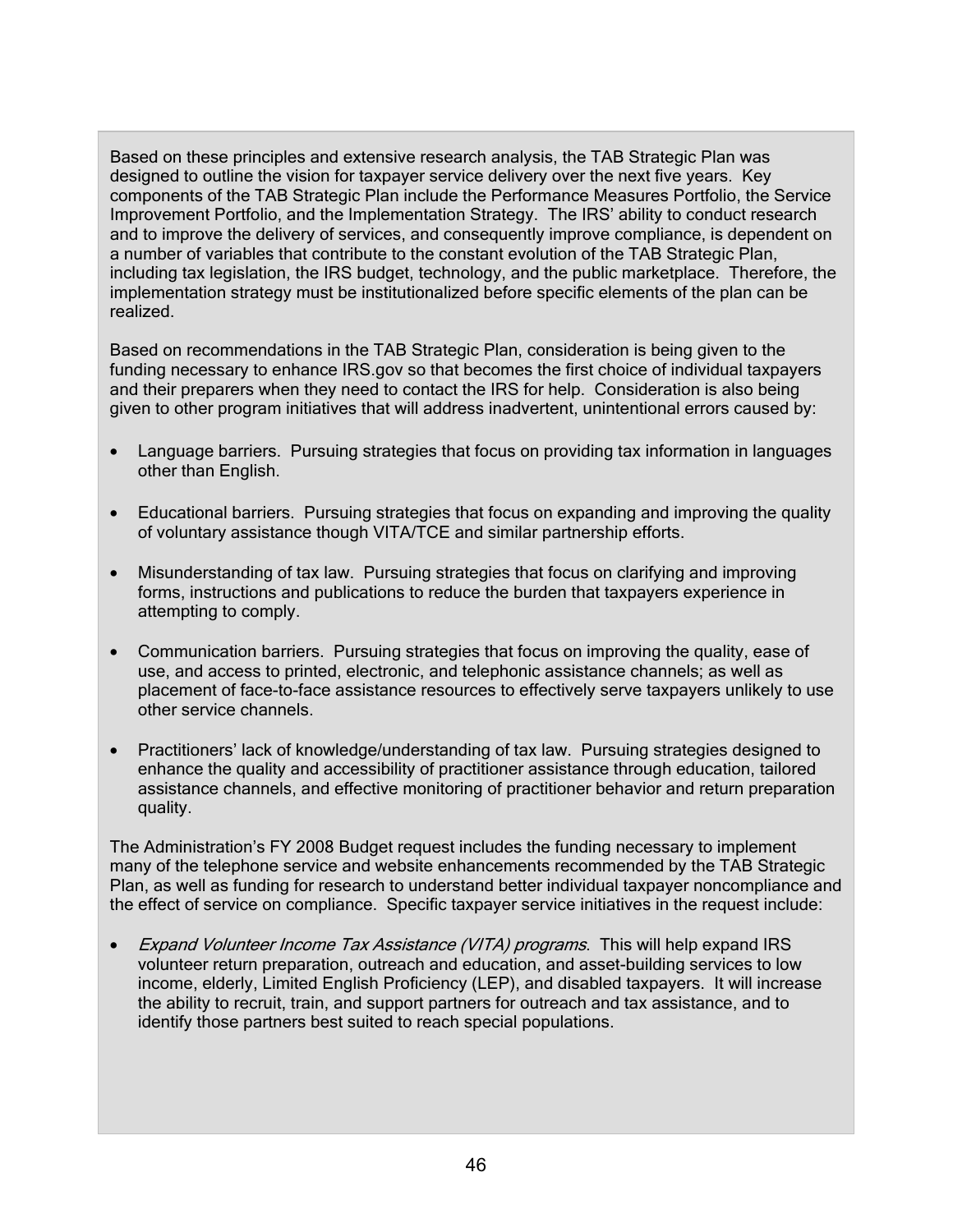- Begin initial implementation of TAB Strategic Plan recommendations. Based on the findings of the TAB, the funding for this initiative will implement telephone service and website electronic interaction enhancements, including the following:
	- o Contact Analytics. This will provide tools for evaluating contact center experiences by recording, storing, and analyzing every element of a taxpayer's service call. It will provide the capability to drill down to individual recordings, improving the ability to measure call accuracy, timeliness, and professionalism — leading to process improvements and cost savings. It also will improve the ability to identify and respond to problems — leading to more accurate, clearer responses to taxpayers. Employee satisfaction will increase through improved work processes that allow assistors to handle more complex calls with fewer transfers.
	- o Estimated Wait Time. This will provide a real-time message on the telephone service channel that informs taxpayers about their expected wait time in queue, allowing them to make more informed decisions based on the status of their call. This will reduce taxpayer burden and increase customer satisfaction.
	- o Expanded Portfolio of Tax Law Decision Support Tools. This enhancement to IRS.gov will provide a common set of support tools to maximize use by taxpayers, partners, and IRS employees. It will enable users to conduct key word and natural language queries on a Frequently Asked Questions (FAQs) database and to receive answers to tax-law questions on an interactive basis. By monitoring taxpayer use, the IRS can continuously improve the information provided to taxpayers, thereby increasing customer satisfaction and operational savings.
	- o Spanish "Where's My Refund?" This adds the refund status feature to the Spanish webpage on IRS.gov to provide the Spanish-speaking community with the same level of customer service available on the English webpage.
- Conduct research on the effect of service on taxpayer compliance. This will provide additional resources for a long-term, concerted research effort to identify ways to close the tax gap and to base the allocation of resources to both service and enforcement activities on a clearer understanding of how these activities affect voluntary compliance. This will require compiling more comprehensive data over a number of years, culminating in yearly analyses designed to quantify the effect of most IRS activities on the voluntary compliance of specific taxpayer populations. The research will focus on four areas:
	- o Meeting taxpayer needs through the most effective and efficient service channels;
	- o Developing a better understanding of taxpayer burden;
	- o Understanding taxpayer needs through the errors they make; and
	- o Examining the effect of service on overall levels of voluntary compliance.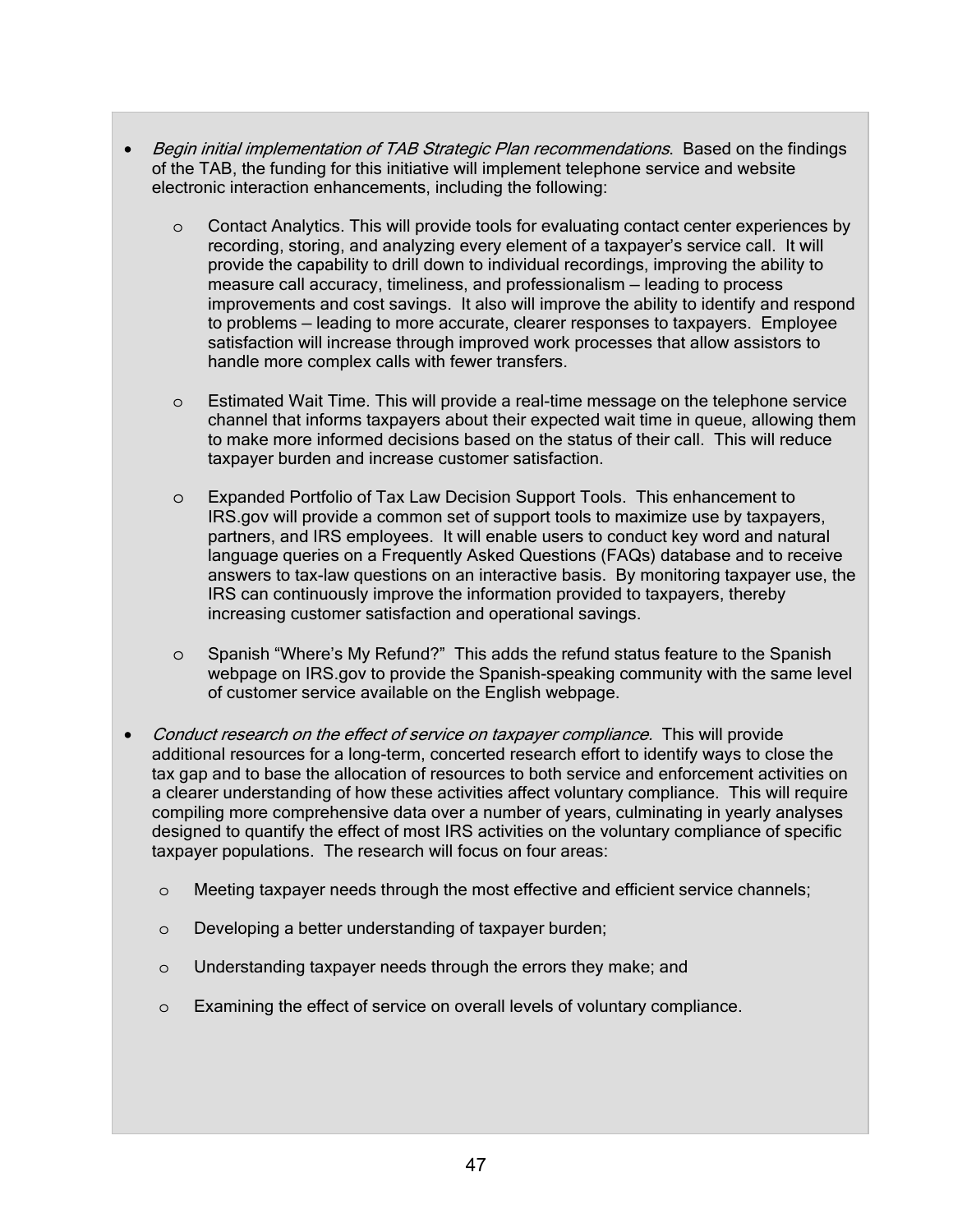## Electronic Tax Administration

There is perhaps no area with greater potential for reducing burden for both taxpayers and the IRS than Electronic Tax Administration (ETA). The benefits of electronic interaction with taxpayers are clear and compelling. Many taxpayers find it more convenient and beneficial to do business electronically than to send paper through the mail. In addition, taxpayers can get their questions answered and can download the form they need at their convenience, at any time of the day or night. For the IRS, handling taxpayer contacts electronically means that employees can be refocused to other high-benefit purposes.

Significant challenges remain in transitioning from a paper-based environment to an electronicbased environment. The IRS has developed an E-Strategy for Growth, which outlines the IRS' plans to reduce taxpayer burden. To achieve the strategic goals, the IRS will develop and implement e-file marketing strategies, continue to expand the use of electronic signatures, and enhance IRS website services for both practitioners and taxpayers. Ultimately, the goal of the IRS is to offer all taxpayers and their representatives the ability to conduct nearly all of their interactions with the IRS electronically.

A key component of ETA for the IRS is e-filing. This system has demonstrated measurable success with regard to individual taxpayer satisfaction. From its modest beginning as a pilot program in 1986 — when 25,000 returns were filed electronically — the number of e-filed returns has dramatically increased, with more than 71 million returns filed electronically in the last filing season. The benefits to these taxpayers include:

- Faster refunds;
- More accurate returns;
- Quick electronic confirmation;
- Free Internet filing;
- Easy payment options; and
- Federal/State e-filing.

An additional service that allows tax professionals and payers to do business with the IRS electronically is e-Services, a suite of Internet based products. These services include Preparer Taxpayer Identification Number (PTIN) applications with instant delivery, Taxpayer Identification Number (TIN) matching for third-party payers, on-line registration for electronic e-Services, and on-line initiation of the electronic return originator application. The e-Services' Incentives Products offered to increase e-filing are on-line Disclosure Authorization, Electronic Account Resolution, and Transcript Delivery System. Due to industry demand, the availability of incentives to those tax professionals and payers that e-file has been lowered from 100 to 5 individual returns filed.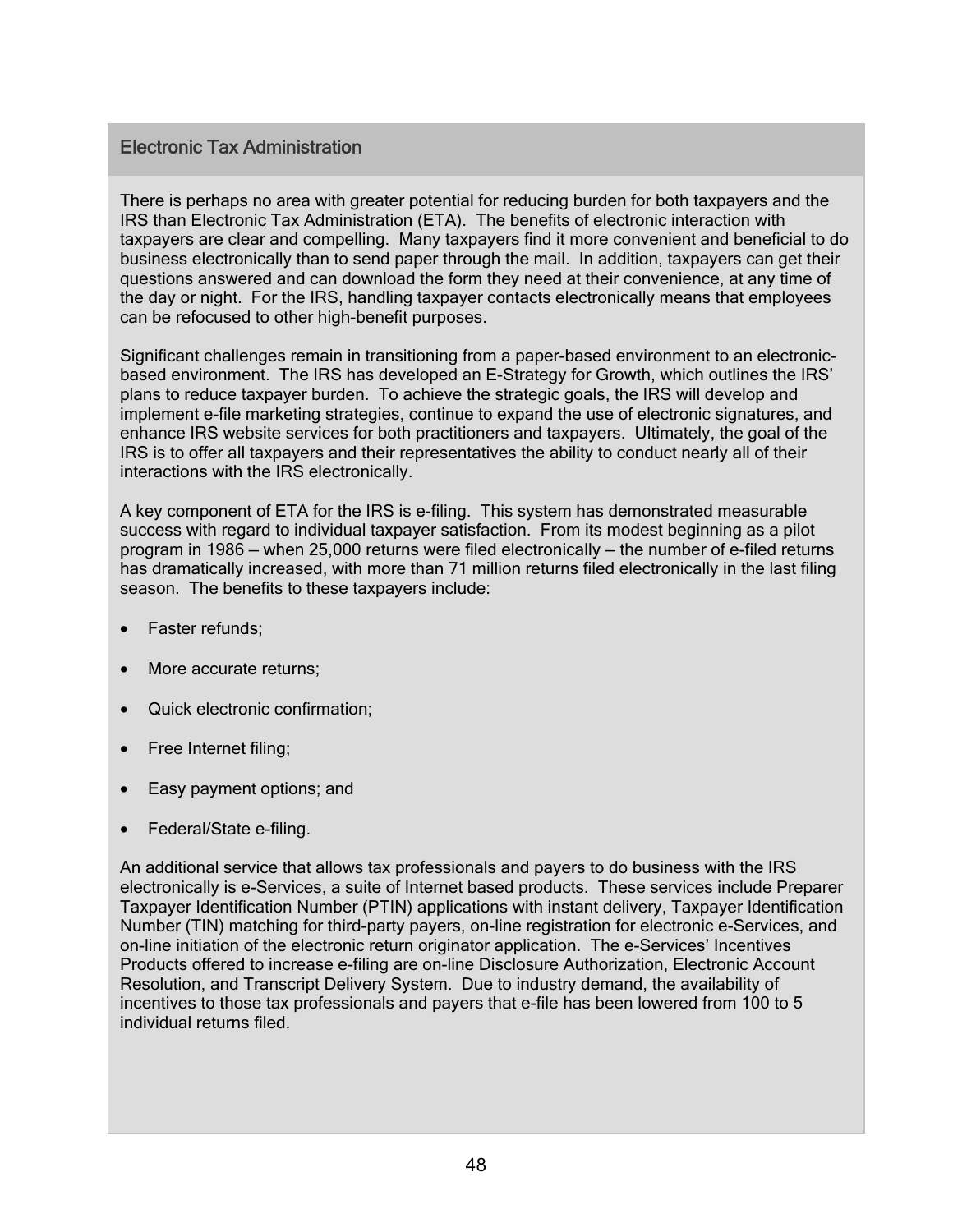Another electronic service success launched recently is the new Online Payment Agreement available on IRS.gov. Over 90 percent of taxpayers entering into payment agreements with the IRS can now request an agreement and receive confirmation of its approval through this application.

#### **Initiatives**

- Enable taxpayers with disabilities to understand available tax credits and receive tax preparation assistance through partnerships with national and local organizations that serve this unique group of taxpayers. (Also supports Component 7)
- Increase accuracy on toll-free telephone customer inquiries, processing functions, and paper adiustments.
- Improve the quality of volunteer-prepared returns through enhancements to the VITA program, including quality training and sample processing reviews.
- Enhance services to persons with limited English proficiency through: the Taxpayer Assistance Blueprint; development of a Multi-Lingual Strategic Plan; development of a Virtual Translation Office; and launch of a revised version of the Spanish IRS.gov webpage.
- Improve quality and timeliness of taxpayer contacts by maintaining an enhanced integrated quality assurance process with internal and external partners. (Also supports Component 4)
- Enhance IRS.gov.
- Improve services through programs at both the national and local level by expanding collaborations with organizations serving the disabled, Native American communities, and pre-existing rural infrastructures.
- Expand and enhance the Spanish website to increase electronic options, including options for Spanish language delivery of applications currently only available in English. (Also supports Component 3)
- Provide Reporting Agents with access to e-Services. (Also supports Component 3)
- Implement Taxpayer Assistance Blueprint Phase 2, which includes a five-year strategic plan for taxpayer service based on extensive research to understand taxpayer and stakeholder needs.
- Implement Internet-Customer Account Services (I-CAS) Release 1, which will enable taxpayers to view account information. (Also supports Component 3)
- Implement I-CAS Release 2, which will enable taxpayers to change their address, file an extension, submit a Power of Attorney, and calculate a payoff amount on balances due via a secure Internet link. (Also supports Component 3)
- Continue publicity efforts encouraging use of Online Payment Agreement.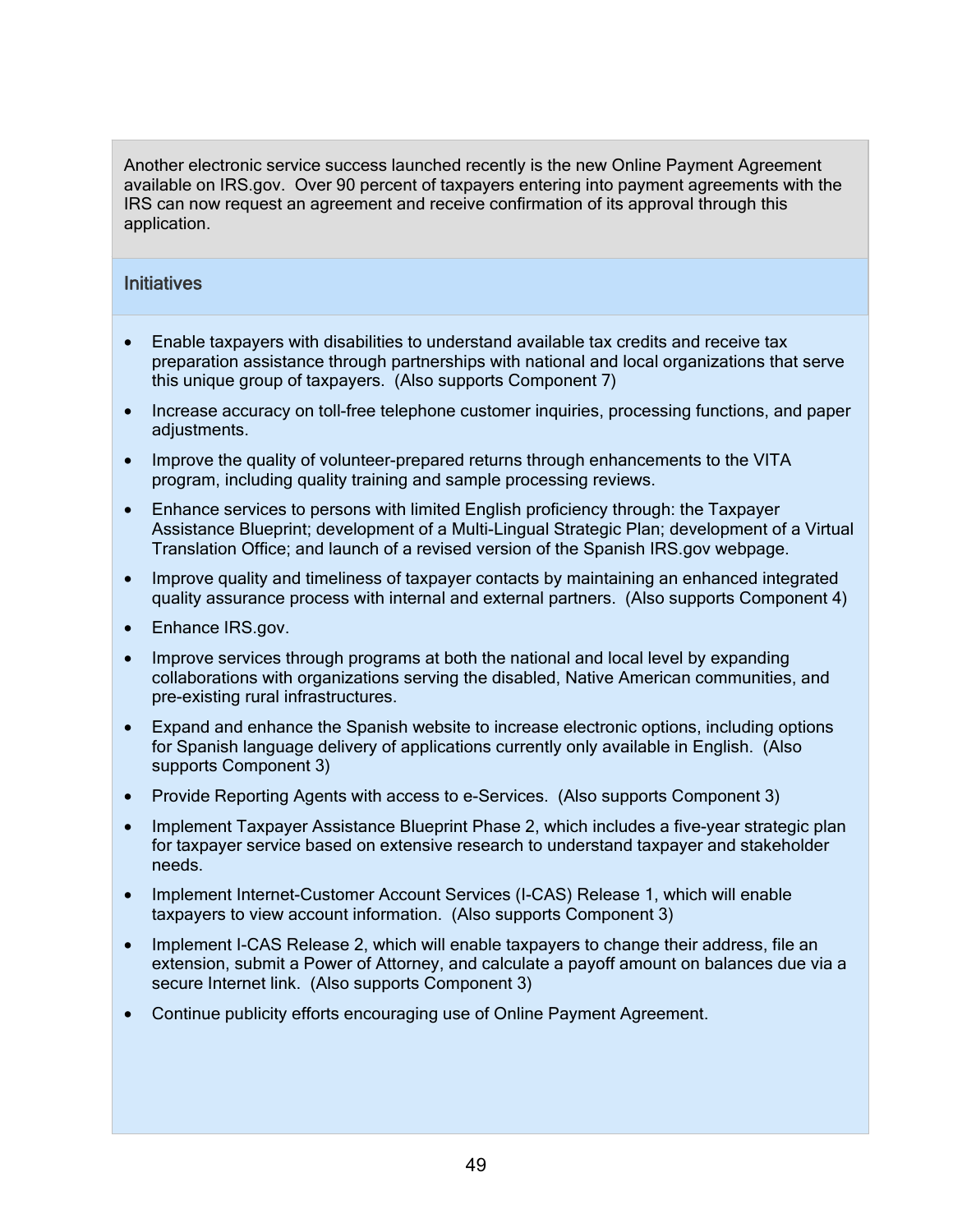# Component 6 Reform and Simplify the Tax Law

#### Current tax law complexity is a substantial barrier to compliance.

The complexity of the tax code makes it difficult for taxpayers to understand their tax obligations and for the IRS to administer the tax law. Special rules, subtle distinctions in the tax law and complicated computations add to this complexity and foster a sense of unfairness in our tax system, which ultimately discourages compliance. Notwithstanding an increasing awareness of the discrepancy in taxes due and taxes paid, the tax law continues to move in a direction of increasing complexity, which frustrates efforts to reduce the tax gap. In 2006 alone, Congress passed six items of legislation that affected the tax law. Within these bills, 223 provisions required over 1,200 actions by the IRS to implement the new requirements. These changes to the tax law further increased complexity and, therefore, lessened the IRS' ability to increase voluntary compliance. Simplification may require a paradigm shift.

Taxpayers who want to comply with the tax law often make unintentional errors on their returns as they struggle to understand complicated rules and forms. Complexity also provides opportunities for those who are willing to exploit the system. Furthermore, complexity makes it difficult for the IRS to detect noncompliance. Simplifying the tax code will reduce unintentional errors by well-meaning taxpayers and reduce opportunities for evasion. A simpler tax code will also be easier for the IRS to administer.

The Administration's FY 2008 Budget provides several proposals that would assist with simplification, reduce errors, and improve taxpayers' understanding of available tax benefits. These proposals would:

- Clarify the uniform definition of a child;
- Simplify Earned Income Tax Credit (EITC) eligibility requirements regarding filing status, presence of children, and work and immigrant status; and
- Reduce computational complexity of the refundable child tax credit.

The complexity of the tax law necessitates that limited IRS resources are increasingly committed to administering a wide array of targeted tax provisions created to meet social policy goals. These targeted provisions divert IRS resources from basic compliance efforts. The IRS has taken a number of steps to reduce taxpayer burden, including the establishment of the Office of Taxpayer Burden Reduction (TBR). Recent improvements in IRS forms, processes, and procedures include:

- Simplifying the filing requirements for Form 944 (Employer's Annual Federal Tax Return);
- Eliminating the need for filing Form 2688 (Application for Additional Extension of Time to File U.S. Individual Income Tax Return) by allowing taxpayers to get an automatic six month extension to file; and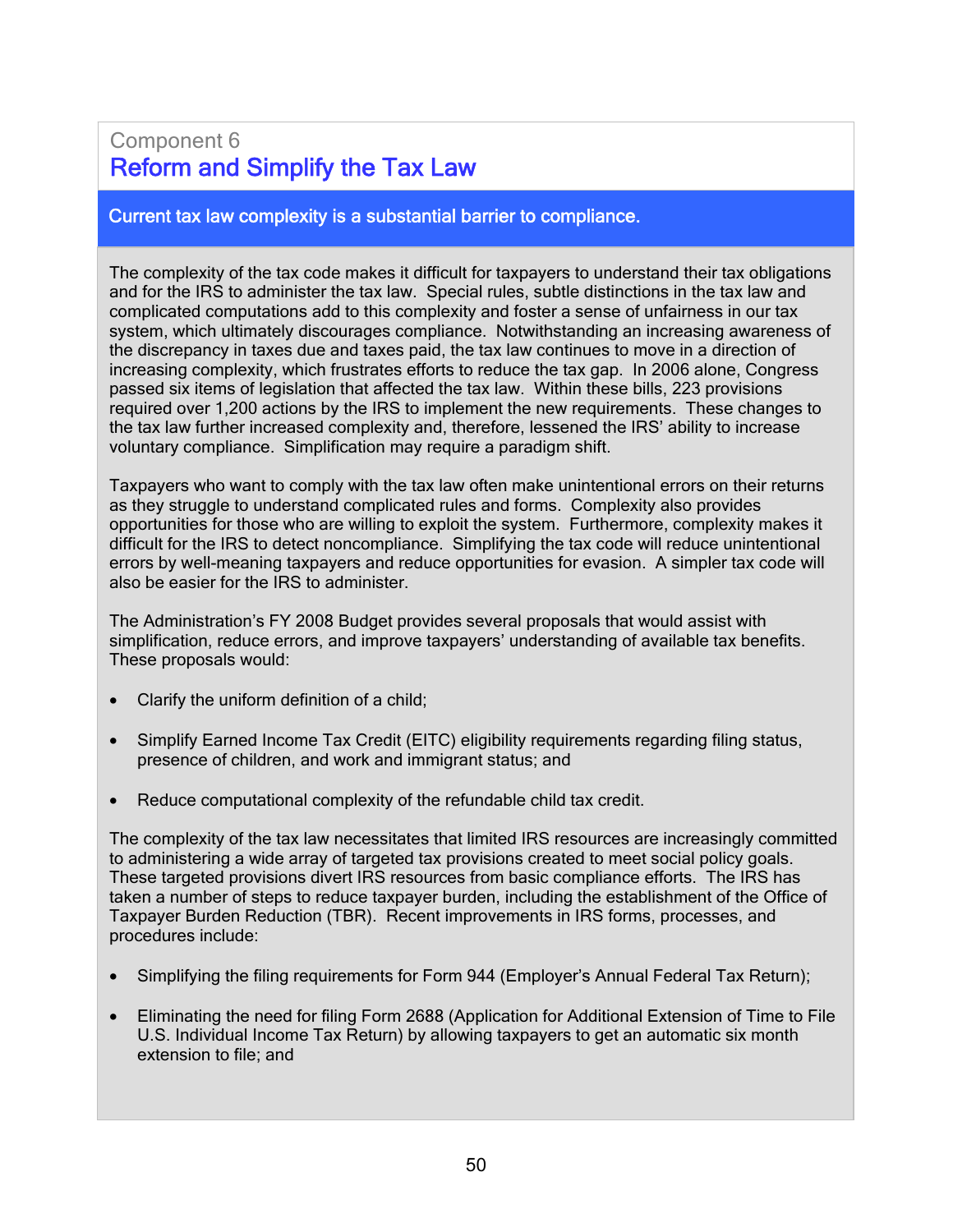• Creating the EITC Assistant, an on-line tool that helps taxpayers determine their eligibility for the earned income tax credit (EITC) and their estimated EITC amount.

Additional projects to simplify tax forms and processes are currently under review by TBR.

Another IRS resource commitment aimed at addressing the issue of helping taxpayers understand complex tax rules involves form and publication improvement efforts. The IRS originates and improves tax forms, instructions and publications to ensure they are technically accurate, timely, understandable, and as easy to use as possible in order for taxpayers to fulfill their tax filing and payment obligations. There are currently over 1,000 tax products, including forms, instructions, publications, and Spanish tax products. Each year the IRS reviews its products with the goal of simplifying, reducing burden, increasing understanding, eliminating redundancy, and fostering compliance. Based on taxpayer feedback, research, and tax law changes, existing products are revised and new products developed regularly. Recent examples include the Schedule M-3, Form 944, Employer's Annual Federal Tax Return, and the new draft Form 990, Return for Organization Exempt from Income Tax, which is now available for public comment. There are also compliance proposals under review for Forms 1120, U.S. Corporation Income Tax Return, and Form 1065, U.S. Return of Partnership Income. To address potential compliance issues for small businesses and individuals with limited English proficiency, chapters in Publication 17, Your Federal Income Tax, and Publication 334, Tax Guide for Businesses, are being translated into Spanish.

IRS.gov is used to disseminate tax product information and changes. It contains draft forms, final forms, and a What's Hot in Tax Forms, Publications, and Other Tax Products, which includes articles on tax product changes. In addition, there is an email address  $taxforms@irs.gov - for submitting comments on IRS tax products.$ 

Focus groups are conducted regularly to obtain taxpayer information relative to product changes. Public interaction is also a focal point of the IRS Nationwide Tax Forums, an annual venue that provides another opportunity for feedback regarding tax forms and publications, and other interactions with stakeholder groups.

### **Initiatives**

- Work with Congress to enact simplification legislative proposals in Administration's FY 2008 Budget to:
	- $\circ$  Clarify the uniform definition of a child;
	- o Simplify EITC eligibility requirements regarding filing status, presence of children, and work and immigrant status; and
	- o Reduce computational complexity of the refundable child tax credit.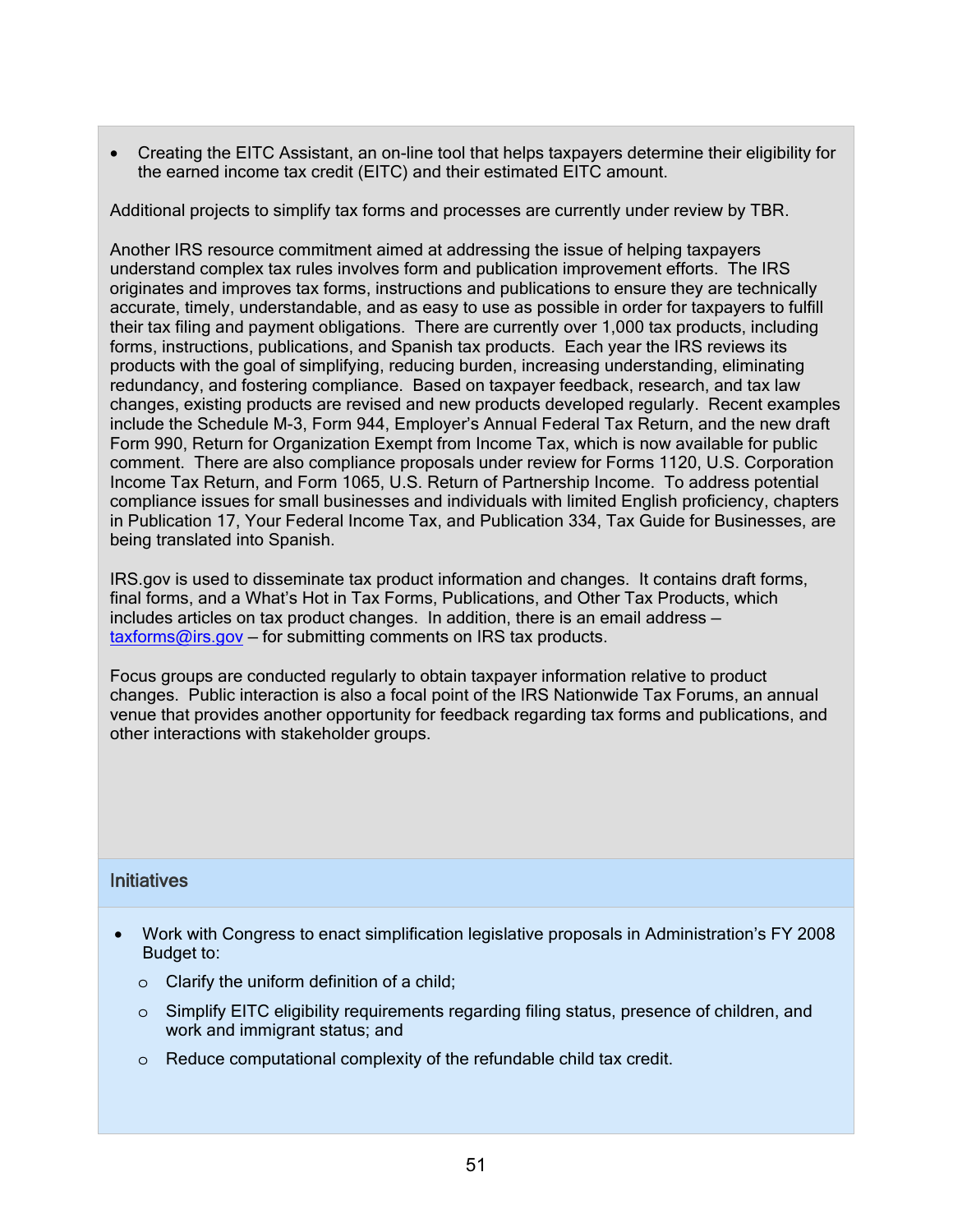- Continue Taxpayer Burden Reduction projects involving:
	- o Simplifying the S-corporation election process;
	- o Simplifying employment tax return amendments (Forms 941, 943, 944, and 945); and
	- o Redesigning Form 8857, Request for Innocent Spouse Relief.
- Continue Tax Form and Publication improvements.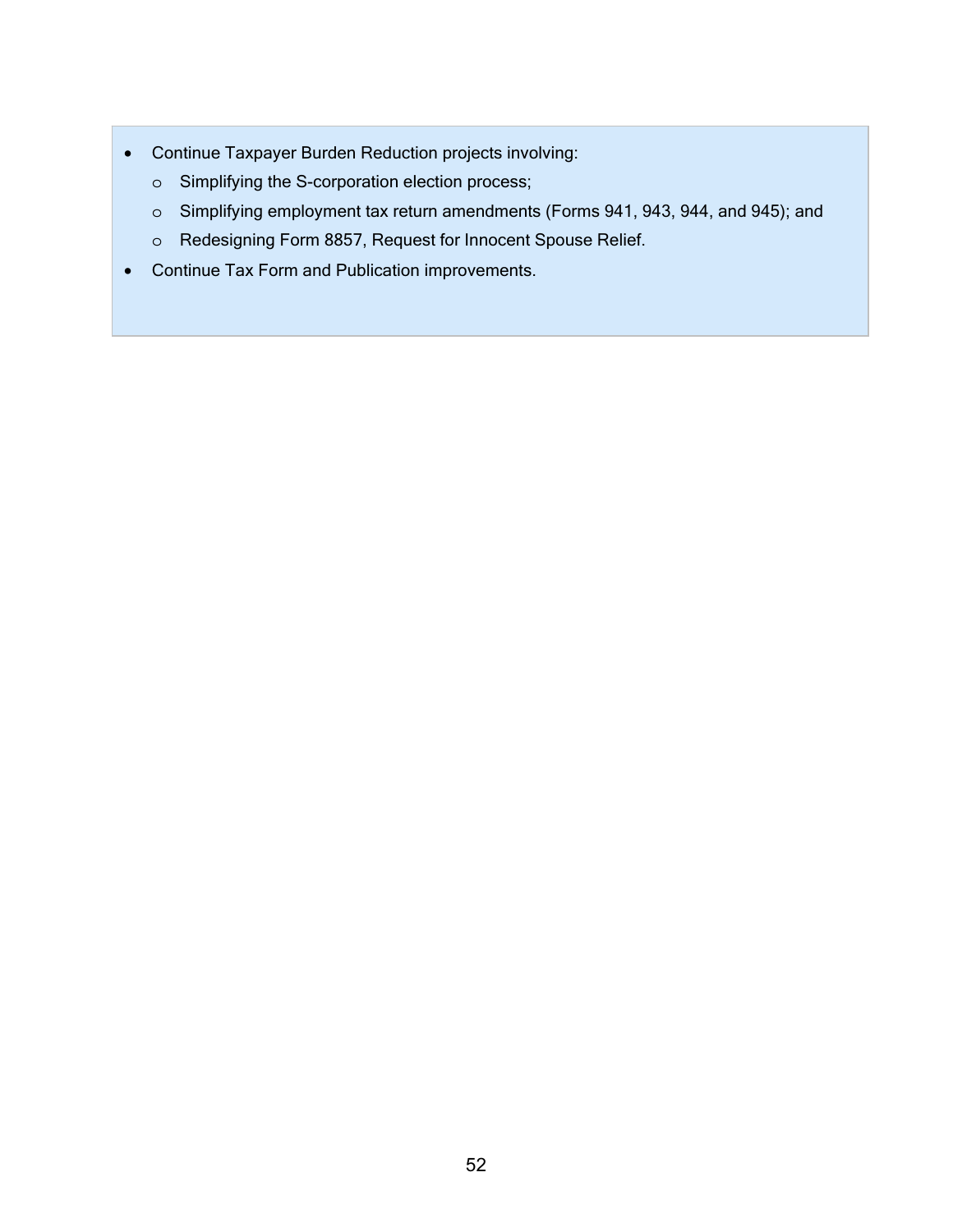# Component 7 Coordinate with Partners and Stakeholders

## Conducting outreach and leveraging external partnerships is a key component.

The IRS is partnering and leveraging resources with local, state, and federal agencies across the country. Examples of accomplishments resulting from these relationships include the following:

- Centralizing the process for IRS assessments based on state audit reports;
- Implementing a Questionable Employment Tax Practices (QETP) Initiative to develop a federal and state interagency approach to combat employment tax schemes and increase voluntary compliance. To date, 16 states have agreed to partner with the IRS on this initiative;
- Obtaining 88 agreements in 27 states with stakeholders such as state professional licensing agencies and local business licensing agencies to distribute educational information to small business applicants;
- Establishing the Leeds Castle Group with the tax administration agencies of China, India, South Korea, the United Kingdom, Japan, Australia, Canada, France, and Germany to meet regularly to consider and discuss issues related to global and national tax administration;
- Developing a Joint Operations Center (JOC) for National Fuel Tax Compliance in partnership with the Federal Highway Administration (FHWA) and participating states to act as one seamless organization leveraging resources at the state and federal level to develop fuel tax compliance strategies, including joint examinations and investigations based on JOC data analysis;
- Utilizing state/federal data for Combined Annual Wage Reporting (CAWR)/Federal Unemployment Tax (FUTA) matches; and
- Partnering with foreign tax agencies as part of the Organization for Economic Cooperation and Development's (OECD) Forum on Tax Administration.

The IRS, in connection with the OECD Working Party on Aggressive Tax Planning, is currently designing a database of various cross-border tax avoidance schemes in order to share knowledge and information among the OECD members. In addition, several Tax Information Exchange Agreements (TIEAs) recently became effective that will be useful in gathering valuable information (i.e., financial institution information) in the effort to reduce the tax gap.

The United States, Canada, Australia, and the United Kingdom continue their collaboration at the Joint International Tax Shelter Information Center (JITSIC) to supplement the ongoing work of each of the tax administrations in identifying and curbing abusive tax avoidance transactions, arrangements, and schemes. The objectives of JITSIC are to deter promotion and investment in abusive tax schemes, primarily through exchange of information. Exchange of information in JITSIC is done in accordance with the provisions of the bilateral treaties between each of the four countries involved.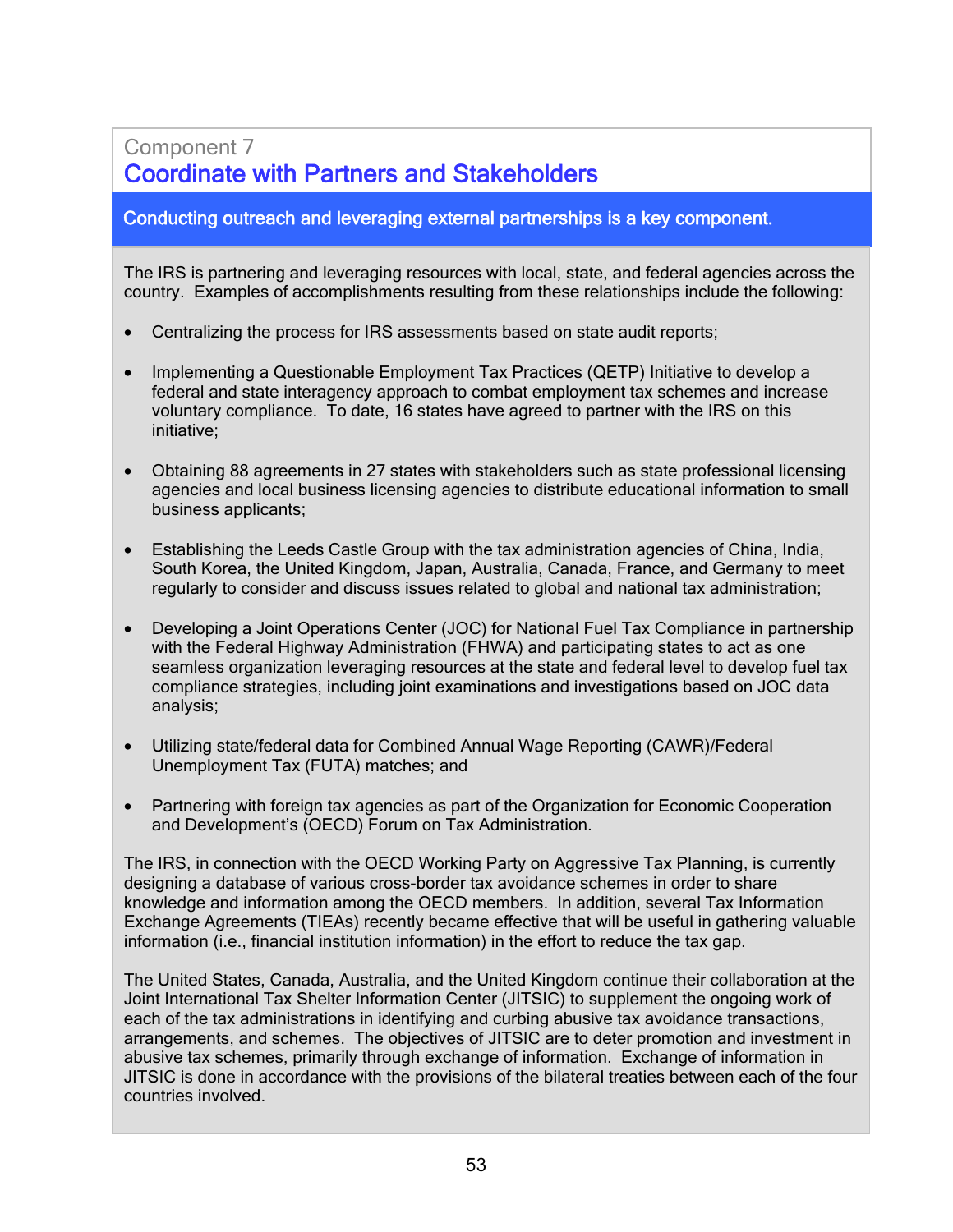Initiatives under development include the following:

- Data Warehouse/Mining: Conducting a test to evaluate the tax administration benefits of utilizing the state data warehouse concept.
- State Reverse File Match Initiative (SRFMI): Developing a system where states match IRS master file extracts against state master files to identify those who filed state but not federal returns, and those who reported different amounts on their state and federal returns.
- Tax Education: Entering into agreements with state education departments and federal immigration agencies to promote "Understanding Taxes" materials to educate younger citizens and foreign taxpayers going through naturalization about U.S. tax responsibilities.
- Small Business Assistance: Expansion of partnerships with the Small Business Administration (SBA) and its Service Corps of Retired Executives (SCORE) program and Small Business Development Centers (SBDCs), as well as other partners to deliver expanded educational messages directly to business owners.

The IRS also has a robust outreach and education program accomplished through relationships with national and local payroll, practitioner, small business, and industry stakeholder organizations. Examples of accomplishments include:

- Development of relationships with over 1,500 small business industry and tax professional organizations to deliver expeditiously key tax-related messages to small business audiences.
- Delivering information through Phone Forums to practitioners, industry representatives, and small business owners.
- Implementing Small Business Forums with industry representatives and small business owners.
- Offering multiple educational products, such as:
	- o Electronic newsletters including "e-news for Tax Professionals" and "e-news for Small Businesses";
	- o The Virtual Small Business Tax Workshop DVD, a 10-lesson interactive video;
	- o The Small Business Resource Guide CD-Rom;
	- o The Tax Calendar for Small Businesses and Self-Employed; and
	- o "Tax Talk Today," a monthly web cast for tax professionals featuring IRS representatives discussing significant tax issues.
- Developing and widely distributing educational information on areas of high noncompliance, such as computation of business income, cost of goods sold, and various business expenses.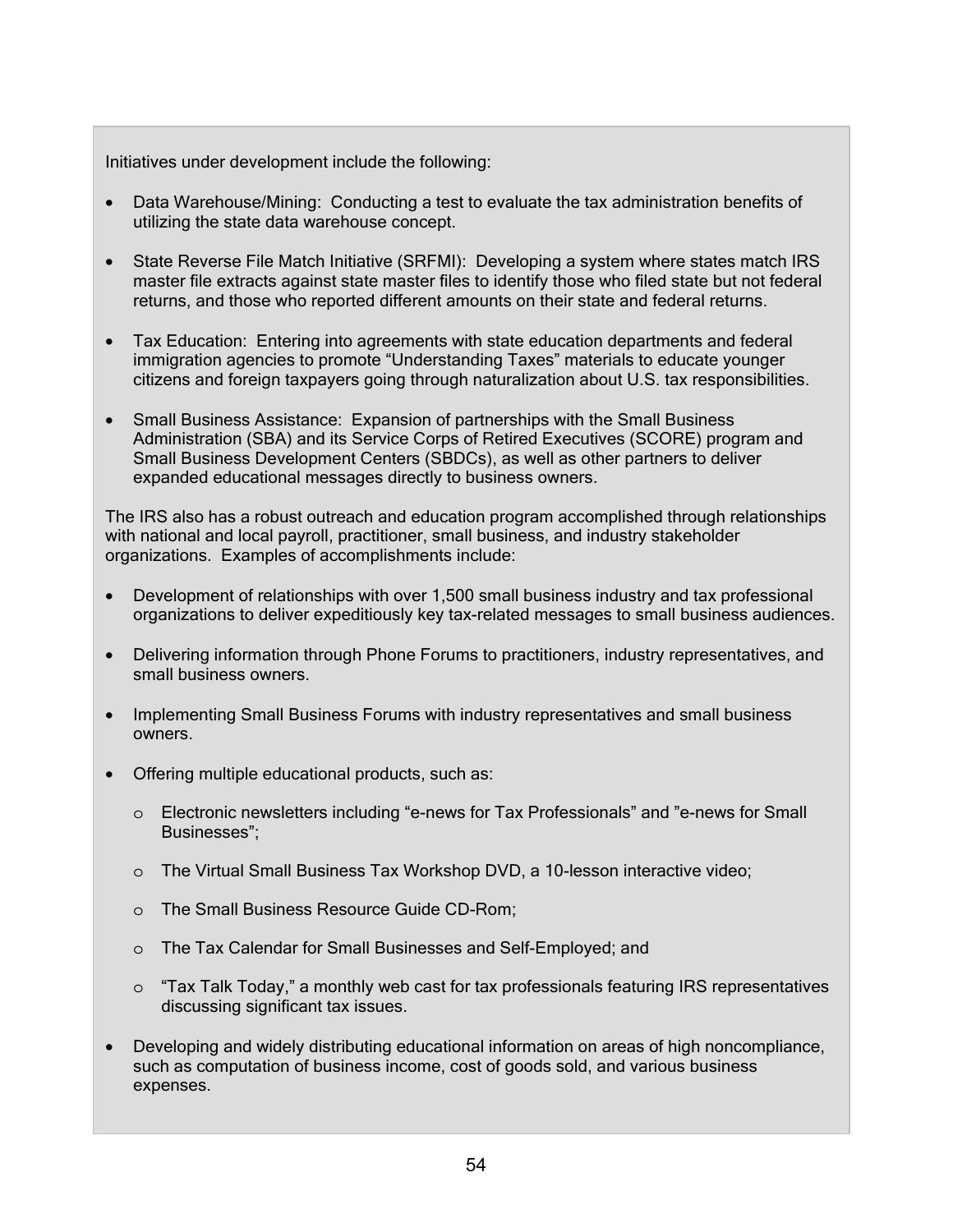- Establishing a system to track resolution of problem issues identified by stakeholders (Issue Management Resolution System);
- Delivering an outreach campaign to industries that includes Audit Technique Guides and Tax Tips, which provide specific information for small businesses; and
- Providing Ethics Seminars for Practitioners addressing requirements from the Circular 230.

Initiatives include development of strategies to:

- Provide outreach and education to unaffiliated tax professionals those who provide tax preparation services but do not align themselves with a professional organization; and
- Increase outreach and education regarding e-Commerce issues, including taxability of sales transactions on auction sites.

In addition, the IRS works with partners to disseminate tax information on subjects such as the EITC, child tax credit, e-file, life-cycle events, and compliance issues and to provide free income tax preparation to specific taxpayer populations (i.e., low income, elderly, limited English proficiency, disabled). Relationships exist with 60 national partners such as AARP, Armed Forces Tax Council, United Way, Health & Human Services, Annie E. Casey, and the Kellogg Foundation. In addition, the IRS supports more than 300 coalitions nationwide, comprised of thousands of community partners who educate or serve millions of taxpayers. This effort facilitated the opening of over 12,000 VITA and Tax Counseling for the Elderly sites with more than 68,000 volunteers during the 2006 filing season.

#### **Initiatives**

- Further enhance the centralized process to maximize the utilization of State Audit Reports (SARs) by IRS for federal assessments. (Also supports Component 4)
- Implement a Questionable Employment Tax Practices (QETP) initiative in partnership with the Department of Labor, the National Association of State Workforce Agencies, the Federation of Tax Administrators, and state workforce agencies, to provide a collaborative national approach to combat employment tax schemes. (Also supports Component 4)
- Further enhance the Fed/Fed program by facilitating and expanding partnerships with other federal agencies to improve tax administration. (Also supports Component 4)
- Engage all 50 states through the State Reverse File Match Initiative (SRFMI) a process that matches IRS extracts received through the Governmental Liaison Data Exchange Program against state master files to identify individuals and businesses who filed a state return but not a federal return and to identify differences in federal and state income reporting. (Also supports Component 4)
- Determine tax administration benefits of utilizing state date warehouse concept. (Also supports Components 3 and 4)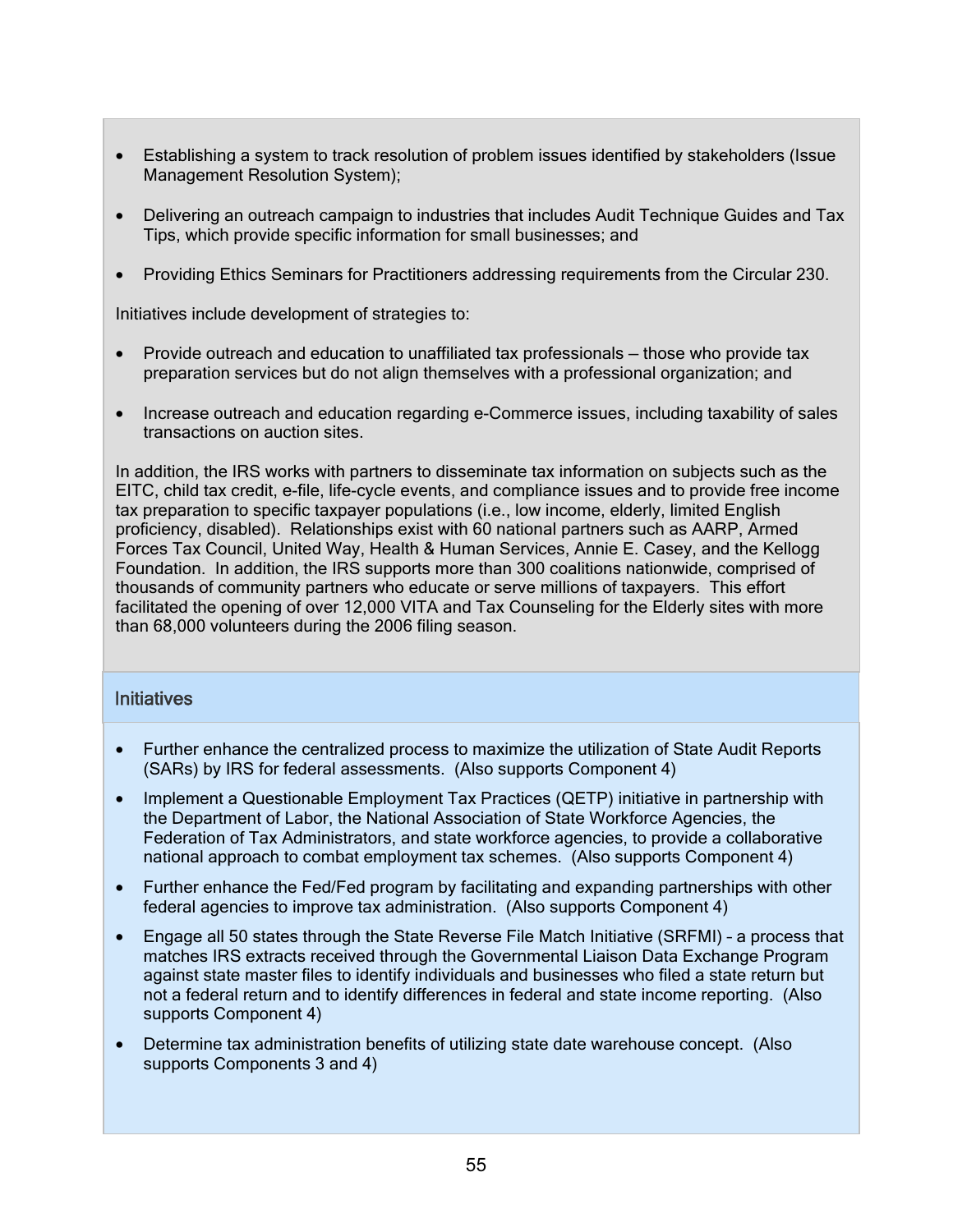- Develop an educational targeted outreach DVD for military personnel preparing for retirement. (Also supports Component 5)
- Enhance outreach efforts to industry audiences about available Audit Technique Guides and Tax Tips.
- Establish links to IRS.gov on industry, practitioner, educational, and governmental stakeholders' websites.
- Develop and widely distribute educational fact sheets on areas of high noncompliance.
- Develop a strategy to reach practitioners without affiliation to a professional organization.
- Leverage key partners such as the SBA and its SCORE program and SBDCs to deliver small business workshops to the new business community.
- Deliver educational messages through existing relationships with universities and colleges.
- Develop audio educational messages for toll-free wait times.
- Customize outreach to specific industries to encourage voluntary compliance.
- Request feedback from internal and external stakeholders on existing outreach and educational programs to identify best practices and enhancements.
- Develop strategies to educate first-time business filers.
- Expand relationships and collaboration with foreign tax administrations to increase the informal and formal communications on international tax administration matters.

Return to Table of Contents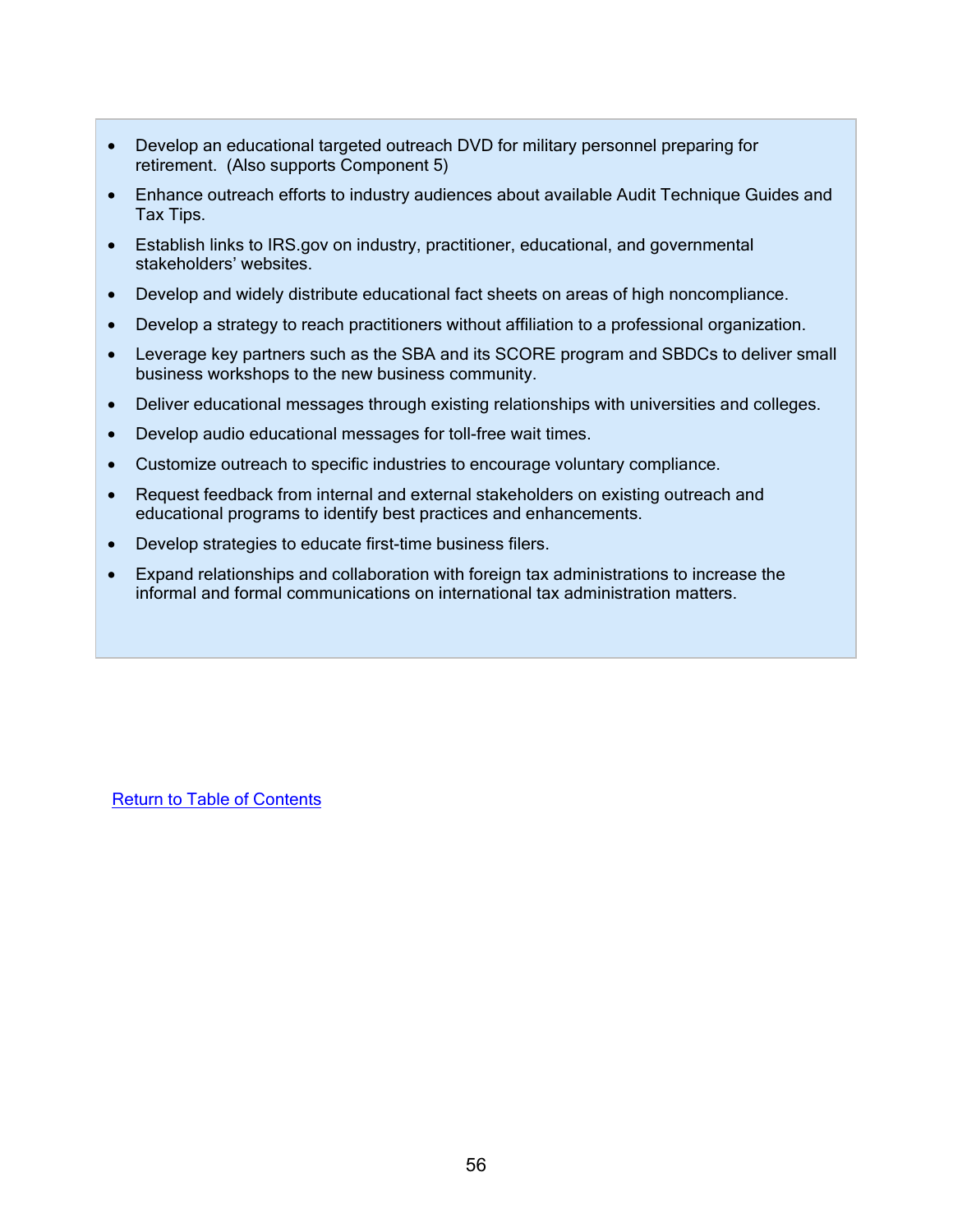# SUMMARY

To implement the steps outlined in this report successfully, it is imperative for the IRS to have a highly trained and engaged workforce. While not addressed in detail in this report, the IRS is committed to employee engagement, ongoing training assessments and delivery, ongoing agency-wide communications, employee and managerial burden reduction, leadership empowerment, and succession planning. The IRS has extensive action plans and strategies in each of these areas. For example, in the area of succession planning, the IRS has established a Leadership Succession Planning office and is implementing a Leadership Succession Review (LSR) process in FY 2007. The LSR process involves leadership assessments of all senior managers, executive review of the assessments, and one-on-one feedback and discussion of executive potential.

The actions outlined in this report address improving compliance through a balanced approach. This report describes steps currently being taken, and those under development, by the IRS to reduce opportunities for tax evasion, details how the IRS will leverage technology, recognizes the critical need for a strong taxpayer service program, discusses development of taxpayer service initiatives, and describes legislative proposals that, when implemented, will improve compliance. At the same time, the initiatives maintain respect for taxpayer rights, limit burden on compliant taxpayers, and present an outreach approach to ensure all taxpayers understand their tax obligations. This report also details the importance of having a multi-year research program that will assist both in understanding the scope and reasons for noncompliance.

It is important to take all reasonable steps to improve voluntary compliance. As more is learned about the causes of noncompliance and ways to improve voluntary compliance, strategies will be modified to reflect the latest information.

It is clear that consistent efforts to keep the complexity and unnecessary burden of the tax system to a minimum, to provide the level of service that the taxpaying public deserves, and to maintain a strong and well-targeted enforcement presence are necessary to improve compliance rates. The IRS is committed to applying its resources where they are of most value in reducing noncompliance while ensuring fairness, observing taxpayer rights, and reducing the burden on taxpayers who comply.

Return to Table of Contents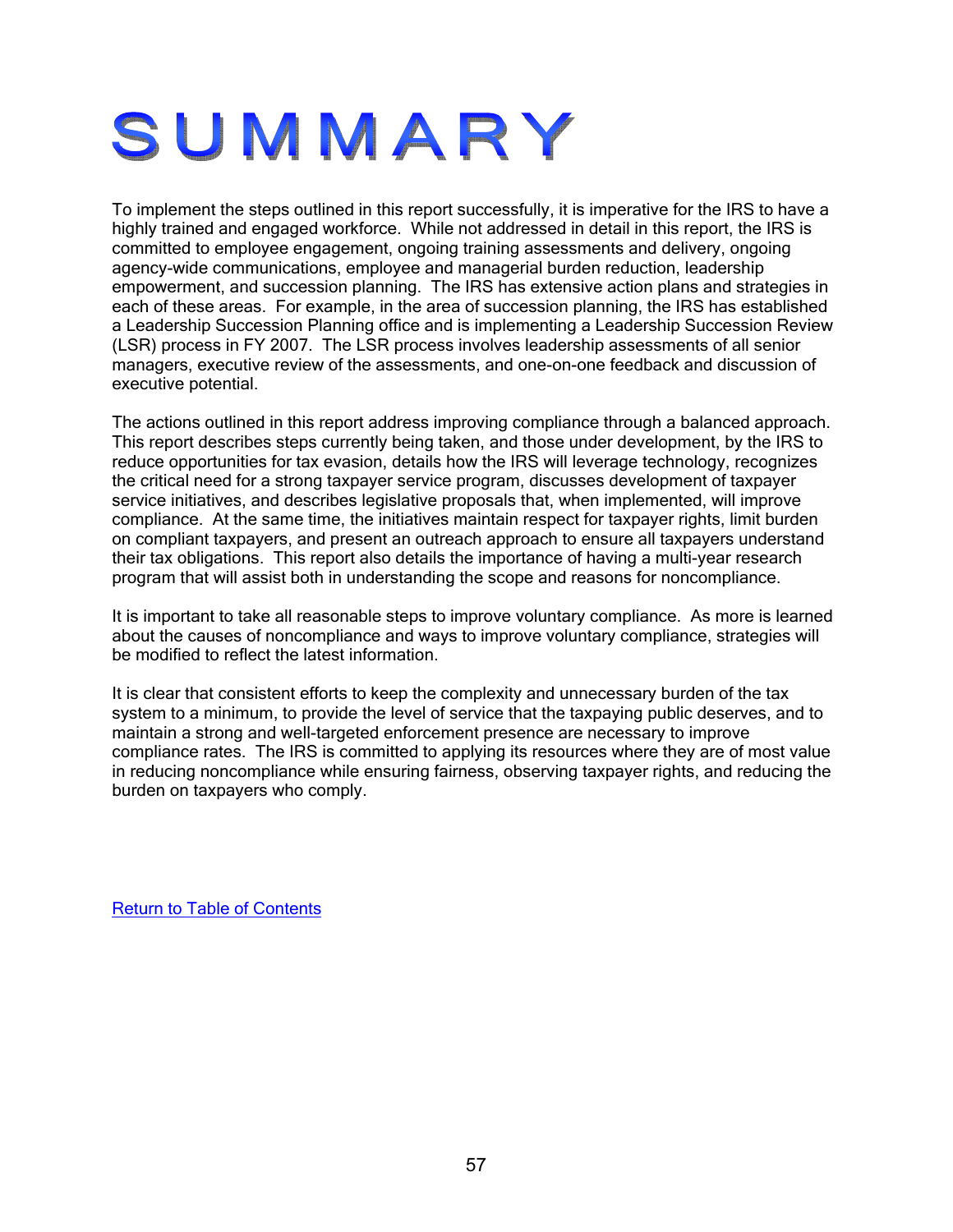NONDENS

Timeframes for Initiative Implementation Timeframes for Initiative Implementation

| FY 2009 <sup>‡</sup><br><b>Beyond</b>                                                  |                                                                                                                                   |
|----------------------------------------------------------------------------------------|-----------------------------------------------------------------------------------------------------------------------------------|
| Milestones<br><b>FY 2009</b>                                                           | RS will continue to identify<br>partnership with Treasury<br>egislative proposals in<br>$\frac{1}{2}$                             |
| <b>Milestones</b><br><b>FY 2008</b>                                                    | RS will continue to identify<br>partnership with Treasury<br>egislative proposals in<br>Dngoing                                   |
| <b>Related Treasury</b><br>Component(s) <sup>1</sup><br>$(Bold = Primary)$<br>Strategy |                                                                                                                                   |
| <b>Initiatives</b>                                                                     | <b>Nork with Congress</b><br>egislative proposals<br>to enact remaining<br>Administration's FY<br>included in the<br>2008 Budget. |

1. Reduce Opportunities for Evasion; 2. Make a Multi-Year Commitment to Research; 3. Continue Improvements in Information Technology; 4. 1. Reduce Opportunities for Evasion; 2. Make a Multi-Year Commitment to Research; 3. Continue Improvements in Information Technology; 4. Improve Compliance Activities; 5. Enhance Taxpayer Service; 6. Reform and Simplify the Tax Law; and 7. Coordinate with Partners and Improve Compliance Activities; 5. Enhance Taxpayer Service; 6. Reform and Simplify the Tax Law; and 7. Coordinate with Partners and Stakeholders.<br><sup>‡</sup> Check indicates initiative will continue beyond FY09 depending on budget availability. Stakeholders.

Check indicates initiative will continue beyond FY09 depending on budget availability.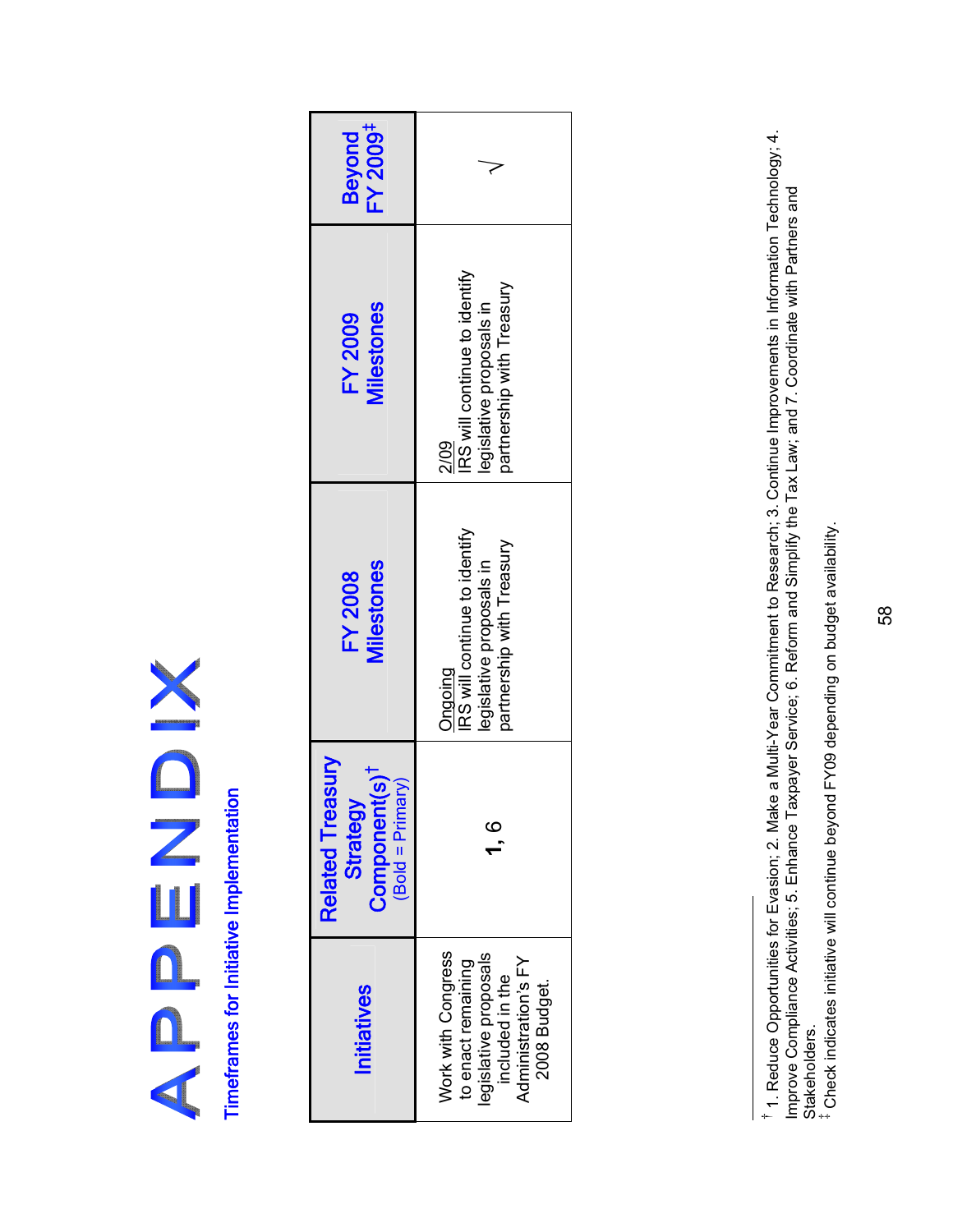| <b>Initiatives</b>                                                                                                                 | <b>Related Treasury</b><br>Component(s) <sup>†</sup><br>$(Bold = Primary)$<br>Strategy | Milestones<br><b>FY 2008</b>                                                                                    | <b>Milestones</b><br><b>FY 2009</b>                                                                             | FY 2009 <sup>‡</sup><br><b>Beyond</b> |
|------------------------------------------------------------------------------------------------------------------------------------|----------------------------------------------------------------------------------------|-----------------------------------------------------------------------------------------------------------------|-----------------------------------------------------------------------------------------------------------------|---------------------------------------|
|                                                                                                                                    |                                                                                        | from stakeholders for topics on<br>which guidance should be a<br>Request recommendations<br>6/30/08<br>priority | from stakeholders for topics on<br>which guidance should be a<br>Request recommendations<br>6/30/09<br>priority |                                       |
| Develop regulations<br>ambiguous areas of<br>the law, targeting<br>specific areas of<br>and other published<br>guidance clarifying |                                                                                        | items for which guidance is a<br>Identify approximately 250<br>7/30/08<br>priority                              | items for which guidance is a<br>Identify approximately 250<br>7/30/09<br>priority                              |                                       |
| noncompliance and<br>preventing abusive<br>behavior.                                                                               |                                                                                        | Release the 2008-2009 Priority<br>Guidance Plan (PGP)<br>8/30/08                                                | Release the 2009-2010 PGP<br>8/30/09                                                                            |                                       |
|                                                                                                                                    |                                                                                        | items appearing on the 2007-<br>Release at least 80% of the<br>2008 PGP<br>9/30/08                              | items appearing on the 2008-<br>Release at least 85% of the<br>2009 PGP<br>9/30/09                              |                                       |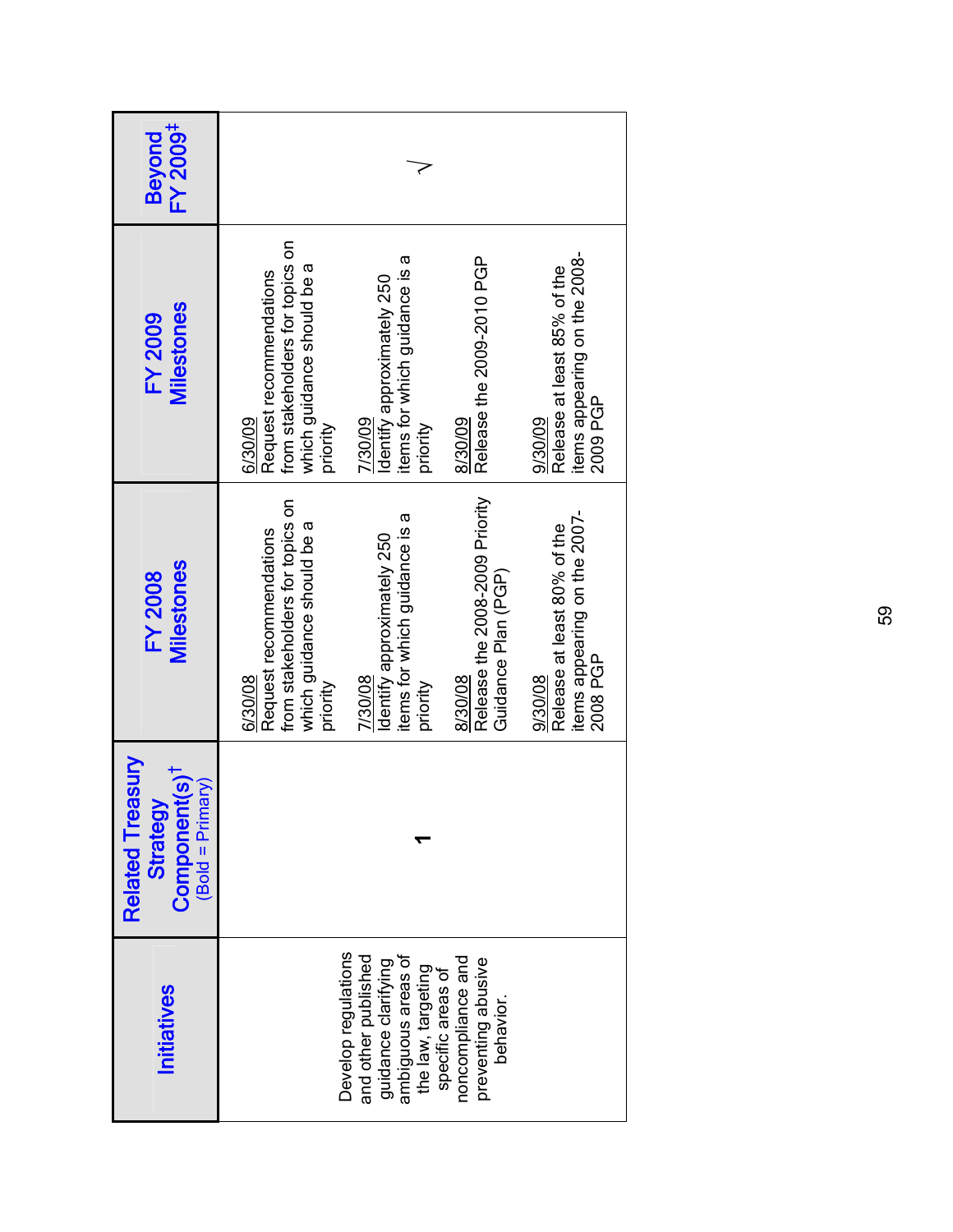| FY 2009 <sup>#</sup><br><b>Beyond</b>                                      |                                                                                                        |                                            |                                                                            |                                                   |                                                                                                                                                                                                    |
|----------------------------------------------------------------------------|--------------------------------------------------------------------------------------------------------|--------------------------------------------|----------------------------------------------------------------------------|---------------------------------------------------|----------------------------------------------------------------------------------------------------------------------------------------------------------------------------------------------------|
| Milestones<br><b>FY 2009</b>                                               | study for TY 2007 individual<br>Begin reporting compliance<br>income tax returns<br>10/1/08            |                                            | Update payment and filing<br>compliance estimates<br>6/30/09               |                                                   | (e.g., study how particular types<br>linking service to compliance<br>significant research projects<br>of service delivery affect<br>Undertake at least three<br>individual compliance)<br>9/30/09 |
| <b>Milestones</b><br><b>FY 2008</b>                                        | study for TY 2006 individual<br>Begin reporting compliance<br>income tax returns<br>6/30/08<br>10/1/07 | Complete S corporation<br>compliance study | Release S corporation reporting<br>compliance study tabulations<br>6/30/08 | Update payment compliance<br>estimates<br>6/30/08 | between taxpayer attitudes and<br>linking service to compliance<br>significant research projects<br>Undertake at least three<br>(e.g., study relationship<br>compliance)<br>9/30/08                |
| <b>Related Treasury</b><br>$Component(s)†$<br>(Bold = Primary)<br>Strategy | N                                                                                                      |                                            |                                                                            | $\mathbf{\Omega}$                                 | N                                                                                                                                                                                                  |
| <b>Initiatives</b>                                                         | Undertake additional<br>compliance studies,<br>corporations and<br>including S<br>individuals.         |                                            | Update tax gap                                                             | estimates using new<br>and existing data.         | Research the effect of<br>service on taxpayer<br>compliance.                                                                                                                                       |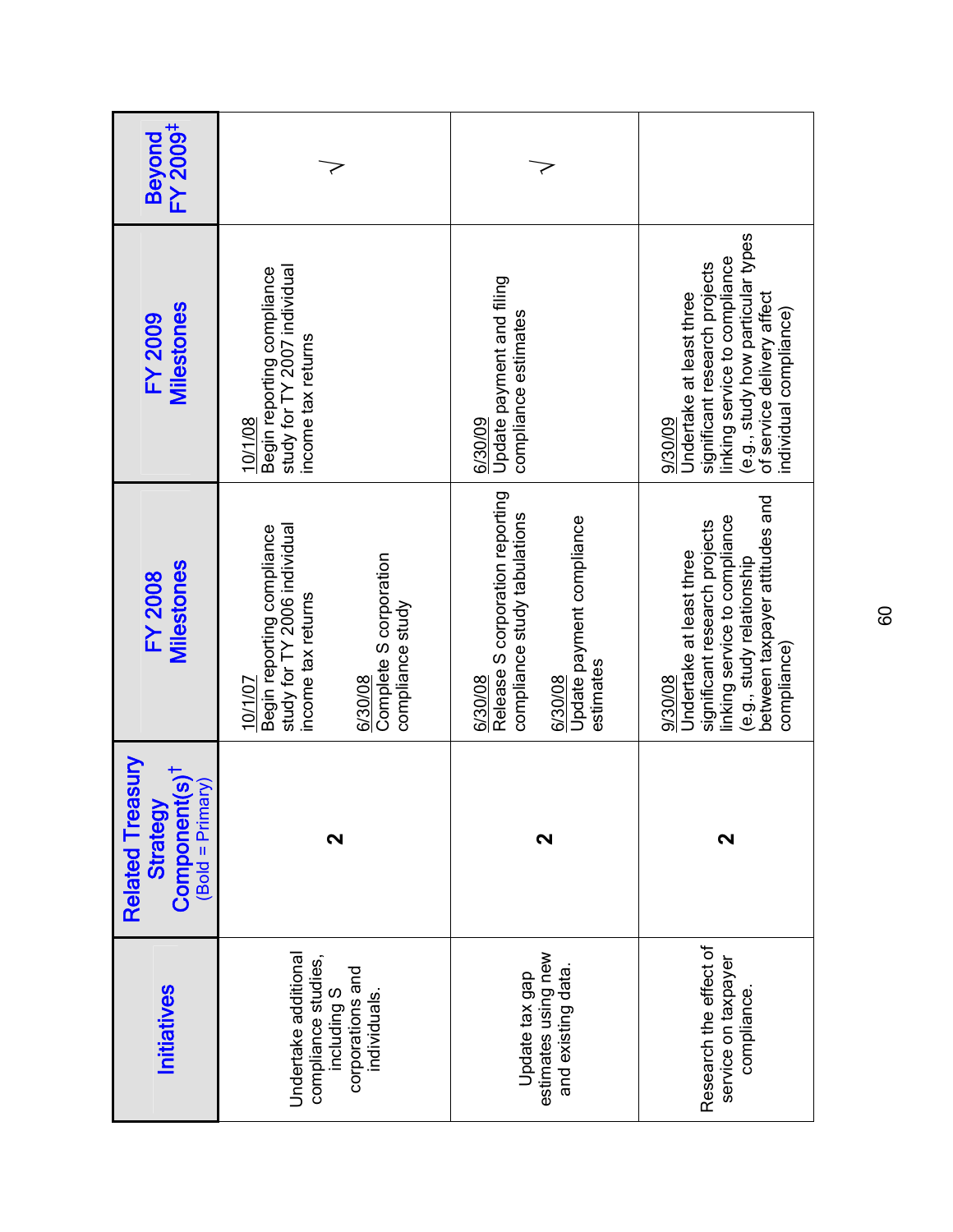| FY 2009 <sup>‡</sup><br><b>Beyond</b>                                           |                                                                                                                                                                                                                                                                                                  |                                                                                                                                                                                                                                                          |
|---------------------------------------------------------------------------------|--------------------------------------------------------------------------------------------------------------------------------------------------------------------------------------------------------------------------------------------------------------------------------------------------|----------------------------------------------------------------------------------------------------------------------------------------------------------------------------------------------------------------------------------------------------------|
| Milestones<br><b>FY 2009</b>                                                    | estimates (e.g., conduct a new<br>Undertake survey of individual<br>Begin at least three research<br>taxpayers to improve burden<br>survey of individual taxpayer<br>complexity, burden, and<br>projects focusing on the<br>relationships between<br>compliance<br>burden)<br>9/30/09<br>9/30/09 | Complete implementation of the<br>automated case screening and<br>taxpayer cases identified using<br>the revised scores and activity<br>productivity of high-income<br>Begin evaluating the<br>selection process<br>10/1/08<br>9/30/09<br>codes          |
| Milestones<br><b>FY 2008</b>                                                    |                                                                                                                                                                                                                                                                                                  | automated case screening and<br>and auditing individual returns<br>Implement initial phase of an<br>scores derived from NRP TY<br>based on updated selection<br>Begin selecting, classifying,<br>selection process<br>2001 results<br>1/30/08<br>10/1/07 |
| Related Treasury<br>Component(s) <sup>1</sup><br>$(Bold = Primary)$<br>Strategy | N                                                                                                                                                                                                                                                                                                | ડ<br>બ                                                                                                                                                                                                                                                   |
| <b>Initiatives</b>                                                              | relationship between<br>complexity, burden,<br>and compliance<br>Research the                                                                                                                                                                                                                    | Improve high income<br>and non-EITC exam<br>delivery and assess<br>the effectiveness of<br>the exam treatment<br>stream on selected<br>workload selection<br>and method of<br>nonfiler cases.                                                            |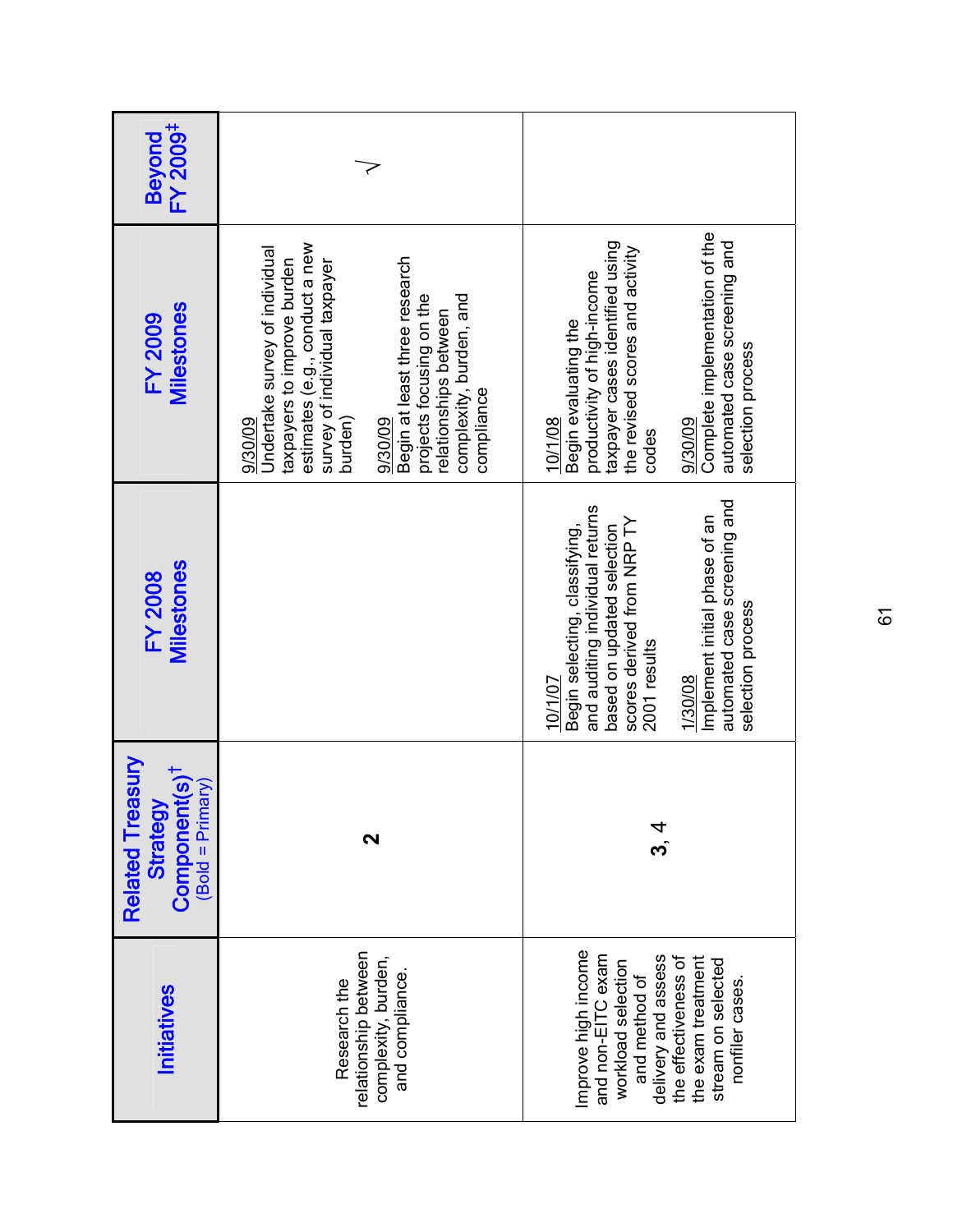| Beyond<br>FY 2009 <sup>‡</sup>                                                  |                                                                                                                                                                                                                                                                                         |                                                                                                                                                                                                                                                                                                                               |  |
|---------------------------------------------------------------------------------|-----------------------------------------------------------------------------------------------------------------------------------------------------------------------------------------------------------------------------------------------------------------------------------------|-------------------------------------------------------------------------------------------------------------------------------------------------------------------------------------------------------------------------------------------------------------------------------------------------------------------------------|--|
| <b>Milestones</b><br><b>FY 2009</b>                                             | screening phase by including<br>Add withholding to the auto<br>Expand the volume of auto<br>notice income issues in an<br>series and add cases from<br>the entire ELF Form 1040<br>effort to work the most<br>notices bypassing the<br>SB/SE inventories<br>productive cases<br>9/30/09 | capability to select cases for<br>rules/score, and adding the<br>improvements to workload<br>incorporating results as<br>Implement additional<br>selection tools (e.g.,<br>feedback to validate<br>different treatments)<br>9/30/09                                                                                           |  |
| Milestones<br><b>FY 2008</b>                                                    | Expand the volume of auto<br>screening phase on 1040<br>notices bypassing the<br>series returns<br>9/30/08                                                                                                                                                                              | utilization resulting in increased<br>Reengineer the AUR matching<br>Streamline overhead costs by<br>process to improve coverage<br>reducing manual screening<br>workload selection system<br>implement an enhanced<br>and maximize resource<br>Complete studies and<br><b>AUR</b> closures<br>12/31/07<br>9/30/08<br>9/30/08 |  |
| Related Treasury<br>Component(s) <sup>†</sup><br>$(Bold = Primary)$<br>Strategy |                                                                                                                                                                                                                                                                                         | ર<br>પ                                                                                                                                                                                                                                                                                                                        |  |
| Initiatives                                                                     | Notice Generation to<br>income types and all<br>Form 1040 family<br>Expand AUR Auto<br>include additional<br>returns.                                                                                                                                                                   | scoring and selection<br>concept to select the<br>Evaluate the AUR<br>and implement an<br>matching process,<br>most productive<br>improved case<br>cases.                                                                                                                                                                     |  |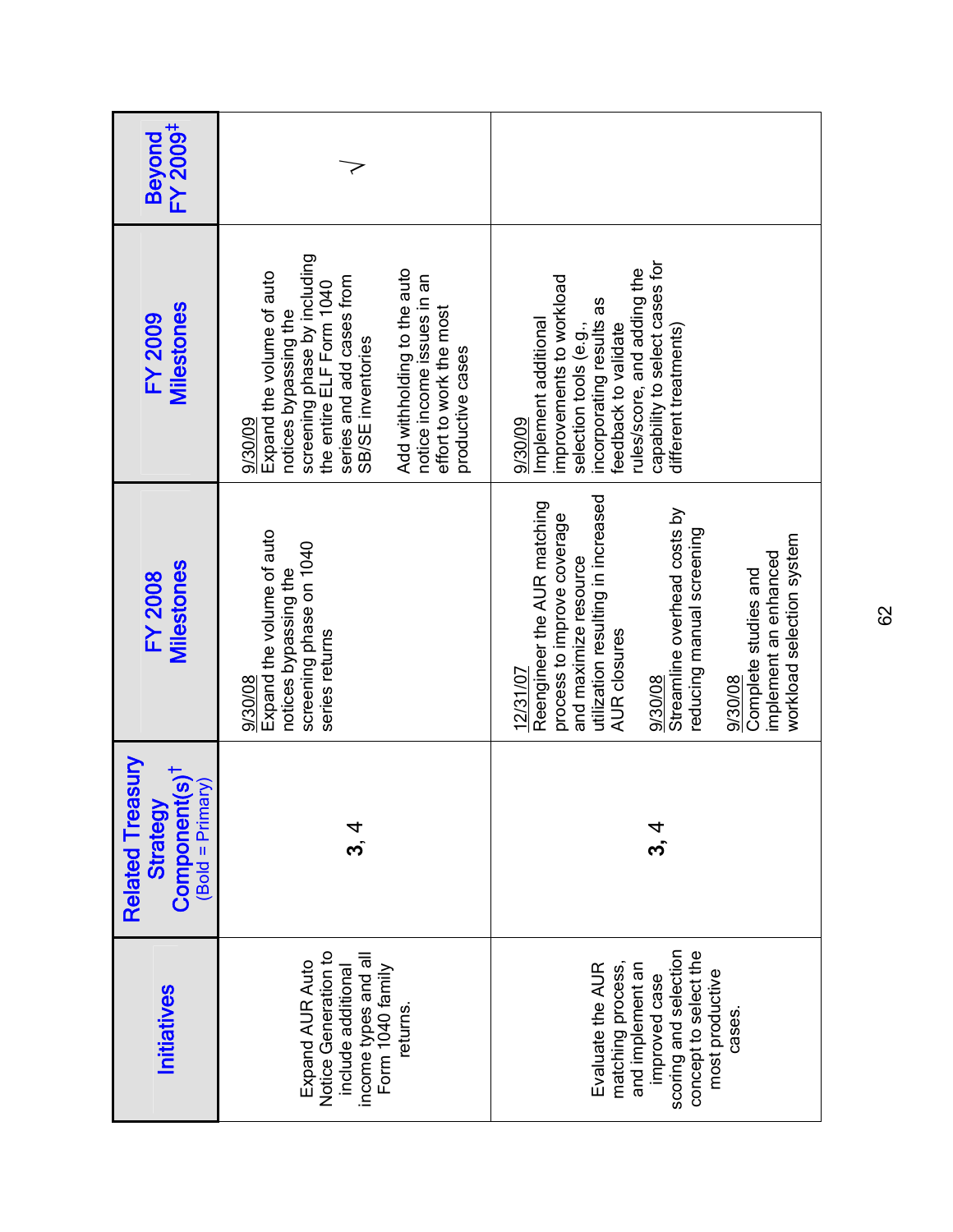| <b>Initiatives</b>                                                                                                                                                                                                                                                                                              | <b>Anse</b><br>Component(s) <sup>t</sup><br>$(Bold = Primary)$<br>Strategy<br><b>Related Tre</b> | <b>Milestones</b><br><b>FY 2008</b>                         | <b>Milestones</b><br><b>FY 2009</b>                                       | Beyond<br>FY 2009 <sup>‡</sup> |
|-----------------------------------------------------------------------------------------------------------------------------------------------------------------------------------------------------------------------------------------------------------------------------------------------------------------|--------------------------------------------------------------------------------------------------|-------------------------------------------------------------|---------------------------------------------------------------------------|--------------------------------|
| voluntarily self-correct<br>which involves asking<br>expanding the AUR<br>Develop system<br>requirements for<br>Soft Notice Test<br>for future years.<br>taxpayers to                                                                                                                                           | પ<br>વ                                                                                           | programming requirements<br>Develop and complete<br>9/30/08 | approximately 250,000<br>Implement initiative for<br>taxpayers<br>9/30/09 |                                |
| streams and ensuring<br>enhancements to the<br>efficient and effective<br>alternative treatment<br>algorithms, allowing<br>better evaluation of<br>improve workload<br>Compliance Data<br>identification and<br>Collection cases<br>receive the most<br>Warehouse to<br>prioritization<br>treatments<br>Develop | ಬ<br>4                                                                                           | Release Phase 1<br>1/1/08                                   | Release Phase 2<br>1/1/09                                                 |                                |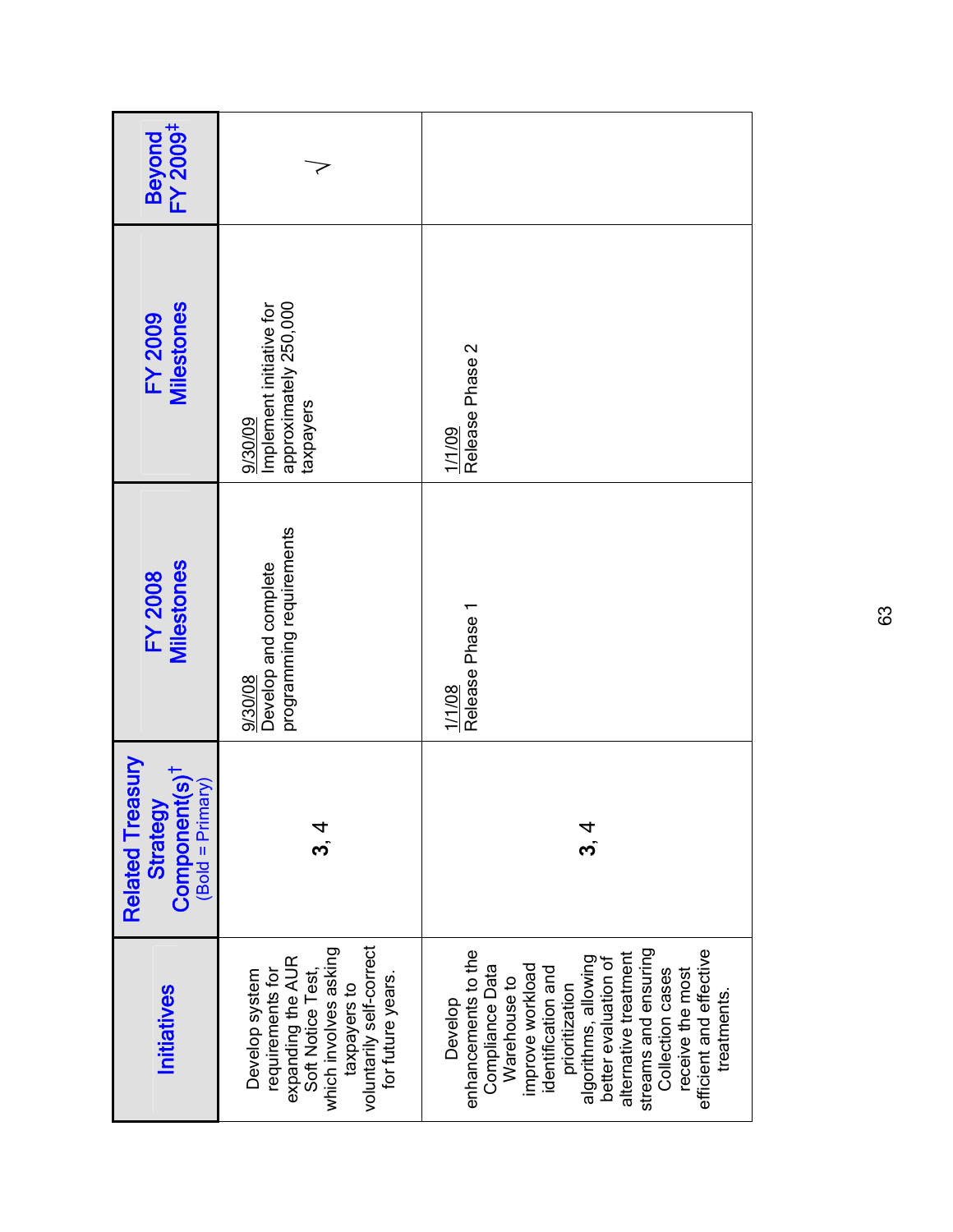| Beyond<br>FY 2009 <sup>‡</sup>                                                             |                                                                                                                                                                                      |                                                                                                                                                                                                           |
|--------------------------------------------------------------------------------------------|--------------------------------------------------------------------------------------------------------------------------------------------------------------------------------------|-----------------------------------------------------------------------------------------------------------------------------------------------------------------------------------------------------------|
| <b>Milestones</b><br><b>FY 2009</b>                                                        | Begin nationwide deployment<br>Begin piloting of the updated<br>Nationwide deployment<br>of updated system<br>completed<br>6/30/09<br>11/1/08<br>system<br>1/1/09                    | Establish and fully test<br>Full deployment<br>prototype<br>8/31/09<br>9/30/09                                                                                                                            |
| Milestones<br><b>FY 2008</b>                                                               | Completion of coding and<br>integration testing<br>9/30/08                                                                                                                           | Complete cost analysis, design<br>specifications, and establish<br>enterprise standards<br>9/30/08                                                                                                        |
| <b>Related Treasury</b><br>Component(s) <sup>†</sup><br>$($ Bold = Primary $)$<br>Strategy | ಬ<br>ಬ                                                                                                                                                                               | ಬ<br>4                                                                                                                                                                                                    |
| Initiatives                                                                                | Update the Collection<br>management system<br>modernized systems.<br>provide capability to<br>interface with other<br>functionality and<br>navigation and<br>to improve<br>inventory | processes with state<br>and local jurisdictions<br>filings, lien releases,<br>and the payment of<br>fees.<br>delivery, recording,<br>timeliness of lien<br>to improve the<br>Automate lien<br>and release |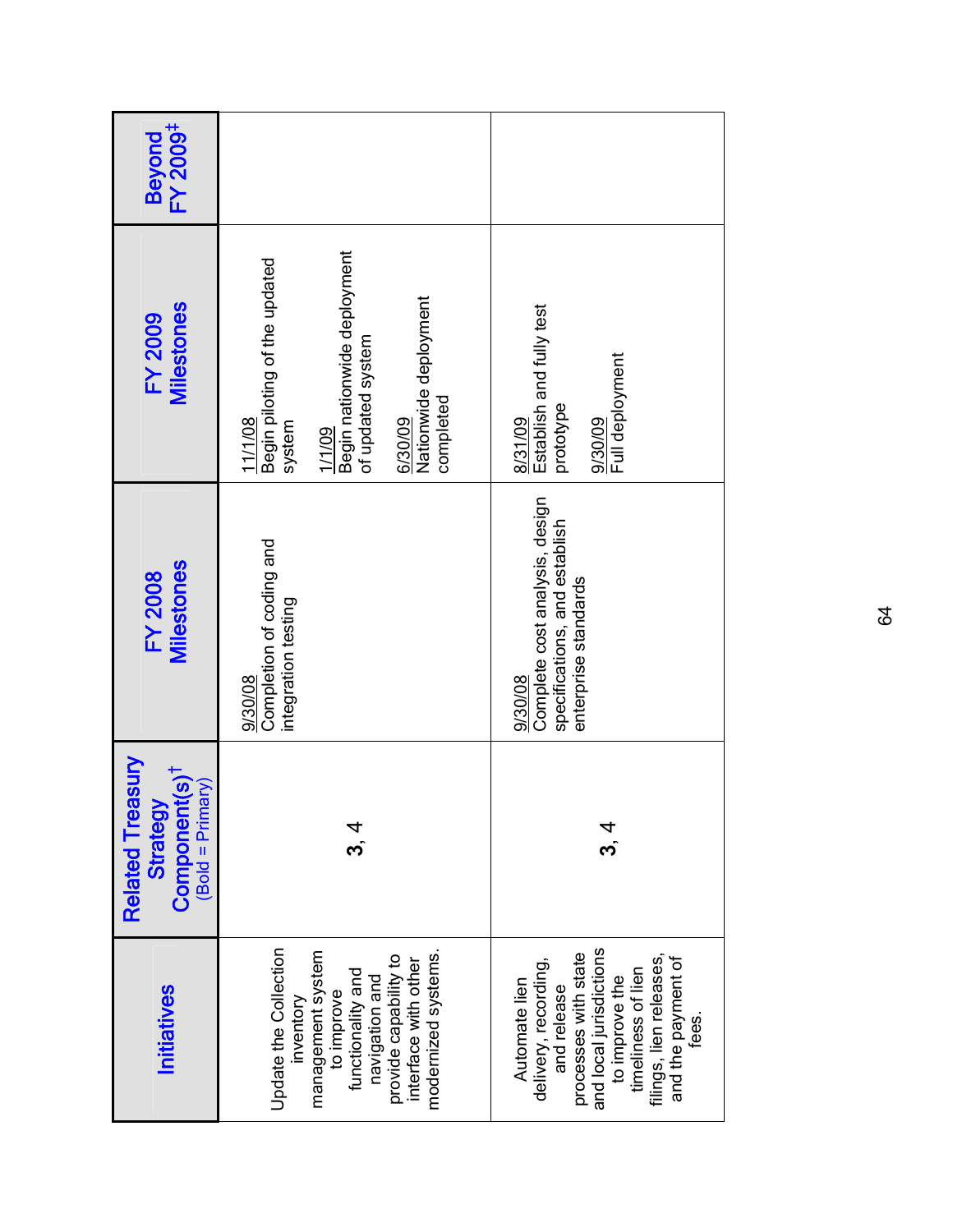| Beyond<br>FY 2009 <sup>‡</sup>                                                                   |                                                                                                                                                                                                        |                                                                                                                                                                                                                                 |
|--------------------------------------------------------------------------------------------------|--------------------------------------------------------------------------------------------------------------------------------------------------------------------------------------------------------|---------------------------------------------------------------------------------------------------------------------------------------------------------------------------------------------------------------------------------|
| <b>Milestones</b><br><b>FY 2009</b>                                                              |                                                                                                                                                                                                        |                                                                                                                                                                                                                                 |
| Milestones<br><b>FY 2008</b>                                                                     | All test examinations completed<br>Final report completed<br>4/30/08<br>1/31/08                                                                                                                        | Complete system development<br>Complete logical and physical<br>Deploy system to all users<br>design phase<br>7/31/08<br>1/15/08<br>5/31/08                                                                                     |
| <b>Anse</b><br>Component(s) <sup>t</sup><br>$(Bold = Primary)$<br>Strategy<br><b>Related Tre</b> | પ<br>પ                                                                                                                                                                                                 | ને<br>એ                                                                                                                                                                                                                         |
| Initiatives                                                                                      | TEGE to detect high-<br>statistical modeling<br>use data to expand<br>patterns in order to<br>examination case<br>techniques within<br>risk compliance<br>Test the use of<br>and improve<br>selection. | analytic tools that will<br>compliance decision<br>other data to detect<br>and issue selection.<br>support analysis of<br>implement a set of<br>compliance trends<br><b>TEGE</b> returns and<br>and improve case<br>Develop and |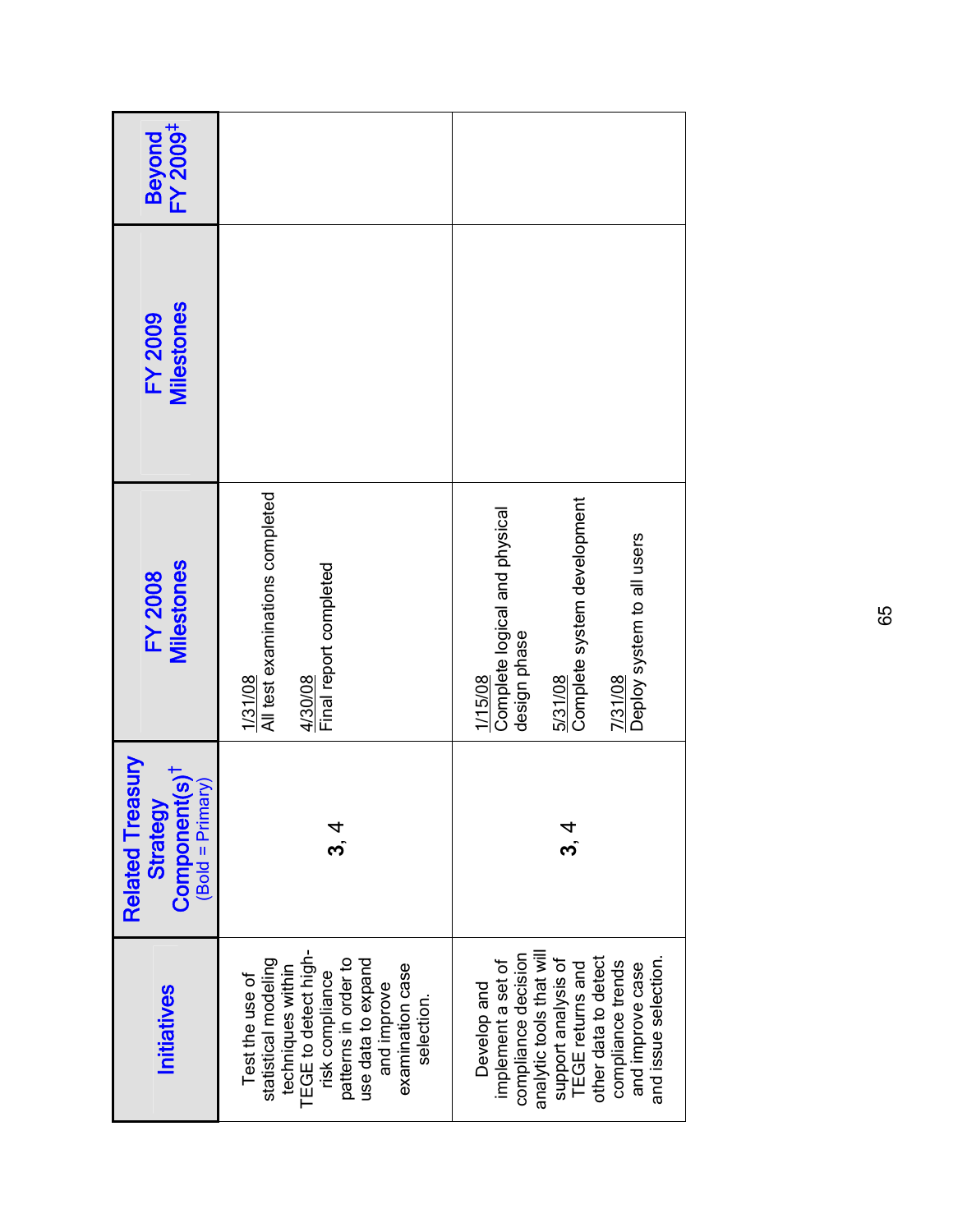| FY 2009 <sup>#</sup><br><b>Beyond</b>                                                  |                                                                                                                                                                                                       |                                                                                                                 |                                                                                                                                                                           |
|----------------------------------------------------------------------------------------|-------------------------------------------------------------------------------------------------------------------------------------------------------------------------------------------------------|-----------------------------------------------------------------------------------------------------------------|---------------------------------------------------------------------------------------------------------------------------------------------------------------------------|
| <b>Milestones</b><br><b>FY 2009</b>                                                    |                                                                                                                                                                                                       | Deploy first phase of Form<br>1040 on the MeF platform<br>9/09                                                  | Increase number of Schedule C<br>audits by an additional 5% to<br>effectiveness of the updated<br>Begin evaluating the<br>DIF scores<br>10/1/08<br>9/30/09<br>(cont'd)    |
| <b>Milestones</b><br><b>FY 2008</b>                                                    | Deployment began in May 2007<br>all TEGE examination revenue<br>Complete roll-out of TREES to<br>11/30/07<br>agents                                                                                   | Deploy Form 990N (ePostcard)<br>Deploy Form 1120F on the<br>on the MeF platform<br>MeF platform<br>1/08<br>1/08 | scores (DIF) derived from NRP<br>and auditing individual returns<br>Begin selecting, classifying,<br>based on updated selection<br>TY 2001 results<br>(cont'd)<br>10/1/07 |
| <b>Related Treasury</b><br>Component(s) <sup>†</sup><br>$(Bold = Primary)$<br>Strategy | ო                                                                                                                                                                                                     |                                                                                                                 | đ                                                                                                                                                                         |
| Initiatives                                                                            | examination process.<br>tools to increase the<br>examination system<br>consolidate agent<br>Implement a new<br>(TREES) that will<br><b>TEGE</b> electronic<br>efficiency of the<br>pue <i>foemase</i> | Build and implement<br>additional tax forms.<br>transmissions for<br>MeF receipt of<br>electronic               | coverage and better<br>target returns for<br>Increase audit<br>examination.                                                                                               |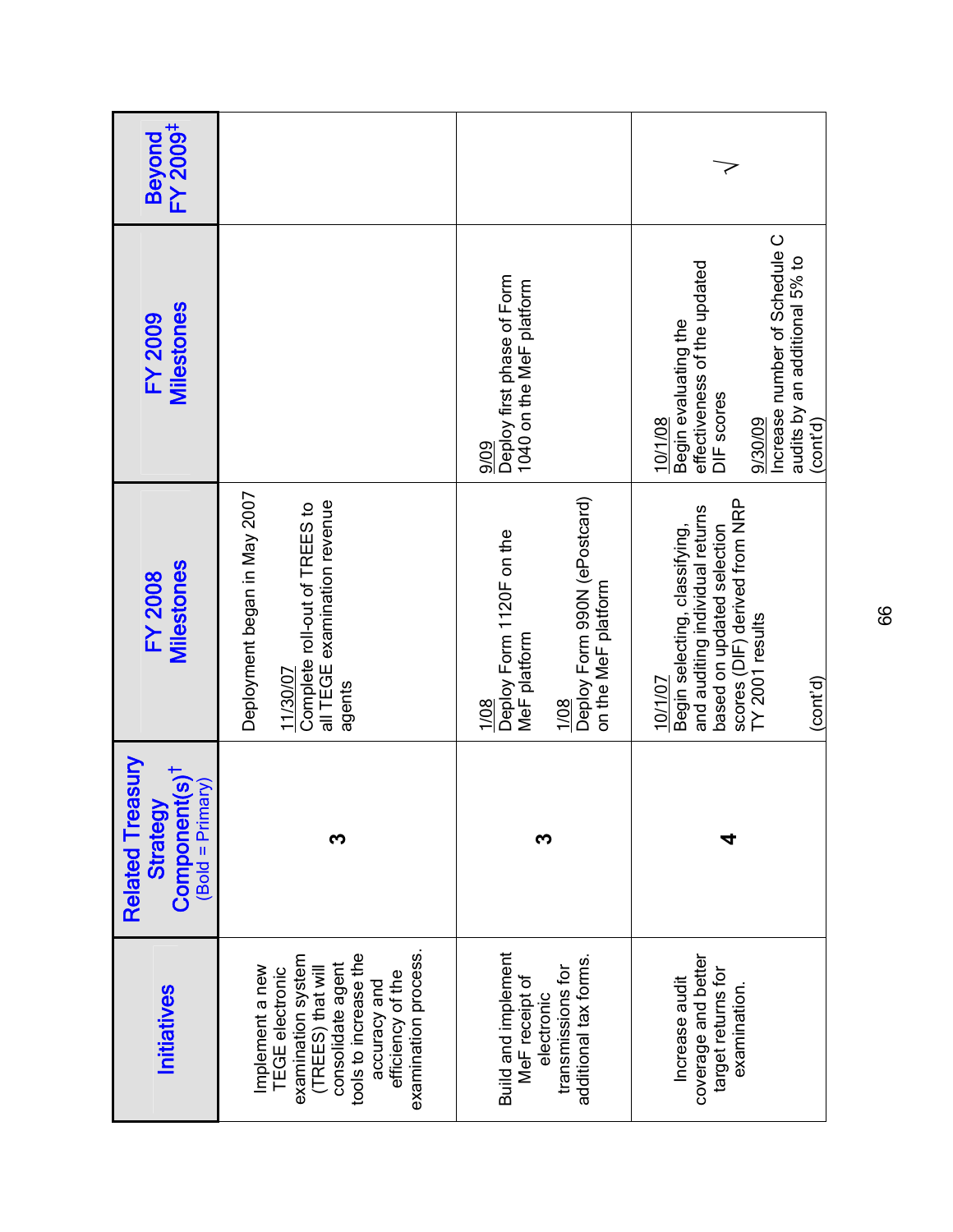| FY 2009 <sup>‡</sup><br><b>Beyond</b>                                                  |                                                                                                                                                                                                                                                                                                                                                                                                                                                                                                                                                                                                |
|----------------------------------------------------------------------------------------|------------------------------------------------------------------------------------------------------------------------------------------------------------------------------------------------------------------------------------------------------------------------------------------------------------------------------------------------------------------------------------------------------------------------------------------------------------------------------------------------------------------------------------------------------------------------------------------------|
| <b>Milestones</b><br><b>FY 2009</b>                                                    | address the individual business<br>correspondence audits that are<br>Corporation National Research<br>selection methodologies based<br>income tax underreporting gap<br>returns through the Dependent<br>Improve correspondence case<br>closed by enhancing the case<br>Utilize information obtained<br>selection and examinations<br>selection methodology with<br>Begin screening amended<br>Project to enhance return<br>on real-time information<br>Improve the number of<br>from the Subchapter S<br>real-time information<br><b>Database</b><br>1/31/09<br>9/30/09<br>9/30/09<br>9/30/09 |
| <b>Milestones</b><br><b>FY 2008</b>                                                    | Increase number of Schedule C<br>enterprise call routing platform,<br>individual business income tax<br>Migrate correspondence exam<br>audits by 7% to address the<br>telephone customers to the<br>which will expedite case<br>underreporting gap<br>closures<br>9/30/08<br>9/30/08                                                                                                                                                                                                                                                                                                           |
| <b>Related Treasury</b><br>Component(s) <sup>†</sup><br>$(Bold = Primary)$<br>Strategy |                                                                                                                                                                                                                                                                                                                                                                                                                                                                                                                                                                                                |
| <b>Initiatives</b>                                                                     | (cont'd)                                                                                                                                                                                                                                                                                                                                                                                                                                                                                                                                                                                       |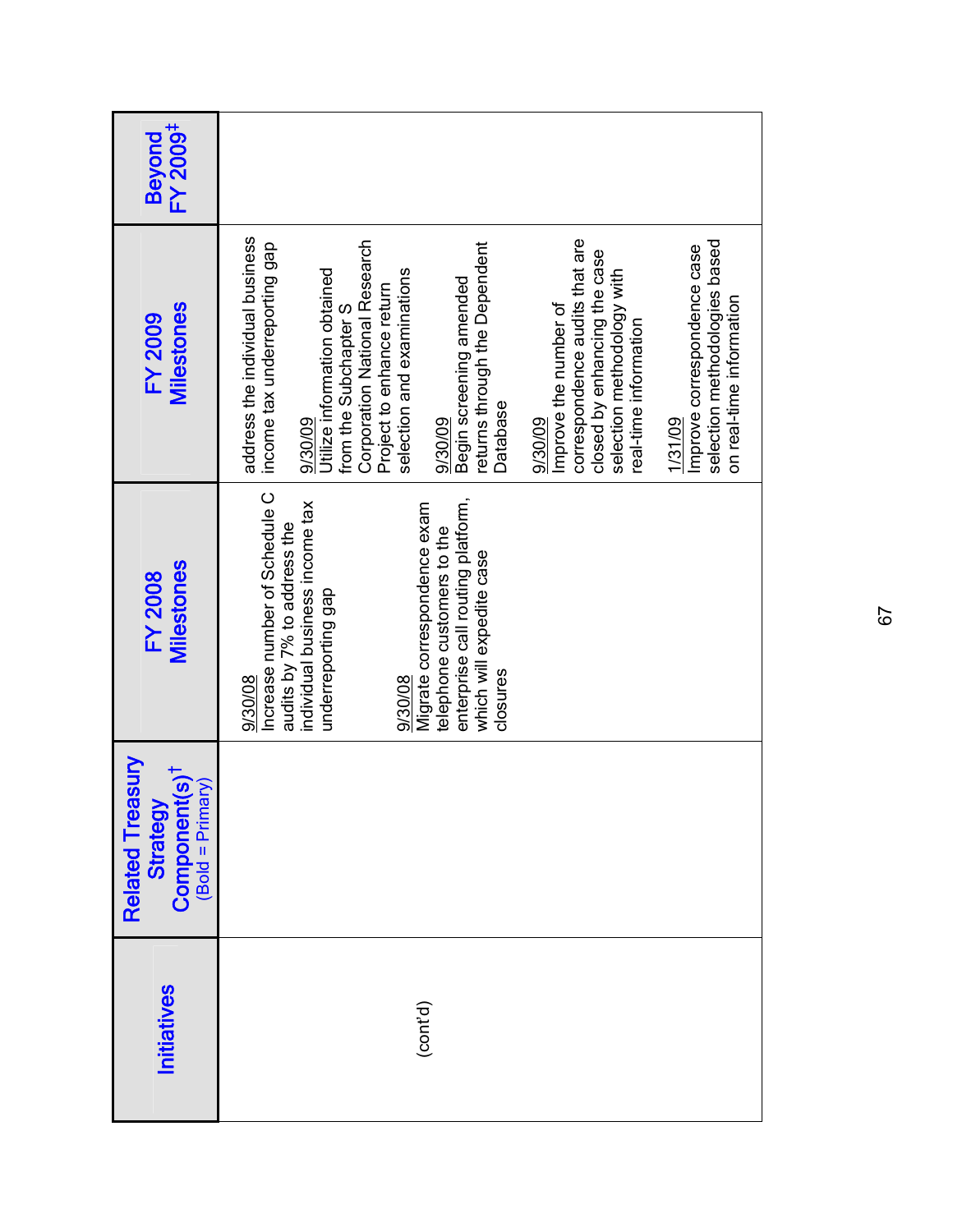| FY 2009 <sup>‡</sup><br><b>Beyond</b>                                                  |                                                                                                                                                                                                                                                                                                                                                                                                                                                                                                  |                                                                                                                                                                        |
|----------------------------------------------------------------------------------------|--------------------------------------------------------------------------------------------------------------------------------------------------------------------------------------------------------------------------------------------------------------------------------------------------------------------------------------------------------------------------------------------------------------------------------------------------------------------------------------------------|------------------------------------------------------------------------------------------------------------------------------------------------------------------------|
| <b>Milestones</b><br><b>FY 2009</b>                                                    | promoter investigation referrals<br>cases. Make IRC section 6700<br>Analyze results of cases in the<br>approved compliance initiative<br>for those individuals and large<br>Implement pilot phase for any<br>Broker Compliance Initiative<br>facilitating abusive offshore<br>selection criteria for future<br>businesses identified as<br>Pilot phase and update<br>transactions<br>projects<br>9/30/09<br>9/30/09                                                                              | Management Service (FMS) to<br>payments in the Treasury<br>including CMS Medicare<br>determine feasibility of<br>Offset Program/FPLP<br>Work with Financial<br>3/31/09 |
| <b>Milestones</b><br><b>FY 2008</b>                                                    | banking and offshore merchant<br>and large businesses identified<br>as facilitating abusive offshore<br>projects in the areas of private<br>cases in the pilot phase of the<br>transactions as a result of this<br>Develop compliance initiative<br>accounts to address offshore<br>Complete the examination of<br>referrals for those individuals<br>Broker Compliance Initiative<br>6700 promoter investigation<br>Project. Make IRC section<br>noncompliance<br>9/30/08<br>9/30/08<br>project | of Medicare reimbursements for<br>processing and improve offsets<br>Services (CMS) to modify levy<br>Work with Centers for Medical<br>tax debts<br>8/31/08             |
| <b>Related Treasury</b><br>Component(s) <sup>t</sup><br>$(Bold = Primary)$<br>Strategy |                                                                                                                                                                                                                                                                                                                                                                                                                                                                                                  |                                                                                                                                                                        |
| <b>Initiatives</b>                                                                     | Enhance the ability to<br>increase information<br>identify and address<br>individuals involving<br>use of tax havens to<br>examination activity<br>for individuals living<br>address illegitimate<br>shelter income, and<br>offshore activity<br>tax schemes of<br>business and<br>matching and<br>abroad                                                                                                                                                                                        | Program using third-<br>increase the Federal<br>Enhance collection<br>programs and<br>Payment Levy<br>party data.                                                      |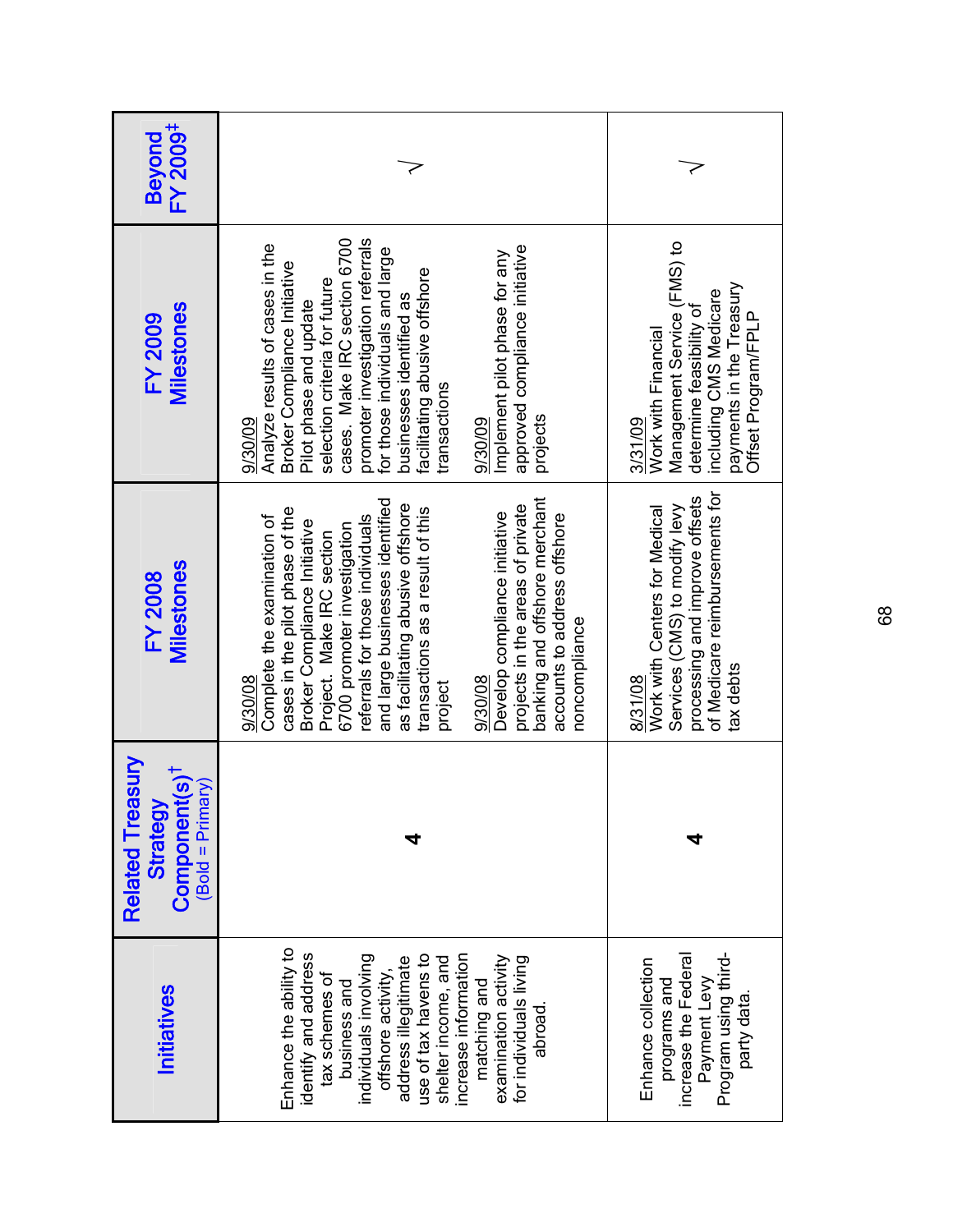| FY 2009 <sup>‡</sup><br><b>Beyond</b>                                                      |                                                                                                                                                                                                                                                                                                                            |                                                                                                                                                                                                                    |  |
|--------------------------------------------------------------------------------------------|----------------------------------------------------------------------------------------------------------------------------------------------------------------------------------------------------------------------------------------------------------------------------------------------------------------------------|--------------------------------------------------------------------------------------------------------------------------------------------------------------------------------------------------------------------|--|
| <b>Milestones</b><br><b>FY 2009</b>                                                        | Department of Defense to add<br>pursuing agreements with the<br>additional Federal wage and<br>Increase dollars collected by<br>other payments<br>3/31/09                                                                                                                                                                  | Update, as necessary, service-<br>wide preparer strategy based<br>on research study findings<br>10/1/08                                                                                                            |  |
| Milestones<br><b>FY 2008</b>                                                               | Increase dollars collected by<br>Accounting Service salary<br>Department of Health and<br>Environmental Protection<br>Department of Defense<br>Department of Energy<br>• Defense Finance and<br>Civilian Employees<br>expanding FPLP to:<br>Human Services<br>payment files<br>Agency<br>6/30/08<br>$\bullet$<br>$\bullet$ | Convene servicewide preparer<br>implementation of service-<br>Initiate research study of<br>wide preparer strategy<br>preparer compliance<br>Finalize and begin<br>strategy summit<br>3/30/08<br>10/1/07<br>1/1/08 |  |
| <b>Related Treasury</b><br>Component(s) <sup>†</sup><br>$($ Bold = Primary $)$<br>Strategy |                                                                                                                                                                                                                                                                                                                            | .<br>က                                                                                                                                                                                                             |  |
| <b>Initiatives</b>                                                                         | regarding the Federal<br>federal agencies<br>Program (FPLP).<br>Work with other<br>Payment Levy                                                                                                                                                                                                                            | implementation of the<br>Improve compliance<br>Preparers Strategy.<br>by tax preparers<br>Enforcement<br>Servicewide<br>through                                                                                    |  |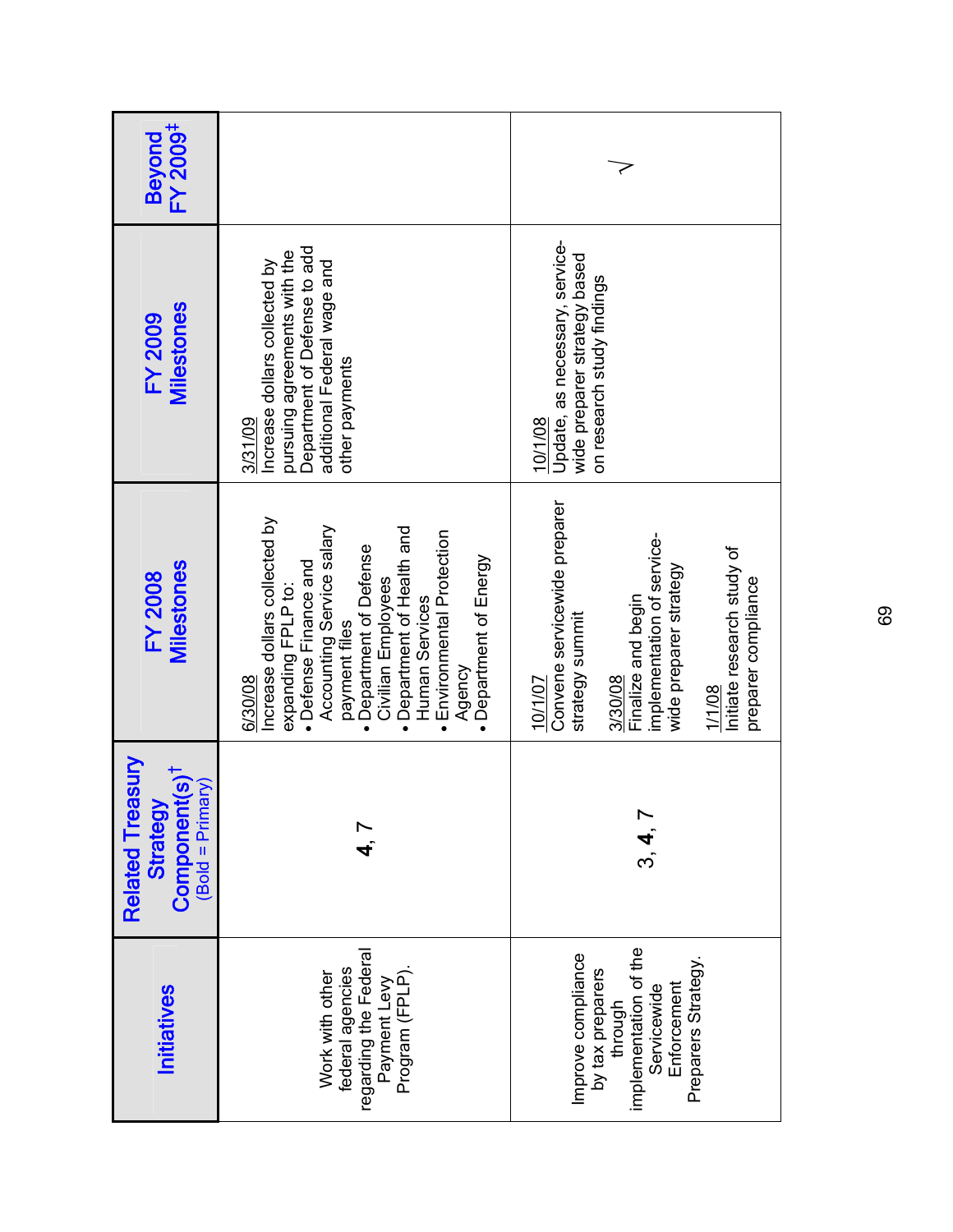| FY 2009 <sup>‡</sup><br><b>Beyond</b>                                                      |                                                                                                                                                                                  |                                                                                                                                                                                                                                                                       |
|--------------------------------------------------------------------------------------------|----------------------------------------------------------------------------------------------------------------------------------------------------------------------------------|-----------------------------------------------------------------------------------------------------------------------------------------------------------------------------------------------------------------------------------------------------------------------|
| <b>Milestones</b><br><b>FY 2009</b>                                                        | Refine Decision Analytics rules<br>to improve inventory delivery<br>Develop a new model to<br>enhance collection case<br>selection criteria<br>12/31/08<br>12/31/08              | opted not to take the resolution<br>Continue to litigate unresolved<br>Complete audits of GSI non-<br>Son of Boss cases, cases of<br>promoter penalty cases that<br>GSI non-participants, and<br>participants<br>initiative<br>9/30/09<br>9/30/09                     |
| Milestones<br><b>FY 2008</b>                                                               | Finalize Servicewide Nonfiler<br>information and research to<br>Expand use of third-party<br>enhance case selection<br>12/31/07<br>12/31/07<br>Strategy                          | Litigate unresolved Son of Boss<br>penalty cases that opted not to<br>take the resolution initiative<br>Global Settlement Initiative<br>participants, and promoter<br>Complete examination of<br>cases, cases of GSI non-<br>(GSI) participants<br>3/31/08<br>9/30/08 |
| <b>Related Treasury</b><br>Component(s) <sup>1</sup><br>$($ Bold = Primary $)$<br>Strategy |                                                                                                                                                                                  |                                                                                                                                                                                                                                                                       |
| <b>Initiatives</b>                                                                         | filters for balance due<br>potential high income<br>selection criteria and<br>and nonfiler cases,<br>including identifying<br>Improve collection<br>and addressing<br>nonfilers. | Litigate cases, work<br>transactions to deter<br>design large scale<br>resolution initiatives<br>settlements, and<br>noncompliance.<br>for tax shelter                                                                                                                |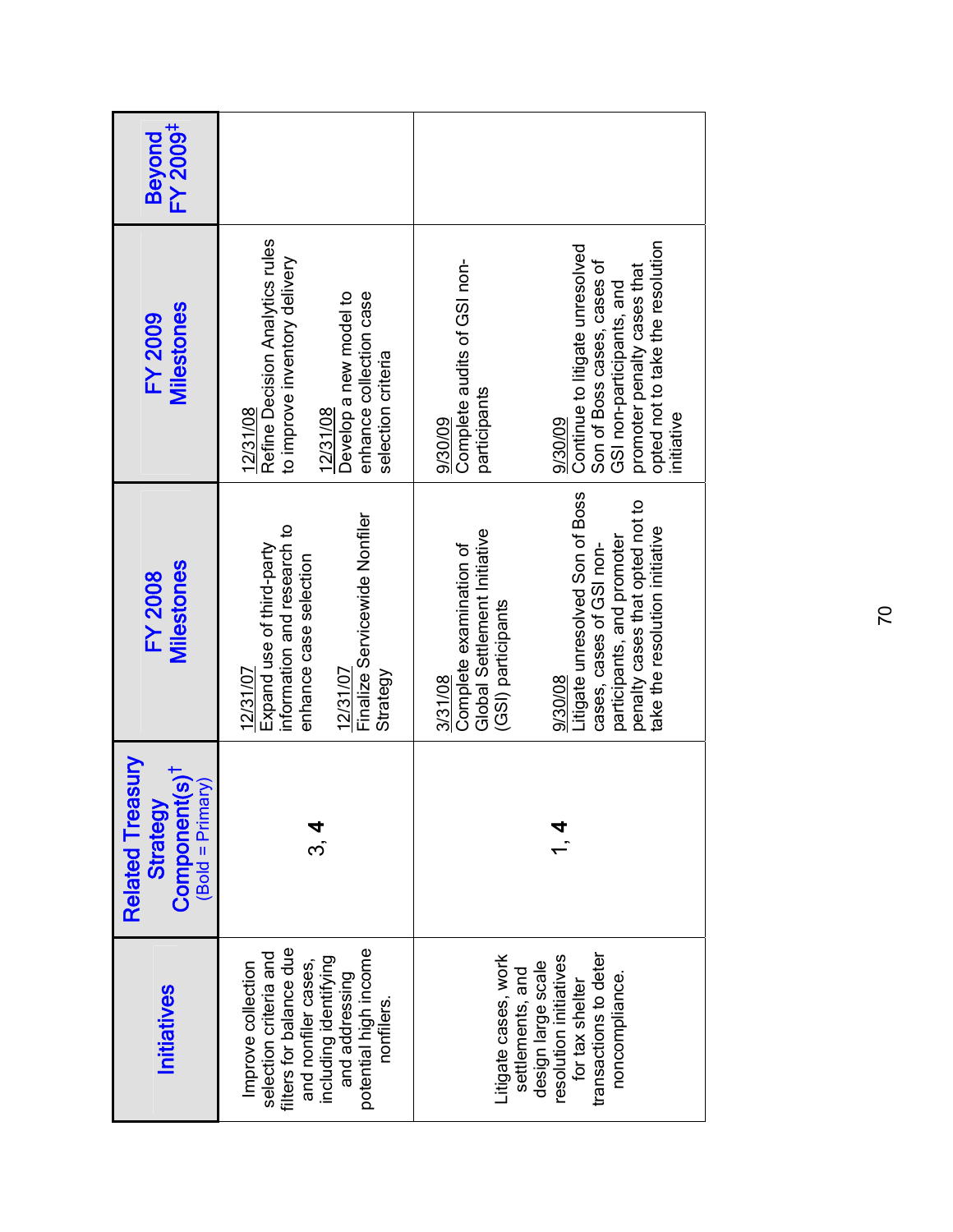| FY 2009 <sup>‡</sup><br><b>Beyond</b>                                                      |                                                                                                                                                                                                              |                                                                                                                                                                                                 |  |
|--------------------------------------------------------------------------------------------|--------------------------------------------------------------------------------------------------------------------------------------------------------------------------------------------------------------|-------------------------------------------------------------------------------------------------------------------------------------------------------------------------------------------------|--|
| <b>Milestones</b><br><b>FY 2009</b>                                                        |                                                                                                                                                                                                              | Achieve an average conviction<br>rate of 92% for the combined<br>rate of 80% for the combined<br>Achieve an average publicity<br>component programs<br>component programs<br>9/30/09<br>9/30/09 |  |
| <b>Milestones</b><br><b>FY 2008</b>                                                        | Identify opportunities for other<br>document lessons learned for<br>Analyze results of FY 2007<br>CAWR examinations and<br>employment tax related<br>future CAWR projects<br>11/30/07<br>projects<br>2/28/08 | Achieve an average conviction<br>rate of 92% for the combined<br>rate of 80% for the combined<br>Achieve an average publicity<br>component programs<br>component programs<br>9/30/08<br>9/30/08 |  |
| <b>Related Treasury</b><br>Component(s) <sup>†</sup><br>$($ Bold = Primary $)$<br>Strategy |                                                                                                                                                                                                              |                                                                                                                                                                                                 |  |
| <b>Initiatives</b>                                                                         | Initiate a project using<br>may not be properly<br>reporting and paying<br>identify tax-exempt<br>employment taxes<br>organizations that<br><b>Combined Annual</b><br>Wage Reporting<br>(CAWR) data to       | and on Bank Secrecy<br>egregious nonfilers<br>Increase criminal<br>abusive schemes<br>employment tax,<br>corporate fraud,<br>enforcement on<br>Act violations.                                  |  |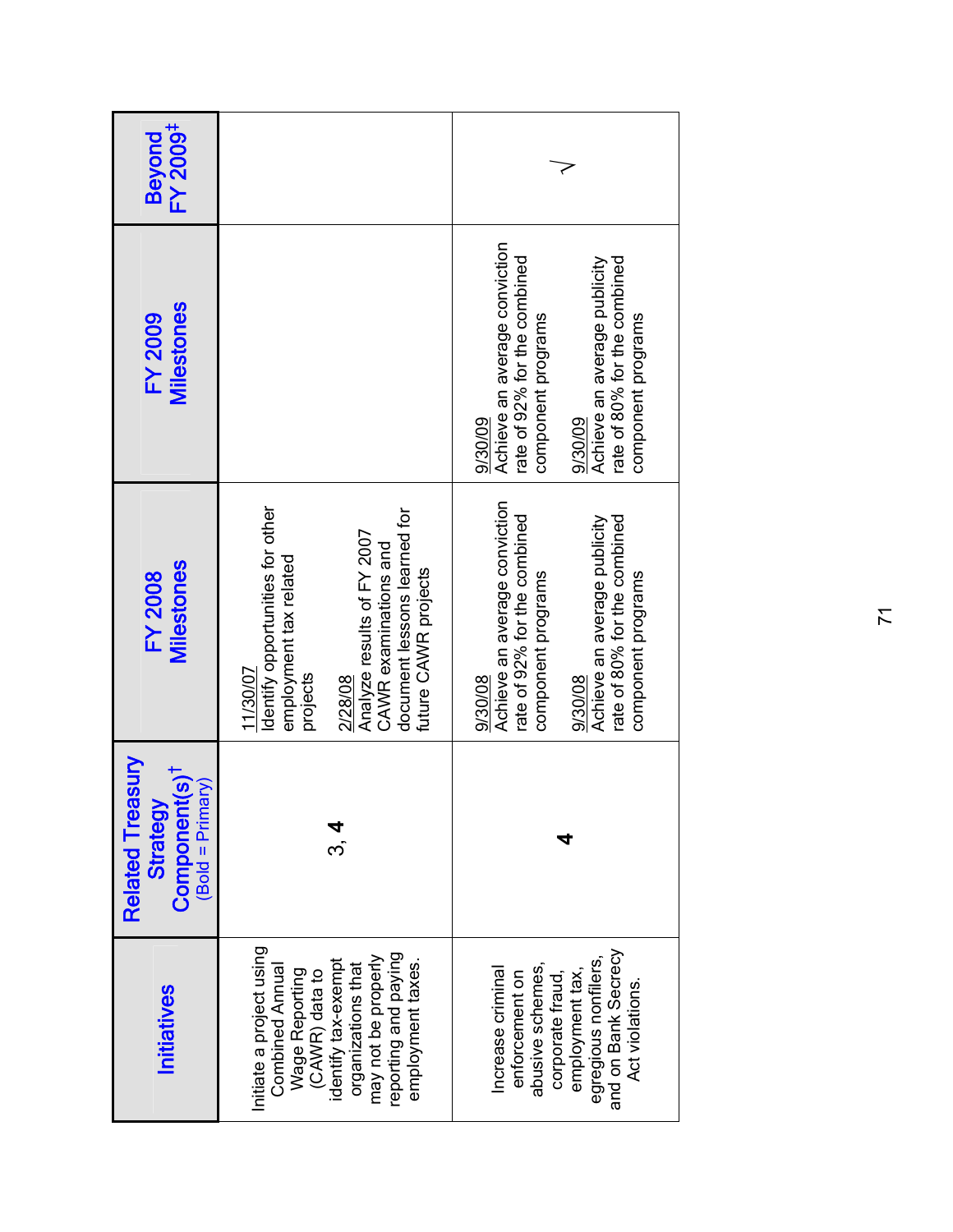| FY 2009 <sup>‡</sup><br><b>Beyond</b>                                                  |                                                                                                                                                                                                                                                                                                                                                                                                                                                                                                   |  |  |
|----------------------------------------------------------------------------------------|---------------------------------------------------------------------------------------------------------------------------------------------------------------------------------------------------------------------------------------------------------------------------------------------------------------------------------------------------------------------------------------------------------------------------------------------------------------------------------------------------|--|--|
| <b>Milestones</b><br><b>FY 2009</b>                                                    | Increase International Examiner<br>hiring with emphasis upon high-<br>international/U.S. Possessions<br>coverage and development of<br>development of a process for<br>compliance issues through<br>Promote identification and<br>referrals and a system for<br>timely evaluation of those<br>Enhance cross-divisional<br>assessment of emerging<br>significant issues while<br>coordination to ensure<br>risk geographic areas<br>reducing burden<br>12/31/08<br>referrals<br>3/31/09<br>6/30/09 |  |  |
| <b>Milestones</b><br><b>FY 2008</b>                                                    | identify opportunities to conduct<br>Integration/Leverage Expertise<br>cross-divisional examinations<br>Utilize International Planning<br>Realign LMSB International<br>and Operations Council to<br>Resources to Improve<br>12/31/07<br>12/31/07                                                                                                                                                                                                                                                 |  |  |
| <b>Related Treasury</b><br>Component(s) <sup>†</sup><br>$(Bold = Primary)$<br>Strategy |                                                                                                                                                                                                                                                                                                                                                                                                                                                                                                   |  |  |
| <b>Initiatives</b>                                                                     | identify, develop, and<br>allocation of service-<br>resolve challenges<br>better in the global<br>wide resources to<br>taxation arena.<br>alignment and<br>Improve the                                                                                                                                                                                                                                                                                                                            |  |  |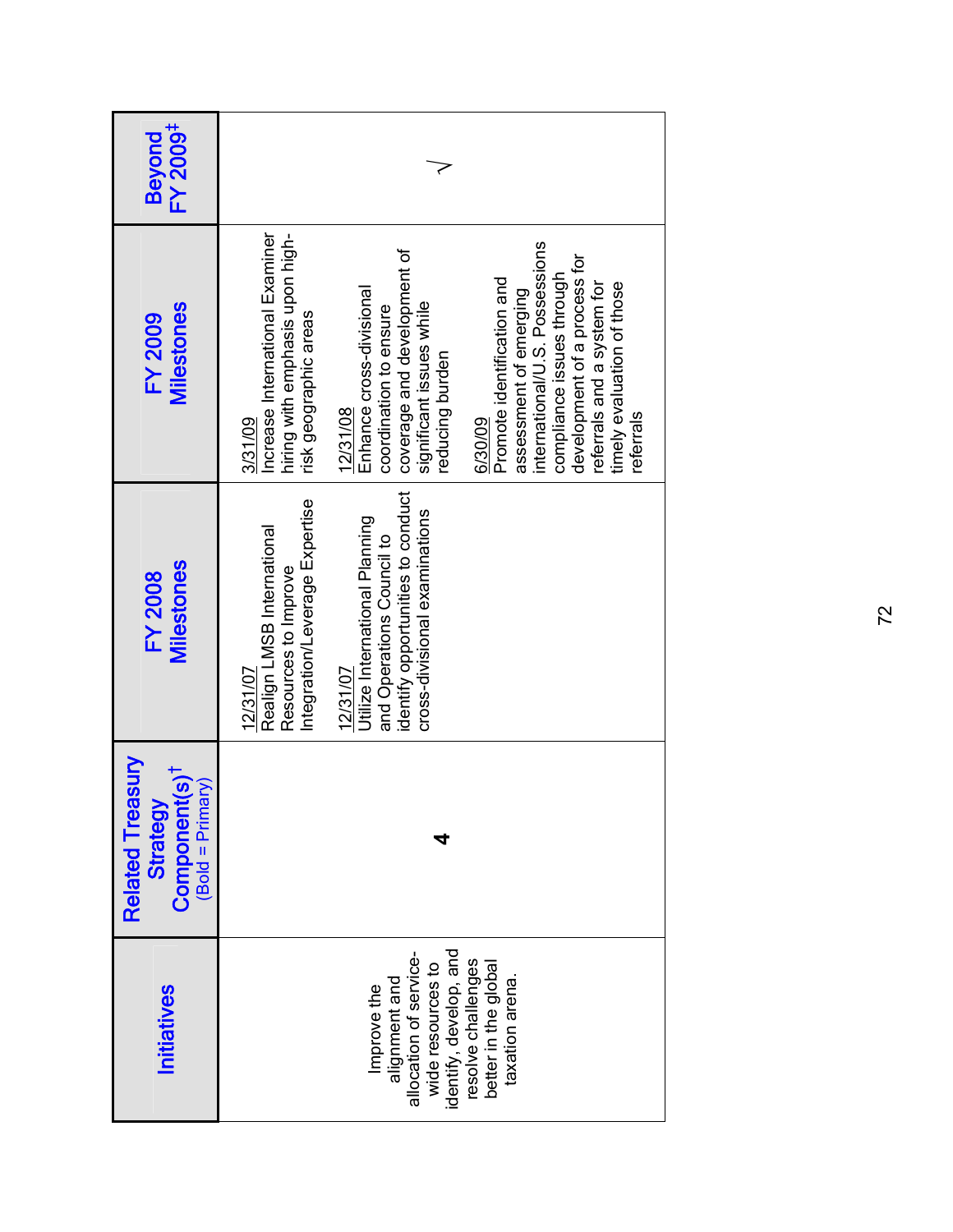| FY 2009 <sup>‡</sup><br><b>Beyond</b>                                                      |                                                                                                                                                                                                                                                                                                                                                                                                                                                                                                                                                                                               |
|--------------------------------------------------------------------------------------------|-----------------------------------------------------------------------------------------------------------------------------------------------------------------------------------------------------------------------------------------------------------------------------------------------------------------------------------------------------------------------------------------------------------------------------------------------------------------------------------------------------------------------------------------------------------------------------------------------|
| <b>Milestones</b><br><b>FY 2009</b>                                                        | workload selection using filings<br>of the revised form 1120F with<br>Introduce revised Form 5471<br>for international transactions<br>Pilot issue identification and<br>that have potential U.S. tax<br>Schedule M-3<br>9/30/09<br>9/30/09<br>issues                                                                                                                                                                                                                                                                                                                                         |
| <b>Milestones</b><br><b>FY 2008</b>                                                        | their withholding responsibilities<br>through increased membership<br>1120F to gather information on<br>(JITSIC), by adding Japan and<br>foreign controlled corporations<br>on Fixed Determinable Annual<br>guidance to U.S. taxpayers of<br>non-U.S. persons and expand<br>similar activities with qualified<br>Periodic (FDAP) payments to<br>in the Joint International Tax<br>Introduce new M-3 for Form<br>Expand information-sharing<br>expanding JITSIC offices to<br>Shelter Information Centre<br>Increase education and<br>ntermediaries<br>Ongoing<br>3/31/08<br>London<br>3/31/08 |
| <b>Related Treasury</b><br>Component(s) <sup>†</sup><br>$($ Bold = Primary $)$<br>Strategy |                                                                                                                                                                                                                                                                                                                                                                                                                                                                                                                                                                                               |
| Initiatives                                                                                | on globalization by all<br>administration to dea<br>more effectively with<br>increased emphasis<br>individual taxpayers.<br>corporate and<br>Improve tax                                                                                                                                                                                                                                                                                                                                                                                                                                      |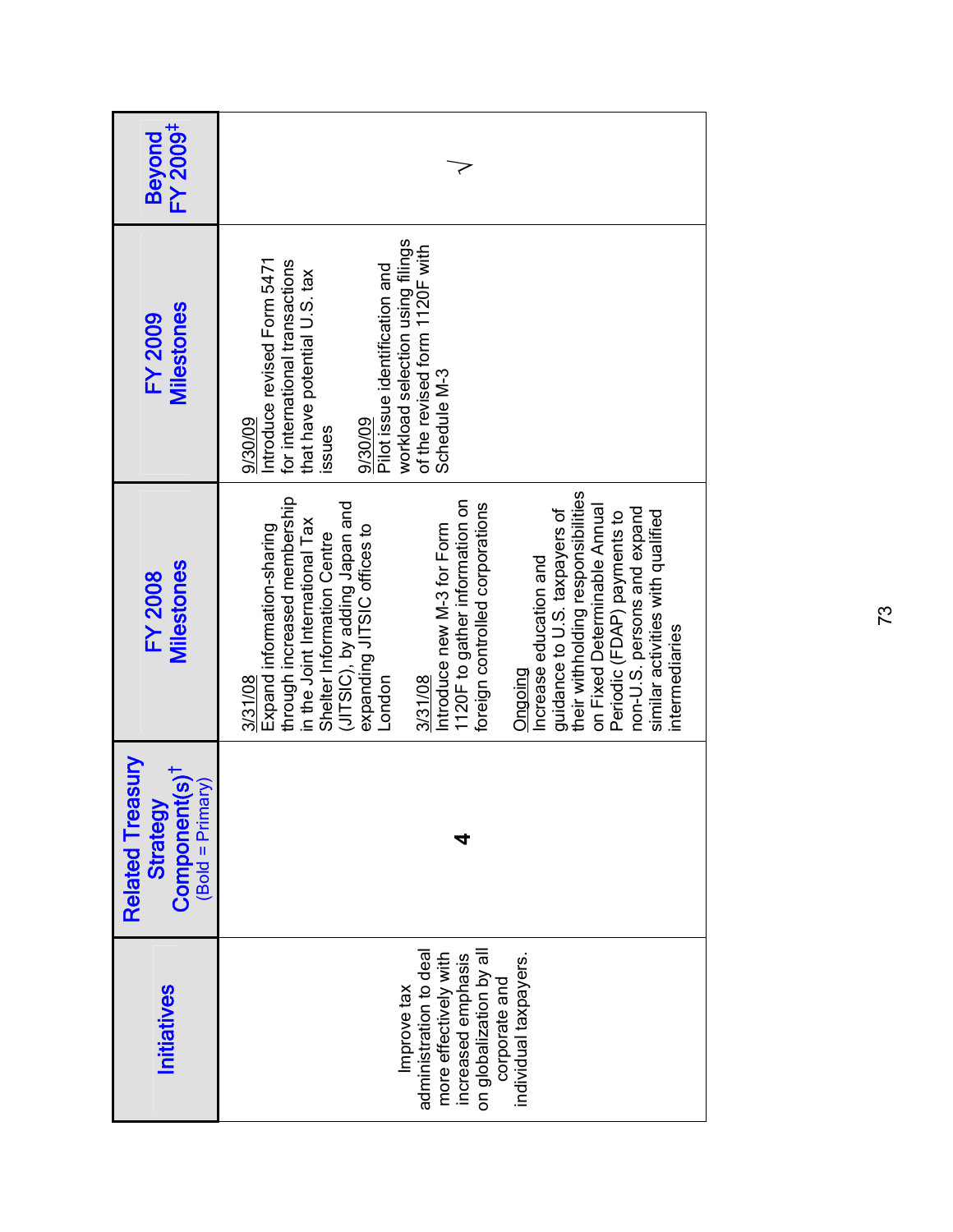| FY 2009 <sup>‡</sup><br>Beyond                                                  |                                                                                                                                                                                                                                                                                                                                                        |                                                                                                                                                                                                                                                                                                         |  |
|---------------------------------------------------------------------------------|--------------------------------------------------------------------------------------------------------------------------------------------------------------------------------------------------------------------------------------------------------------------------------------------------------------------------------------------------------|---------------------------------------------------------------------------------------------------------------------------------------------------------------------------------------------------------------------------------------------------------------------------------------------------------|--|
| Milestones<br><b>FY 2009</b>                                                    | Classification system, of which<br>Expand use of Transactions of<br>Integrate international issue<br>Fully implement the Shelter<br>workload selection process<br>Data Management System<br>(SDM) and pilot the larger<br>identification into overall<br>Selection and Workload<br>Interest approach<br>SDM is a part<br>6/30/09<br>9/30/09<br>9/30/09 | Front-line and Senior Managers<br>International Training of LMSB<br>to improve Issue Identification<br>Complete Basic level<br>and Familiarity<br>9/30/09                                                                                                                                               |  |
| <b>Milestones</b><br><b>FY 2008</b>                                             | 6011 (when finalized) to identify<br>automated international issue<br>Management system and the<br>Use Transactions of Interest<br>under proposed regulation<br>Pilot the Shelter Data<br>selection process<br>emerging issues<br>9/30/08<br>9/30/08                                                                                                   | Organization for Economic Co-<br>Database to identify emerging<br>(OECD) Abusive Transaction<br>Examiners in areas with high<br>abusive transactions/ issues<br>operation and Development<br>Hire additional International<br>risk international issues<br>Expand the use of the<br>12/31/07<br>9/30/08 |  |
| Related Treasury<br>Component(s) <sup>†</sup><br>$(Bold = Primary)$<br>Strategy |                                                                                                                                                                                                                                                                                                                                                        |                                                                                                                                                                                                                                                                                                         |  |
| <b>Initiatives</b>                                                              | cases and issues with<br>Increase industry and<br>aligning resources to<br>global issue focus by<br>compliance risk.<br>the highest                                                                                                                                                                                                                    | Leverage the efforts<br>of examiners as well<br>identify and address<br>emerging issues of<br>partnerships with<br>administrators to<br>compliance risk.<br>foreign tax<br>as external<br>significant                                                                                                   |  |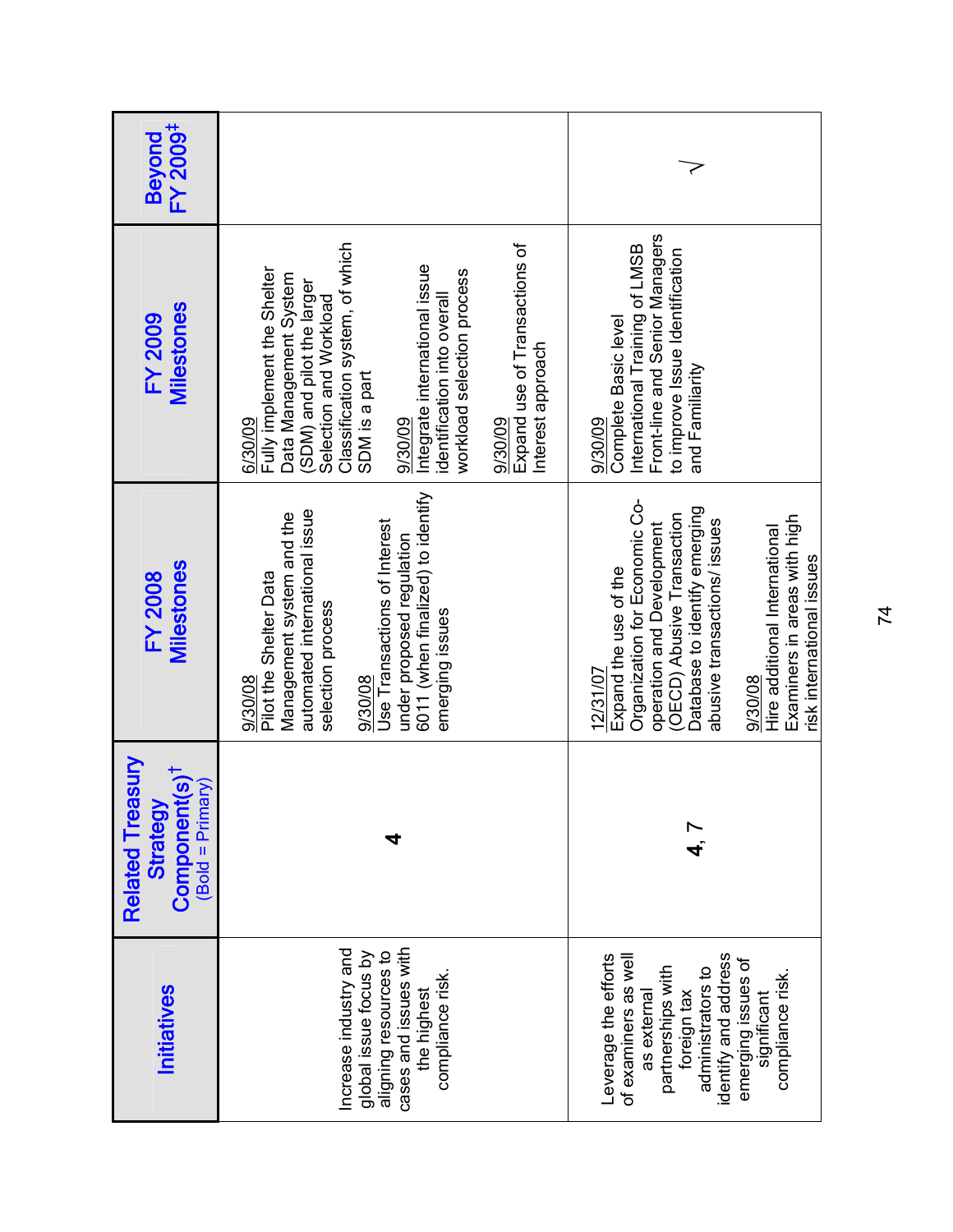| FY 2009 <sup>‡</sup><br><b>Beyond</b>                                                  |                                                                                                                                                                                                                                                                                                                                                                                              |  |  |
|----------------------------------------------------------------------------------------|----------------------------------------------------------------------------------------------------------------------------------------------------------------------------------------------------------------------------------------------------------------------------------------------------------------------------------------------------------------------------------------------|--|--|
| <b>Milestones</b><br><b>FY 2009</b>                                                    | ssue additional regulations on<br>trusts, and new regulations on<br>foreign tax credit, and foreign<br>cross border restructuring<br>transfer pricing guidance,<br>9/30/09                                                                                                                                                                                                                   |  |  |
| Milestones<br><b>FY 2008</b>                                                           | Complete Voluntary Settlement<br>to ensure appropriate reporting<br>Initiative for embassy/consular<br>enforcement activities on non-<br>pricing, foreign tax credit, and<br>Athletes & Entertainers (FAE)<br>Issue regulations on transfer<br>Initiate Project on Foreign<br>and sourcing of income<br>employees and begin<br>foreign trusts<br>12/31/07<br>12/31/07<br>electors<br>9/30/08 |  |  |
| <b>Related Treasury</b><br>Component(s) <sup>†</sup><br>$(Bold = Primary)$<br>Strategy |                                                                                                                                                                                                                                                                                                                                                                                              |  |  |
| <b>Initiatives</b>                                                                     | Address offshore and<br>through enforcement<br>published guidance.<br>compliance risks<br>and by issuing<br>cross-border                                                                                                                                                                                                                                                                     |  |  |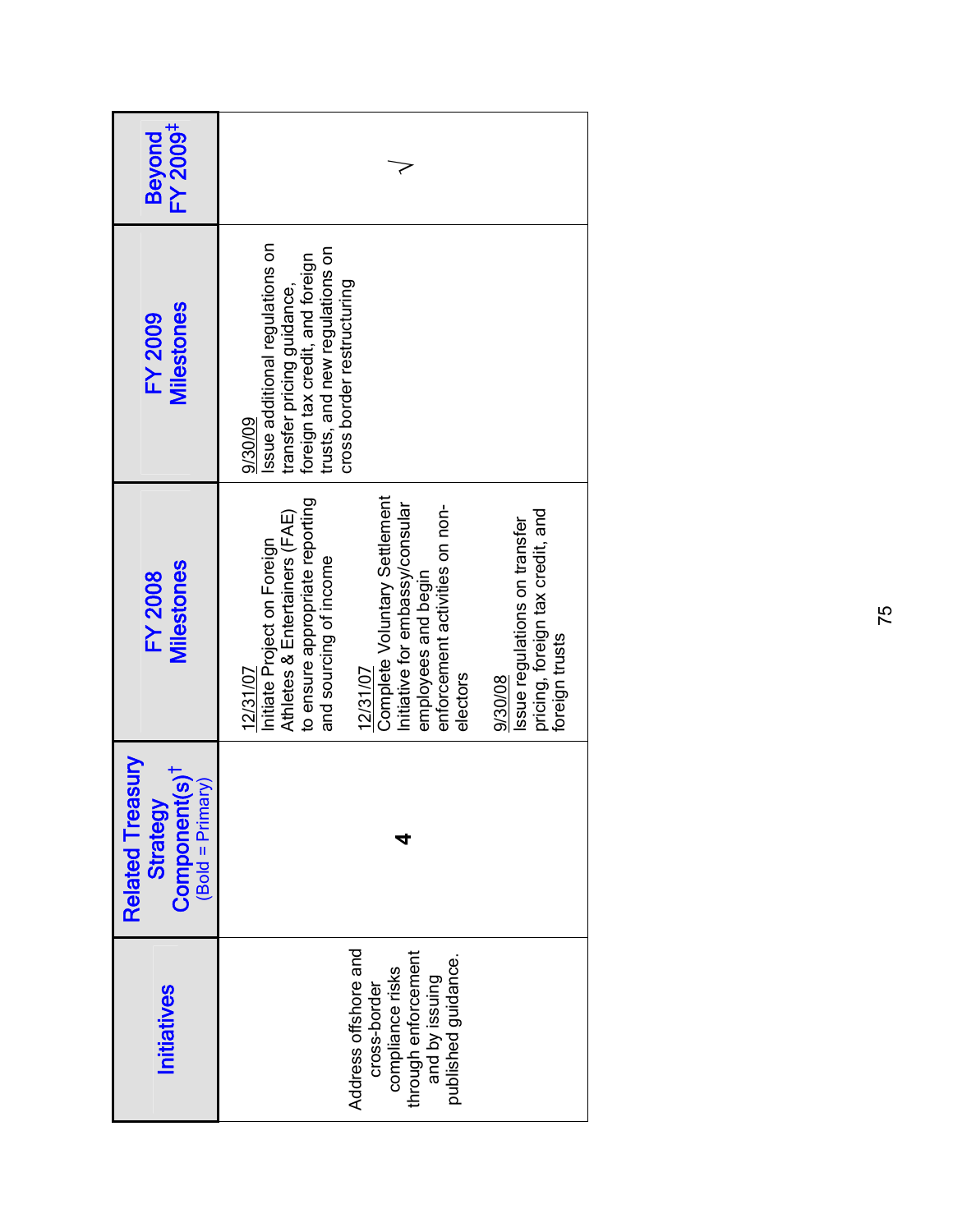| <b>Initiatives</b>                                                                                                                                                                                                                                  | <b>Related Treasury</b><br>Component(s) <sup>†</sup><br>$(Bold = Primary)$<br>Strategy | Milestones<br><b>FY 2008</b>                                                                                                                                                                                                                                                                                           | Milestones<br><b>FY 2009</b>                                                                                                                                                | FY 2009 <sup>‡</sup><br><b>Beyond</b> |
|-----------------------------------------------------------------------------------------------------------------------------------------------------------------------------------------------------------------------------------------------------|----------------------------------------------------------------------------------------|------------------------------------------------------------------------------------------------------------------------------------------------------------------------------------------------------------------------------------------------------------------------------------------------------------------------|-----------------------------------------------------------------------------------------------------------------------------------------------------------------------------|---------------------------------------|
| Enable taxpayers with<br>understand available<br>assistance through<br>group of taxpayers<br>organizations that<br>serve this unique<br>national and local<br>partnerships with<br>tax credits and<br>disabilities to<br>preparation<br>receive tax |                                                                                        | Partner at the local and national<br>organizations that serve people<br>return preparation assistance<br>Work with select government<br>levels to expand efforts with<br>with disabilities, to increase<br>entities to increase the<br>availability of free tax<br>assistance programs<br>12/30/08<br>3/31/09<br>space | Partner at the local and national<br>organizations that serve people<br>with disabilities and to increase<br>evels to expand efforts with<br>return preparation<br>12/31/09 |                                       |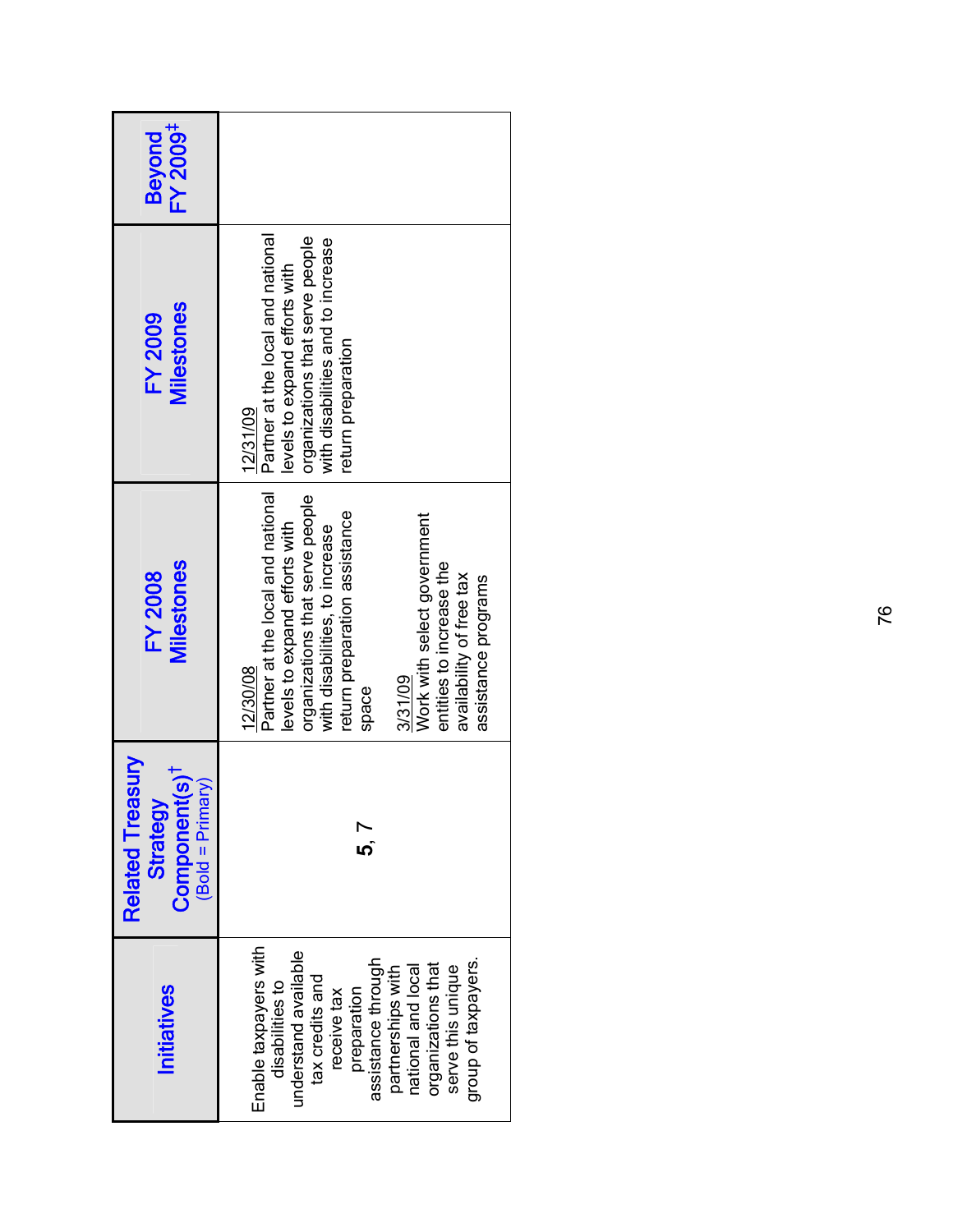| FY 2009 <sup>‡</sup><br><b>Beyond</b>                                                  |                                                                                                                                                                                                                                                                                                                                                                                                                                                                                                                                                                                                                                                       |
|----------------------------------------------------------------------------------------|-------------------------------------------------------------------------------------------------------------------------------------------------------------------------------------------------------------------------------------------------------------------------------------------------------------------------------------------------------------------------------------------------------------------------------------------------------------------------------------------------------------------------------------------------------------------------------------------------------------------------------------------------------|
| <b>Milestones</b><br><b>FY 2009</b>                                                    | review teams to conduct annual<br>variety of more complex tax law<br>Accessory Manager Tool would<br>Review nationwide error trends<br>improvement opportunities and<br>complete responses to a wider<br>assist employees in providing<br>to determine the areas where<br>enhance the Interactive Tax<br>Law Assistant (ITLA) tool to<br>Continue to utilize program<br>impact, and develop tools<br>have the most significant<br>Continue to develop and<br>accurate, efficient, and<br>quality reviews to seek<br>based on this analysis<br>identify best practices<br>implementation of an<br>telephone inquiries<br>1/31/09<br>1/31/09<br>1/31/09 |
| Milestones<br><b>FY 2008</b>                                                           | Continue to develop Accessory<br>consolidate account data, and<br>Accuracy Improvement Study<br>assist employees in providing<br>Implement an Interactive Tax<br>Implement recommendations<br>complete responses to basic<br>automatically populate input<br>Law Assistant (ITLA) tool to<br>Manager Tools that provide<br>tax law telephone inquiries<br>from the Correspondence<br>standard research paths,<br>accurate, efficient, and<br>1/31/08<br>9/30/08<br>1/31/08<br>fields                                                                                                                                                                  |
| <b>Related Treasury</b><br>Component(s) <sup>†</sup><br>$(Bold = Primary)$<br>Strategy | 5                                                                                                                                                                                                                                                                                                                                                                                                                                                                                                                                                                                                                                                     |
| Initiatives                                                                            | Increase accuracy on<br>processing functions,<br>customer inquiries,<br>toll-free telephone<br>adjustments<br>and paper                                                                                                                                                                                                                                                                                                                                                                                                                                                                                                                               |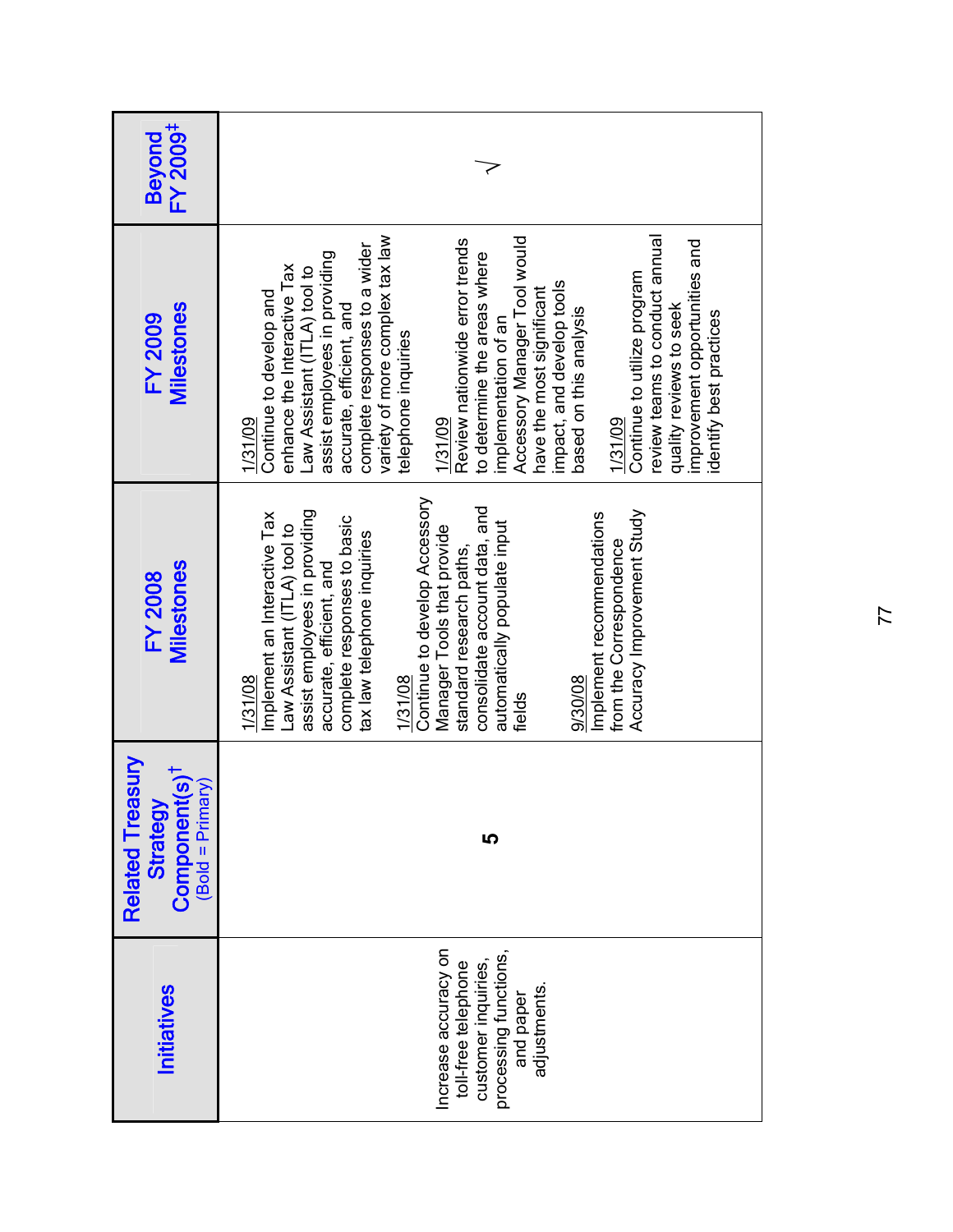| Beyond<br>FY 2009 <sup>‡</sup>                                                  |                                                                                                                                                                                                                    |                                                                                                                                                                                                                                                                                                                                                                          |
|---------------------------------------------------------------------------------|--------------------------------------------------------------------------------------------------------------------------------------------------------------------------------------------------------------------|--------------------------------------------------------------------------------------------------------------------------------------------------------------------------------------------------------------------------------------------------------------------------------------------------------------------------------------------------------------------------|
| <b>Milestones</b><br><b>FY 2009</b>                                             | training with a process-based<br>Replace current knowledge-<br>based tax law preparation<br>training approach<br>12/31/09                                                                                          | upgrade annually as needed<br>Maintain the application and<br>Continue expansion efforts<br>Ongoing<br>Ongoing                                                                                                                                                                                                                                                           |
| <b>Milestones</b><br><b>FY 2008</b>                                             | Conduct on-site workshops to<br>identified while making visits<br>address quality concerns<br>during filing season<br>3/31/08                                                                                      | The Multi-Lingual Project Office<br>locations and identify actions to<br>application will be offered on<br>"Where's My Refund" allows<br>pinpoint isolated community<br>will work with Research to<br>taxpayers to access their<br>refund information. This<br>The Internet application<br>customize assistance<br>the Spanish IRS.gov<br>1/31/08<br>9/30/08<br>(cont'd) |
| Related Treasury<br>Component(s) <sup>†</sup><br>$(Bold = Primary)$<br>Strategy | ທ                                                                                                                                                                                                                  | 5                                                                                                                                                                                                                                                                                                                                                                        |
| <b>Initiatives</b>                                                              | Improve the quality of<br>Volunteer Income Tax<br>enhancements to the<br>volunteer-prepared<br>sample processing<br>phe prinient villeup<br>Program, including<br>Assistance (VITA)<br>returns through<br>reviews. | Taxpayer Assistance<br>Office; and launch of<br>Enhance services to<br>persons with limited<br>a revised version of<br>the Spanish irs.gov<br>(LEP) through: the<br>English proficiency<br>Virtual Translation<br>development of a<br>development of a<br>Blueprint (TAB)<br>Strategic Plan<br>Multi-Lingual<br>webpage.                                                 |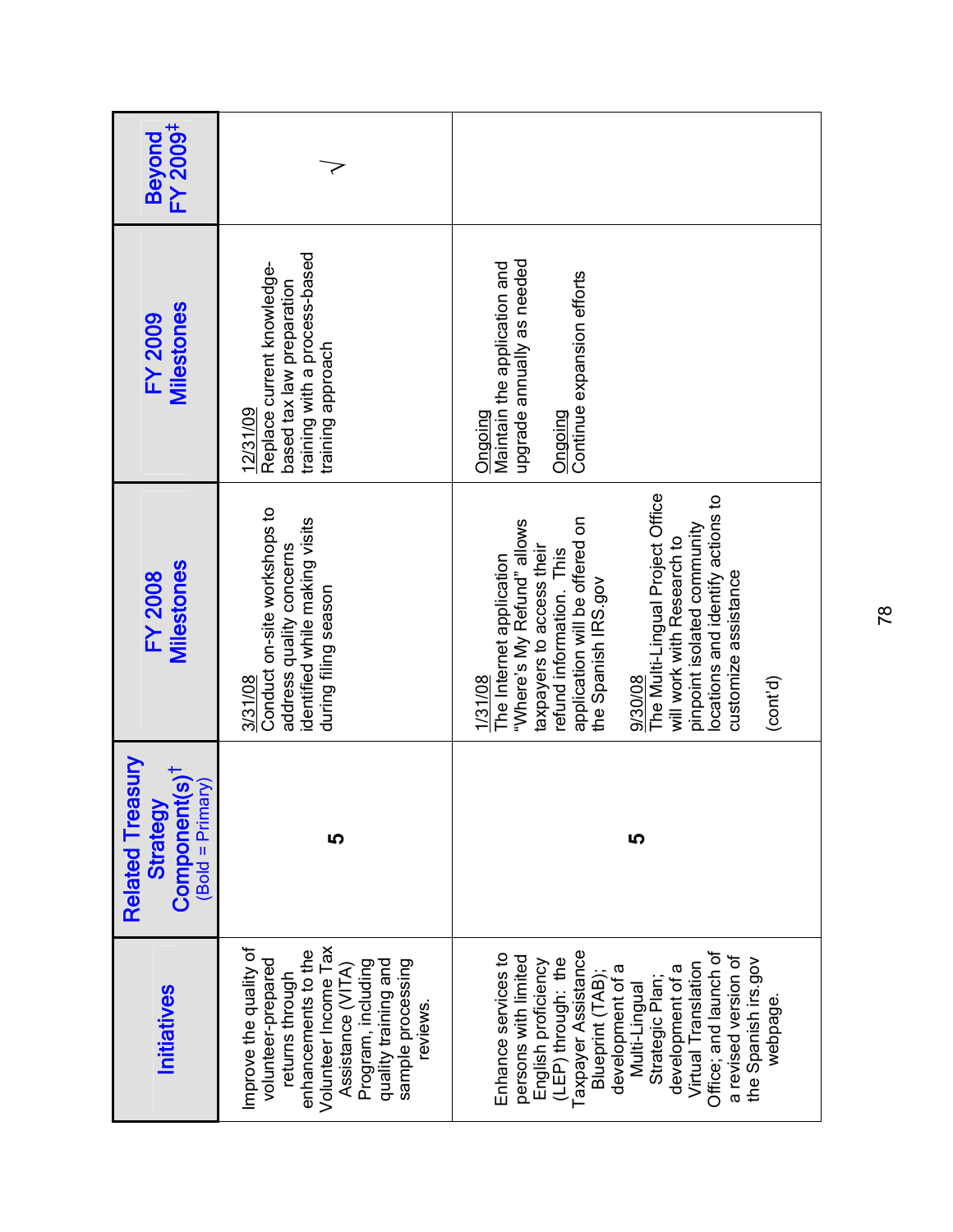| Initiatives | <b>Related Treasury</b><br>$Component(s)†$<br>(Bold = Primary)<br>Strategy | Milestones<br><b>FY 2008</b>                                                                                                                                                                                                                                                                                                                                                                                                                                                                                                                                                                                                       | <b>Milestones</b><br><b>FY 2009</b> | FY 2009 <sup>‡</sup><br><b>Beyond</b> |
|-------------|----------------------------------------------------------------------------|------------------------------------------------------------------------------------------------------------------------------------------------------------------------------------------------------------------------------------------------------------------------------------------------------------------------------------------------------------------------------------------------------------------------------------------------------------------------------------------------------------------------------------------------------------------------------------------------------------------------------------|-------------------------------------|---------------------------------------|
| (cont'd)    |                                                                            | translating products into other<br>messages for LEP taxpayers in<br>enhance VTO translations. The<br>terms into multiple languages<br>Expand the Virtual Translation<br>materials in other languages<br>create additional forms and<br>Office (VTO) to increase and<br>produce the tax forms and<br>· translate glossaries of tax<br>produce new educational<br>Launch targeted outreach<br>educational materials in<br><b>RS-priority languages</b><br>publications currently<br>· lay the foundation for<br>published in Spanish<br>isolated communities<br>Spanish<br>VTO will:<br>9/30/08<br>9/30/08<br>$\bullet$<br>$\bullet$ |                                     |                                       |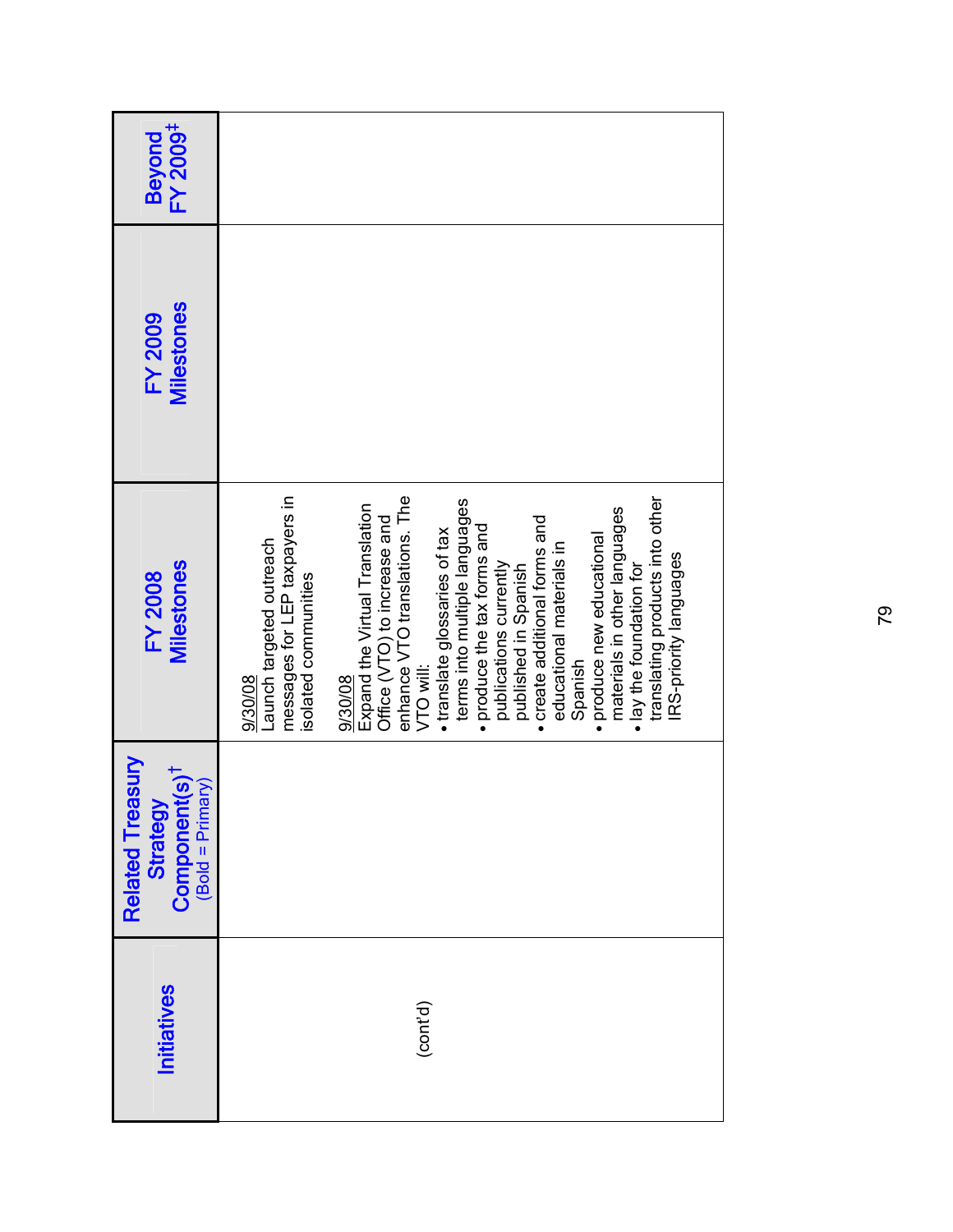| FY 2009 <sup>‡</sup><br><b>Beyond</b>                                                  |                                                                                                                                                                                                                                                                                                                                                                                  |                                                                                                                                                                                                            |
|----------------------------------------------------------------------------------------|----------------------------------------------------------------------------------------------------------------------------------------------------------------------------------------------------------------------------------------------------------------------------------------------------------------------------------------------------------------------------------|------------------------------------------------------------------------------------------------------------------------------------------------------------------------------------------------------------|
| <b>Milestones</b><br><b>FY 2009</b>                                                    | solicitation through roundtable<br>discussions and via partner<br>employees in feedback<br>Engage partners and<br>satisfaction surveys<br>6/30/09                                                                                                                                                                                                                                | Deploy enhancements to the<br>support tool to deliver Probe<br>interactive tax law decision<br>and Response Capability<br>9/30/09                                                                          |
| Milestones<br><b>FY 2008</b>                                                           | intake and interview sheets and<br>Define volunteer training levels<br>and focus on consistent use of<br>solicitation through roundtable<br>volunteers performing quality<br>Develop and deliver Site<br>discussions and partner<br>employees in feedback<br>Coordinator's Training<br>Engage partners and<br>satisfaction surveys<br>12/31/08<br>12/31/08<br>reviews<br>6/30/08 | Assistance Blueprint report and<br>recommended in the Taxpayer<br>Deploy an interactive tax law<br>deliver improved Frequently<br>Asked Questions (FAQs)<br>decision support tool as<br>9/30/08<br>support |
| <b>Related Treasury</b><br>Component(s) <sup>†</sup><br>$(Bold = Primary)$<br>Strategy | 4.<br>5                                                                                                                                                                                                                                                                                                                                                                          | 5                                                                                                                                                                                                          |
| Initiatives                                                                            | timeliness of taxpayer<br>and external partners.<br>enhanced integrated<br>process with internal<br>Improve quality and<br>quality assurance<br>maintaining an<br>contacts by                                                                                                                                                                                                    | Enhance IRS.gov.                                                                                                                                                                                           |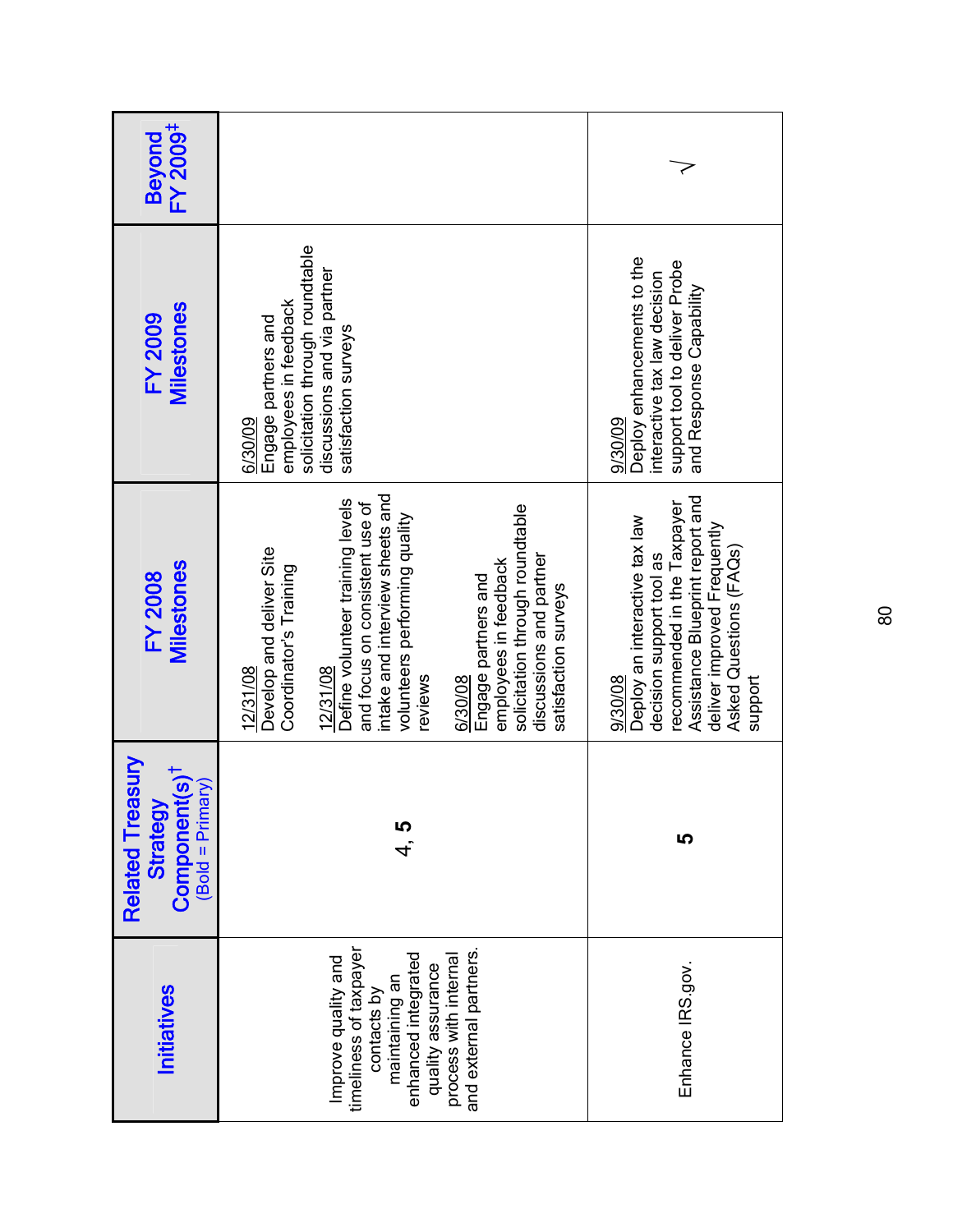| FY 2009 <sup>‡</sup><br><b>Beyond</b>                                                  |                                                                                                                                                                                                                                                                                                                                        |                                                                                                                                                                                                                                                                                                                                       |  |
|----------------------------------------------------------------------------------------|----------------------------------------------------------------------------------------------------------------------------------------------------------------------------------------------------------------------------------------------------------------------------------------------------------------------------------------|---------------------------------------------------------------------------------------------------------------------------------------------------------------------------------------------------------------------------------------------------------------------------------------------------------------------------------------|--|
| <b>Milestones</b><br><b>FY 2009</b>                                                    | Collaborate with Rural Funding<br>Work with U.S. Department of<br>related services in rural areas<br>Foundations to expand tax<br>Agriculture to increase the<br>availability of free tax<br>assistance programs<br>12/31/09<br>3/31/09                                                                                                | upgrade annually as needed<br>Maintain the application and<br>Ongoing                                                                                                                                                                                                                                                                 |  |
| <b>Milestones</b><br><b>FY 2008</b>                                                    | financial institutions, community<br>and Native American advocates<br>through network of partnerships<br>Native American communities<br>financial education providers,<br>Increase availability of EITC<br>involving Native community<br>development corporations,<br>education in hard to serve<br>education and financial<br>9/30/08 | Launch Spanish version of the<br>internet application "Where's<br>Spanish speaking taxpayers<br>about tax responsibilities for<br>Spanish website to educate<br>My Refund," which allows<br>Expand and enhance the<br>taxpayers to access their<br>determining various tax<br>refund information<br>eligibility<br>1/31/08<br>9/30/08 |  |
| <b>Related Treasury</b><br>Component(s) <sup>†</sup><br>$(Bold = Primary)$<br>Strategy | <u> LN </u>                                                                                                                                                                                                                                                                                                                            | <b>ເ</b><br>ຕ                                                                                                                                                                                                                                                                                                                         |  |
| Initiatives                                                                            | organizations serving<br>both the national and<br>through programs at<br>the disabled, Native<br>collaborations with<br>communities, and<br>Improve services<br>pre-existing rural<br>infrastructures.<br>local level by<br>expanding<br>American                                                                                      | Expand and enhance<br>to increase electronic<br>the Spanish Website<br>applications currently<br>language delivery of<br>options for Spanish<br>options, including<br>ni əldəliavə ylno<br>English                                                                                                                                    |  |

 $\overline{\circ}$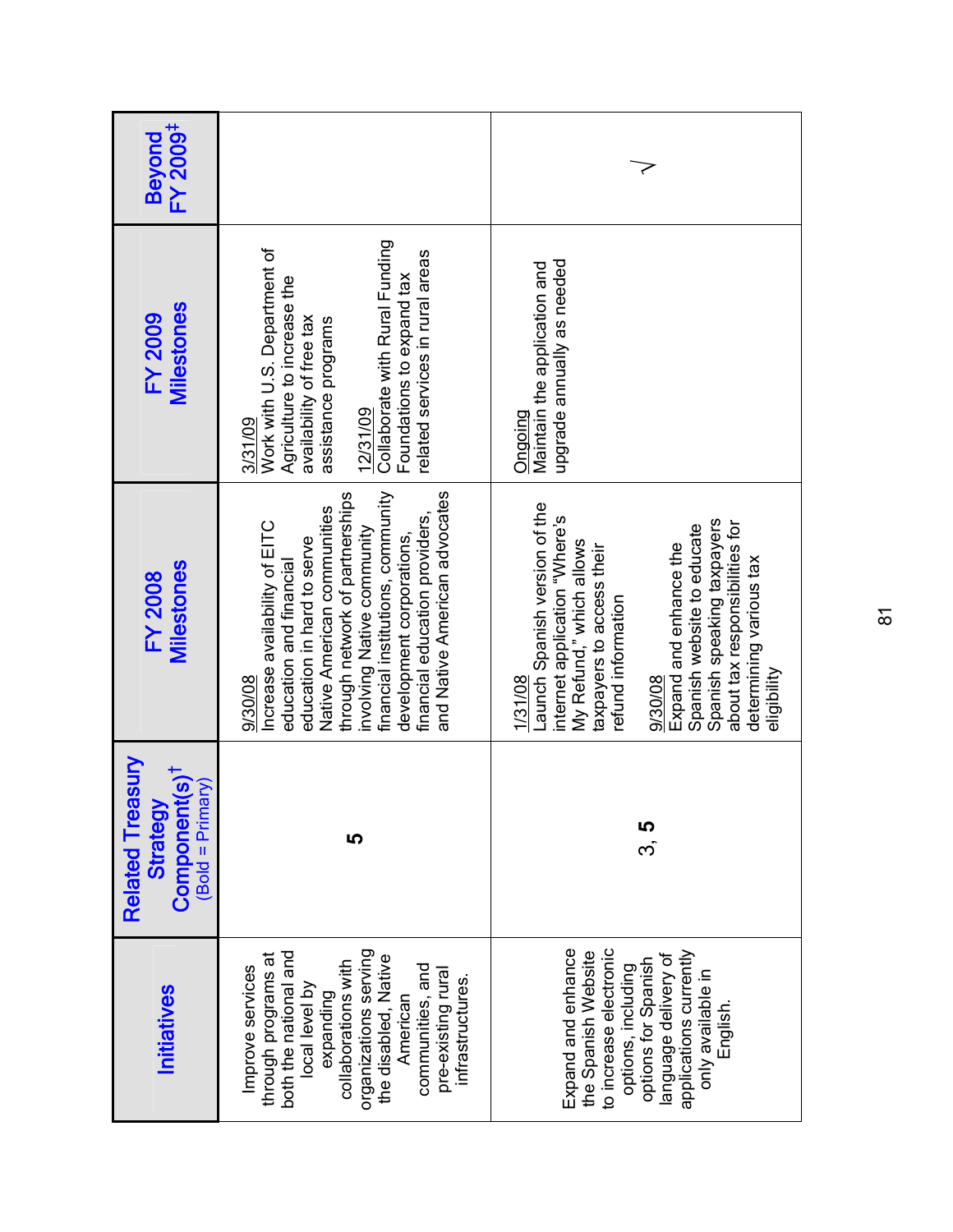| FY 2009 <sup>‡</sup><br><b>Beyond</b>                                                  |                                                                                                                                           |                                                                           |                                                      |                                                                                                                 |
|----------------------------------------------------------------------------------------|-------------------------------------------------------------------------------------------------------------------------------------------|---------------------------------------------------------------------------|------------------------------------------------------|-----------------------------------------------------------------------------------------------------------------|
| <b>Milestones</b><br><b>FY 2009</b>                                                    | upgrade annually as needed<br>Maintain the application and<br>Ongoing                                                                     |                                                                           |                                                      |                                                                                                                 |
| <b>Milestones</b><br><b>FY 2008</b>                                                    | Account Resolution (EAR) and<br>Deployed access to Electronic<br>(TDS) for Reporting Agents in<br>Transcript Delivery System<br>June 2007 | services to all Reporting Agents<br>Market availability of new<br>10/1/07 | Monitor access and modify as<br>necessary<br>6/30/08 | Work with Reporting Agents to<br>electronic delivery of bulk<br>explore opportunities for<br>9/30/08<br>notices |
| <b>Related Treasury</b><br>Component(s) <sup>†</sup><br>$(Bold = Primary)$<br>Strategy |                                                                                                                                           | L                                                                         | က                                                    |                                                                                                                 |
| Initiatives                                                                            |                                                                                                                                           | Provide Reporting                                                         | Agents with access to<br>e-Services.                 |                                                                                                                 |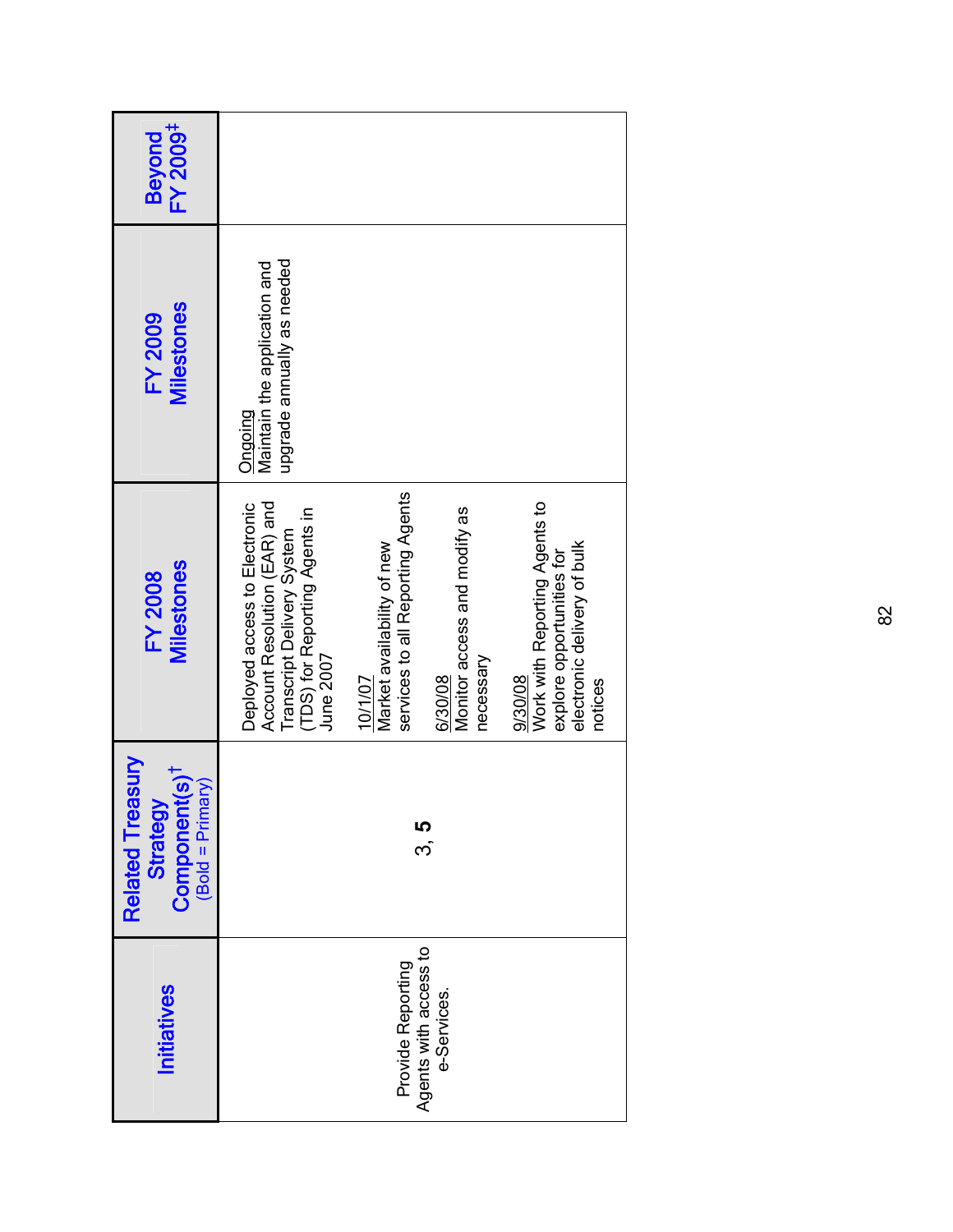| FY 2009 <sup>‡</sup><br><b>Beyond</b>                                                      |                                                                                                                                                                                                                          |                                                                                                                                                                                                                                                    |
|--------------------------------------------------------------------------------------------|--------------------------------------------------------------------------------------------------------------------------------------------------------------------------------------------------------------------------|----------------------------------------------------------------------------------------------------------------------------------------------------------------------------------------------------------------------------------------------------|
| <b>Milestones</b><br><b>FY 2009</b>                                                        | causes for taxpayer errors and<br>begin to develop appropriate<br>Pending success of model<br>development, determine<br>treatments<br>9/30/09                                                                            |                                                                                                                                                                                                                                                    |
| <b>Milestones</b><br><b>FY 2008</b>                                                        | Identify attributes of intentional<br>versus unintentional taxpayer<br>noncompliance<br>9/30/08                                                                                                                          | online tax account services that<br>Implement I-CAS Release 1 to<br>will emulate an online banking<br>enable taxpayers filing Form<br>Internet link. I-CAS will offer<br>information via a secure<br>1040 to view account<br>experience<br>9/30/08 |
| <b>Related Treasury</b><br>Component(s) <sup>†</sup><br>$($ Bold = Primary $)$<br>Strategy | ഥ                                                                                                                                                                                                                        | <b>ເ</b><br>ຕ                                                                                                                                                                                                                                      |
| <b>Initiatives</b>                                                                         | Implement Taxpayer<br>Assistance Blueprint<br>understand taxpayer<br>taxpayer service,<br>based on extensive<br>includes a five-year<br>Strategic Plan for<br>Phase 2, which<br>and stakeholder<br>research to<br>needs. | Release 1, which will<br>Implement Internet-<br>enable taxpayers to<br>Customer Account<br>Services (I-CAS)<br>view account<br>information.                                                                                                        |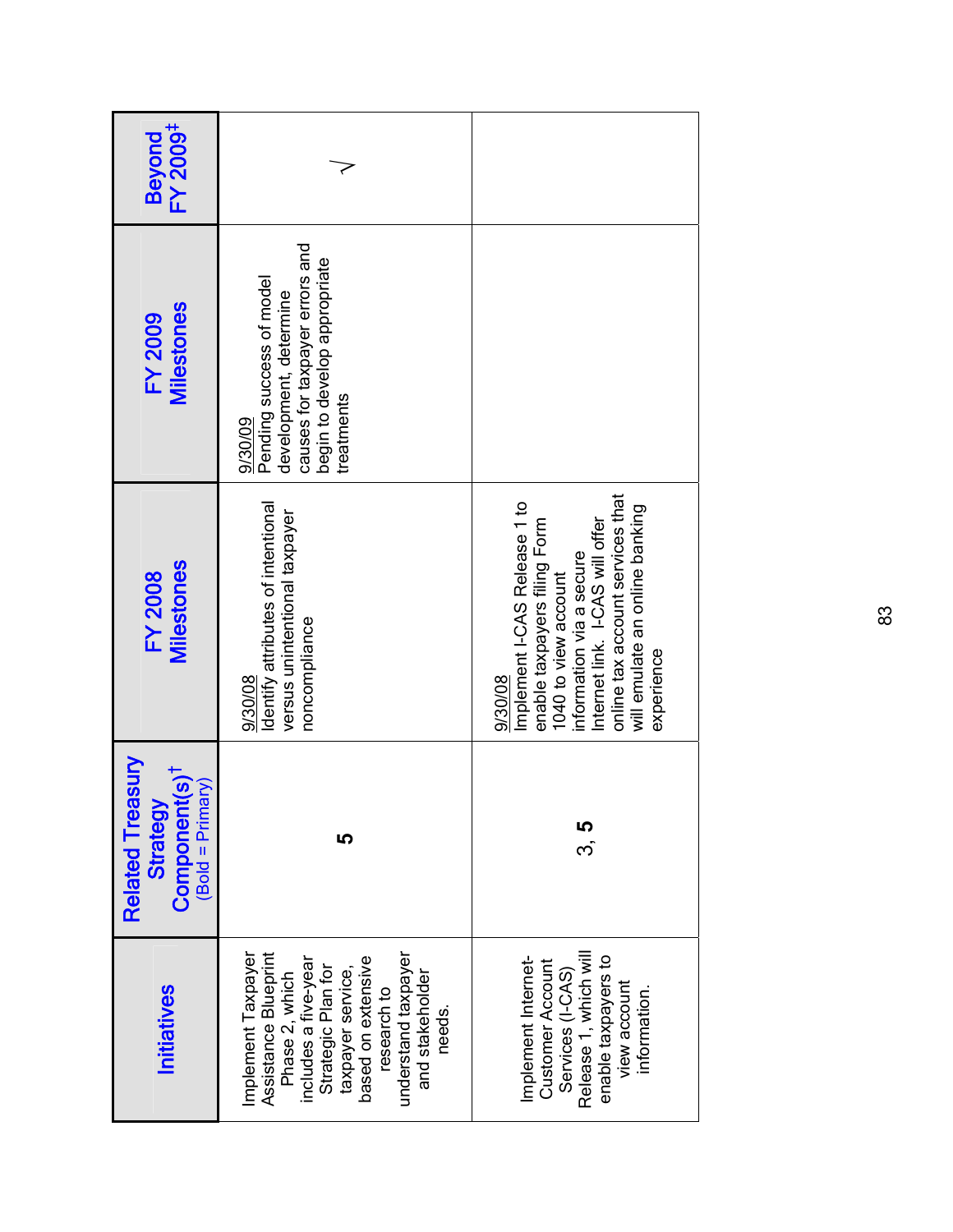| Initiatives                                                                                                                                                                                                                            | <b>Related Treasury</b><br>Component(s) <sup>†</sup><br>$(Bold = Primary)$<br>Strategy | Milestones<br><b>FY 2008</b>                                                                                                                                                                                                                                                                       | <b>Milestones</b><br><b>FY 2009</b>                                                                                                                                                                                                                                                         | FY 2009 <sup>‡</sup><br><b>Beyond</b> |
|----------------------------------------------------------------------------------------------------------------------------------------------------------------------------------------------------------------------------------------|----------------------------------------------------------------------------------------|----------------------------------------------------------------------------------------------------------------------------------------------------------------------------------------------------------------------------------------------------------------------------------------------------|---------------------------------------------------------------------------------------------------------------------------------------------------------------------------------------------------------------------------------------------------------------------------------------------|---------------------------------------|
| change their address,<br>Release 2, which will<br>amount on balances<br>enable taxpayers to<br>submit a Power of<br>calculate a payoff<br>Implement I-CAS<br>file an extension,<br>due via a secure<br>Attorney, and<br>Internet link. | ი<br>ს.                                                                                |                                                                                                                                                                                                                                                                                                    | their address, file an extension,<br>Implement I-CAS Release 2 to<br>and calculate a payoff amount<br>on balances due via a secure<br>submit a Power of Attorney,<br>enable taxpayers to change<br>Internet Link<br>9/30/09                                                                 |                                       |
| Payment Agreement.<br>efforts encouraging<br>Continue publicity<br>use of Online                                                                                                                                                       | い                                                                                      | use of on-line application for tax<br>Issue News Releases and other<br>year 2007 balance due returns<br><b>Ongoing During Filing Season</b><br>Promote ease of using Online<br>communications encouraging<br>multifaceted stakeholder<br>Payment Agreement via<br>distribution networks<br>Ongoing | use of on-line application for tax<br>Issue News Releases and other<br>year 2008 balance due returns<br>Ongoing During Filing Season<br>Promote ease of using Online<br>communications encouraging<br>multifaceted stakeholder<br>Payment Agreement via<br>distribution networks<br>Ongoing |                                       |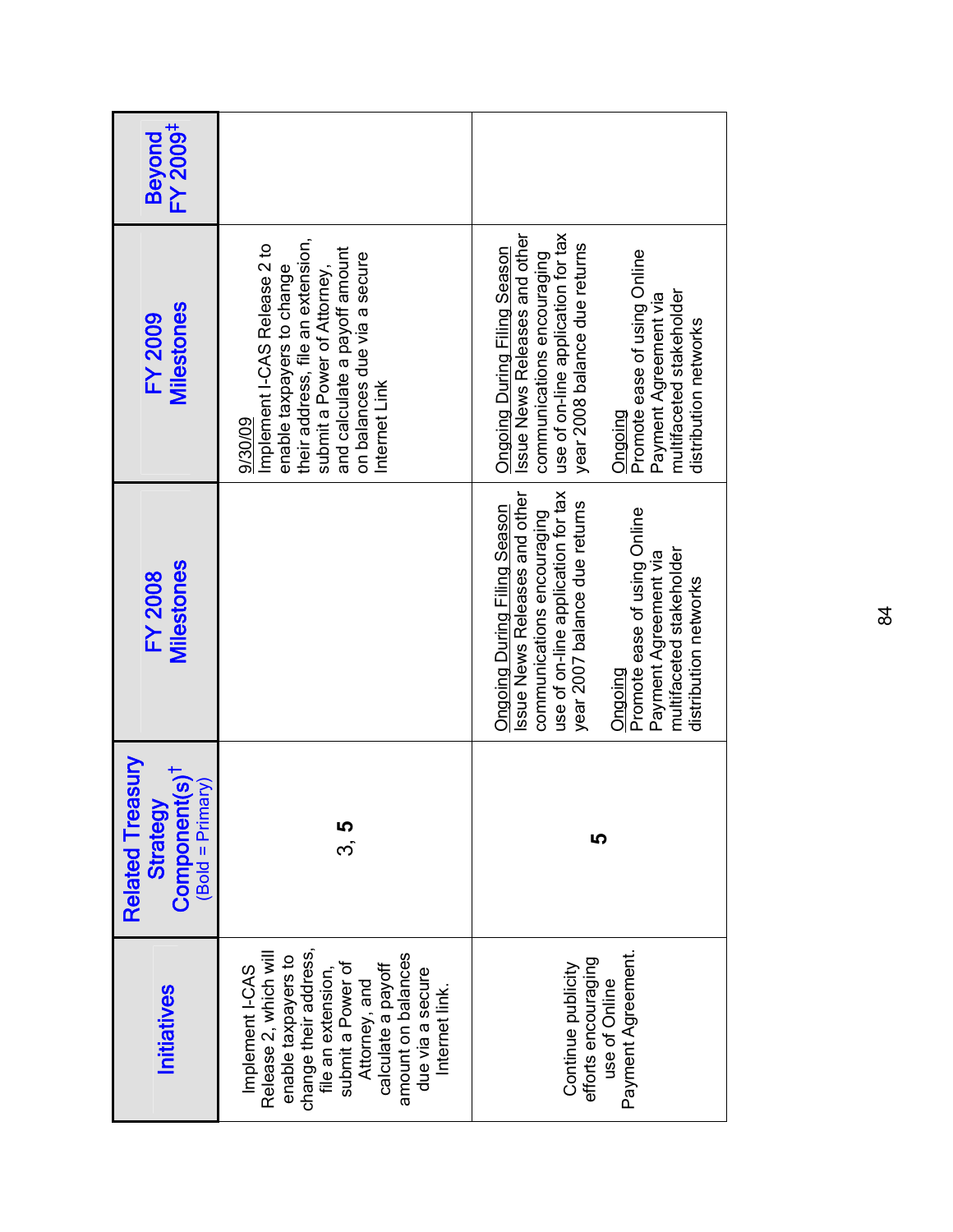| FY 2009 <sup>‡</sup><br><b>Beyond</b>                                                  |                                                                                                                   |                                                                                                                                                                                                                                                                                          |  |
|----------------------------------------------------------------------------------------|-------------------------------------------------------------------------------------------------------------------|------------------------------------------------------------------------------------------------------------------------------------------------------------------------------------------------------------------------------------------------------------------------------------------|--|
| <b>Milestones</b><br><b>FY 2009</b>                                                    | Treasury and IRS and will<br>egislative initiatives to<br>recommend additional<br>Congress<br>2/09                | Release new amended Forms<br>1/31/09<br>34 <sub>X</sub>                                                                                                                                                                                                                                  |  |
| <b>Milestones</b><br><b>FY 2008</b>                                                    | Treasury and IRS and will work<br>with Congress to enact<br>legislative proposals<br>Ongoing                      | Release new Forms 1120S and<br>Verify customer acceptance of<br>Complete regulations for new<br>forms under development to<br>amended Forms 94X, (new<br>new Form 8857, Innocent<br>reduce employment tax<br>reporting errors)<br>Spouse Relief<br>3/31/08<br>2/29/08<br>1/31/08<br>2553 |  |
| <b>Related Treasury</b><br>Component(s) <sup>t</sup><br>$(Bold = Primary)$<br>Strategy | $\mathbf{c}$                                                                                                      | ဖ                                                                                                                                                                                                                                                                                        |  |
| <b>Initiatives</b>                                                                     | to enact simplification<br>legislative provisions<br>in Administration's FY<br>Work with Congress<br>2008 Budget. | Continue Taxpayer<br><b>Burden Reduction</b><br>projects.                                                                                                                                                                                                                                |  |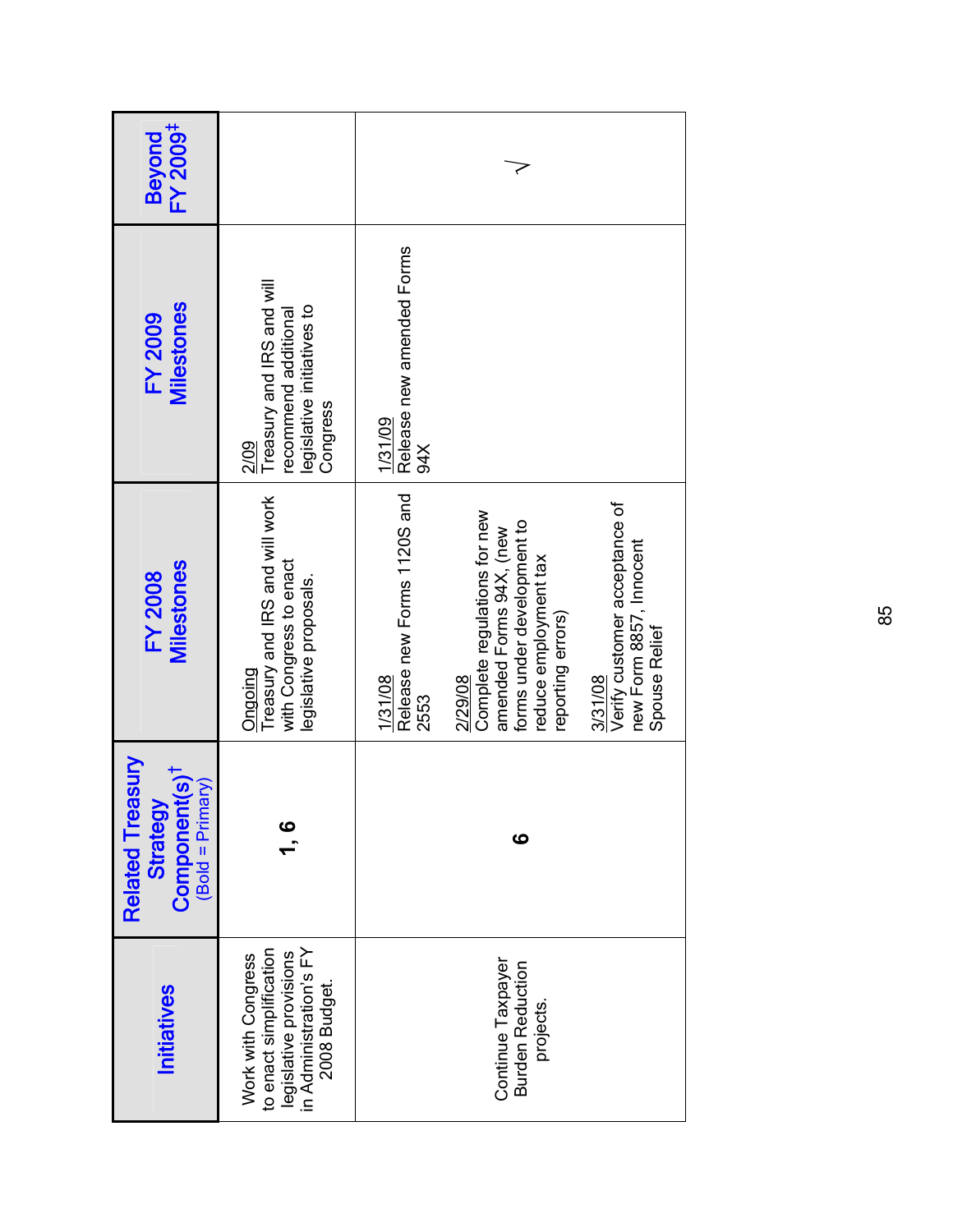| Initiatives                                           | <b>Related Treasury</b><br>Component(s) <sup>†</sup><br>$(Bold = Primary)$<br>Strategy | Milestones<br><b>FY 2008</b>                                                                                                                                                                                                                                                                                                                                                                                                                                                                                                                                                 | <b>Milestones</b><br><b>FY 2009</b> | FY 2009 <sup>‡</sup><br><b>Beyond</b> |
|-------------------------------------------------------|----------------------------------------------------------------------------------------|------------------------------------------------------------------------------------------------------------------------------------------------------------------------------------------------------------------------------------------------------------------------------------------------------------------------------------------------------------------------------------------------------------------------------------------------------------------------------------------------------------------------------------------------------------------------------|-------------------------------------|---------------------------------------|
| Continue Tax Form<br>and Publication<br>improvements. | ဖ                                                                                      | Develop a multi-year prioritized<br>enabled PDF Form 1040, U.S.<br>Individual Income Tax Return,<br>sections within Publication 17<br>Define the Modernized e-file<br>Publication 17, Your Federal<br>taxpayers to link to relevant<br>website. Hyperlinks will be<br>(MeF) platform for the XML<br>redesign and simplification<br>Income Tax, on the irs.gov<br>to assist in tax preparation<br>activities to include forms<br>plan of burden reduction<br>incorporated, enabling<br>Launch a hyperlinked<br>for Tax Year 2009<br>research<br>9/30/08<br>9/30/08<br>9/30/08 |                                     |                                       |
|                                                       |                                                                                        |                                                                                                                                                                                                                                                                                                                                                                                                                                                                                                                                                                              |                                     |                                       |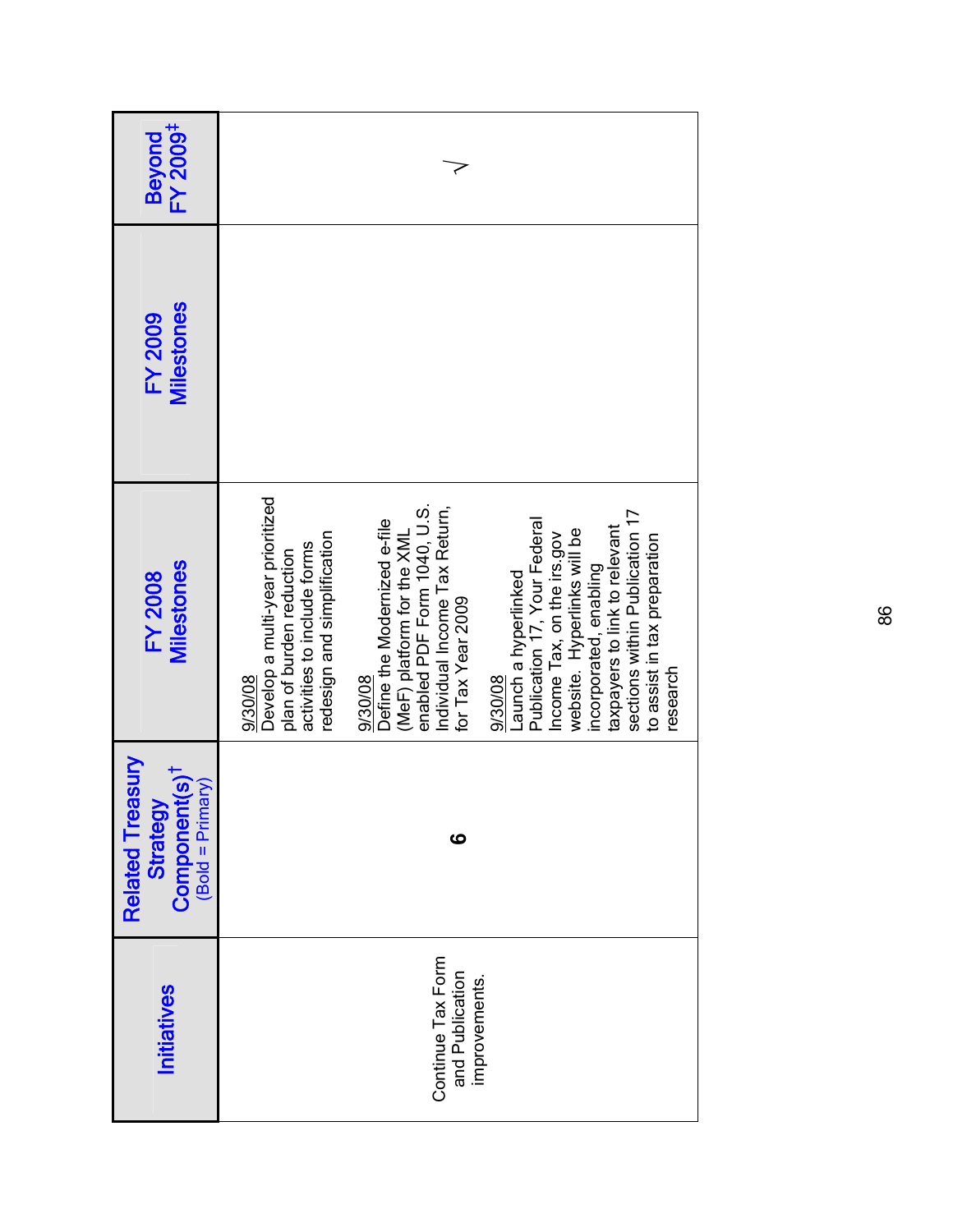| FY 2009 <sup>‡</sup><br>Beyond                                                         | Partner with<br>automate<br>receipt of<br>states to<br>SARs                                                                                  |                                                                                                                                                                                                                                                                                                                                                                               |
|----------------------------------------------------------------------------------------|----------------------------------------------------------------------------------------------------------------------------------------------|-------------------------------------------------------------------------------------------------------------------------------------------------------------------------------------------------------------------------------------------------------------------------------------------------------------------------------------------------------------------------------|
| <b>Milestones</b><br><b>FY 2009</b>                                                    | improve the usability of SARs<br>implement enhancements to<br>Partner with states to<br>6/30/09                                              | participation by an additional<br>Continue to increase state<br>9/30/09<br>25%                                                                                                                                                                                                                                                                                                |
| <b>Milestones</b><br><b>FY 2008</b>                                                    | Establish a system to baseline<br>usability and productivity of<br>incoming SARs<br>5/31/08                                                  | securing a minimum of 20 state<br>deliver data provided by the<br>states for incorporation into<br>Fully implement process to<br>employment tax audit work<br>Increase number of states<br>Launch QETP initiative by<br>participating by 25%<br>participants<br>12/31/07<br>streams<br>6/30/08<br>9/30/08                                                                     |
| <b>Related Treasury</b><br>Component(s) <sup>1</sup><br>$(Bold = Primary)$<br>Strategy |                                                                                                                                              |                                                                                                                                                                                                                                                                                                                                                                               |
| <b>Initiatives</b>                                                                     | centralized process to<br>of State Audit Reports<br>Further enhance the<br>federal assessments.<br>maximize utilization<br>(SARs) by IRS for | the Federation of Tax<br>agencies to provide a<br>collaborative national<br>approach to combat<br>partnership with the<br>Association of State<br>Workforce Agencies<br>U.S. Department of<br>Administrators, and<br>abor, the National<br>Employment Tax<br>Practices (QETP)<br>employment tax<br>state workforce<br>Questionable<br>Implement a<br>Initiative in<br>schemes |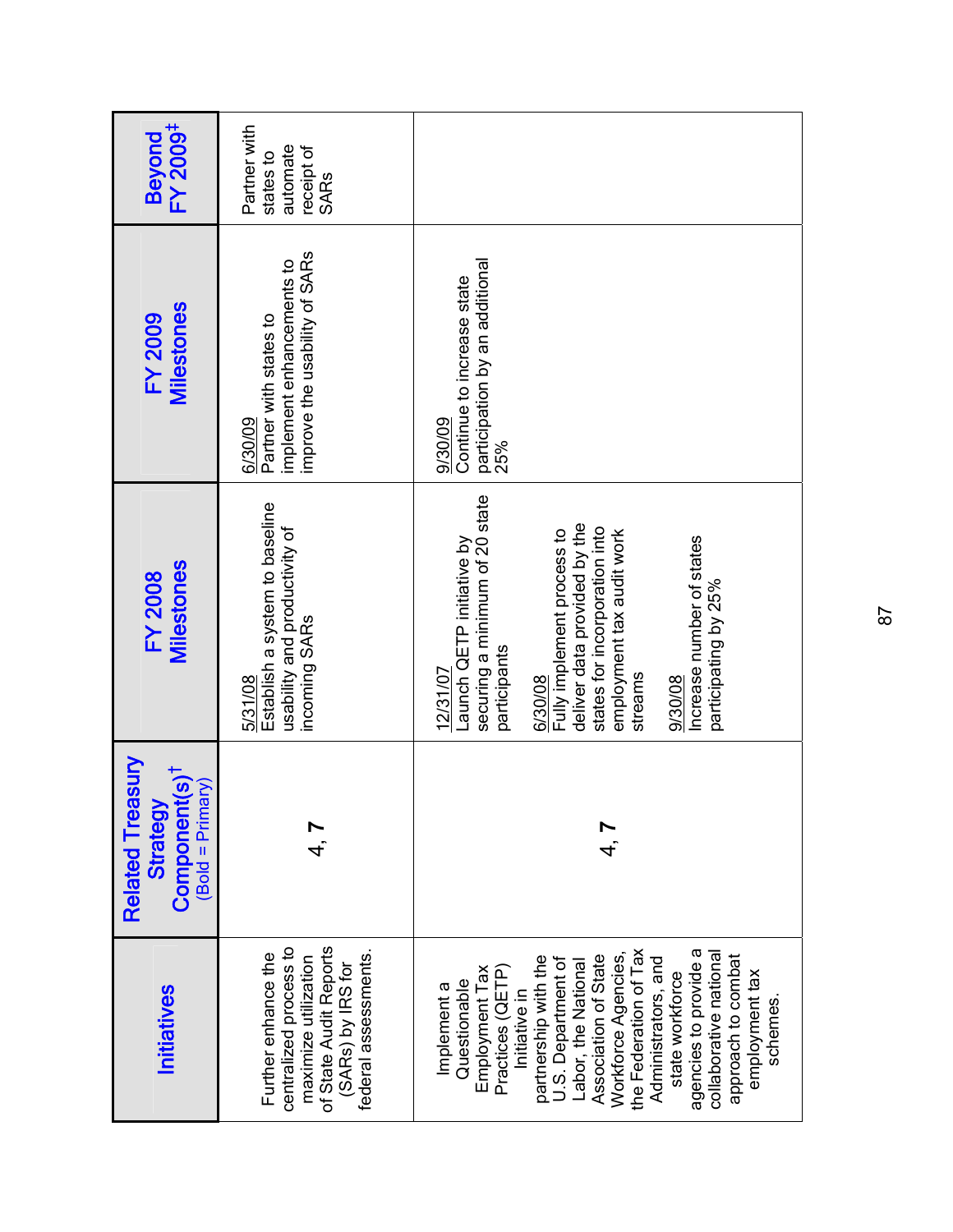| Beyond<br>FY 2009 <sup>‡</sup>                                                                    |                                                                                                                                                                |
|---------------------------------------------------------------------------------------------------|----------------------------------------------------------------------------------------------------------------------------------------------------------------|
| <b>Milestones</b><br><b>FY 2009</b>                                                               |                                                                                                                                                                |
| Milestones<br><b>FY 2008</b>                                                                      | Develop and launch a minimum<br>partnerships (e.g., SSA and<br>of two new federal agency<br>6/30/08<br>SBA)                                                    |
| <b>Alnse</b><br>Component(s) <sup>1</sup><br>$(Bold = Primary)$<br>Strategy<br><b>Related Tre</b> |                                                                                                                                                                |
| <b>Initiatives</b>                                                                                | Further enhance the<br>Fed/Fed program by<br>agencies to improve<br>tax administration.<br>partnerships with<br>facilitating and<br>other federal<br>expanding |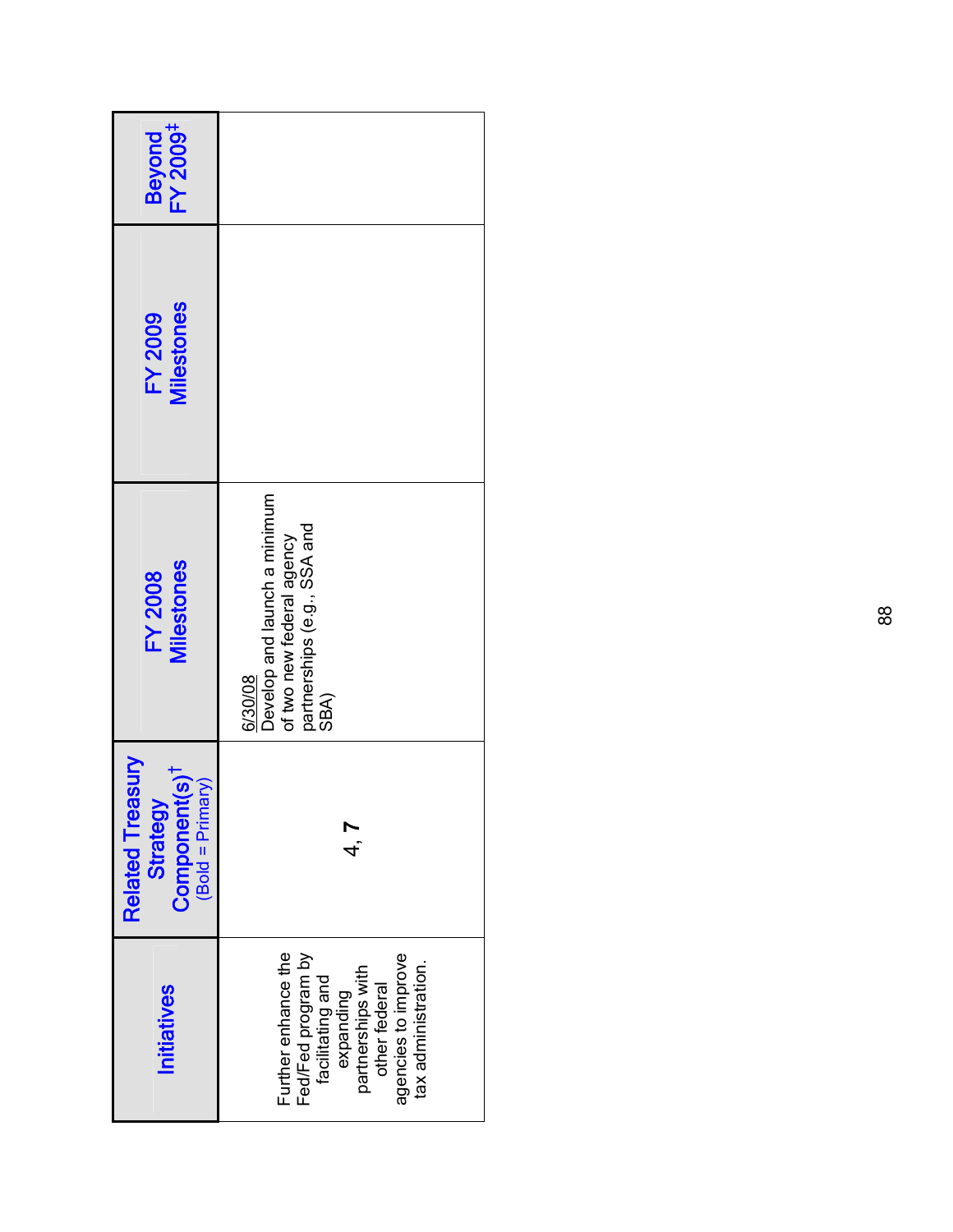| FY 2009 <sup>‡</sup><br><b>Beyond</b>                                                      | participation<br>appropriate<br>expansion<br>of SFRMI<br>Continue<br>agencies<br>state tax<br>lle ot                                                                                                                                                                                                                                                                                                                        |                                                                                             |
|--------------------------------------------------------------------------------------------|-----------------------------------------------------------------------------------------------------------------------------------------------------------------------------------------------------------------------------------------------------------------------------------------------------------------------------------------------------------------------------------------------------------------------------|---------------------------------------------------------------------------------------------|
| <b>Milestones</b><br><b>FY 2009</b>                                                        | Launch Phase 2 of pilot by<br>participation by 50% to 21<br>increasing state agency<br>taxing agencies<br>6/30/09                                                                                                                                                                                                                                                                                                           | steps to expand as appropriate<br>Based on test outcomes, take<br>9/30/09                   |
| Milestones<br><b>FY 2008</b>                                                               | data received from 14 states to<br>Pilot use of systemic SRFMI<br>identify nonfilers and<br>underreporters<br>7/31/08                                                                                                                                                                                                                                                                                                       | Complete project analysis test<br>and issue report of findings<br>7/31/08                   |
| <b>Related Treasury</b><br>Component(s) <sup>1</sup><br>$($ Bold = Primary $)$<br>Strategy |                                                                                                                                                                                                                                                                                                                                                                                                                             | .<br>ಇ.<br>೧                                                                                |
| <b>Initiatives</b>                                                                         | Governmental Liaison<br>Program against state<br>RS extracts received<br>master files to identify<br>to identify differences<br>Initiative (SRFMI) – a<br>process that matches<br>a state return but not<br>businesses who filed<br>Engage all 50 states<br>Reverse File Match<br>a federal return and<br>in federal and state<br>through the State<br>income reporting.<br>Data Exchange<br>individuals and<br>through the | state data warehouse<br>benefits of utilizing<br>Determine tax<br>administration<br>concept |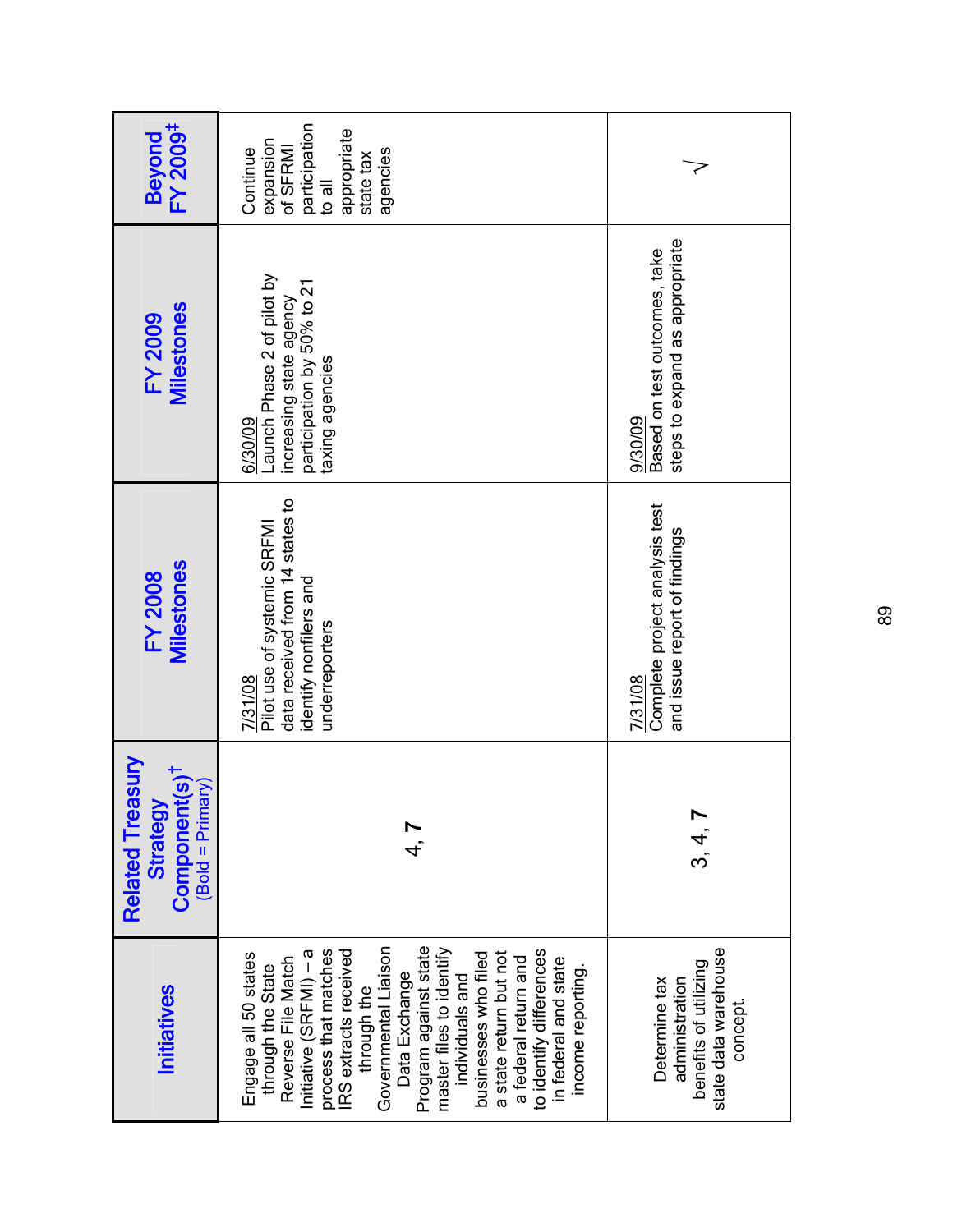| FY 2009 <sup>#</sup><br>Beyond                                                                |                                                                                                                                                                                                                                                                                                                                                                                            |                                                                                                                                                                                                                                                                                  |
|-----------------------------------------------------------------------------------------------|--------------------------------------------------------------------------------------------------------------------------------------------------------------------------------------------------------------------------------------------------------------------------------------------------------------------------------------------------------------------------------------------|----------------------------------------------------------------------------------------------------------------------------------------------------------------------------------------------------------------------------------------------------------------------------------|
| <b>Milestones</b><br><b>FY 2009</b>                                                           | military pre-retirement seminars<br>Obtain FY 2008 FERDI data for<br>Continue distributing DVD in all<br>Conduct research to determine<br>comparison to baseline data to<br>measure DVD's effectiveness<br>the need for military disability<br>military retirees entering the<br>to reduce the percentage of<br>tax-related services<br>FERDI population<br>12/31/09<br>3/31/09<br>9/30/09 |                                                                                                                                                                                                                                                                                  |
| Milestones<br><b>FY 2008</b>                                                                  | Employee/Retiree Delinquency<br>percentage of military retirees<br>into all military pre-retirement<br>Distribute and integrate DVD<br>Initiative (FERDI) population<br>seminars to reduce the<br>entering the Federal<br>12/31/08                                                                                                                                                         | well as input on development of<br>Guide availability to industries<br>Work with industry partners to<br>needed to existing guides as<br>through national/local liaison<br>Publicize Audit Technique<br>determine enhancements<br>new guides<br>activities<br>Ongoing<br>6/30/08 |
| <b>Related Treasury</b><br>Component(s) <sup>†</sup><br>$(Bold = Primary)$<br><b>Strategy</b> | .<br>ທົ                                                                                                                                                                                                                                                                                                                                                                                    |                                                                                                                                                                                                                                                                                  |
| Initiatives                                                                                   | educational targeted<br>outreach DVD for<br>military personnel<br>preparing for<br>Develop an<br>retirement.                                                                                                                                                                                                                                                                               | Technique Guides<br>Enhance outreach<br>efforts to industry<br>audiences about<br>available Audit<br>and Tax Tips.                                                                                                                                                               |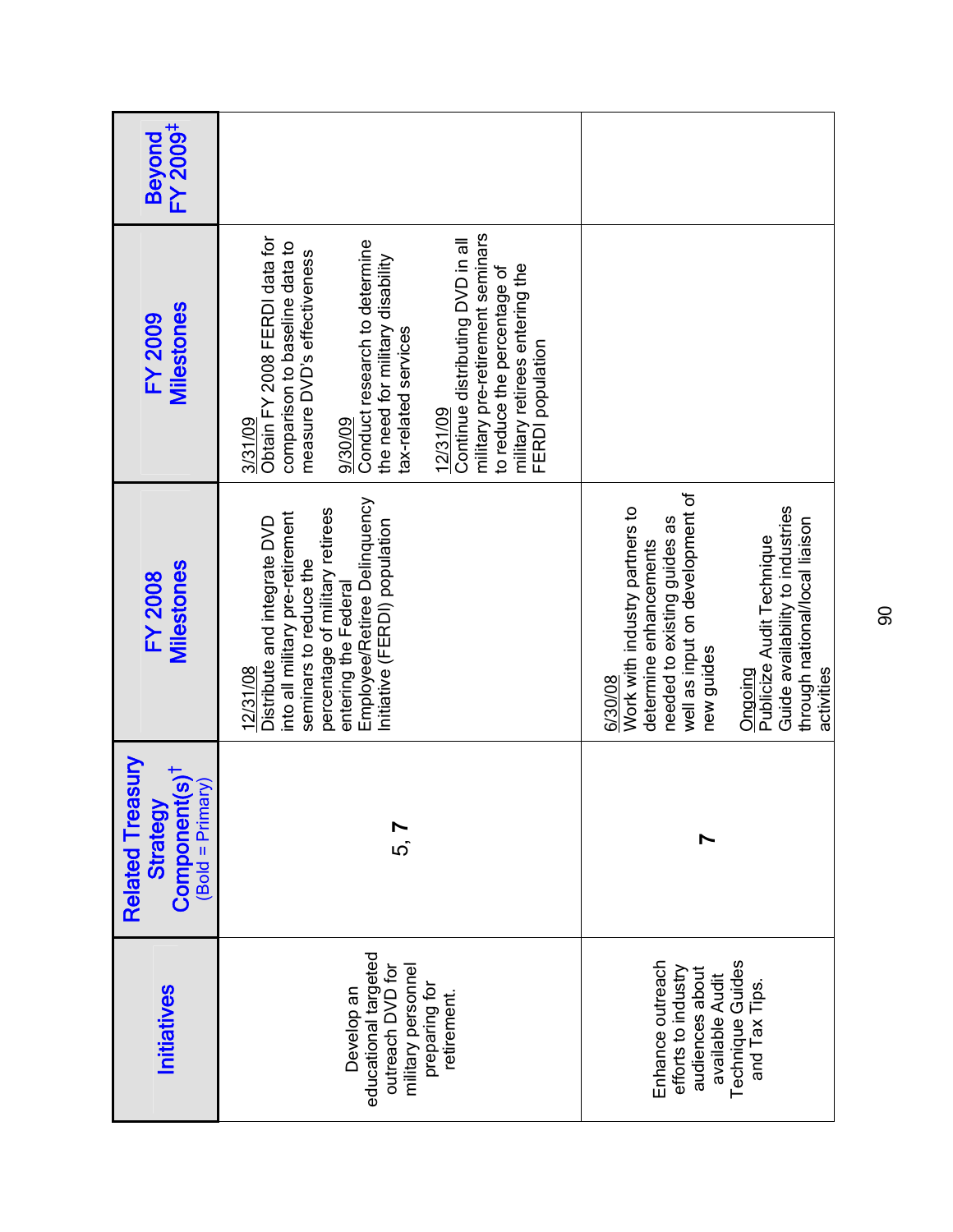| FY 2009 <sup>#</sup><br>Beyond                                             |                                                                                                                              |                                                                                                   |                                                                                                                                                                                                                            |
|----------------------------------------------------------------------------|------------------------------------------------------------------------------------------------------------------------------|---------------------------------------------------------------------------------------------------|----------------------------------------------------------------------------------------------------------------------------------------------------------------------------------------------------------------------------|
| Milestones<br><b>FY 2009</b>                                               |                                                                                                                              | Complete monthly distribution<br>of 12 additional fact sheets<br>9/30/09                          |                                                                                                                                                                                                                            |
| <b>Milestones</b><br><b>FY 2008</b>                                        | dedicated web space) and<br>links to state and national<br>Promote Tax Centers<br>organizations<br>5/31/08                   | Complete monthly distribution<br>of 12 additional fact sheets<br>9/30/08                          | channel with national retail tax<br>Expand outreach to colleges<br>Develop grass-roots delivery<br>and universities to include<br>graduates entering tax<br>preparation careers<br>preparation firms<br>3/30/08<br>9/30/08 |
| <b>Related Treasury</b><br>$Component(s)†$<br>(Bold = Primary)<br>Strategy |                                                                                                                              |                                                                                                   |                                                                                                                                                                                                                            |
| <b>Initiatives</b>                                                         | IRS.gov on industry,<br>Establish links to<br>educational, and<br>governmental<br>practitioner,<br>stakeholders<br>websites. | distribute educational<br>fact sheets on areas<br>Develop and widely<br>noncompliance.<br>of high | Develop a strategy to<br>without affiliation to a<br>reach practitioners<br>organization.<br>professional                                                                                                                  |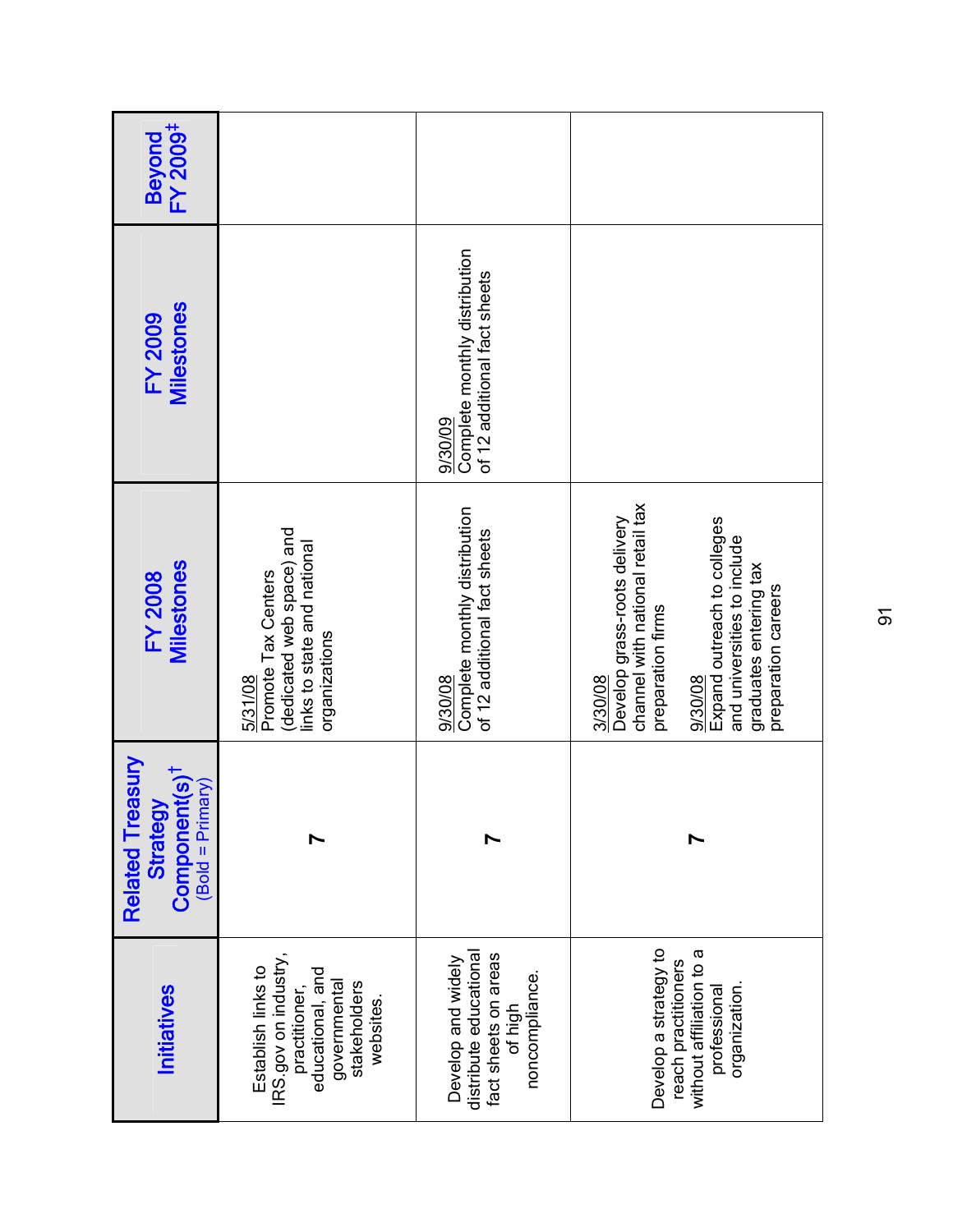| Beyond<br>FY 2009 <sup>‡</sup>                                                         |                                                                                                                                                                        |                                                                                          |                                                                                                                                 |                                                                                                      |                                                                                                                                              |          |
|----------------------------------------------------------------------------------------|------------------------------------------------------------------------------------------------------------------------------------------------------------------------|------------------------------------------------------------------------------------------|---------------------------------------------------------------------------------------------------------------------------------|------------------------------------------------------------------------------------------------------|----------------------------------------------------------------------------------------------------------------------------------------------|----------|
| <b>Milestones</b><br><b>FY 2009</b>                                                    | regarding common filing errors<br>into current tax workshop<br>Incorporate information<br>curriculum<br>12/31/08                                                       |                                                                                          |                                                                                                                                 |                                                                                                      |                                                                                                                                              |          |
| <b>Milestones</b><br><b>FY 2008</b>                                                    | provide education and outreach<br>traditional partners to maximize<br>leveraged opportunities that<br>directly to business owners<br>Continue contacts with<br>Ongoing | Establish a baseline of current<br>leveraged small business tax<br>workshops<br>10/01/07 | consistency of leveraged Small<br>SBDCs to enhance quality and<br>Business Tax Workshops<br>Partner with SCORE and<br>12/31/07  | outreach through the National<br>Partner with SBA to increase<br>Women's Business Council<br>3/31/08 | voluntary compliance and share<br>information for new business<br>Partner with SBA to promote<br>information customized<br>3/31/08<br>owners | (cont'd) |
| <b>Related Treasury</b><br>Component(s) <sup>†</sup><br>$(Bold = Primary)$<br>Strategy |                                                                                                                                                                        |                                                                                          |                                                                                                                                 |                                                                                                      |                                                                                                                                              |          |
| Initiatives                                                                            |                                                                                                                                                                        | Leverage key                                                                             | program and SBDCs<br>partners such as the<br>business workshops<br>SBA and its SCORE<br>to the new business<br>to deliver small | community                                                                                            |                                                                                                                                              |          |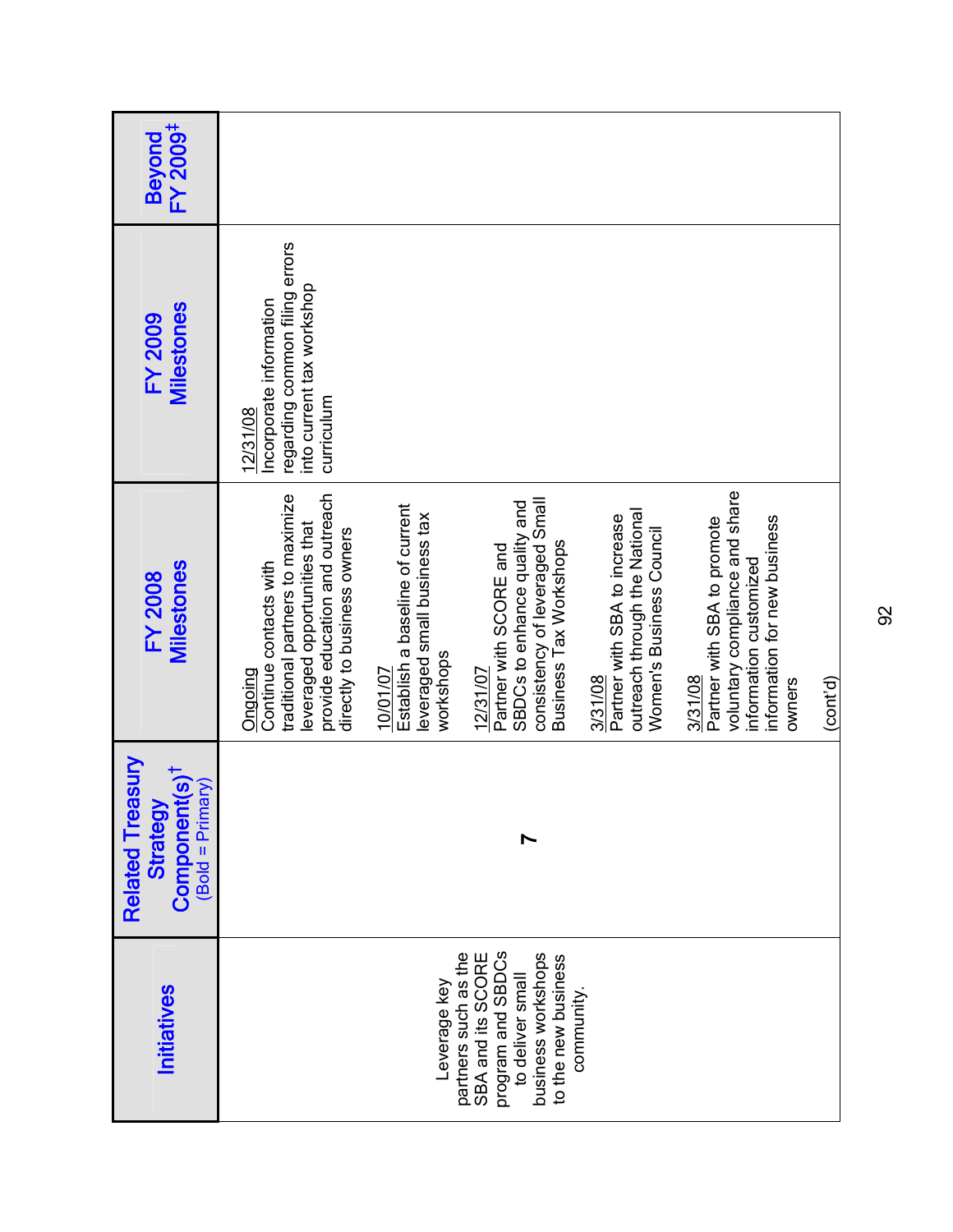| FY 2009 <sup>‡</sup><br><b>Beyond</b>                                                  |                                                                   |                                                                                                                                                                                                                                                                                                                                                                                                                                                                                                                                 |
|----------------------------------------------------------------------------------------|-------------------------------------------------------------------|---------------------------------------------------------------------------------------------------------------------------------------------------------------------------------------------------------------------------------------------------------------------------------------------------------------------------------------------------------------------------------------------------------------------------------------------------------------------------------------------------------------------------------|
| <b>Milestones</b><br><b>FY 2009</b>                                                    |                                                                   | Determine baseline and expand<br>Services Network tax prep and<br>education programs in each of<br>the four regions, HBCUs, tribal<br>fraternity, in the VITA program<br>Colleges and Universities<br>(HBCUs) in the VITA program<br>Increase the participation of<br>scholastic and professional<br>expand the participation of<br>the Cooperative Extension<br>Determine a baseline and<br>Beta Alpha Psi, a national<br>current Historically Black<br>colleges and universities<br>12/31/09<br>12/31/09<br>by 10%<br>9/30/09 |
| <b>Milestones</b><br><b>FY 2008</b>                                                    | Increase the number of Small<br>Business Tax Workshops<br>9/30/08 | Incorporate key messages into<br>professional curriculum taught<br>via Tax Practitioner Institutes<br>across the country<br>9/30/08                                                                                                                                                                                                                                                                                                                                                                                             |
| <b>Related Treasury</b><br>Component(s) <sup>1</sup><br>$(Bold = Primary)$<br>Strategy |                                                                   |                                                                                                                                                                                                                                                                                                                                                                                                                                                                                                                                 |
| Initiatives                                                                            | (cont'd)                                                          | existing relationships<br>with universities and<br>Deliver educational<br>messages through<br>colleges.                                                                                                                                                                                                                                                                                                                                                                                                                         |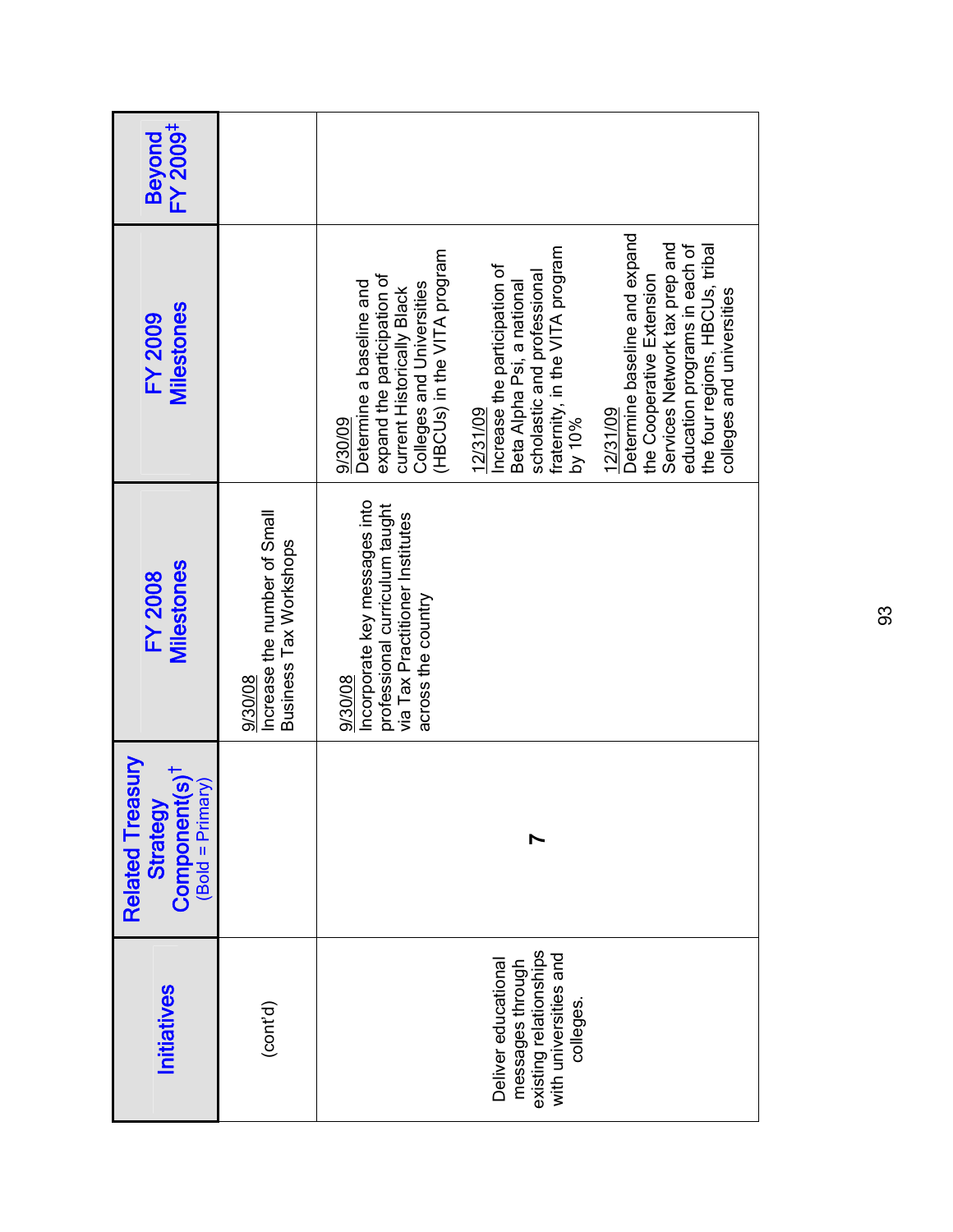| <b>Initiatives</b>                                                                    | <b>Related Treasury</b><br>$Componen(s)†$<br>(Bold = Primary)<br>Strategy | <b>Milestones</b><br><b>FY 2008</b>                                                                                                                                                                                                                                                                                                                                                                                      | <b>Milestones</b><br><b>FY 2009</b>                                                                                                                                                                   | FY 2009 <sup>‡</sup><br><b>Beyond</b> |
|---------------------------------------------------------------------------------------|---------------------------------------------------------------------------|--------------------------------------------------------------------------------------------------------------------------------------------------------------------------------------------------------------------------------------------------------------------------------------------------------------------------------------------------------------------------------------------------------------------------|-------------------------------------------------------------------------------------------------------------------------------------------------------------------------------------------------------|---------------------------------------|
| messages for toll-free<br>Develop audio<br>educational<br>wait times.                 |                                                                           | educational messages. Submit<br>Develop text and appropriate<br>Systems Change Request<br>placement of specific<br>1/31/08                                                                                                                                                                                                                                                                                               | appropriate functions to create<br>Work collaboratively with<br>educational messages<br>educational messages<br>Implement approved<br>1/31/09<br>9/30/09                                              |                                       |
| voluntary compliance.<br>to specific industries<br>Customize outreach<br>to encourage |                                                                           | Provide educational materials<br>to new and existing business<br>owners through partnerships<br>licensing agencies based on<br>with small business/industry<br>communication/outreach to<br>licensing agencies in all 50<br>data driven analysis of key<br>Begin launch of industry<br>small business/industry<br>stakeholders and state<br>stakeholders and state<br>specific<br>3/31/08<br>9/30/08<br>issues<br>states | and web resources for specific<br>designed to provide education<br>Conduct outreach in all states<br>to promote the use of the IRS'<br>industries and professions<br>web-based Tax Centers<br>9/30/09 |                                       |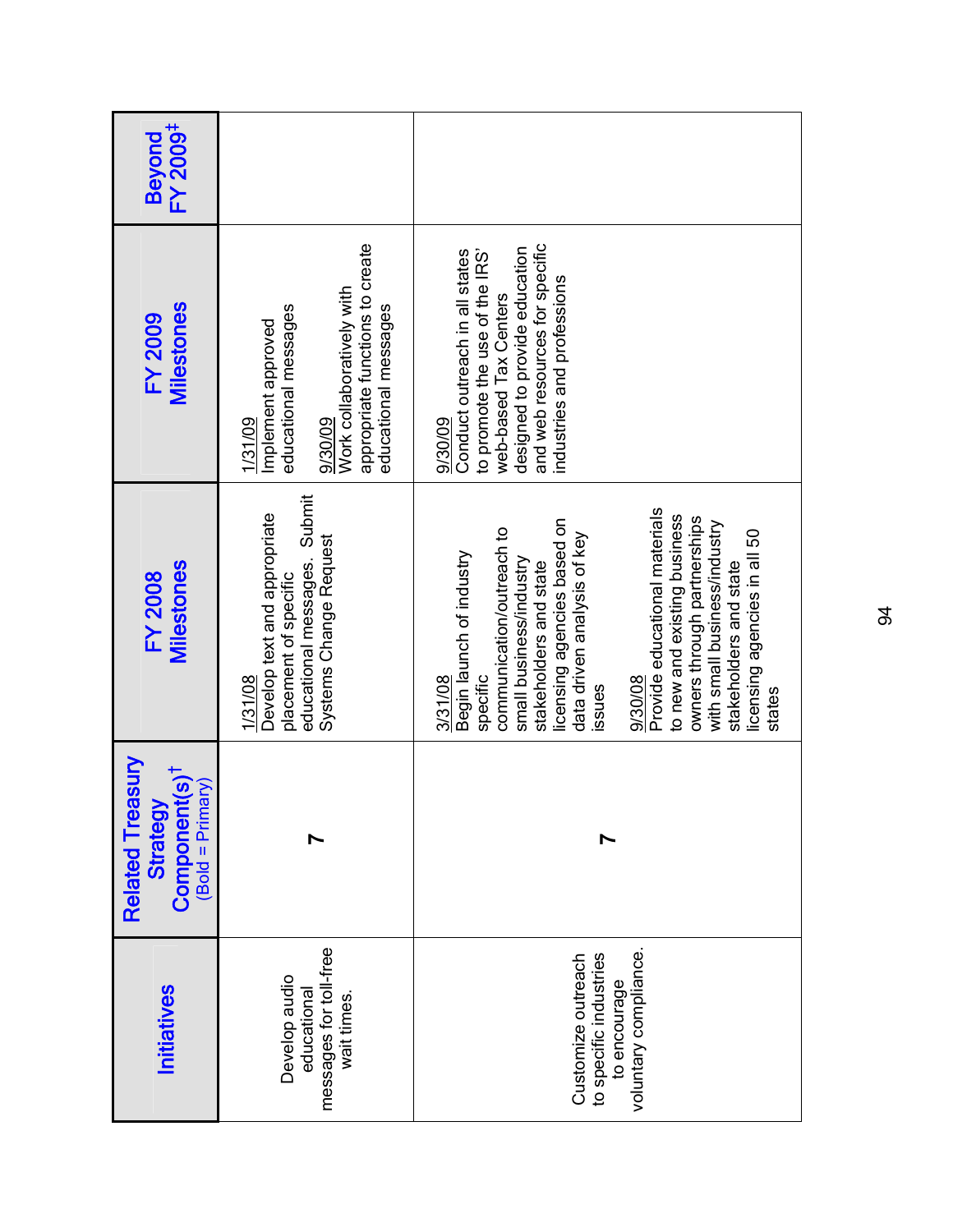| FY 2009 <sup>‡</sup><br><b>Beyond</b>                                                             |                                                                                             |                                                                                                           |                                                             |                                                     |
|---------------------------------------------------------------------------------------------------|---------------------------------------------------------------------------------------------|-----------------------------------------------------------------------------------------------------------|-------------------------------------------------------------|-----------------------------------------------------|
| Milestones<br><b>FY 2009</b>                                                                      | Implement recommendations<br>Ongoing                                                        |                                                                                                           |                                                             |                                                     |
| Milestones<br><b>FY 2008</b>                                                                      | Convene Service-wide task<br>force to collect and review<br>stakeholder feedback<br>10/1/07 | Share recommendations with<br>obtain additional feedback<br>external stakeholders and<br>10/31/07         | Provide recommendations<br>based on feedback<br>12/31/07    | Implement appropriate<br>recommendations<br>Ongoing |
| <b>Alnse</b><br>Component(s) <sup>t</sup><br>$(Bold = Primary)$<br>Strategy<br><b>Related Tre</b> |                                                                                             |                                                                                                           |                                                             |                                                     |
| <b>Initiatives</b>                                                                                |                                                                                             | external stakeholders<br>on existing outreach<br>Request feedback<br>from internal and<br>and educational | programs to identify<br>best practices and<br>enhancements. |                                                     |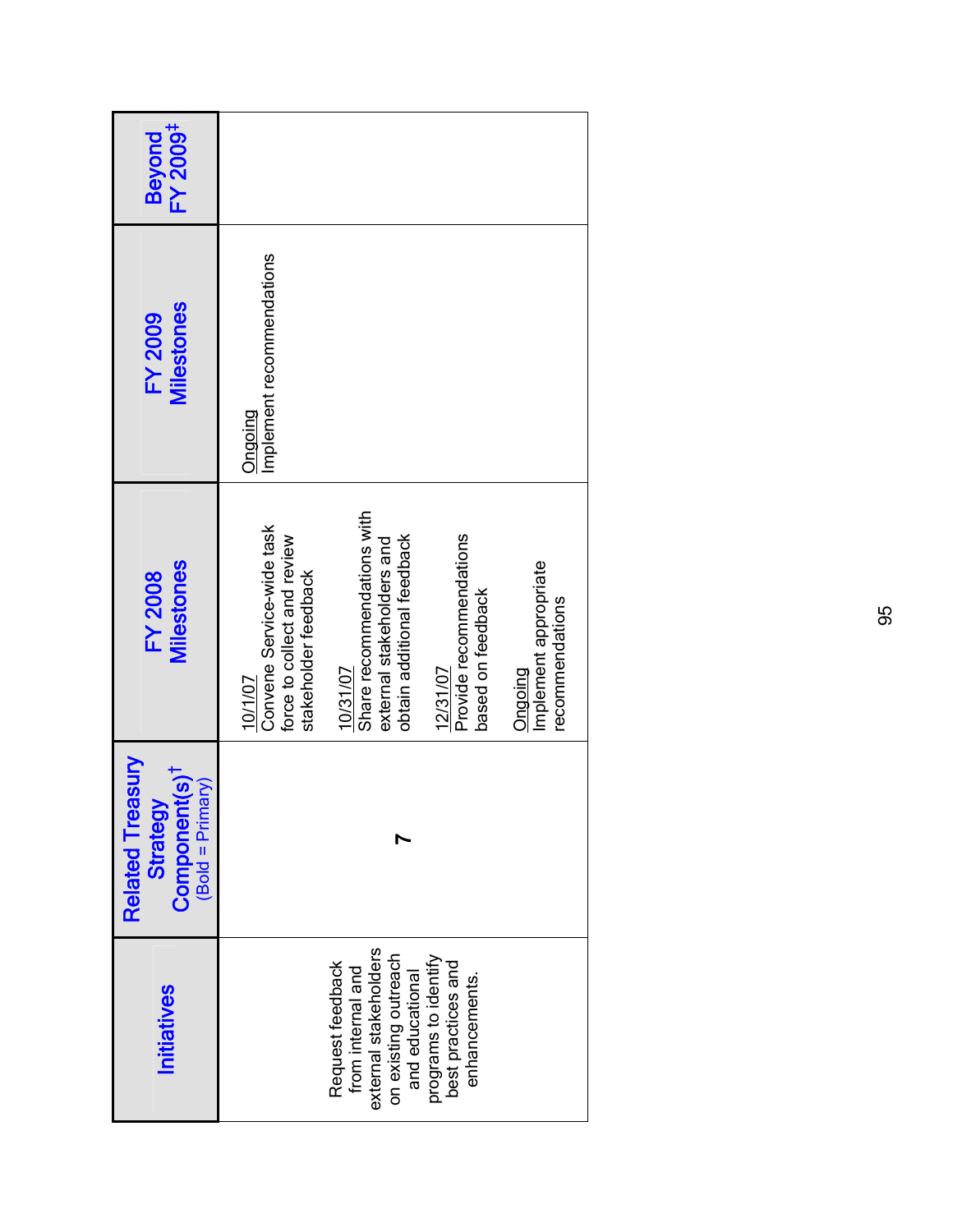| Initiatives                                                                                                  | <b>Related Treasury</b><br>Component(s) <sup>†</sup><br>$(Bold = Primary)$<br>Strategy | Milestones<br><b>FY 2008</b>                                                                                                                                                          | <b>Milestones</b><br><b>FY 2009</b>                                                 | FY 2009 <sup>‡</sup><br><b>Beyond</b> |
|--------------------------------------------------------------------------------------------------------------|----------------------------------------------------------------------------------------|---------------------------------------------------------------------------------------------------------------------------------------------------------------------------------------|-------------------------------------------------------------------------------------|---------------------------------------|
| Develop strategies to<br>educate first-time<br>business filers.                                              |                                                                                        | develop an outreach campaign<br>to educate first time Schedule<br>business/industry partners to<br>C filers, including common<br>Collaborate with small<br>errors to avoid<br>3/31/08 |                                                                                     |                                       |
|                                                                                                              |                                                                                        | Implement outreach strategy to<br>first-time business filers<br>12/31/08                                                                                                              |                                                                                     |                                       |
| and collaboration with<br>increase informal and<br>Expand relationships<br>administrations to<br>foreign tax |                                                                                        | guidelines on attribution of<br>dealing with international<br>Complete OECD project<br>profits to permanent<br>establishments<br>9/30/08                                              | Participate in OECD work on<br>monitoring Transfer Pricing<br>Guidelines<br>9/30/09 |                                       |
| communications on<br>international tax<br>administration<br>matters.<br>formal                               |                                                                                        | including international business<br>Participate in OECD monitoring<br>of Transfer Pricing Guidelines<br>restructurings project<br>9/30/08                                             |                                                                                     |                                       |

Return to Table of Contents Return to Table of Contents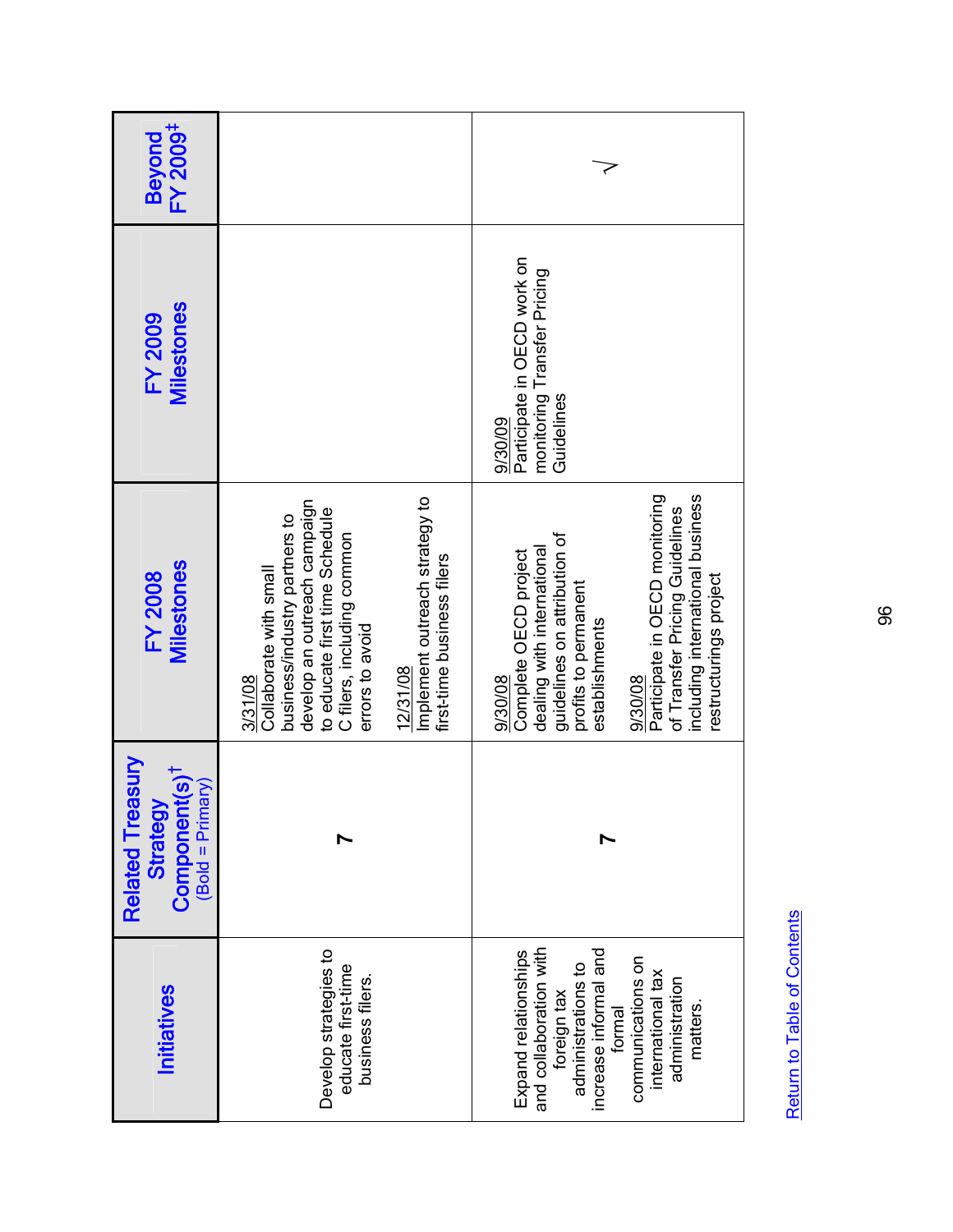## GLOSSARY

- AARP American Association of Retired Persons
- AMS Account Management Services
- ASFR Automated Substitute for Return
- AUR Automated Underreporter
- BSA Bank Secrecy Act
- BSM Business Systems Modernization
- CADE Customer Account Data Engine
- CAP Compliance Assistance Program
- CAWR Combined Annual Wage Reporting
- CI Criminal Investigation
- CMP Compliance Monitoring Process
- CSIRC Computer Security Incident Response Center
- CSP Common Services Projects
- CTC Child Tax Credit
- EFTPS Electronic Federal Tax Payment System
- EITC Earned Income Tax Credit
- ERO Electronic Return Originator
- ETA Electronic Tax Administration
- FAQ Frequently Asked Question
- FHWA Federal Highway Administration
- FIN 48 Financial Accounting Standards Board Interpretation No. 48
- FUTA Federal Unemployment Tax
- FY Fiscal Year
- IRC Internal Revenue Code
- IRS Internal Revenue Service
- I-CAS Internet Customer Account Services
- IT Information Technology
- JITSIC Joint International Tax Shelter Information Center
- JOC Joint Operations Center
- LEP Limited English Proficiency
- LMSB Large & Mid-Size Business Operating Division
- LSR Leadership Succession Review